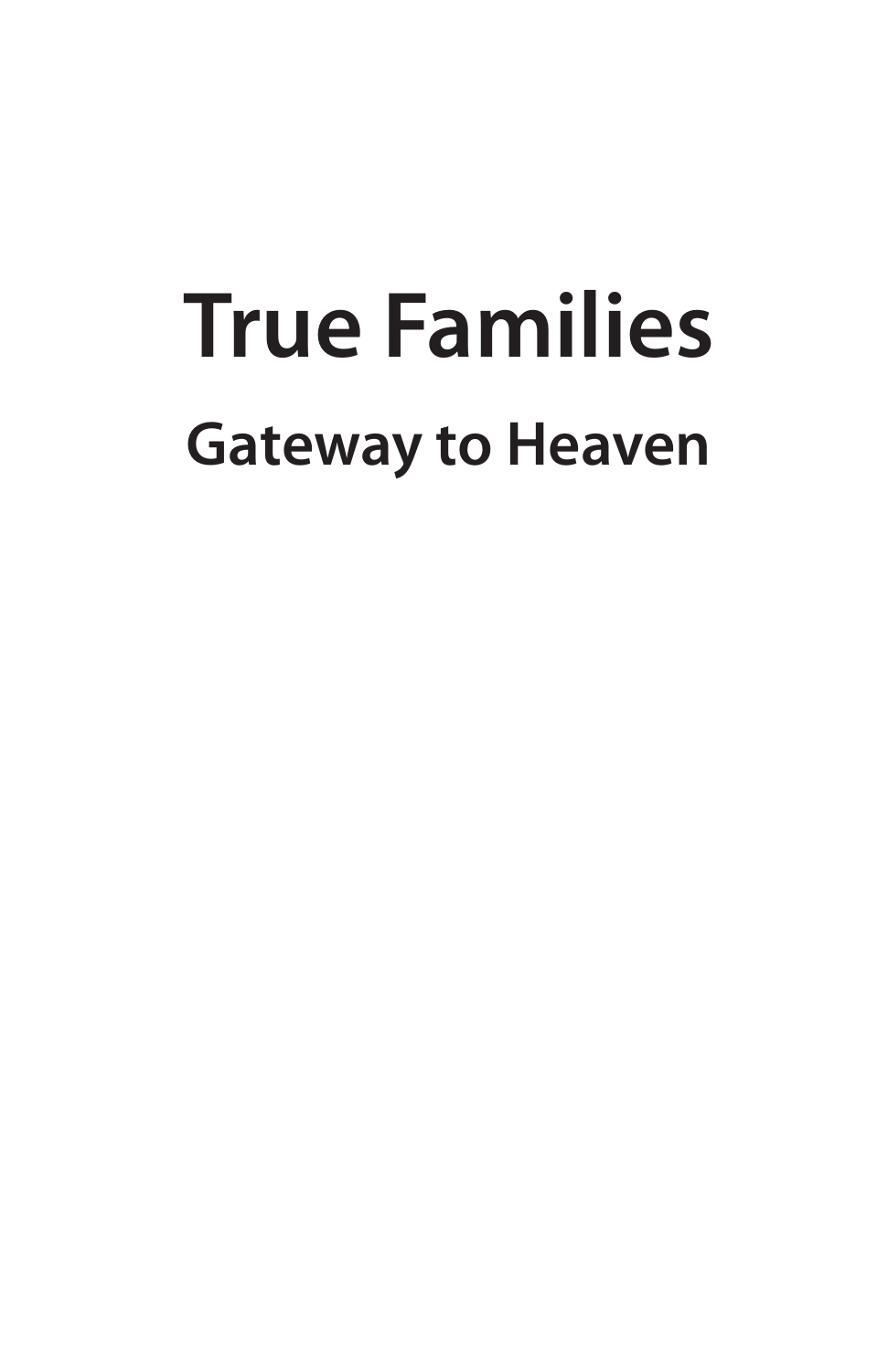# **Contents**

| Foreword $\ldots \ldots \ldots \ldots \ldots \ldots \ldots \ldots \ldots \ldots \ldots 5$ |  |
|-------------------------------------------------------------------------------------------|--|
| <b>Chapter One: The Family Is the Basis and Pattern</b>                                   |  |
|                                                                                           |  |
| 1. The Pattern for All Relationships. 9                                                   |  |
| 2. Where We Experience Universal Love 12                                                  |  |
|                                                                                           |  |
| 4. Textbook for the Heavenly Kingdom. 18                                                  |  |
| 5. Uniting the Love of Three Generations 21                                               |  |
| 6. Training Ground of the Heart 24                                                        |  |
| 7. The Original Hometown 26                                                               |  |
| 8. The Cosmic Ideology 28                                                                 |  |
| Chapter Two: Love: the Basis of Human Life 33                                             |  |
| 1. Why Are People Born? 33                                                                |  |
| 2. Life in its Original Form35                                                            |  |
| 3. The Nutrient of Life 38                                                                |  |
| 4. What Is God's Love? $\dots\dots\dots\dots\dots\dots\dots\dots\dots40$                  |  |
| 5. Inheriting Love and Bequeathing Love. 43                                               |  |
| 6. Seeking the Center of Love 46                                                          |  |
| 7. The Three Ages of Human Life 49                                                        |  |
| 8. Training to Be in Rhythm with the Spirit World. 52                                     |  |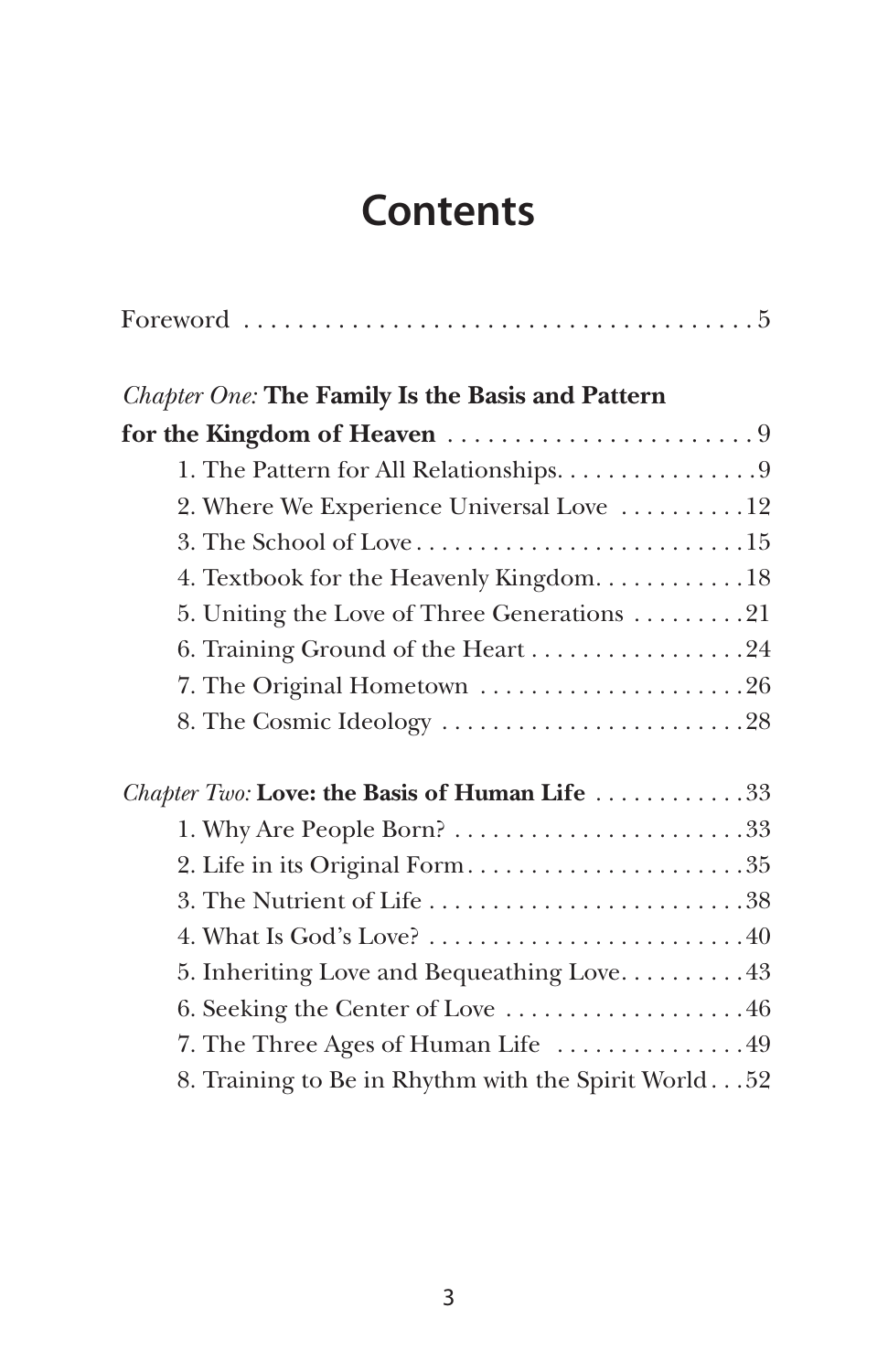| <b>Chapter Three: The Original Vision for Love</b>                              |
|---------------------------------------------------------------------------------|
|                                                                                 |
| 1. Bringing Joy to God and All Creation 55                                      |
| 2. Men and Women Are Born for Each Other 57                                     |
| 3. Men and Women Need Each Other 59                                             |
| 4. Love Comes from Your Partner 62                                              |
|                                                                                 |
| 6. Enraptured by True Love $\dots\dots\dots\dots\dots\dots\dots\dots$           |
| 7. The Natural Way of Love $\dots\dots\dots\dots\dots\dots\dots\dots$           |
|                                                                                 |
|                                                                                 |
|                                                                                 |
| 3. The Importance of the Moment 75                                              |
|                                                                                 |
|                                                                                 |
| 6. The Central Teaching of Religion 81                                          |
|                                                                                 |
|                                                                                 |
|                                                                                 |
| Chapter 5: The Spirit World and the Earthly World 87                            |
|                                                                                 |
|                                                                                 |
|                                                                                 |
| 4. The Central Point between the Two Worlds 95                                  |
| 5. Know the Spirit World $\ldots \ldots \ldots \ldots \ldots \ldots \ldots 100$ |
| 6. How We Should Relate to the Spirit World103                                  |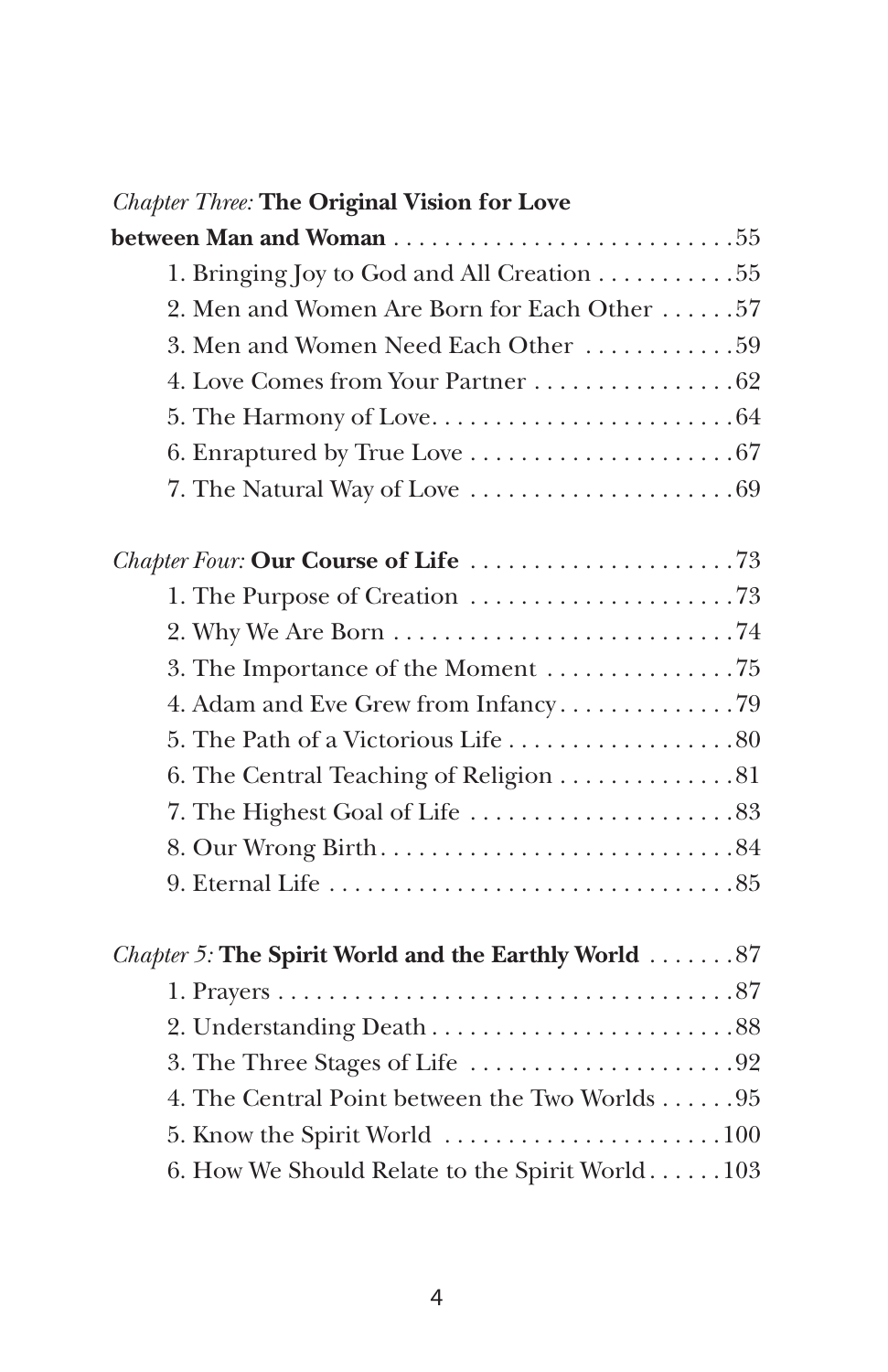# **Foreword**

With great pleasure we present to you this selection of passages from various speeches delivered by the Reverend Dr. Sun Myung Moon.

Jesus Christ first appeared to Reverend Moon while he was praying on a Korean mountainside when he was sixteen years old. On that Easter Sunday morning, Jesus revealed to him that the time had come to consummate the work of establishing peace on earth, and that the key to peace was to build God-centered families.

During the next several years, God revealed to Reverend Moon His original purpose of creation, the circumstances surrounding the human Fall, and His efforts through history to restore humankind to the original purpose of God. Many secrets of the Bible were revealed during this period. Notably, Reverend Moon came to know and to inherit the true love of God and to appreciate the importance of establishing "true families," meaning families that practice true love and are directly connected to God, our Heavenly Parent.

Reverend Moon promised to fulfill God's purpose and has tirelessly worked his entire life to accomplish it. For teaching this new message he was imprisoned six times. He was misunderstood and persecuted in Korea, and later in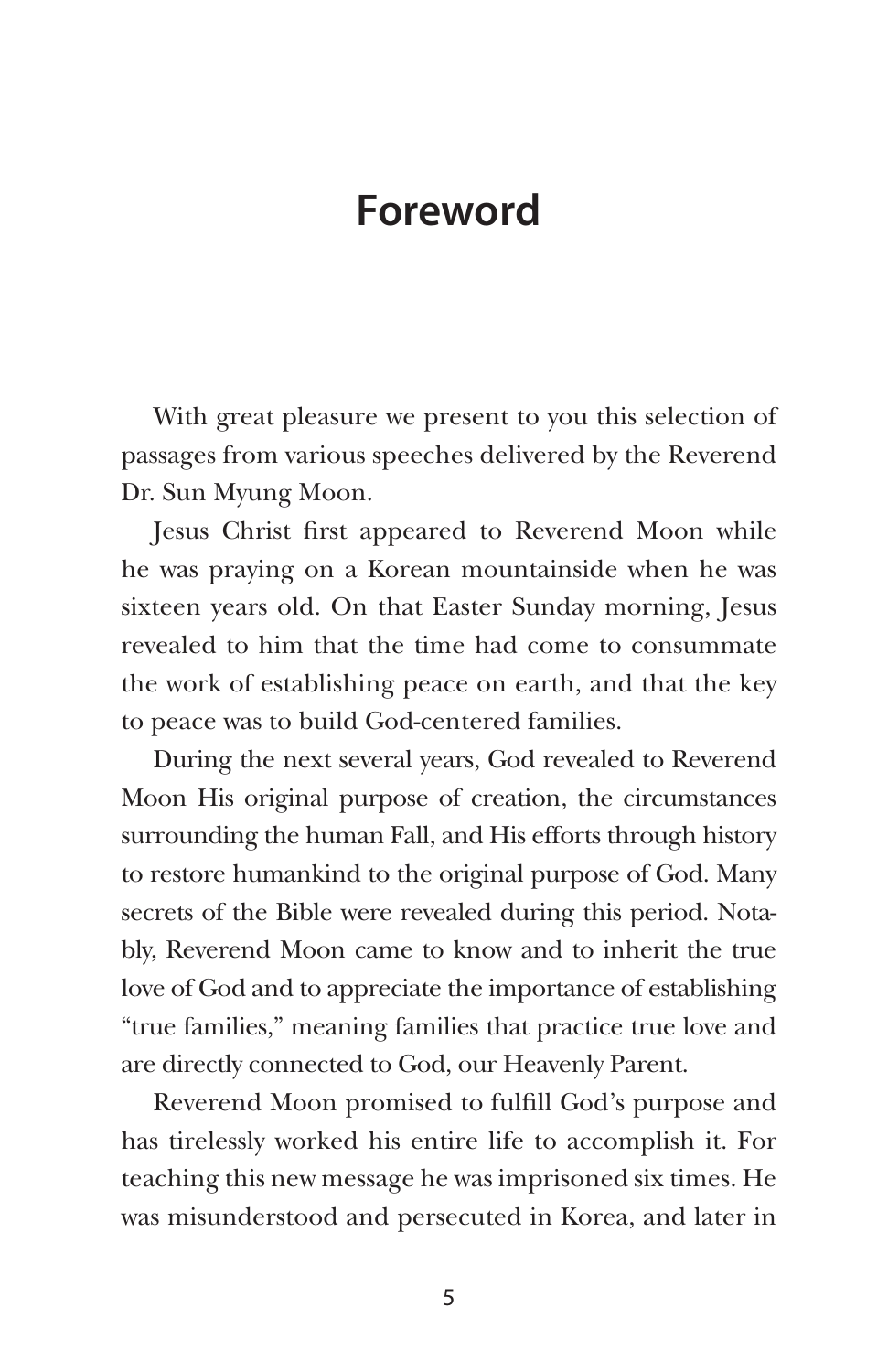America, by those who saw the tremendous growth of his congregation and the impact his teachings had on others. Nevertheless, Reverend Moon, now 90 years old, has never wavered from his commitment to God.

Reverend Moon has influenced the lives of millions of people around the world with his teachings about God's suffering heart, the nature of God's true love, and the holy sacrament of the Blessing, that is, a marriage blessed by God and connected to God's lineage. He teaches that all people, regardless of their religious denomination, should unite in their love for God. Today a growing number of ministers of all faiths use his teachings to guide their congregations.

Reverend Moon also teaches that world peace can be established through interracial, intercultural and interfaith marriages. He has been promoting such marriages for more than 50 years. He even predicted in October 1975 that a future president of the United States, within his lifetime, would come from an African-American father and a white mother.

The teachings of Reverend Moon have been published in collections now numbering over 1,000 volumes. In compiling this booklet, we have taken material from Cheon Seong Gyeong [Heavenly Scripture], a large collection of excerpts taken from speeches given from the 1950s to the present. The selections are from Book Four: True Family and Book Five: Earthly Life and the Spirit World.

Please keep in mind that Reverend Moon speaks in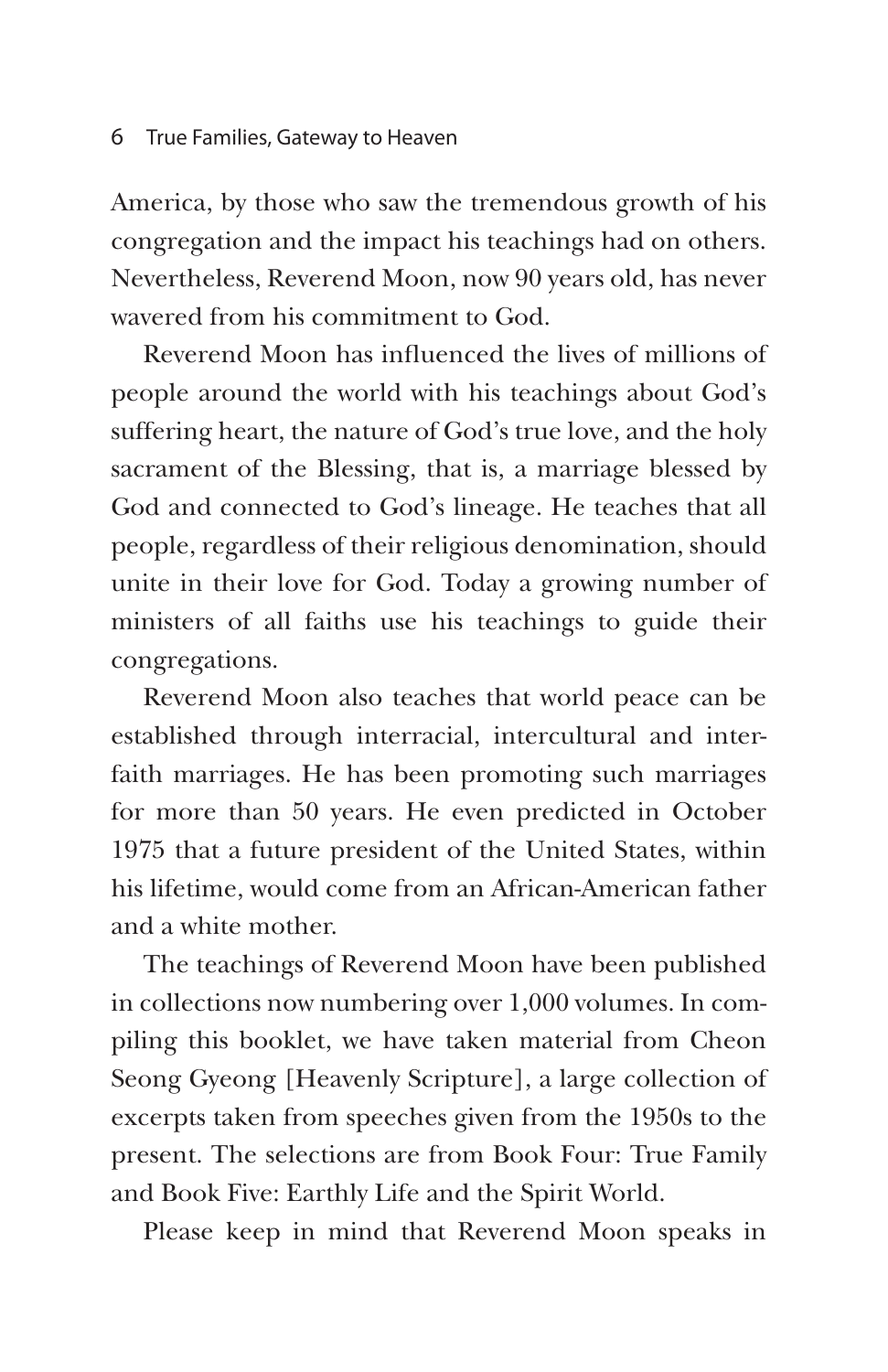Korean; despite our best efforts, the English translation may be at times awkward and cannot completely convey the depth of his meaning. We hope that you will explore this book with an open mind. Our wish is that these words inspire you to think about and feel closer to our God.

May God bless you and your families.

The Editors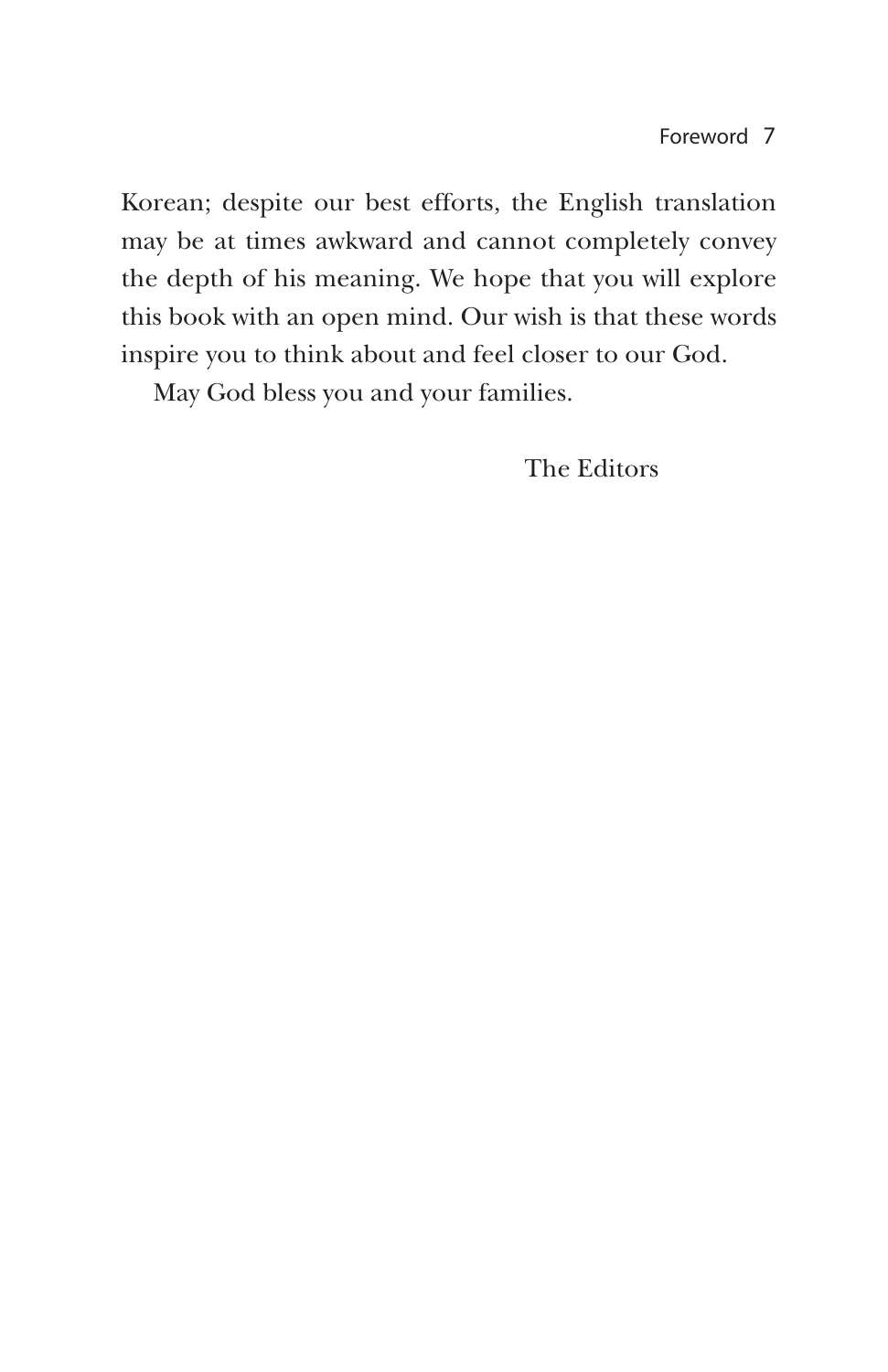# **The Family Is the Basis and Pattern for the Kingdom of Heaven**

## **1. The Pattern for All Relationships**

A person is always situated in a context, relating to what is above and below, right and left, and front and back. This context determines his or her position. Your life will turn out better or worse depending on whether you properly create relationships with those above you and below you, with those to your right and to your left, in front of you and in back of you.

Whether it concerns issues in your family or problems facing the nation or the world, the same formula applies: we must deal with relationships to those above and below, on the right and on the left, in front and in back.

You as an individual are responsible to relate properly to those above you and below you, to your right and to your left, in front and in back. This is the case whether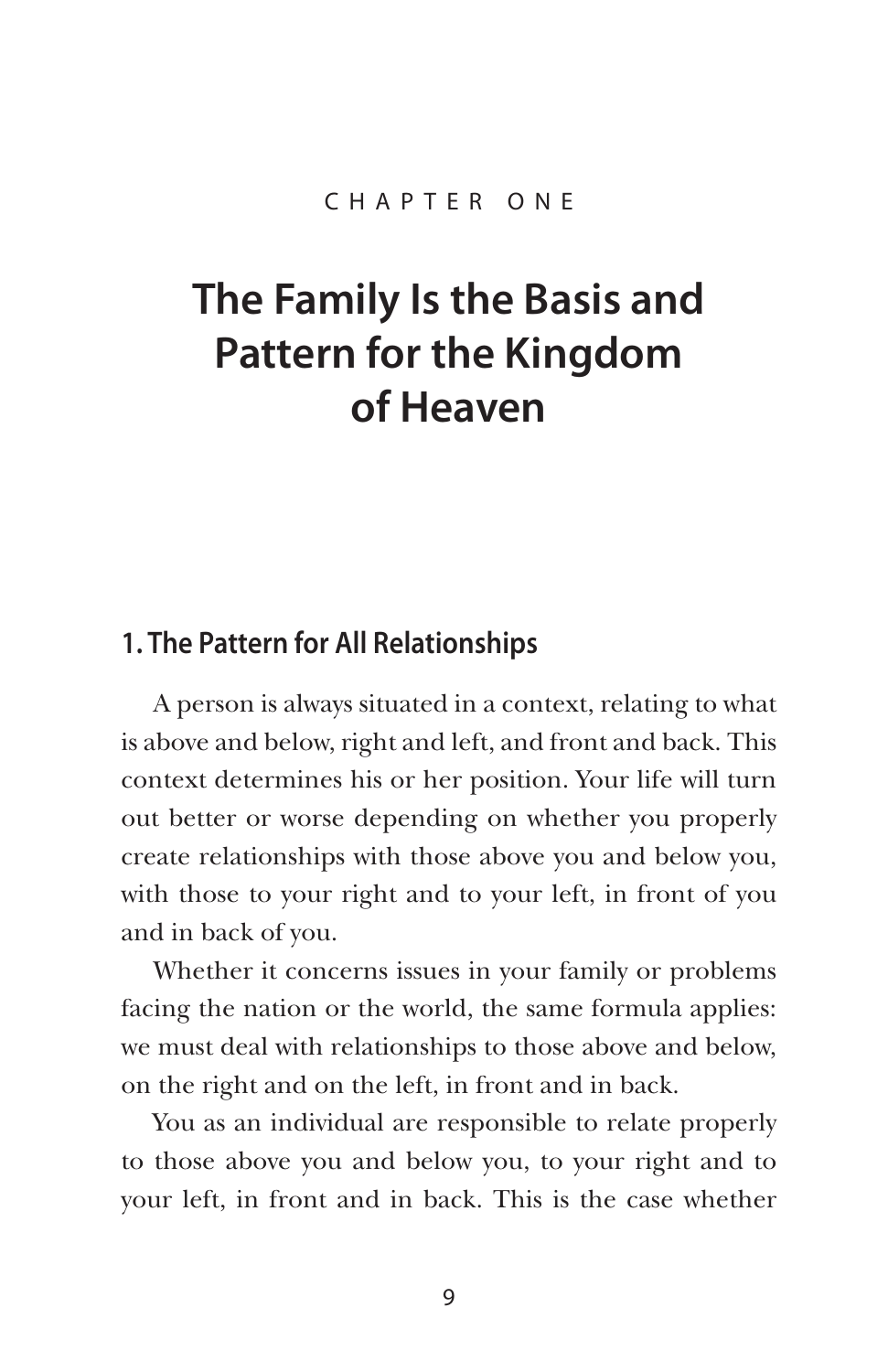you are relating to your parents or your children, to your husband or your wife, or to your brothers and sisters.

The same applies as you relate to the nation and world. Your family should take the lead in your nation to embrace families in the east and west and north and south, and encourage all families to do the same. Your family should embrace the civilizations of East and West and of North and South, and embrace all the people of the world as your brothers and sisters. This is the way to bring about one world family.

The family pattern applies to everyone. Each of you is situated within that pattern. When you live by its logic, you will be the starting-point of your family, your family can be the basis of your nation, and so on to the world, to heaven and earth, and finally to God. Everyone has the desire to be the center of the universe; moreover, everyone has the potential to fulfill that desire.

In this way, the concept of the family can be likened to the core of the universe. Heaven can be likened to parents in giving life to the earth, representing the children. The relationship between East and West can be likened to that between man and woman. For example, it is customary that when a woman marries, she goes to join her husband wherever he lives. This can be likened to the way the brightness of the east at sunrise illuminates the west and gives it the same value.

The same is true with sibling relationships. When the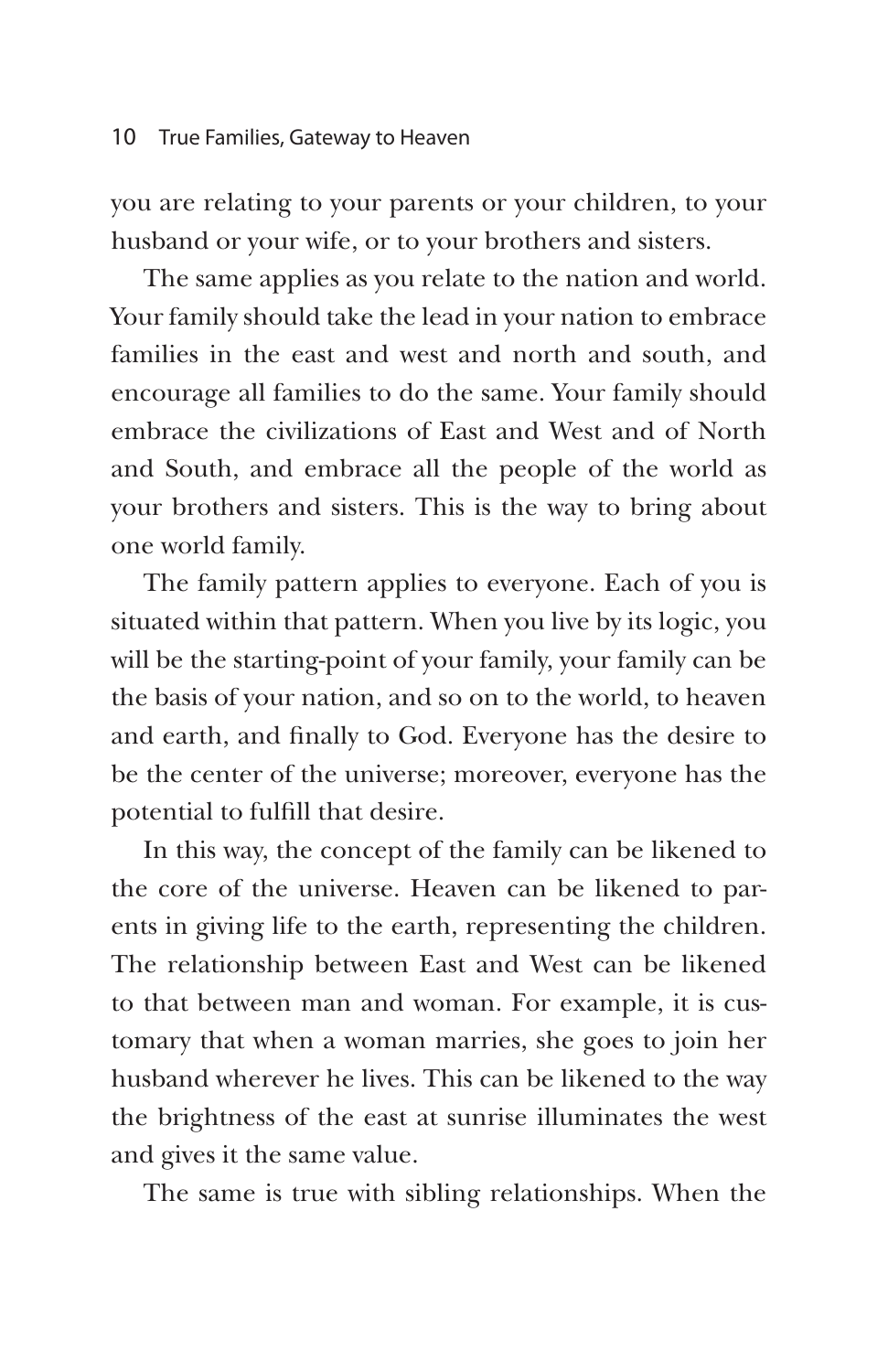oldest brother takes the lead in a task, the younger siblings join in to help.

Thus, we need to be in a parent-child relationship, a conjugal relationship and a sibling relationship. The challenge is how all three relationships can meet at one point. There should be just one central point. There should not be different central points for above and below, right and left, and front and back. If the central points are different, all the relationships will be off balance.

But when the center is aligned, then above and below, right and left, front and back, and their common central point add up to the number seven. A family that forms the number seven in this way is a family of perfect true love with God at the center, where all these elements form a complete sphere, bringing harmony and unity. From this perspective, the phrase "lucky seven" makes sense.

Since true love never changes, this central core will rotate forever without ever changing. This is how a family can realize the true family ideal.

Also, because everything is connected to the core, each position, starting with the core (one) and two, three, four, five, six and seven, will possess equal value. When the grandfather wants something, the grandchildren will affirm it and the sons and daughters will want it as well. Thus, three generations will share a desire for the same thing. The grandfather and grandmother, husband and wife, and sons and daughters will all align with the center.

When such love is present, then parents and children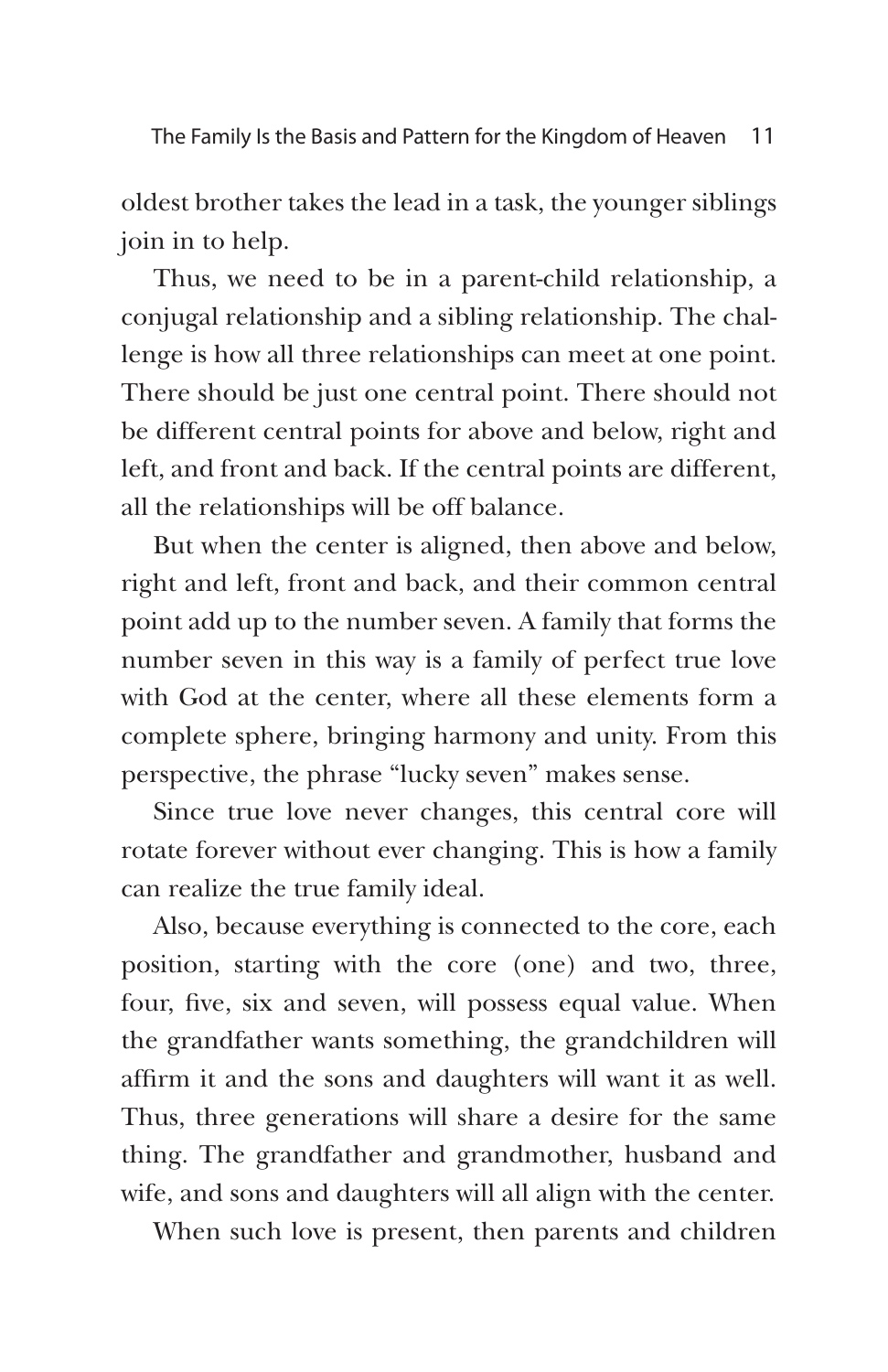form loving relationships and become one. Husband and wife build a loving relationship and become one. Siblings build loving relationships and become one. They are all one. Under what conditions can we say that these relationships make us one? They must be infused with the true love of God. God is the center of love. With true love at the center, parents and children will become one, husband and wife will become one, and all the brothers and sisters will become one. In this way, they all come to have equal value.  $(299-114, 1999.2.7)^1$ 

## **2. Where We Experience Universal Love**

What is the purpose of the universe? God designed everything in the created world as study materials to help His beloved sons and daughters understand and fulfill the ideal of love. This is why everything exists in mutual relationships. Look at the world of minerals: their elements interact in partnerships one to another. Atoms consist of protons and electrons interacting in mutual relationships. Without such interactions they could not continue to exist. Without motion there is no permanence or continued existence.

Nevertheless, the universe is created in such a way that all things of creation can have access to its central point – true love – only through human beings. (137-59, 1985.12.18)

<sup>1.</sup> For passages originating from *The Collected Speeches of Rev. Sun Myung Moon*, the citation is given in parentheses at the end of each passage in the order of volume number, page number and the date of the speech. Dates are in the order of year, month and day.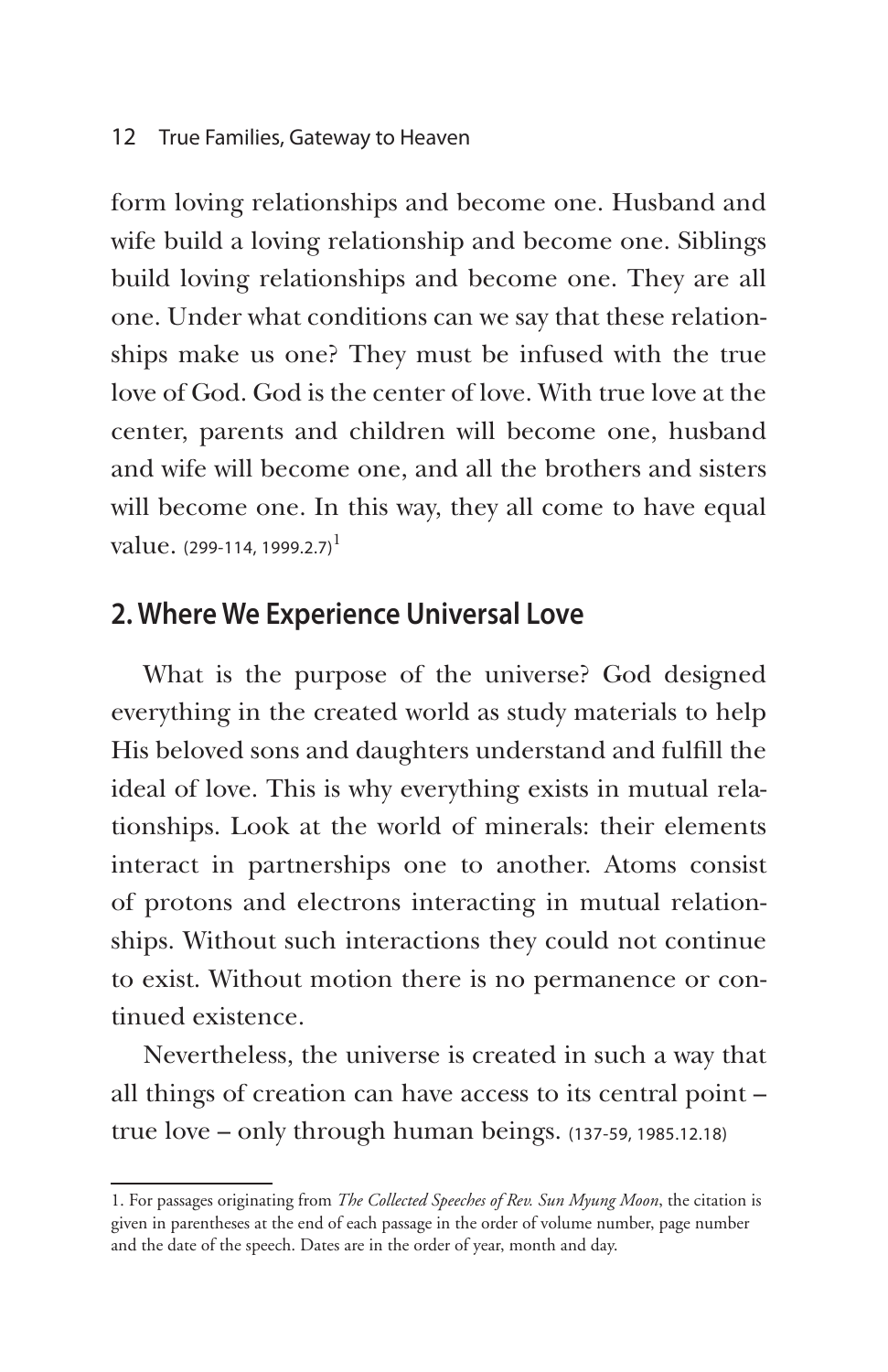The world is the family in macrocosm. A family that has fully realized the ideal of love has an above (parents), a middle (husband and wife) and a below (children), right and left (husband and wife), and front and back (siblings). This is the basic pattern. All relationships of higher and lower can be likened to that between parents and children; right and left can be likened to husband and wife; and front and back to relationships between brothers and sisters.

What can bring all these relationships into unity? Can money, power or knowledge? These will never do it. Only true love can do it. This is the clear truth. Without true love, the family cannot have a spherical shape.

Why is it important for our families to have good relationships between parents and children (higher and lower), and between brothers and sisters (those on the same level)? They are study materials for developing our love. We take the lessons learned from our family relationships and practice them in the wider world.

How should we love? Jesus said, "Love your neighbor as yourself." What did he mean? He meant that when you meet an old man, you should treat him as you would your own grandfather. Treat women and men of your parents' age as you would your own mother and father, and treat young people as you would your own sons and daughters. As you treat the members your family, so should you treat all people of the world.

The world can be compared to an exhibition hall filled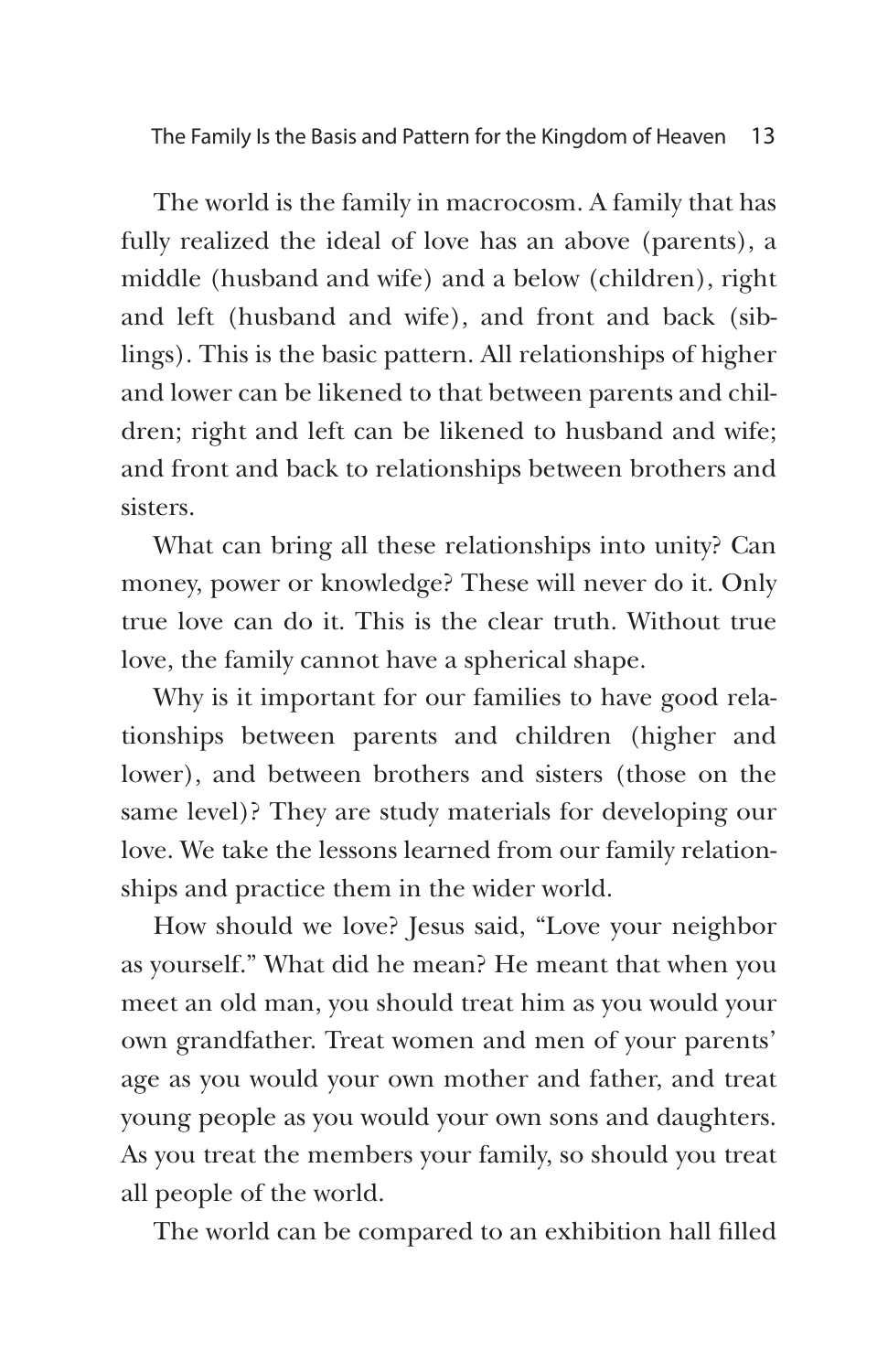#### 14 True Families, Gateway to Heaven

with all different kinds of people. Some are older than you, some are the same age and some are younger. Some are ahead of you and some are behind, or to the right or to the left. The world presents you with all these different kinds of people. If you can love each of them with the appropriate kind of love, God will dwell with you in the midst of that love. (128-22, 1983.5.29)

What is the Kingdom of Heaven? It is where you love the people of the world as you love your own family. If you can do this, you will be a citizen of the Kingdom of Heaven. Your grandfather and grandmother, your mother and father, your spouse, your siblings and your children – four generations of family members – provide life lessons for you to deeply experience love. Citizens of the Kingdom of Heaven begin to experience the true love of the universe in their family. Therefore, your family is the foundation and the study material for learning life's basic lessons. (129-98, 1983.10.1)

We cannot live without learning to be people of universal love. God has prepared textbooks and scriptures that teach us the way. 2 First He tells us: "Love your grandmother and grandfather. Your grandmother and grandfather on earth were sent to you as representatives of all your ances-

<sup>2.</sup> For example, Mencius 1.A.7: "Treat the aged of your own family in a manner befitting their venerable age and extend this treatment to the aged of other families; treat your own young in a manner befitting their tender age and extend this to the young of other families..."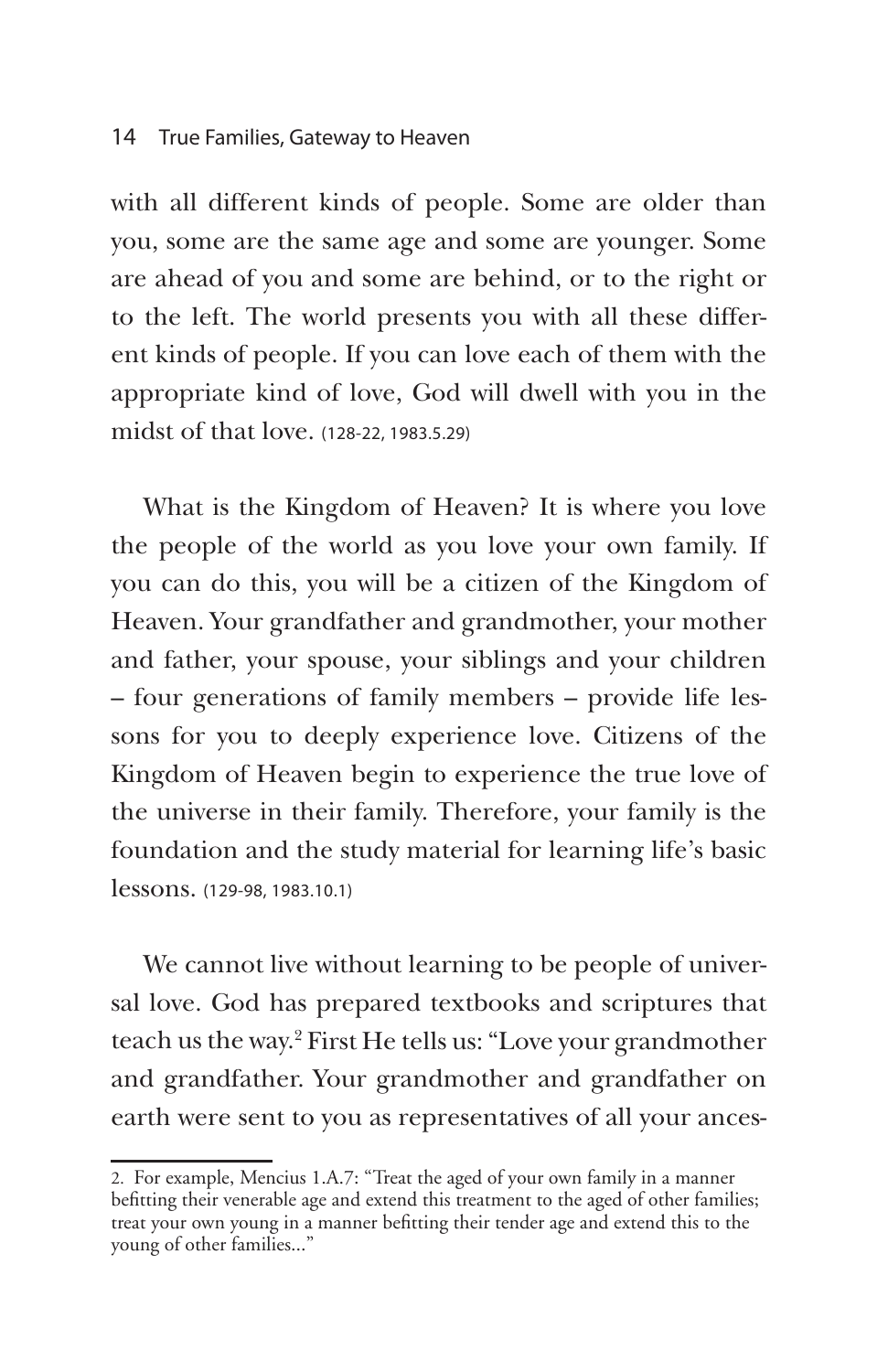tors in the spirit world. By loving your grandparents, I will credit you as having loved them all." This is His pledge.

Next God says, "I hold your mother and father to be textbooks and models representing the countless mothers and fathers in the world. Therefore, when you show exceptional love for your mother and father, I will credit you as having loved all mothers and fathers."

God also says, "I hold that when a man loves his wife, he represents all the men in the world and his wife represents all the women in the world. Therefore, when you love your wife, I regard it as though you have loved all women in the world."

Then God says: "When you have loved your sons and daughters, I will credit you as having loved all sons and daughters." In this way, our family is where we are trained to be people of universal love.

We rely on scripture to guide us in cultivating ourselves to love the world. After you have received this training, God will ask you: "Are you ready now to go into the world and love the grandfathers and grandmothers of the world as you love your own grandparents?" If you can confidently answer "Yes," then you are surely capable of saving the world. (130-273, 1984.2.5)

## **3. The School of Love**

God's will is to realize the kingdom of love. To develop the ideal of love and expand it to make the entire globe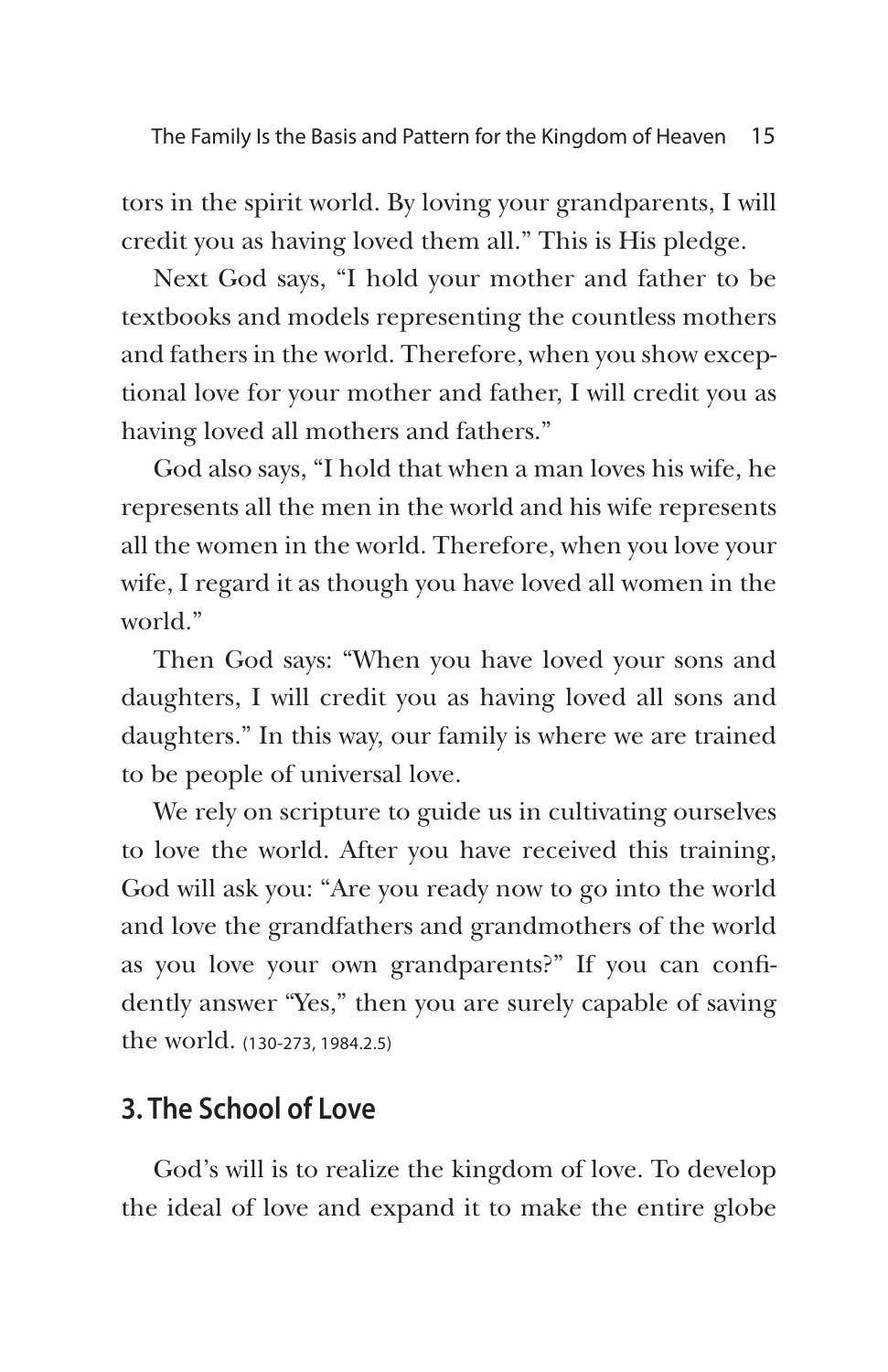an ideal world of love, God set up the family as the school of love. There, people earn credits as they progress from the elementary grades all the way to university and a doctoral degree.

Expand the family, and you have the world. Look at the world, and you will find grandfathers and grandmothers, adults like your uncles and aunts, peers like your brothers and sisters, young people, and children. In the kingdom of love, people of all ages – the elderly, middle-aged people, young people and children – live together as a family, like your own family only with much greater dimensions and larger numbers of people. (147-281, 1986.10.1)

The family is the smallest unit for entering the Kingdom of Heaven and the school that provides its study material. It has all the levels: the grandparents' level, parents' level, husband and wife level, siblings' level and children's level. You can extend the love you have for your family members – your grandparents, your mother and father, your siblings and your children – to the people in the world at large who are of similar age. This is the way to extend your love to encompass all humanity. Only when you love all humanity with as much love as you give your wife and your parents, and care for the world as much as you care for your own sons and daughters, can your family inherit the Kingdom of Heaven. This is a wonderful truth. Live it, and you will have the special right to inherit all the power and authority of God who created heaven and earth. (143-285, 1986.3.20)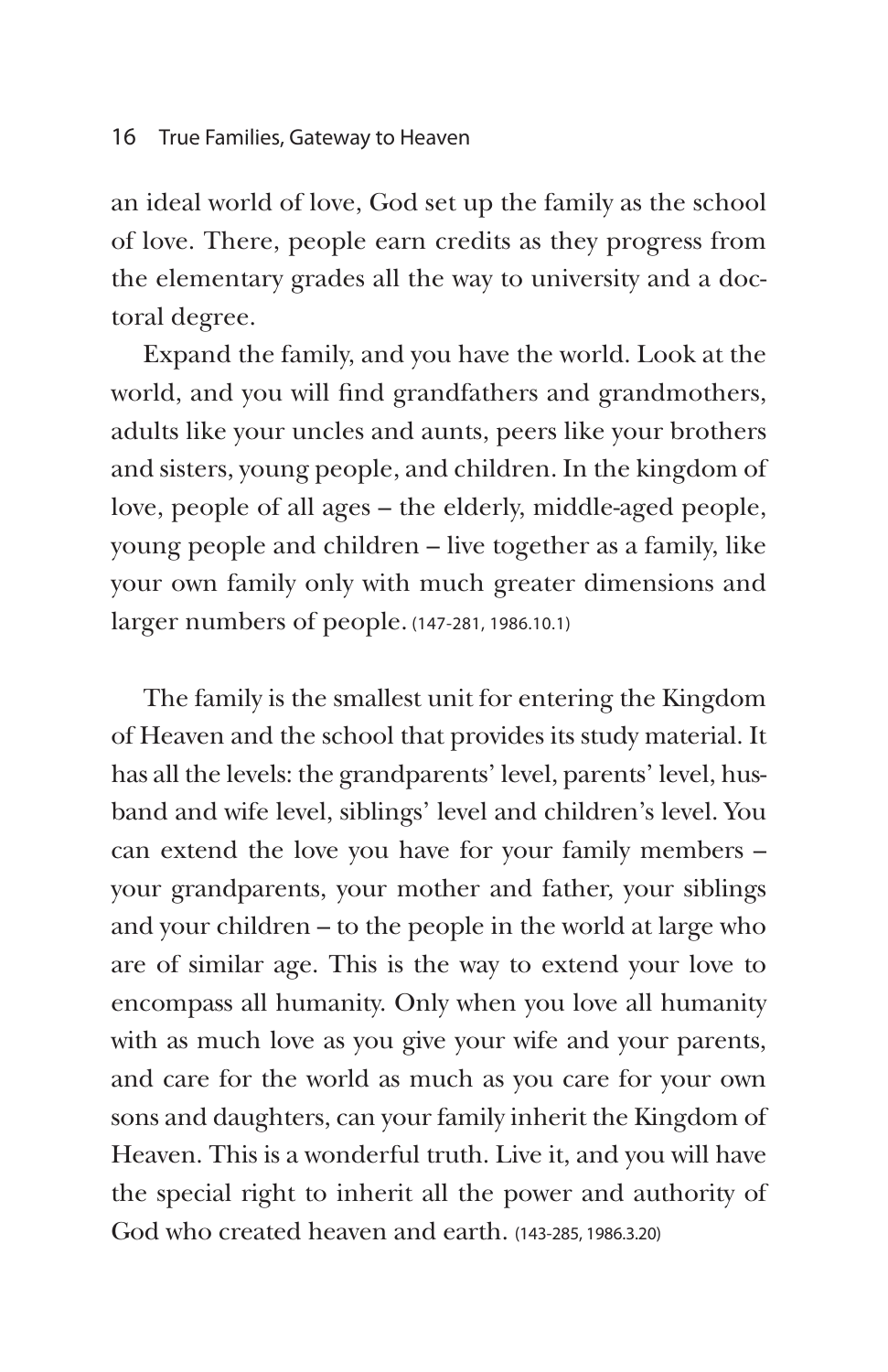The family is a textbook of love. It is where we can obtain the right to be registered in the Palace of Peace in the Kingdom of Heaven after we die.

The family is the school of love. It teaches us how to live in the world, which is nothing but the extension of the family. There is a world of people who resemble your grandfather, a world of people who resemble your grandmother, a world of people who resemble your father and mother, and a world of people who resemble your sons and daughters. Hence, if you expand your family, you have the world.

If you love the people of the whole world as much as you love your family, and as much as you love God who cares for your family, you will be on the straight road leading to the Kingdom of Heaven. This is how you should understand the first commandment, "You shall love the Lord your God with all your heart, and with all your soul, and with all your mind," and the second, "You shall love your neighbor as yourself." If you love God and love humanity as much as you love your family, that's the basis for everything. If you cannot do it, all the spiritual training you go through will be of no use. No matter how great your spiritual discipline as you follow the precepts of religion, you will fail all the tests if you do not know how to love God, humankind and the universe.

In the family there is an ordered process for experiencing love, like a course of training. The school that is the family is a microcosm of the world. Therefore, you can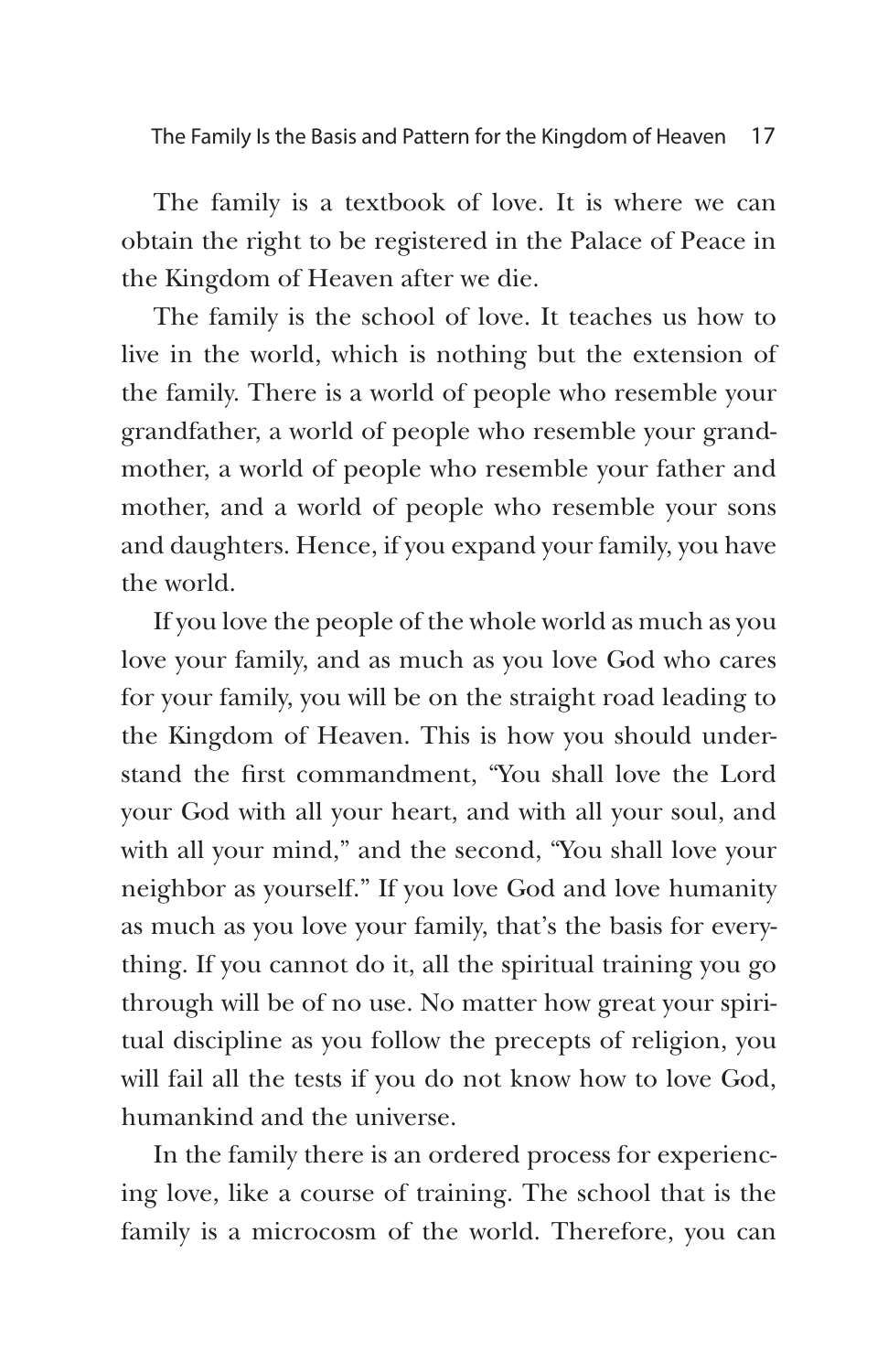expand on its lessons to love the world. God has given you the family where you were raised and where your mother and father live as the school where you are trained in the ways of love.

You love your wife, and rightly so. But if you can love your parents more than you love your wife, love your sons and daughters more than your wife, love humanity more than your wife, and love God more than your wife, then everything will work out well. This doesn't mean you should abandon your wife. If you love everyone this way, then everyone who received your love will also appreciate and honor your wife. Wouldn't that be a wonderful situation? The same goes for loving your husband. If you really want to love your spouse, this is the best way. (142-242, 1986.3.11)

## **4. Textbook for the Heavenly Kingdom**

Every child should inherit the good fortune of his grandparents and parents. Why do we need grandparents? It is because they represent the past. Grandparents represent the living history of the past. Parents represent the present, and children represent the future.

How can one family encompass East and West and also North and South? How can it be the center of the whole universe? Its center must be true love. The center of the grandparents, the center of the parents, the center of the children and the center of God – in every case, the center is true love.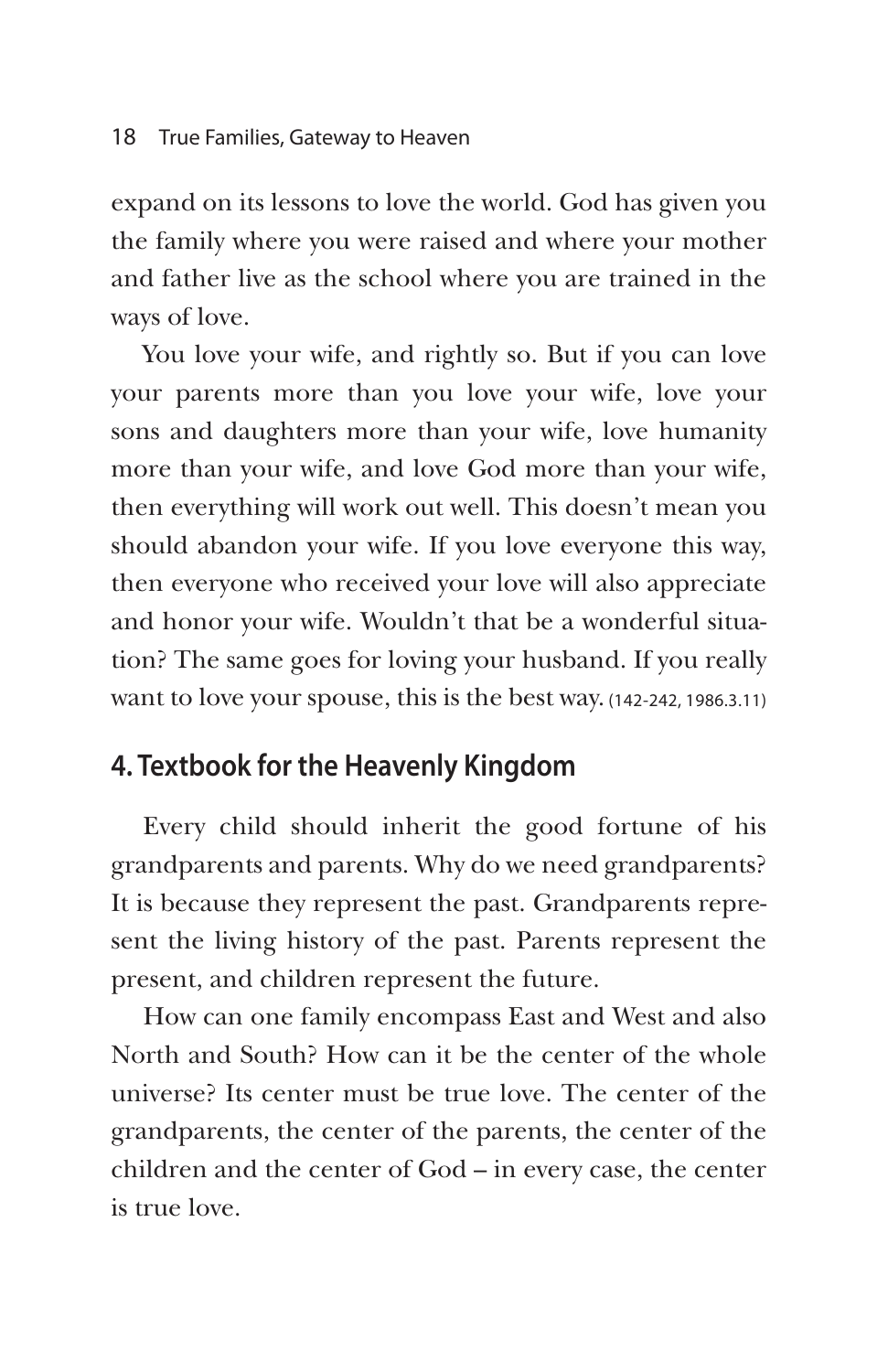When you love your grandparents and respect them, you can inherit the past completely and learn about the world that has gone by. From your father and mother you learn about the present, and by loving your children you learn about the future.

What can you inherit from your grandfather and grandmother, and mother and father? You can inherit true love. You recognize, "Our grandfather and grandmother are old, but they are as one in true love. Our parents have become as one, too. Let's live the same way and inherit true love, which will give us a bright future." You should become absolute true families so that you can bequeath such love to your children, and thus secure your family's future.

The three-generation family can be likened to the universe. Representing the present and the future, such true families possess the very love that pulses throughout the universe. This is the love that we can also learn about by observing nature's textbook: the love between male and female in the animal world.

If your grandmother were suddenly absent, your family would feel distressed. If your grandfather were absent, it would be the same. The remaining grandparent just could not feel good about it. This earthly example indicates something about heaven. When a grandfather and grandmother have lived happily together on earth, after they pass over they will live happily together in the Kingdom of Heaven. If they separated, their dwelling-place would not be heaven. Likewise, a family can live together as a family in the Kingdom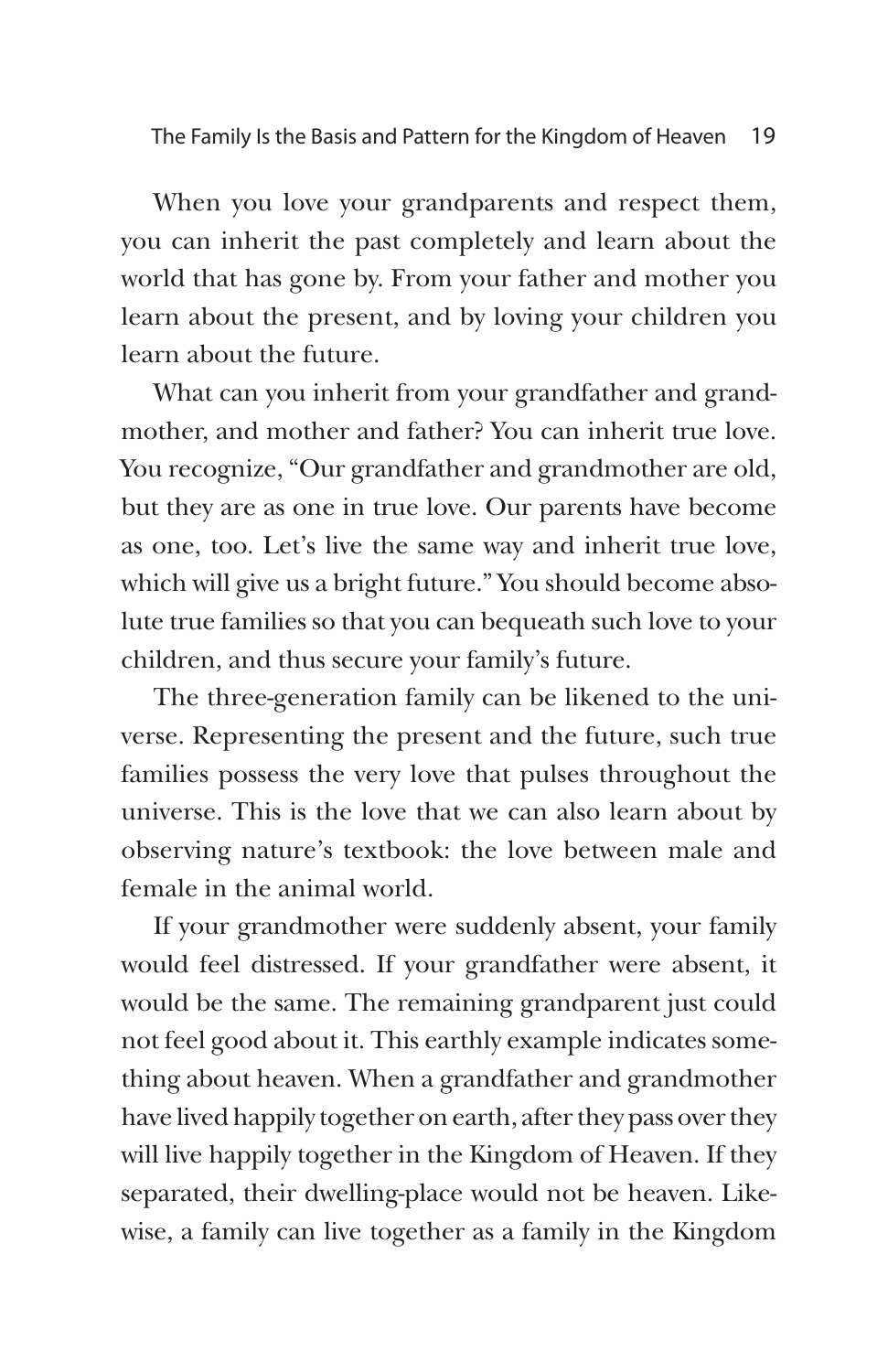of Heaven when the grandparents, mother and father, and children have been living harmoniously together on earth. Your loving relationships with true grandparents, true parents, true children, true families, a true nation and the true universe will qualify you to enter the Kingdom of Heaven. The model and textbook for the Kingdom of Heaven is the true family. (162-140, 1987.4.5)

The family provides us with lessons that enable us to establish the Kingdom of Heaven. Its lessons were created by God.

Any person living anywhere in the world can enter the Kingdom of Heaven if he loves every old man he meets just as he loves his own grandfather. A person who can love everyone he meets of his parents' age just as he loves his own parents will be welcomed everywhere. It is the same in every country. When he goes to the spirit world, he will transcend every boundary. Furthermore, a person who has the heart to regard all the young people of the world as his own sons and daughters will be able to travel freely throughout the Kingdom of Heaven. All the twelve pearly gates are open to him, and the regions in all four directions. Thus, the family provides lessons that teach us how to connect ourselves to the Kingdom of Heaven.

When you apply these family lessons to loving your nation, you will become patriots. When you apply these family lessons to the world, you will become saints. When you apply these lessons for the welfare of all beings in heaven and earth, you will become God's sons and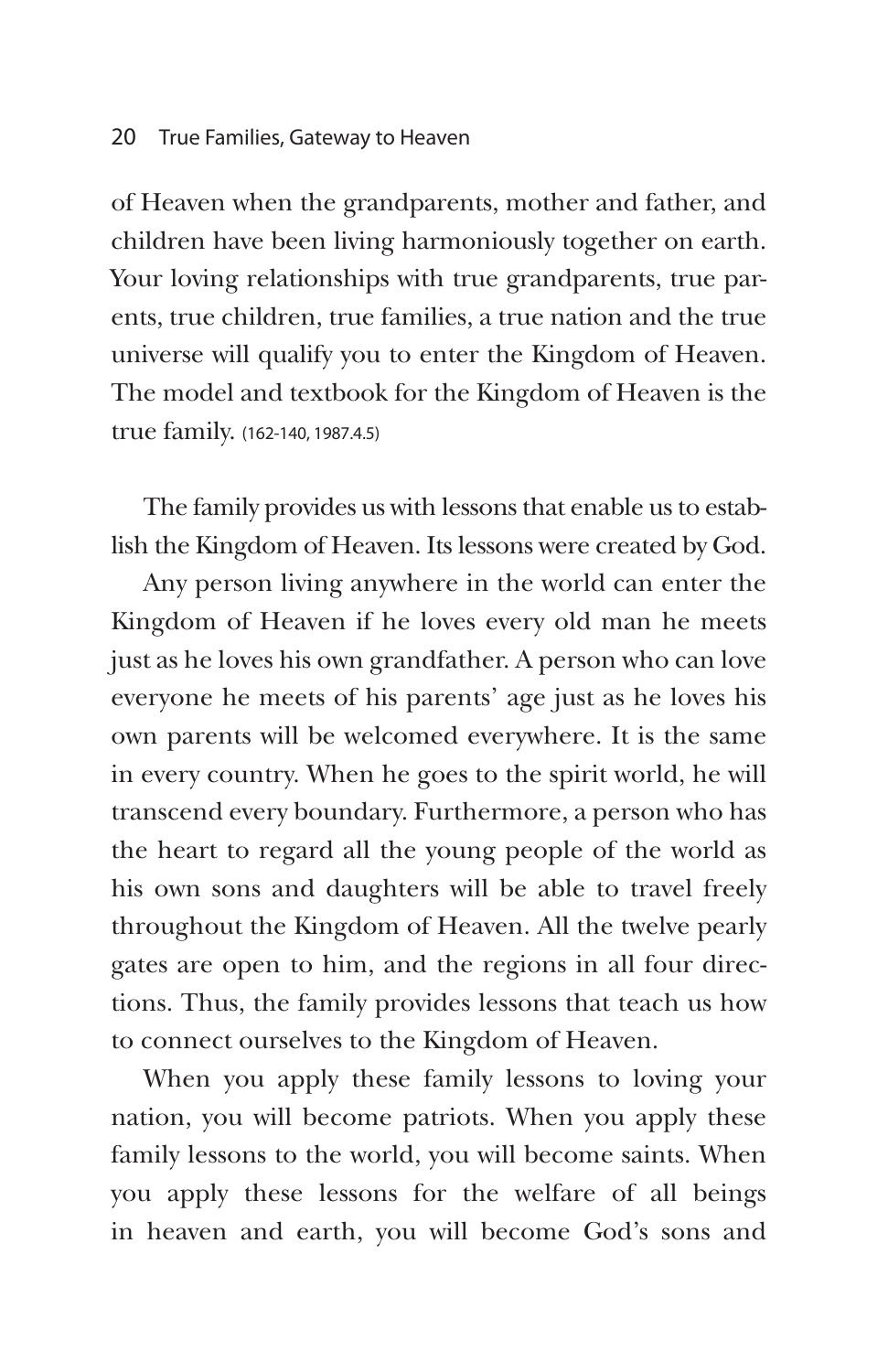The Family Is the Basis and Pattern for the Kingdom of Heaven 21

daughters – divine sons and daughters. This is a desire that every person shares. (137-78, 1985.12.18)

You must be able to embrace the sons and daughters of all races, and their grandsons and granddaughters too. This means you have to stand as true parents, with God's true love, and inspire your family to love all the world's people. By abiding in God's love and in a relationship with the original True Parents, you will be able to attain that standard of true love in your family. Only then can you enter the Kingdom of Heaven. (176-210, 1988.5.9)

## **5. Uniting the Love of Three Generations**

The family that is connected through love and united in love can encompass past history, the present era and the future. Such a family has been God's greatest desire, and He has sought for it over the history of six thousand biblical years.

The original mission given to Adam and Eve at the time of creation was to establish such a family, where everything would come under the dominion of true love. No one would cut themselves off from a relationship if the love were inherent and absolute.

God did not want Adam and Eve to remain an individual man and an individual woman. He looked forward to the new family they would form through their union. This was God's primary point of origin in creating men and women.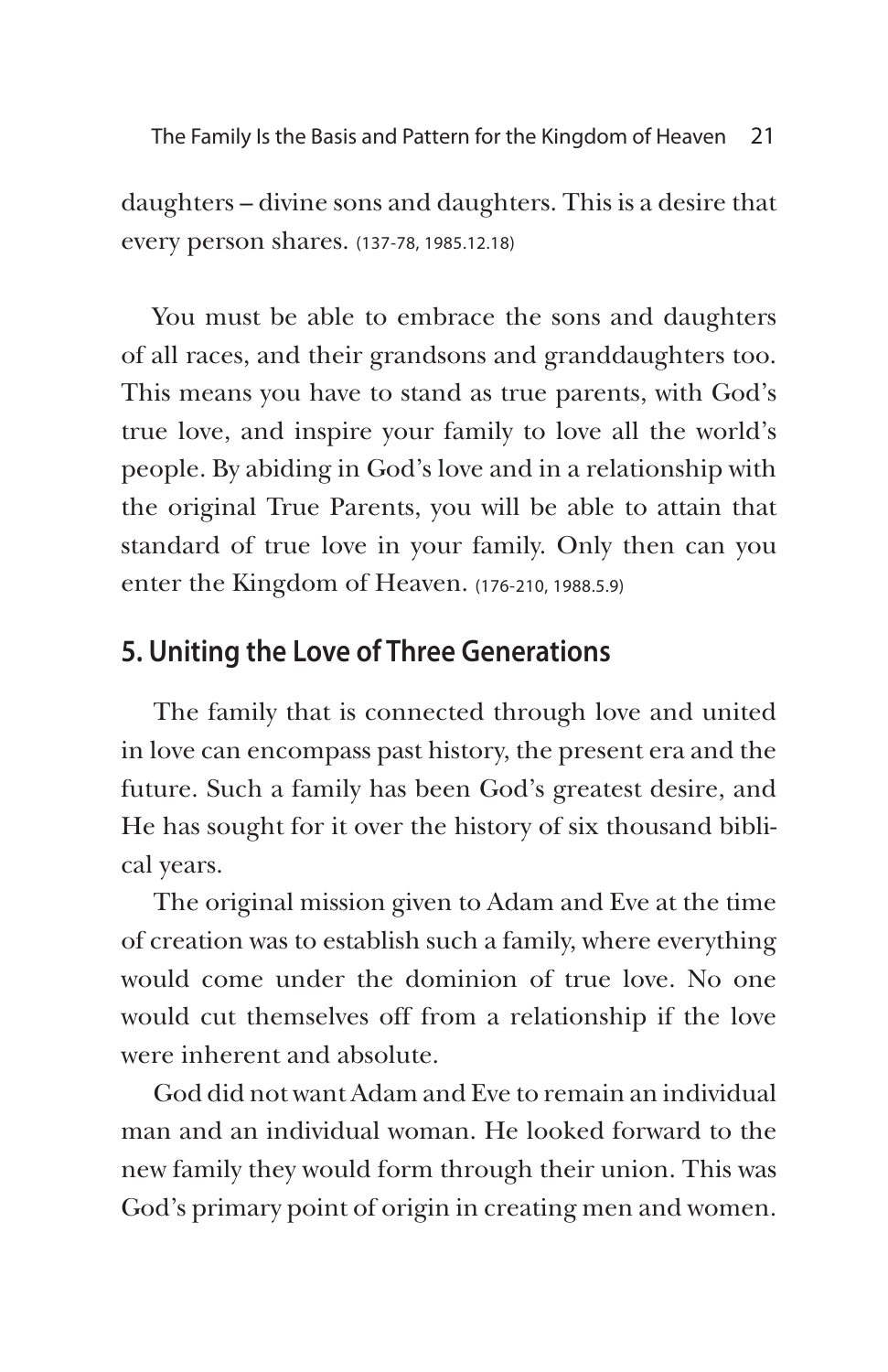#### 22 True Families, Gateway to Heaven

You can enter the Kingdom of Heaven without any problem once you have established a true family. We need to live in this world feeling fulfillment from the love of God flowing within our family. Only this will enable us to transcend the snares of this world. (30-86, 1970.3.17)

To form the family realm of love, you must be absolute. As parents, you must be able to represent the past. As husband and wife, you must be able to represent the present. As the children, you must be able to represent the future. You should consider that to love your parents, your partner or your children is equivalent to God relating to the world.

When husband and wife and children have become as one body, they are able to represent the cosmos. They can instruct others to take their love as an example to follow, and teach their descendents to follow in their path. The place where they can make such statements, both to themselves and to others, and communicate the heart of heaven, is the homeland of the heart that will be remembered by all heaven and earth. (30-80, 1970.3.17)

What has God been seeking all this time? He has been seeking ideal object partners. He has been looking for people who resemble God and who possess the inner and outer aspects of His world of creation. What is the starting point that leads to such a result? It is the family. Nothing represents the universe better than the family. To be one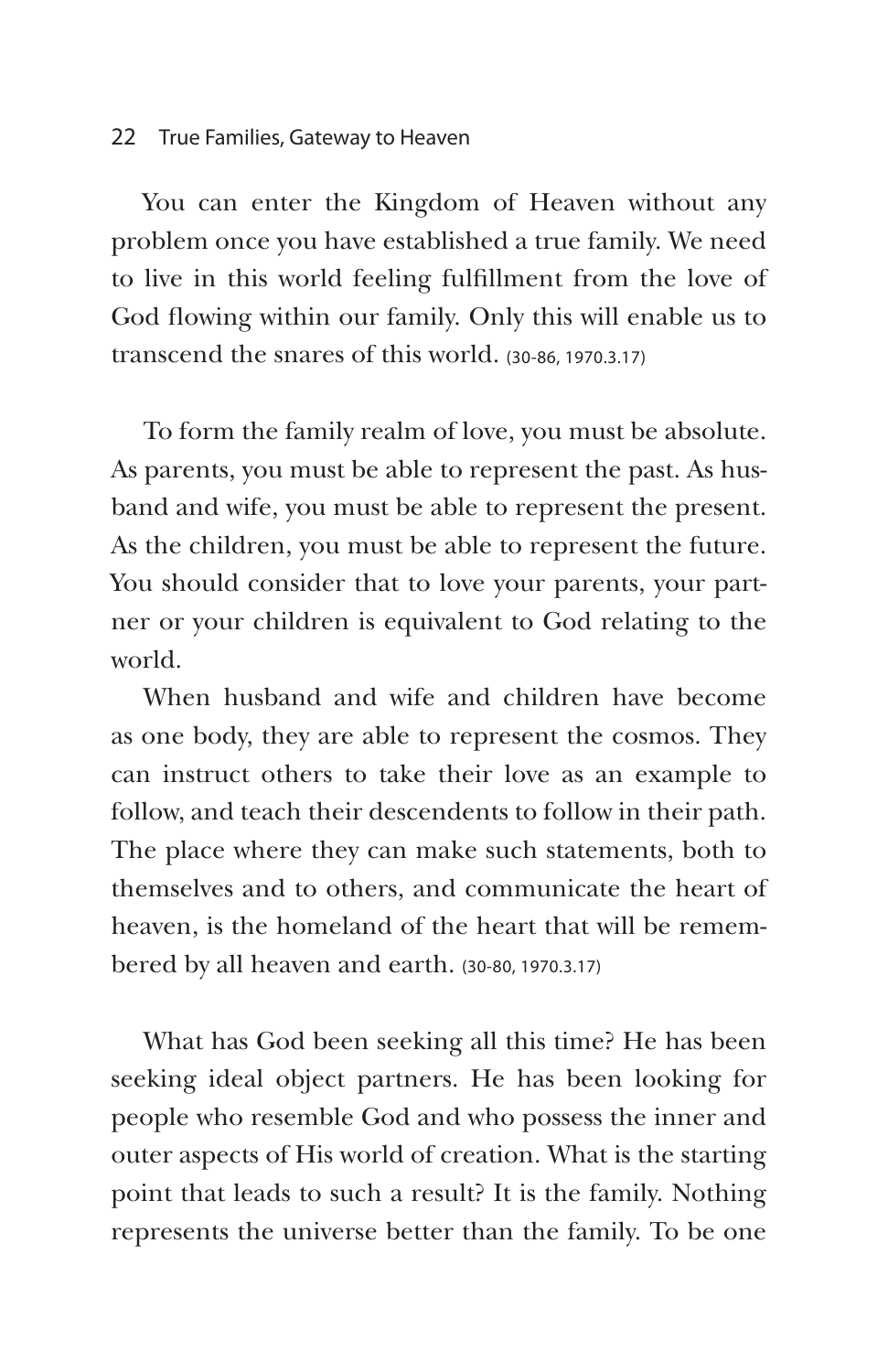with our parents is to bring the past and present together. You can love the past by loving your parents, love the present by loving your spouse, and love the future by loving your children. In your family, you can experience the love of three generations. Your family is the core unit where these three kinds of love are concentrated. (30-80, 1970.3.17)

Then, where does life in the Kingdom of Heaven begin? It begins in the family, and not in some other place. The Kingdom of Heaven is nothing more than a three- dimensional expansion of the family; it does not exist separately from the family. Thus when you embrace your husband or wife, you should think of it as leading to the unions of all men and all women in the world. This is how in your family you can set the condition of having loved all humanity. This is the path you should follow in your lives.

When you love your parents, you are connecting past history with the present era, and you are paving a road that will let God come to you. This is the reason you must love your parents. To love your parents is to connect everything in the past to yourself who lives in the present, bringing together the past and the present so they become as one. Also, loving your own children connects the present reality with the future.

Unification Thought is the philosophy that extols such love and teaches how it can be practiced throughout eternity. (30-83, 1970.3.17)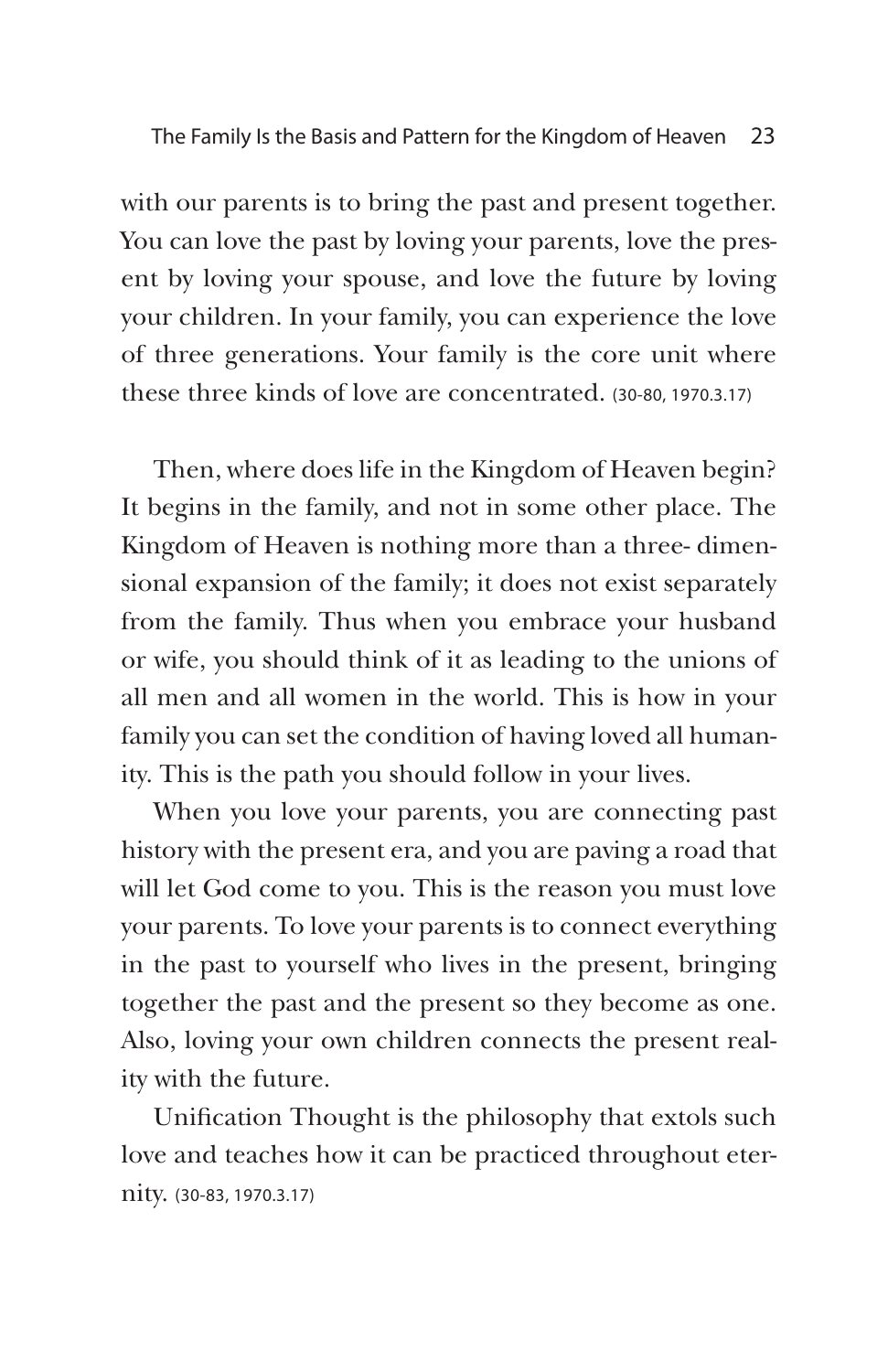## **6. Training Ground of the Heart**

We cannot live disregarding the heart. Even if you were the president of a country or possessed all the authority in the world, you could not live without a place to express the joy in your heart. The president has people under his command, government ministers to serve him and followers to meet his every need, but they cannot fulfill the desire of the heart. Only in the family can you experience such fulfillment. Hence the president returns to his family, where he and his spouse can rejoice with each other and with their children. You should be able to boast to others about this joy. It is a joy that can only be experienced directly, not secondhand.

The same is true for God. Even if the whole world were restored, God could not be happy without a family. Therefore, God must have a family of His own. (25-86, 1969.9.30)

In the family, parents should be at the center. In educational institutions which represent society, teachers should be at the center. Your parents raised you from infancy and helped you develop physically and emotionally. What is school, then? It is a place where you are trained for your future role in society. As the family is the training ground of the emotions, school is the place where you can try out different roles and prepare for your future role in society.

But society is not the ultimate end. It is a stepping-stone to the nation. The nation has a leader. Why is it that people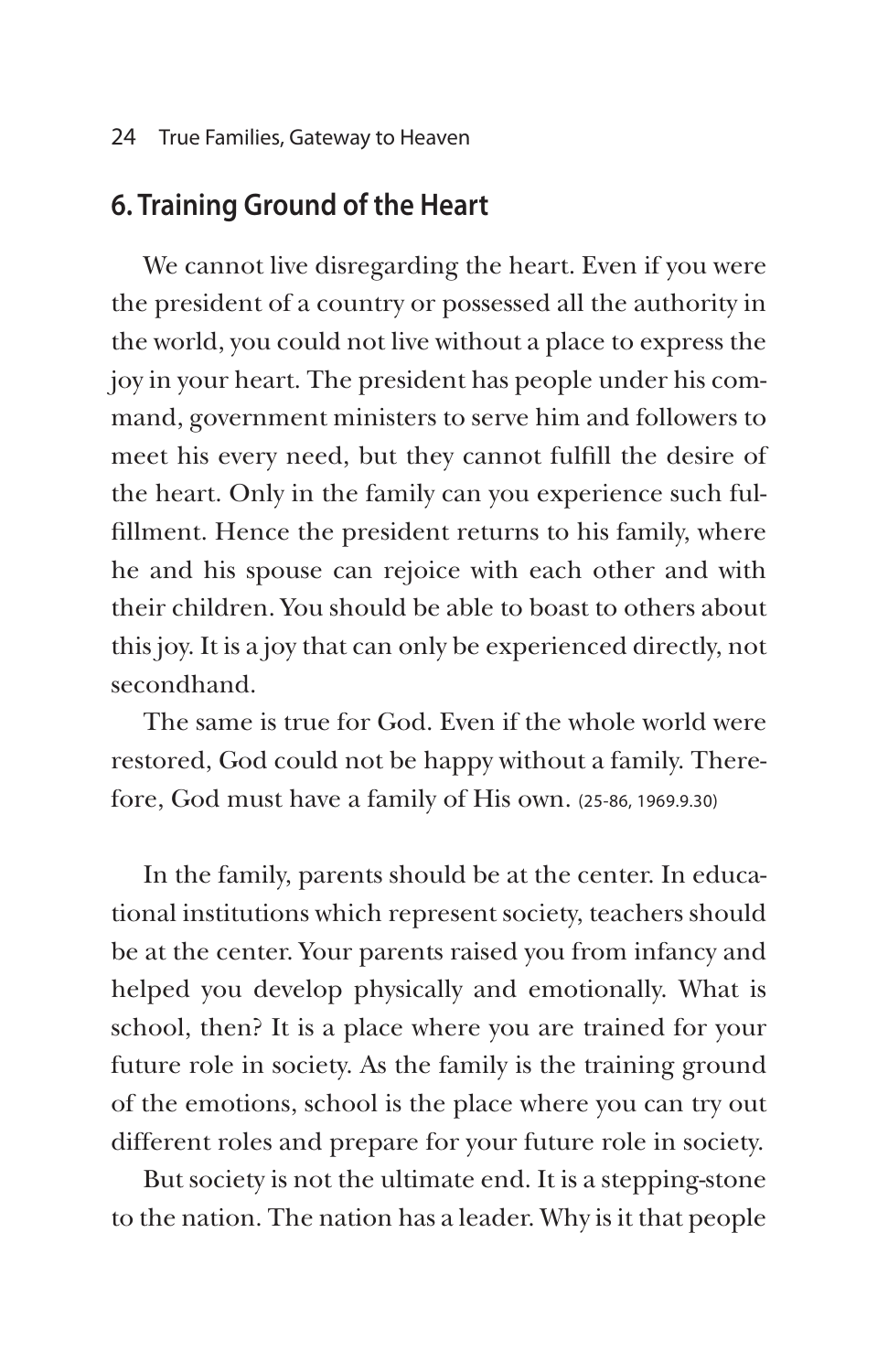want to see the president and be near him? Once people have learned all they can in the family and then in society, they desire to go on to the next level.

The president is the fruit of the third stage, following on the stages of formation and growth. A seed is planted and sprouts (formation), begins its cycle of growth, and finally the elements come together to produce a flower and bear fruit (completion).

In the course of our growth, we attend school to be educated to become people who can become important pillars of society and talented people who are needed by the nation. What is the purpose of our studies in school? It is training. The school is a place for training and experimenting. With training, you are not in the actual situation; it is a time of preparation. Be sure to prepare well.

What sort of training happens in the family? It is cultivation of the heart. Your heart is cultivated by the love at the center of the family. This prepares you in school to relate to your classmates with the same affection as you have for your own siblings. In the nation, too, you should relate to others with affection. The education you receive from your parents will be important for you in school and in the nation.

Parents should create a foundation of heart for their children and bequeath to their children everything having to do with the heart. Then they should teach their children to live as they have lived, giving them specific guidance on how to live in the family, in society, and in the nation. (180- 130, 1988.8.22)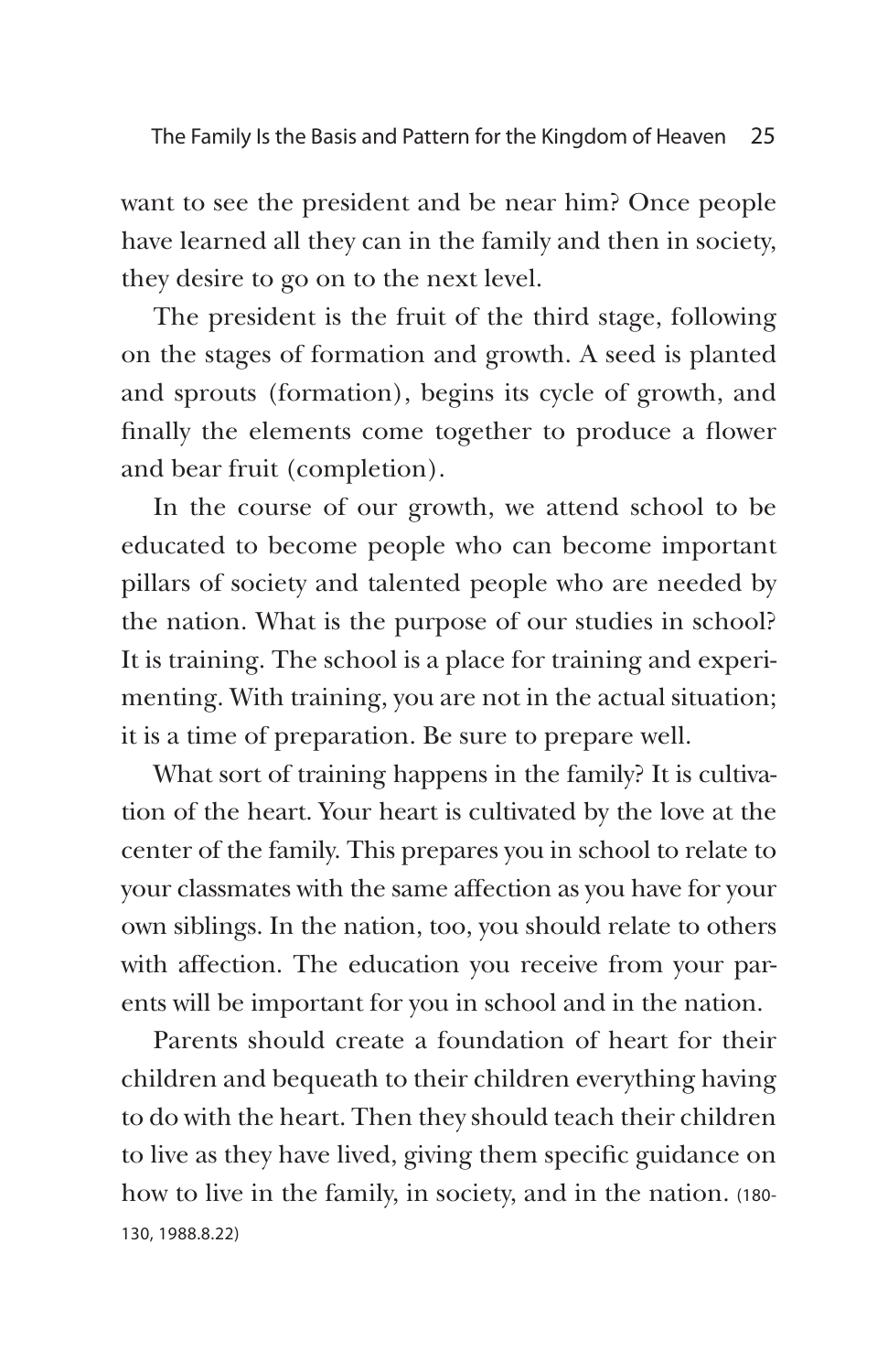#### 26 True Families, Gateway to Heaven

A family is not necessarily good just because it lives in a nice house in an affluent neighborhood. Even a family that lives in a humble house in a poor neighborhood can be a good family. A good family affords peace to all its members, who view their family as the center to which they want to link all aspects of their lives. In a good family, parents and children have a relationship of heart such that they live for each other. Their family serves as the original homeland of their dreams. It is the source of their motivation in all that they do in life. It is the foundation for their lifelong happiness. (29-17, 1970.2.15)

## **7. The Original Hometown**

The family home is a good place. Why is it good? It is good because it is where my mother and father have lived. It is good because it is where my elder sister and elder brother have lived. It is where my younger brother and younger sister and where all my relatives have lived. This is why every human being feels a yearning for his or her hometown. People feel more deeply about their hometown than they do about their nation. A Korean will love the nation of Korea and want to live in Korea. But even when he is in Korea, there is one place where he will yearn to return to. It is his hometown.

Our hometown! How can we describe our hometown? It is the place where our hearts are entirely lifted up in four directions and in three dimensions. What is that heart? It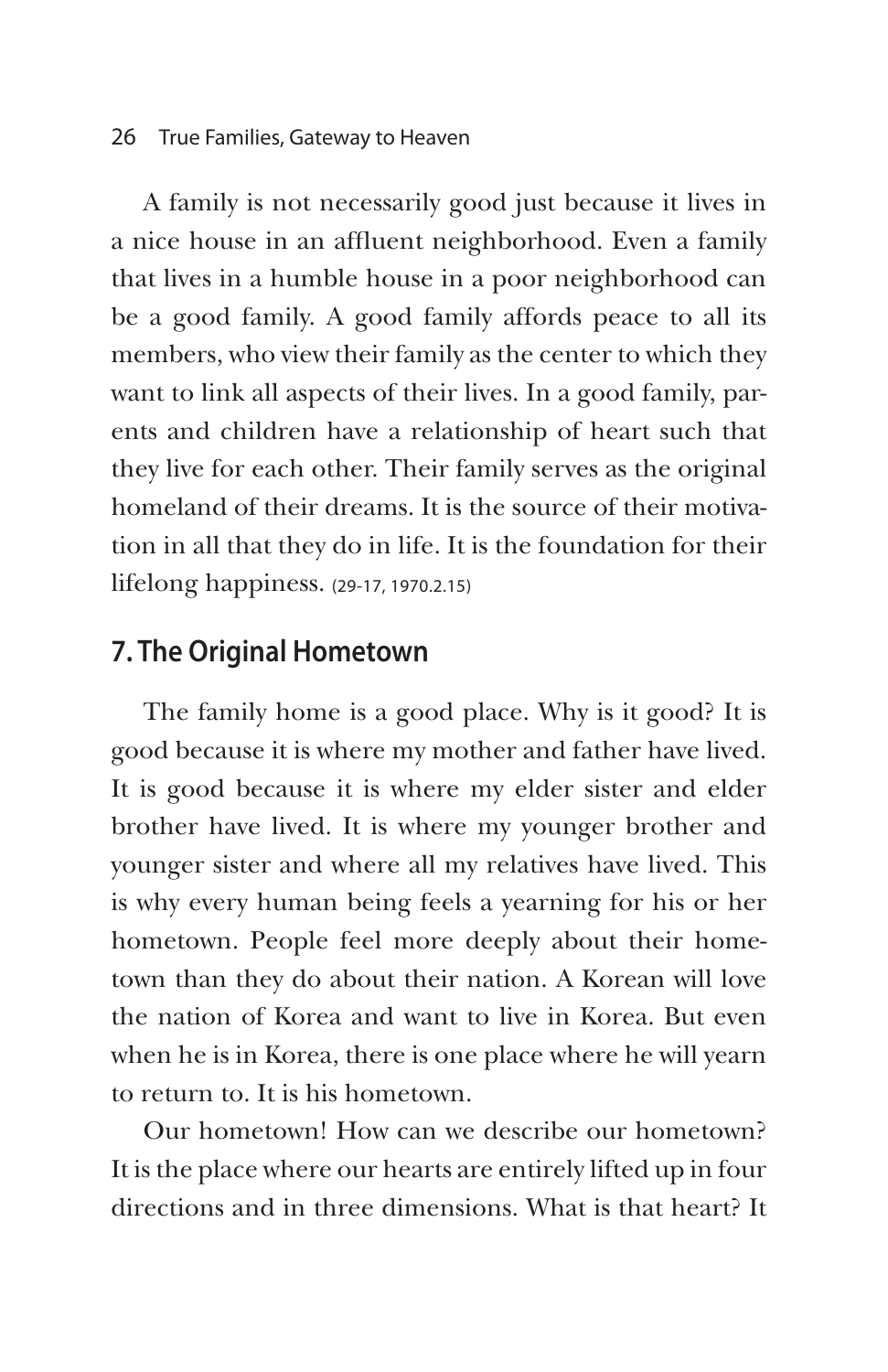is the ties that bind us in love. Above us, we are bound in love to our mother and father; as right and left, we are bound in love to our spouse; and below us, we are bound in love to our sons and daughters. We are bound in love to our relatives in these three dimensions. This is the heart of the original homeland.

People treasure above anything else this originating point of their happiness, where true love is at the center. This is the reason they cannot help but feel a yearning for their original homeland. Then, where is God's original homeland? Where do you think God's original homeland is on the planet Earth? This is a question we need to consider.

Since God is the God of love, He must surely have prepared a starting point on earth where He could reside. So where is this starting point? To answer this question, we need to understand how God prepared that starting point.

God wants to reside in the place where He first formed His family. What kind of place is that? It must be the place where a son of God dwells, a man who truly understands that God is his Father. In other words, it is the home of God's only-begotten son, who can be the vessel for the entirety of God's love. Also, it is a place where a daughter of God dwells, who can be the vessel for the entirety of God's love. Where that son of God and that daughter of God marry and complete their family, that place is the starting-point of God's original homeland. (23-151, 1969.5.18)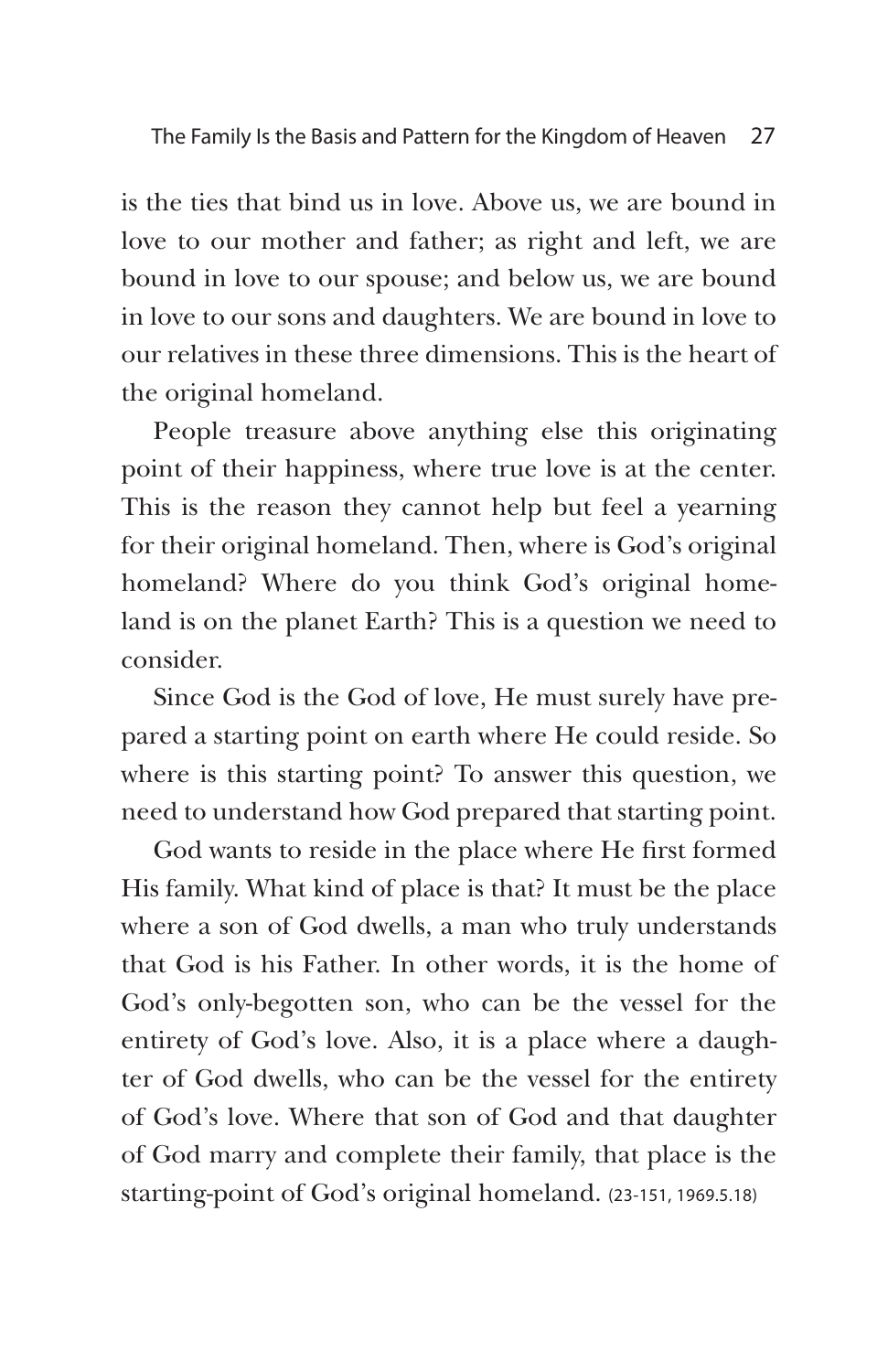#### 28 True Families, Gateway to Heaven

If you could dwell in that original homeland, who else should be there? All the people you miss should be there. Your parents should be there and your brothers and sisters should be there. All your friends and relatives whom you have longed to see should be there. Moreover, they should not be the sort of people that you would want to see just for a moment. You would want to spend eternity with them and never grow tired of them. This is the kind of world we need to establish. This is the Kingdom of Heaven, which religions are seeking for in this age. (23-81, 1969.5.11)

We long for our original homeland because this is where we find the people who are closest to us: our parents, our brothers and sisters, and our relatives. These people will always guide us. Whenever we visit, they will welcome us just as they did in the past. When we face difficulties, they will show sympathy, console us and receive us with joy.

It is important to realize, however, that although you may return to your original homeland with a heart of longing, if people do not welcome you on your arrival, then your intense heart of longing will vanish and you will turn back with feelings of deep regret. You need to have people there who will welcome you. (23-80, 1969.5.11)

## **8. The Cosmic Ideology**

All things start from one, divide into many, and ultimately come together again as something larger. One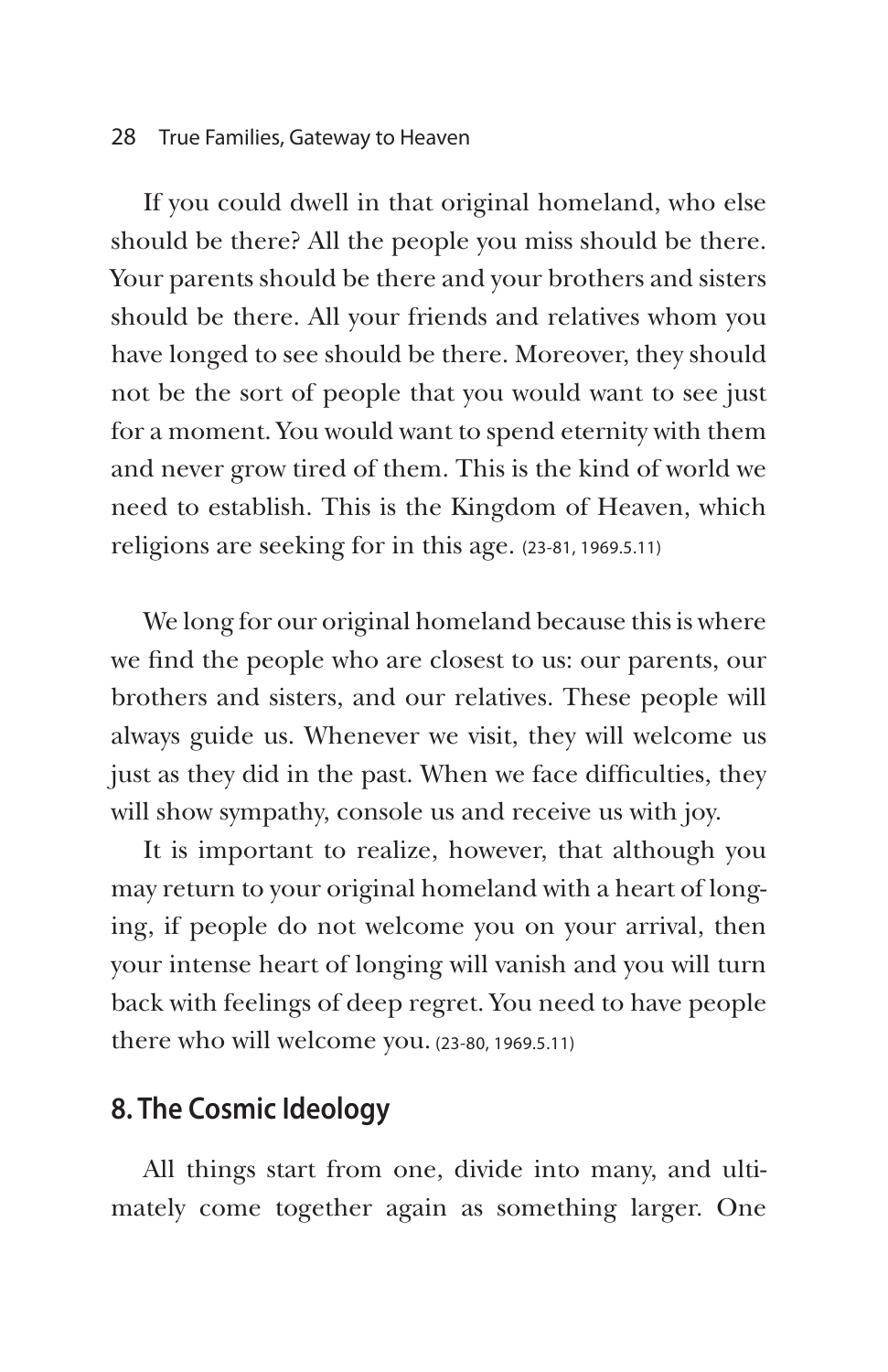divides into many, and the many unite again into one. Then that greater one divides again, and they recombine into an even larger unit. This process repeats continuously.

Families exist within this process of continual division and recombination, yet the form of the family never changes. In the family a husband and wife meet, build a relationship as two people, and become one. The clan brings many families together as one. Clans combine to form a tribe, and tribes combine to form a nation. The family, however, is always at the center. The horizontal world develops as an expansion of the family.

This is why no society can do without the family. If family conflicts are not resolved, we cannot solve the conflicts plaguing our world.

Once a family is restored, then through that family we can fulfill the ideal of a unified cosmos. The cosmos includes the spirit world (heaven) and the physical world (earth). Heaven and earth can be compared to a person's mind and body. Mind and body must become one.

Just as a subject partner needs an object partner and vice-versa, a man needs a woman and a woman needs a man. The union of a man and a woman leads to a family. God's foundation of love will not be attained except through the family. (26-189, 1969.10.25)

The cosmic ideology teaches that we should first unite our mind and body, next form a family that embodies God's love, and on that basis we can connect the spirit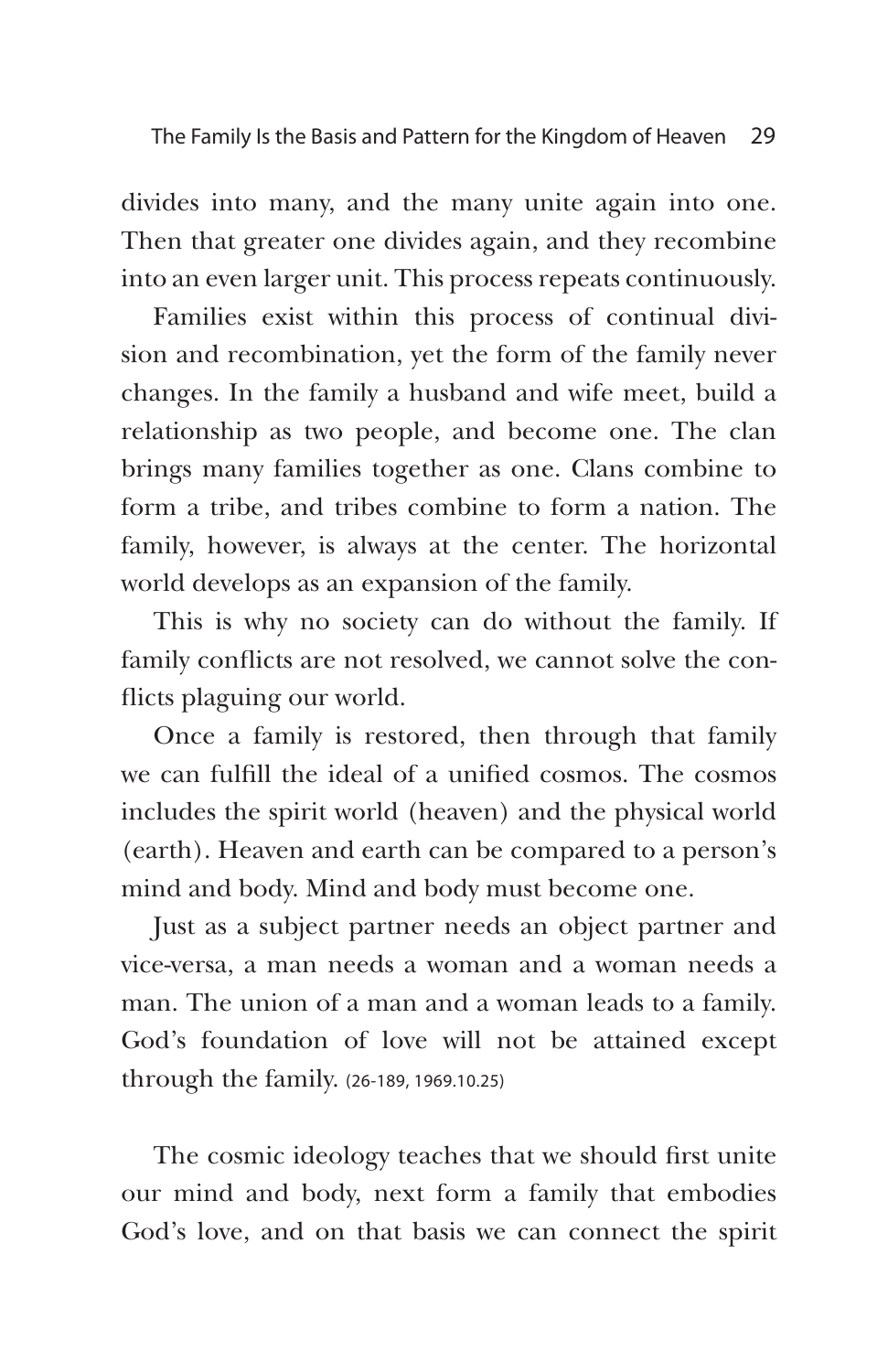world and the physical world – the cosmos. The character  $ju$  ( $\oplus$ ) in *cheon-ju* (cosmos) refers to a house or a home. We thus understand the term "cosmic ideology" to mean that unity in the cosmos – between the incorporeal world and the corporeal world – is rooted in unity in the family.

What does this have to do with us? Everyone needs a family. If you cannot be united in your family, you will have no place to stand in a united cosmos. The family serves as the ultimate standard for fulfilling the cosmic ideology. If you cannot sing songs of peace and praise the happiness of your family, you will be miserable, both on earth and in the spirit world. (26-189, 1969.10.25)

Where does the task of building the Kingdom of Heaven begin? It begins in our families. Our philosophy for establishing the Kingdom is family-centered. In the word *cheon-ju* (cosmos) the character *cheon* (天) means heaven and *ju* (宙) means house or home. Thus the phrase *cheonju ju-eui* (cosmic ideology) literally means the ideology of heaven's family.

Everything in the 66 books of the Bible is God's word expressing His earnest desire for an ideal family. Consider, what is the earnest desire of every man? It is to have an ideal wife. Also, every person born a woman has the earnest desire to have an ideal husband. She may earn the highest academic degrees and command influence over world events, but her deepest desire is still to meet an ideal man. She wants to meet an ideal man whom she can love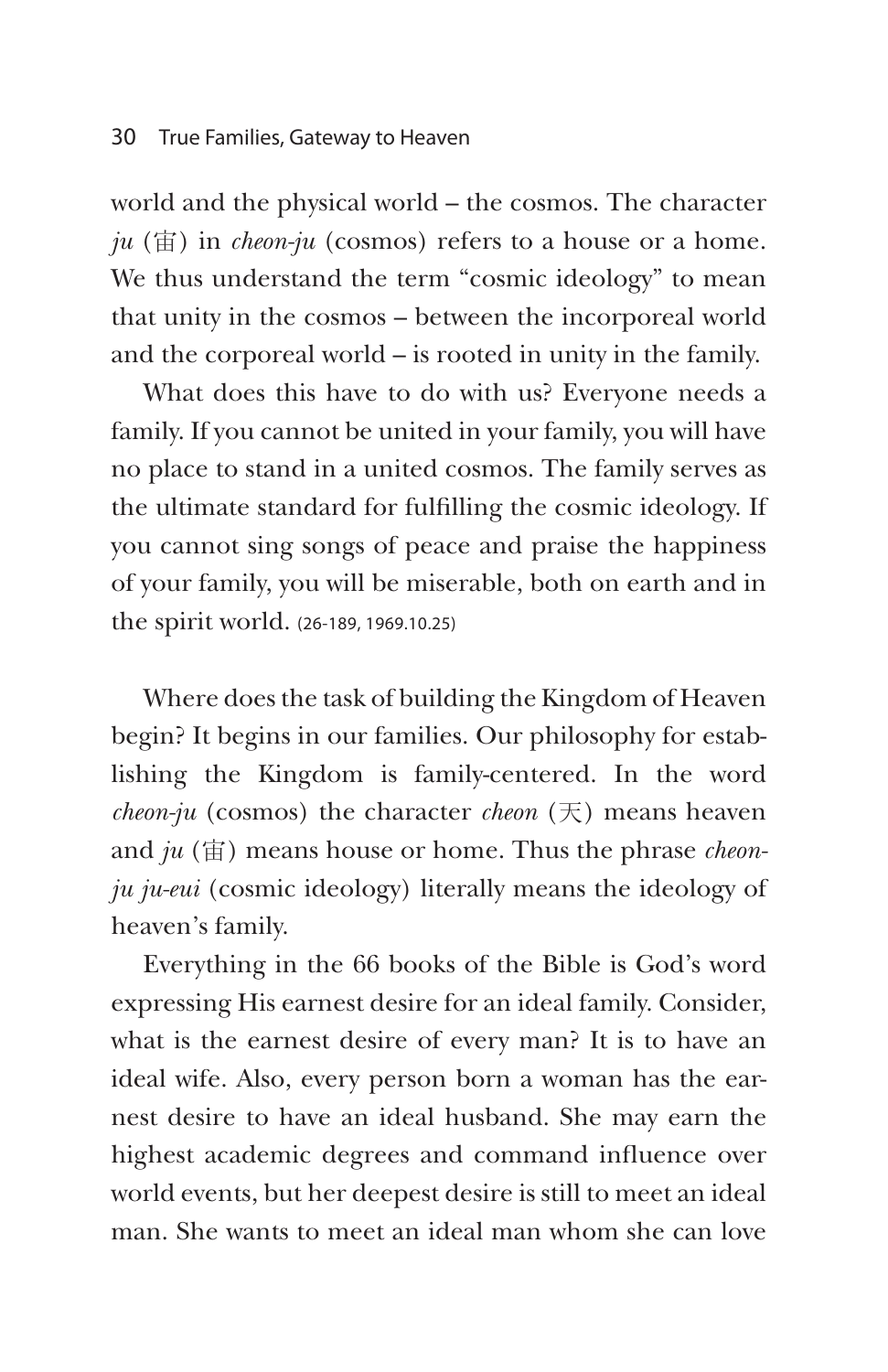and with whom she can give birth to sons and daughters filled with blessings. This is the root of happiness. The ideal of the Unification Church does not lie anyplace else. It begins in the family and concludes in the family. (26-103, 1969.10.18)

What kind of teaching is the cosmic ideology? It is *chambumo ju-eui*, the ideology that teaches us to be true parents. These teachings uphold the way of life where we relate to others with the mind of a parent. This is the way of life in our home, the way of leadership in the nation, and way each of you should conduct yourselves as individuals.

Had human beings not fallen, Adam and Eve would have brought the teaching that would have spread all over the world. The ideology of the original unfallen Adam is exactly the teaching about how to live as a true parent. It is the teaching about how to live as a father and as a mother. There is no higher teaching than this.

This is the reason the Unification Church must link matters of the heart with the heavenly ideology. Heart is cultivated through the philosophy of true parents and is practiced within the framework of the original ideal family. As long as connections remain to families that have internalized this philosophy, the Unification Church will not perish. (26-201, 1969.10.25)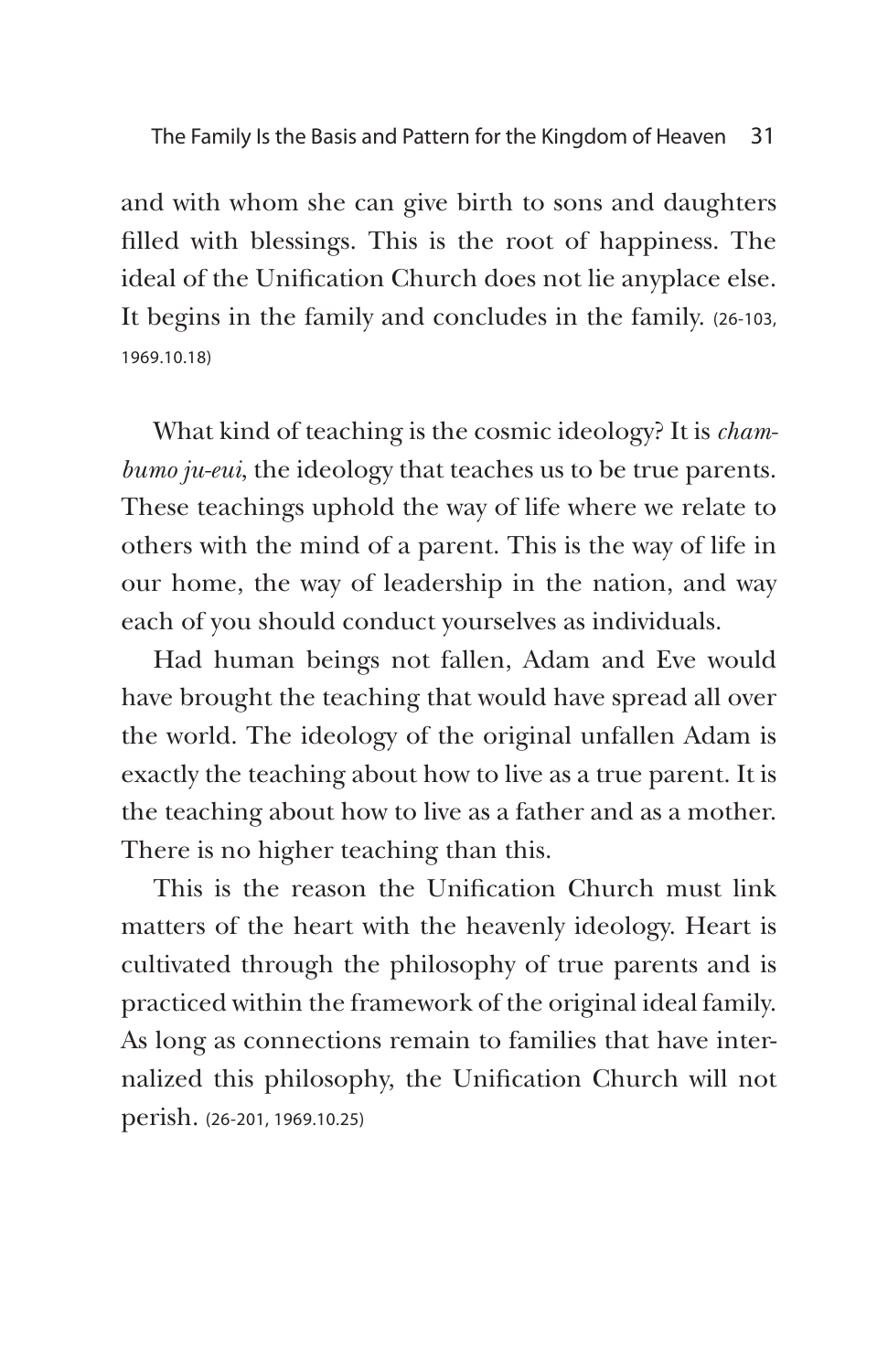## C H A P T E R T W O

## **Love: the Basis of Human Life**

### **1. Why Are People Born?**

Which came first, life or love? You can argue for either answer. But which do you think really came first? Love came first. The Primordial Core of the universe must have emanated love prior to creating existent beings. Otherwise, existent beings would have no value. (143-277, 1986.3.20)

At the very origin of things, which came first, life or love? Can you discern the answer? Love came first, then life. Since what comes second must surrender to what comes first, it is natural that people give their lives for the sake of love. This helps us understand the true way of life. Since love gave birth to our life, we should walk the path of love and ultimately die for love.

The purpose of human life is to establish a love that can be welcomed by the macrocosm, not merely the microcosm. It is to live, to love, and to die participating in the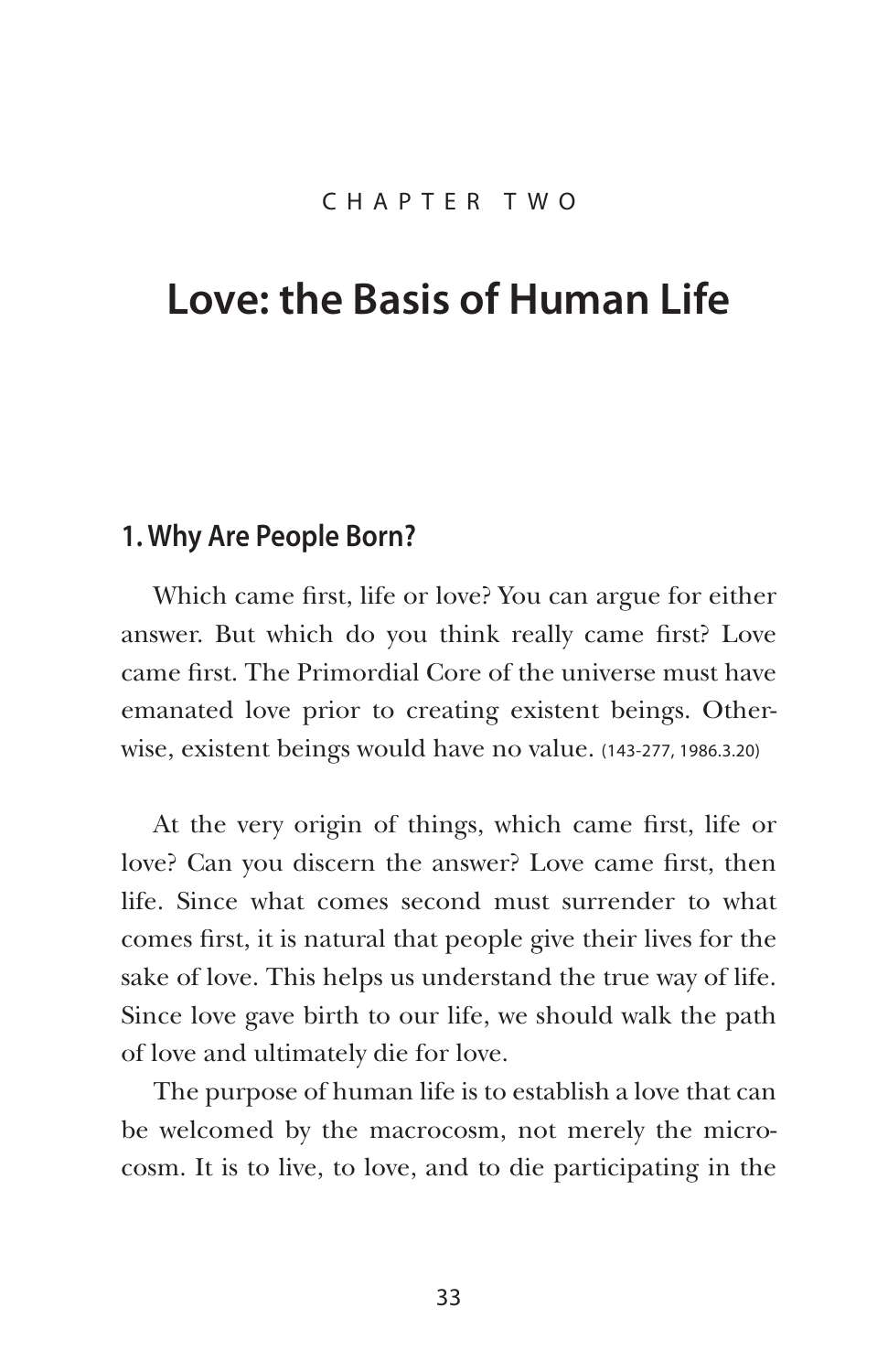universal love that is recognized by God, the angelic world, all things of creation, and our parents. (83-164, 1976.2.8)

Human beings do not choose to be born. Are we born by our parents' desire? No. We are born by God's desire. We are conceived through the love of our parents, which represents God's love. Each of us was created as a new life by the love of our parents, which represents God's love.

Love has the power to create the whole. Each of us was born as a central being of the entire universe, receiving all the love in the universe. The highest purpose of life is to be born through love, be raised in love, live by love, and leave behind a legacy of love. In our family we should live by this love, which is at the very center of the universe. Then we become people of the greatest value. (Blessed Families and the Ideal Kingdom, vol. I, 1063, 1978.9.21)

It is important to understand why human beings are born. We are not born for the purpose of attaining vast knowledge or political power. We are born because of love and for the sake of love. What makes love so great? Love is the fountainhead of life.

You were born out of your parents' love. You were not born from your parents' desire for money or knowledge. Because you were born from love, you should bear the fruits of love. This is why you need to have children. A man and a woman each becomes complete when they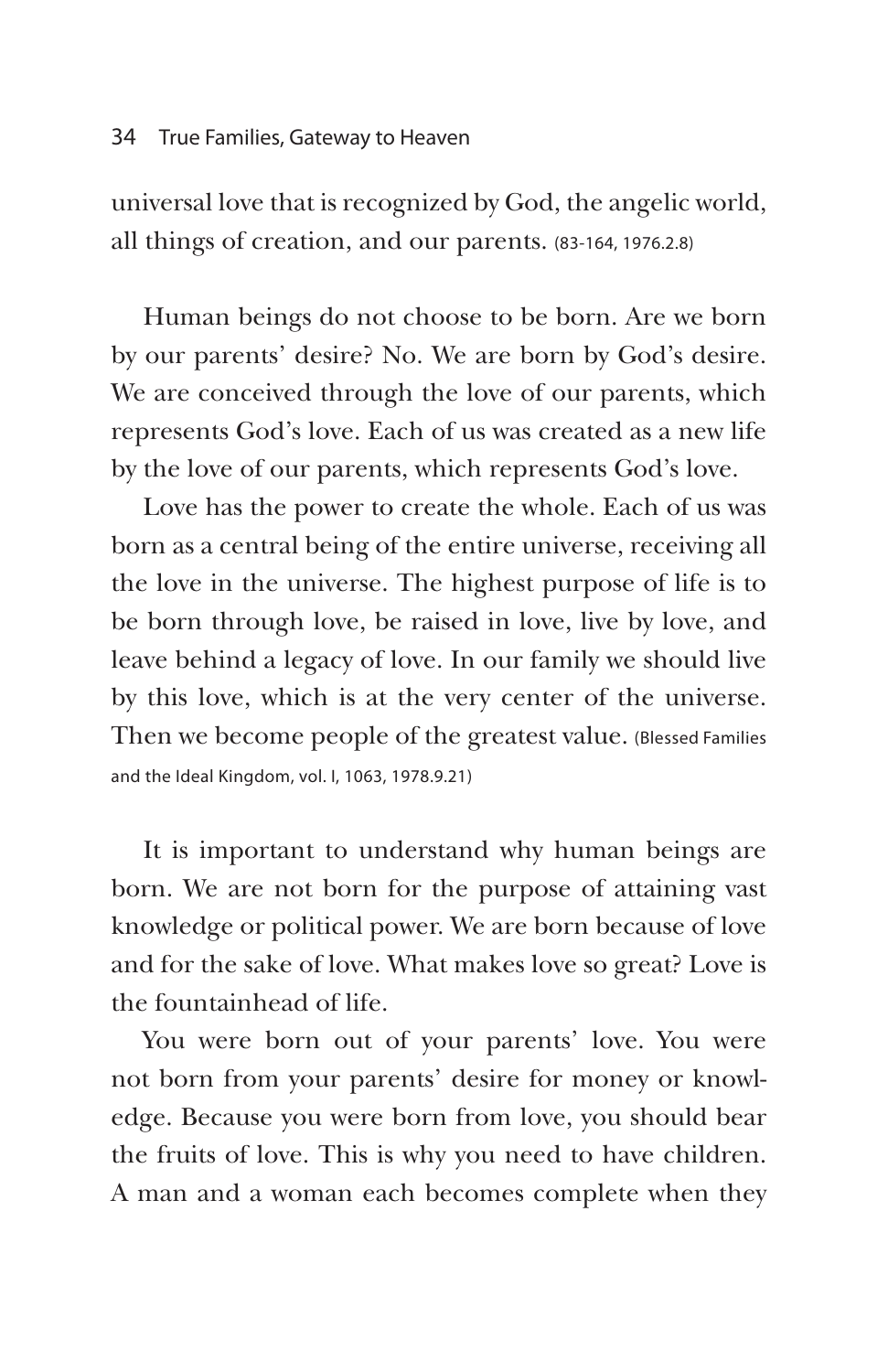become one as husband and wife and then have sons and daughters as their object partners.

Human beings cannot exist apart from love. Each of us lives on the foundation of love. Everything in creation originates from God's love. Since all things that exist have love as their foundation, it follows that human beings, as the center of the created universe, must also have begun from love. Since we were born from love and mature through love, it follows that we cannot live separated from the realm of love. (Blessed Families and the Ideal Kingdom, vol. I, 1062, 1988.8.20)

## **2. Life in its Original Form**

What is the cause of human existence? That cause is love. Then, what do you think is the purpose of human life? It is to fulfill the ideal of love. Human beings are conceived through love, so our purpose is to perfect love. First we should form a foundation of love in the context of our family. Then we should expand it and connect it everywhere, making it complete.

Since the beginning is love, the end is also attained through love. For this, a man and a woman begin a relationship, become one in love, and expand their love to connect with everyone around them: front and back, right and left, above and below. (Blessed Families and the Ideal Kingdom, vol. I, 1064, 1986.1.3)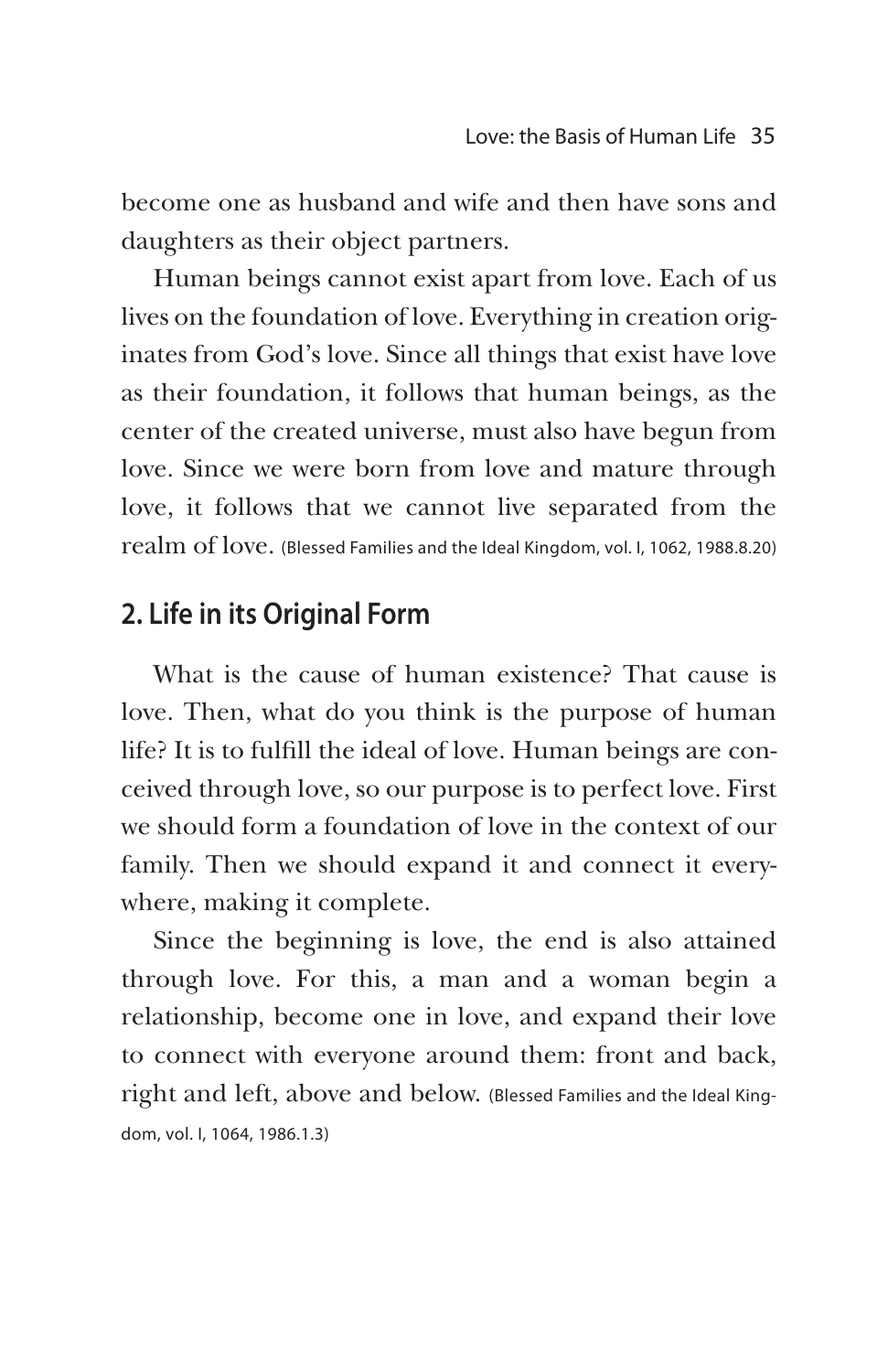No matter how firmly we have determined to become an absolute being and live for an absolute purpose, it will be for nothing unless we are happy. Our daily life should be joyful.

We may live for the sake of a certain purpose. Yet once we achieve it, some new, greater purpose may appear that makes the earlier purpose seem insignificant. On the other hand, what is this most precious thing for a man or for a woman? It is love. Love is the key element needed to experience happiness.

Therefore, no matter how lofty a person's purpose may be, if he fails to establish a love that can take dominion over purpose, once he attains his purpose he will not be satisfied. So he will embark on another purpose and in the end not be satisfied with that either. Thus, purpose is limited. It cannot stand above love. (29-130, 1970.2.26)

What are you living for? Some people say they live to eat. Some people say they live to work. Still others live without a purpose. What are you living for? Declare that you live for love; that is the most excellent answer.

We are born as the fruit of love, we spend our lives loving others, and eventually we return to the eternal love of God's bosom. This is the original vision of human life as God created it. (Blessed Families and the Ideal Kingdom, vol. I, 1064, 1982.4.26)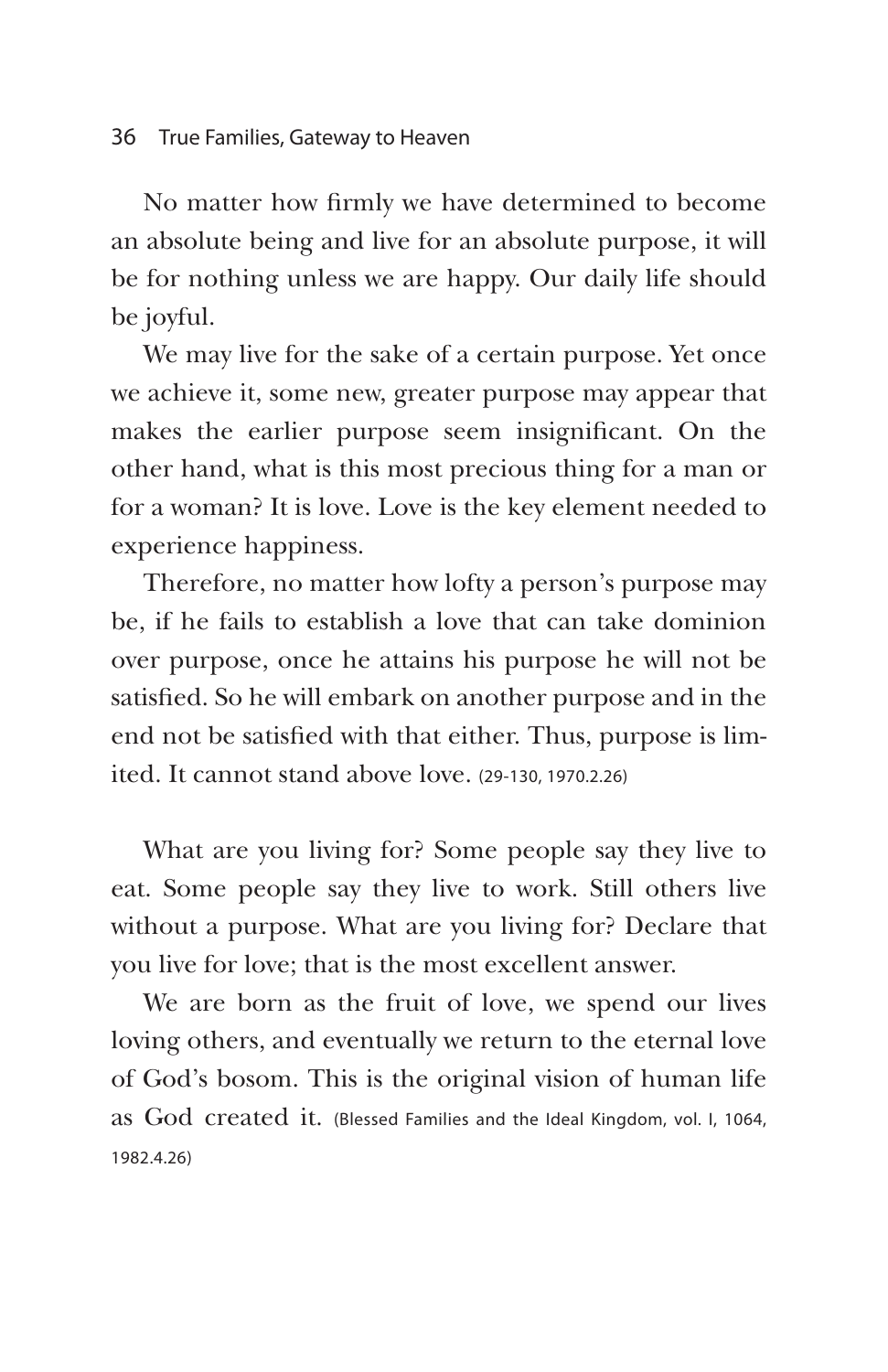A person is born in love and raised in love. Then he or she leaves the love of parents behind and seeks out a love of a partner, which is the love of another dimension. We can say that children's experience receiving love from their parents is formation-stage love, and spouses' experience receiving conjugal love from their partner is growth-stage love. However, no matter how much love a husband and wife receive from each other, it is only when they have children that they can be completed in love. That is why couples naturally want to have children. Parents' experience of receiving love from their children is completion-stage love.

Going through the stages of receiving parental love, conjugal love and children's love is fundamental to human fulfillment. They constitute the path to fulfilling God's original ideal of love that He purposed at the creation. (48- 12, 1971.8.31)

Love gives birth to life. A man is born from love, is raised in love by his loving parents, meets a loving wife and loves her, and then dies in that love – this is the course of human life. In this original vision for human life there would be no sorrow or pain. (Blessed Families and the Ideal Kingdom, vol. I, 1065, 1982.10.29)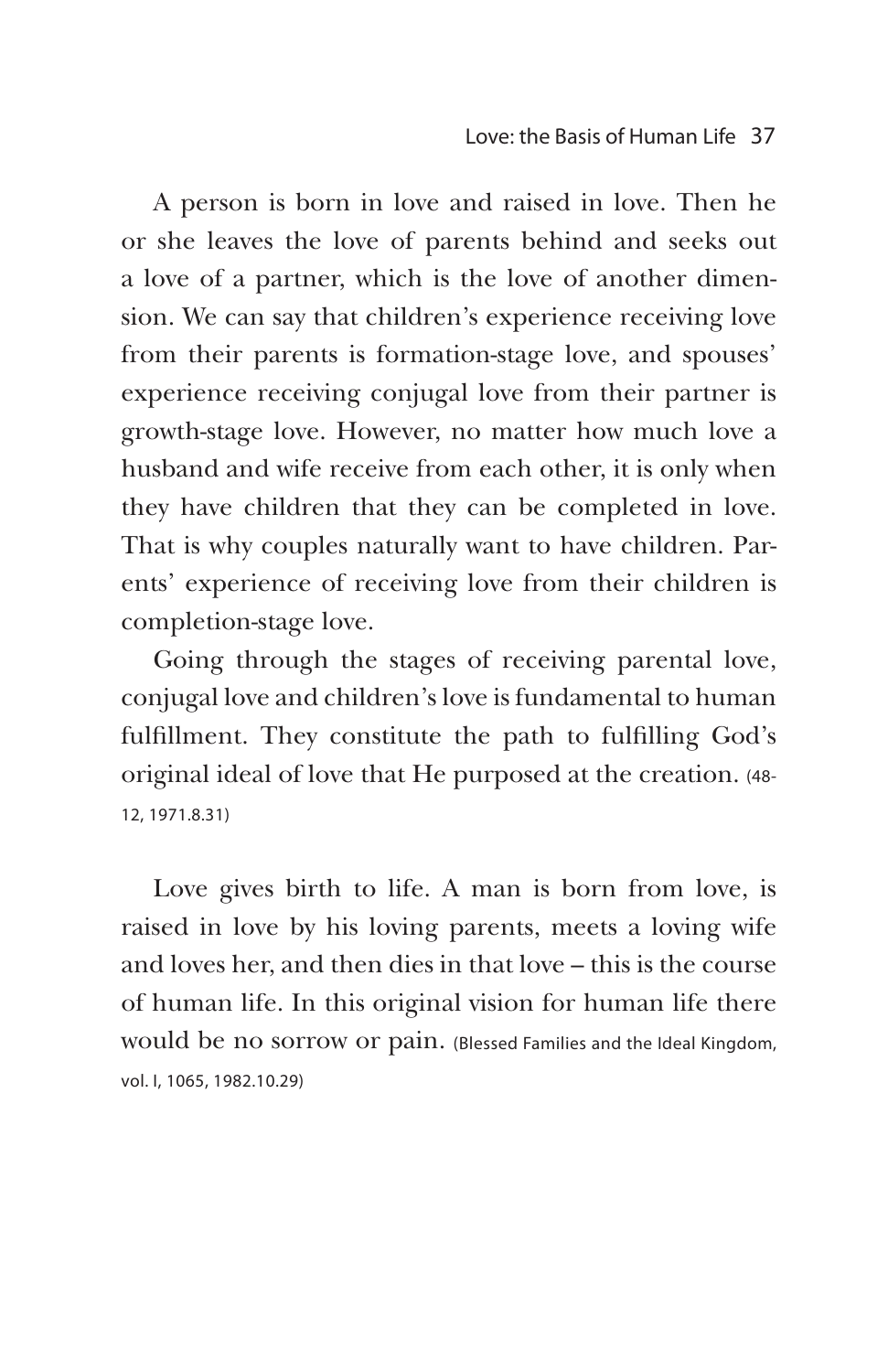#### 38 True Families, Gateway to Heaven

Originally, God designed the focal point of the universe to be the place where every type of love combines into one. God's vertical love and human horizontal love would come together in a comprehensive way that involves parental love, conjugal love and children's love simultaneously in an all-encompassing union. This would become the focal point of the entire universe. Every cell in the universe would turn in its direction.

All the spirits in the spirit world would turn and focus on this point. They would protect it and not allow anyone to invade it, since if it were destroyed it would be catastrophic.

This focal point needs a certain structure to maintain itself and preserve its integrity. In the teaching of the Unification Church, this structure is called the four-position  $\operatorname{foundation.}^{3}$  (Blessed Families and the Ideal Kingdom, vol. I, 1066, 1982.10.29)

## **3. The Nutrient of Life**

You shouldn't forget that while you were a fetus, you not only received nutrients from your mother, you also received love from her. Similarly, while you live on earth, you not only receive physical nutrients from nature, you also receive love from God. Love is an essential nutrient for life. (Blessed Families and the Ideal Kingdom, vol. I, 1066, 1984.4.24)

<sup>3.</sup> The four-position foundation is the Divine Principle's term for the four-fold structure of a God-centered family, composed of God, husband, wife and children. It is called "the fundamental foundation for the life of all beings." (*Exposition of the Divine Principle,* p. 25)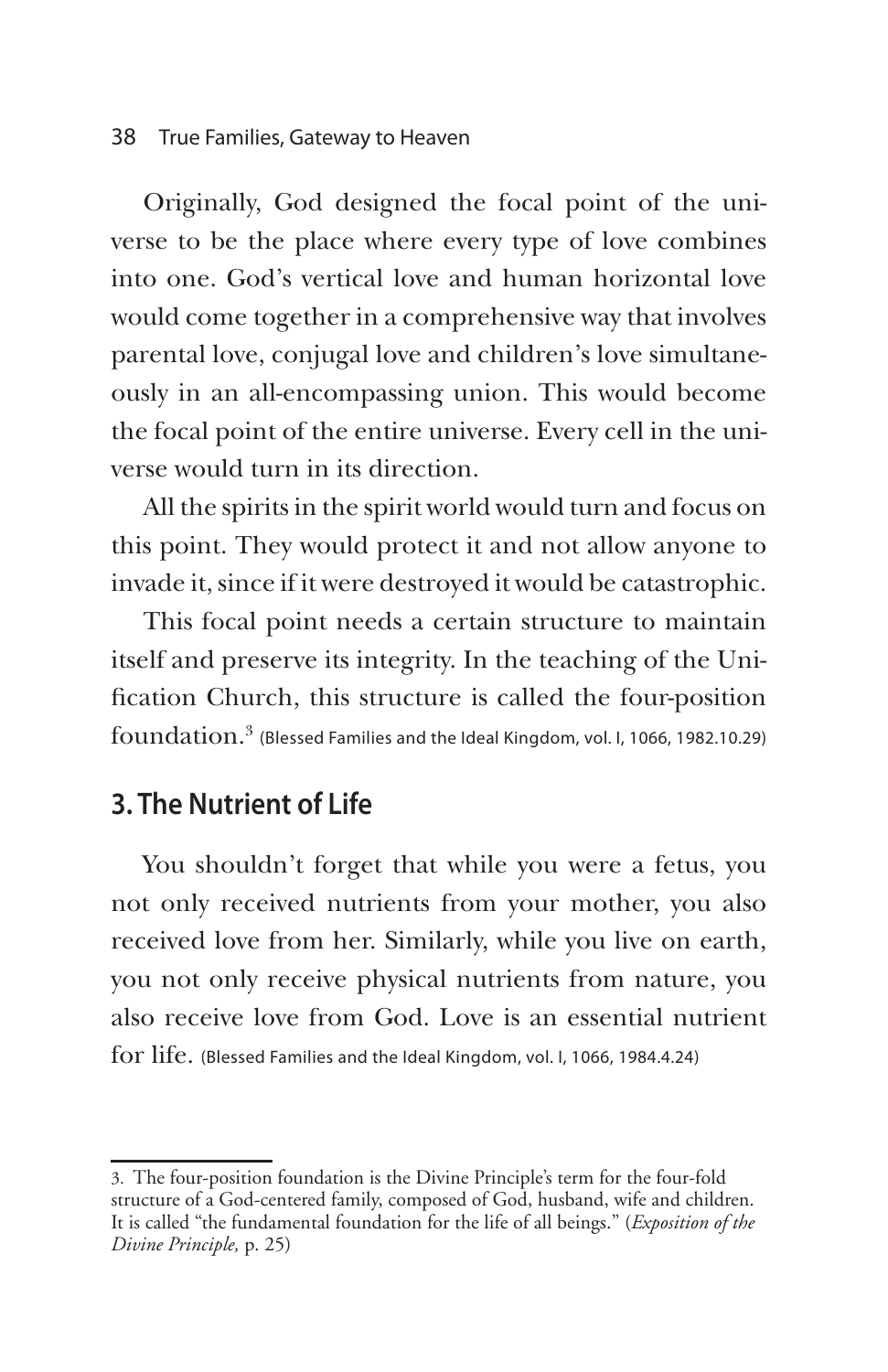Just as plants absorb sunlight as an element of life, people take in love is an element of life. Our dearest wish is to live eternally in circumstances where we can love and be loved. This is the hope of the Kingdom of Heaven on earth and the Kingdom of Heaven in heaven. (Blessed Families and the Ideal Kingdom, vol. I, 1066, 1986.3.20)

The paths that men and women walk are for the sake of love. We each have a path to travel, and it is a path of love. (Blessed Families and the Ideal Kingdom, vol. I, 1066, 1984.4.24)

We travel this life to obtain love, to keep love, and to create an environment of love. A woman puts on cosmetics or gets a massage for the sake of love. Our wants and our work are all for the sake of love. We willingly endure hardships and press forward in order to obtain precious  $\text{love.}$  (Blessed Families and the Ideal Kingdom, vol. I, 1066, 1982.4.26)

From the moment we are born, we receive parental love. As long as our parents are alive, they will love us at each stage of our lives, through childhood, young adulthood and middle age. Having received parental love as we grow up, in time the horizontal love of husband and wife is bound to blossom within each of us. (Blessed Families and the Ideal Kingdom, vol. I, 1067, 1973.4.16)

What is marriage? It is like a school where men learn things they did not know about women and women learn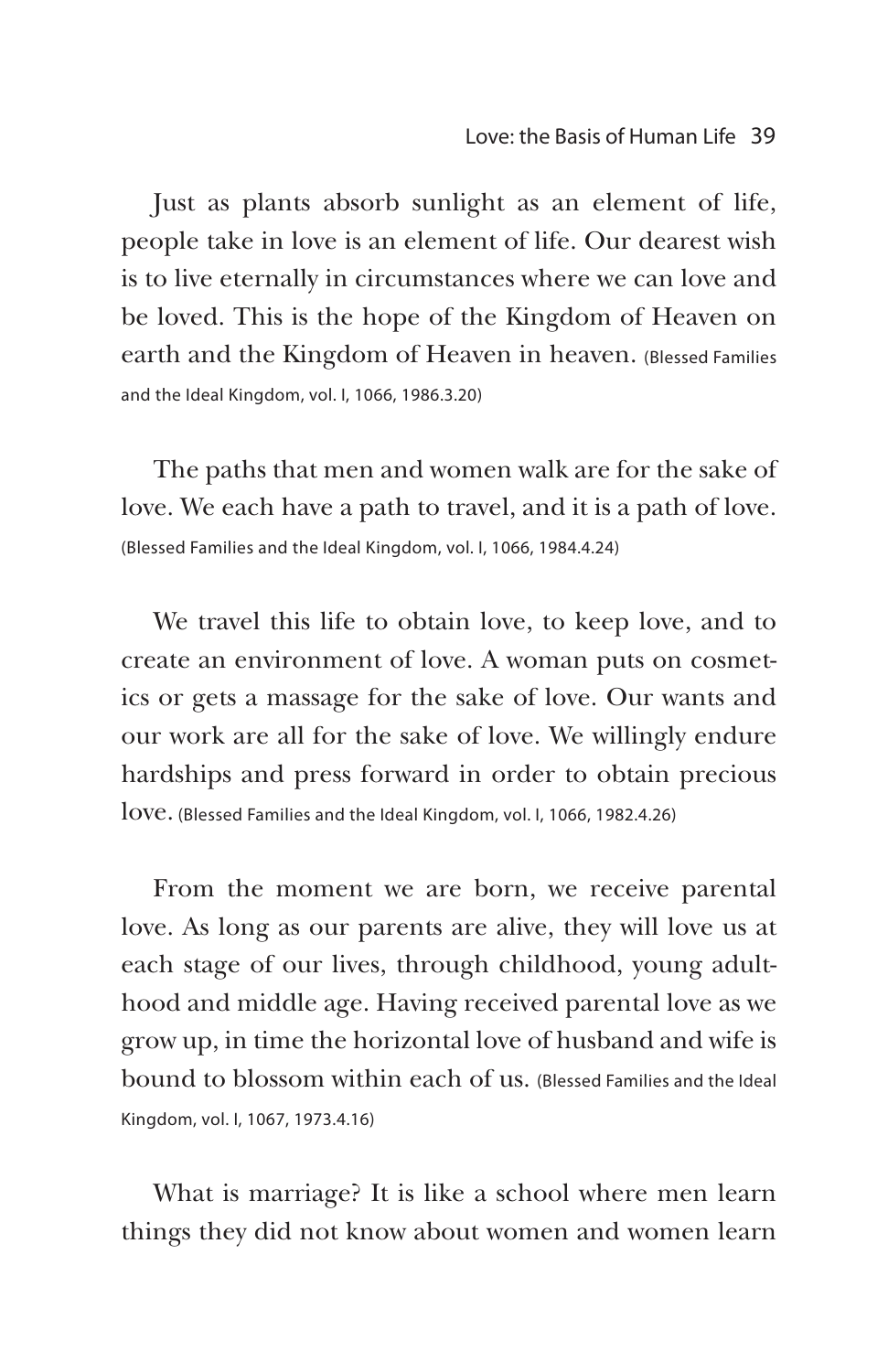things they did not know about men. When all the grades are A's, then the husband and the wife will be happy.

Raising sons and daughters is like going to another school, this time to learn about loving the world. Your children are your connection to the future. They are given to you to provide you with lessons about how to relate to the future world.

Acts of filial piety toward your grandfather and grandmother, or to your ancestors, have the purpose of enabling you to be educated by the spirit world. All your ancestors are connected to you through love. Love is the central line that links grandfather and grandmother, husband and wife, and sons and daughters. As blood circulates through the human body, these links enable your ancestors in the spirit world going back even ten thousand generations to circulate up and down and communicate with you, their distant descendent. The spirit world, like the universe as a whole, is organized according to connections of love.

Everything submits to the order of love. This is why people say that becoming a servant of true love and a slave of true love is the greatest happiness. (Blessed Families and the Ideal Kingdom, vol. I, 1067, 1985.10.4)

#### **4. What Is God's Love?**

You should discover God's love. How can we characterize God's love? It can be compared to a warm spring day, with white clouds gently floating in the sky, shimmering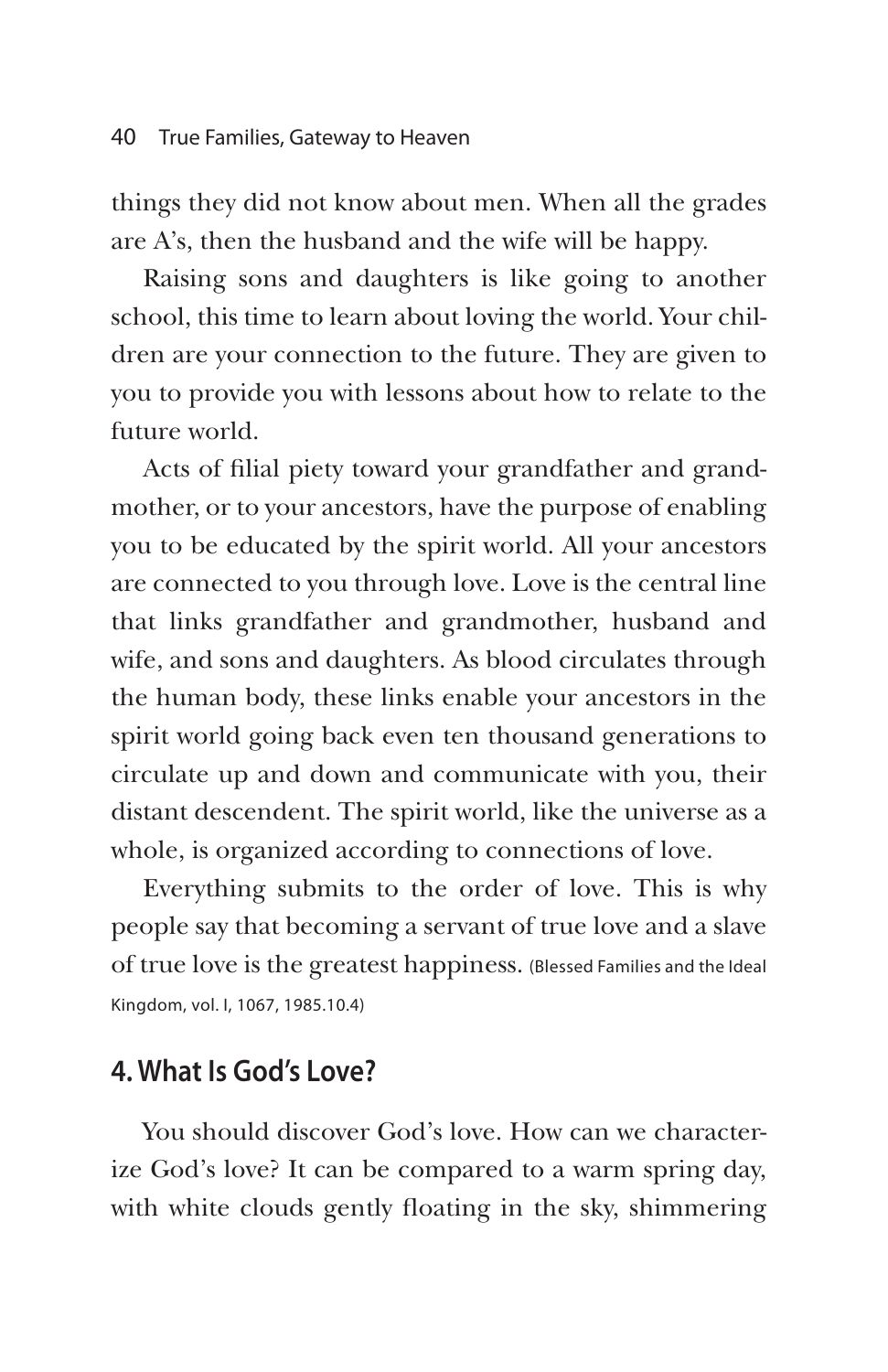waves of warm air rising from the ground, and insects flying to and fro. Ants are crawling in and out of their nests, exploring the ground. Pussy willows are in bloom by the stream. Frogs sing new songs of spring, bees swarm and butterflies flutter about. Lying in the grass, you feel a happy, sleepy intoxication come over you. You feel like resting there forever.

This is just how God feels when He finds His ideal partner. God likewise feels as if He were in a beautiful flower garden, with butterflies and bees flying around. When imagining this, do you feel good or bad? Dull-witted people may not be aware that God has feelings. But truly, He feels good.

When you run into someone whom you are pleased to see, you grasp his hand firmly and shake hands. When someone greets you joyfully, saying, "Wow, it's been a long time!" and shakes your hand firmly, does it make you feel good or bad? [Audience: "Good."] If anyone says it feels bad, go ahead and kick him!

Do you like it when someone grasps your hand firmly? ["Yes, we do."] You mean you *want* to like it. How can you say for sure that you like it? You have to know the person to like it. If the person is a stranger, how can you like it when he grabs your hand? But if he is someone you are fond of, then when you grasp each other's hands, you don't want to let go.

You young ladies here, think of how it will be when you are married. If your husband loves you, you feel as if you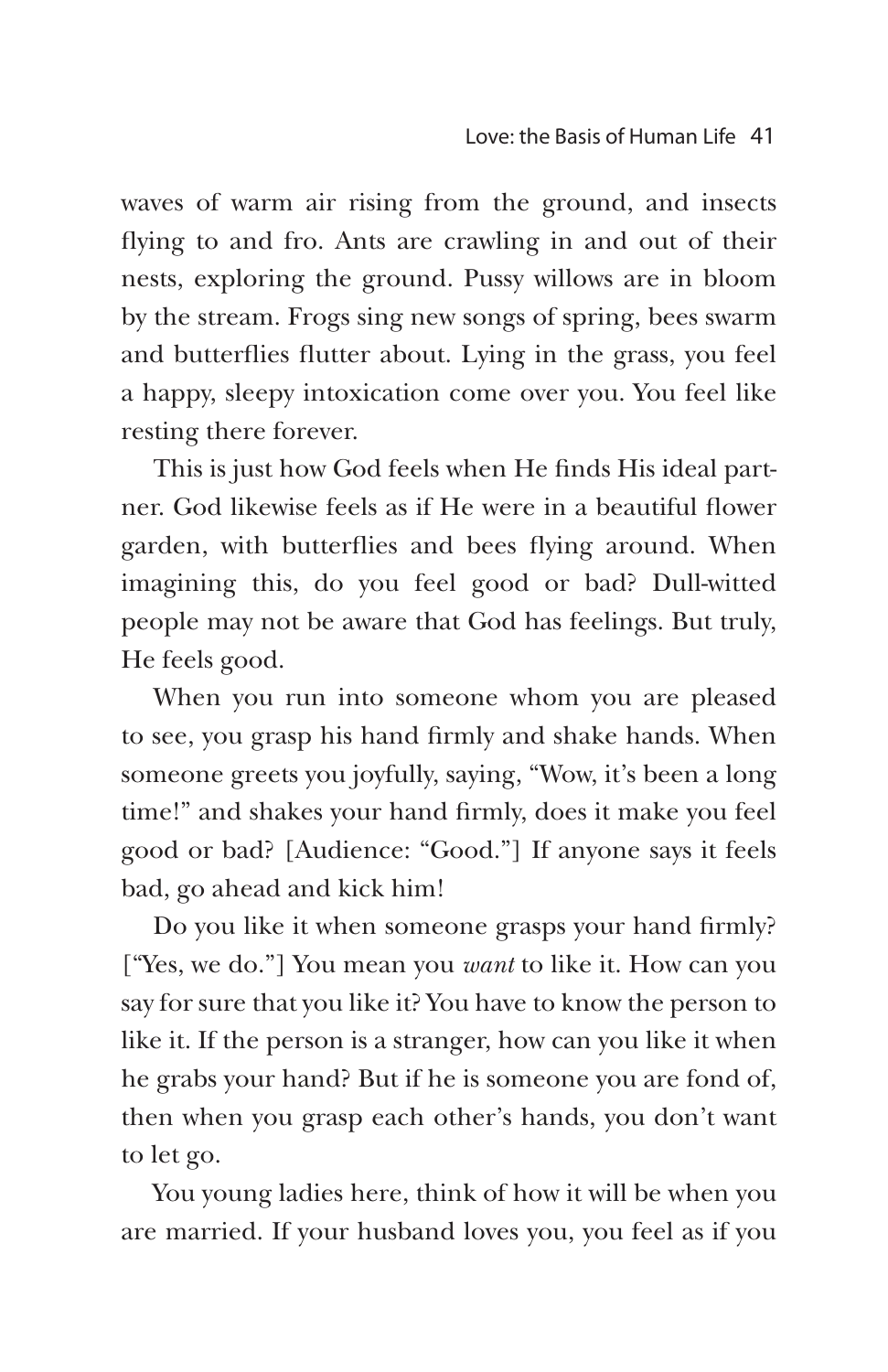don't need anything else in the world. You want to live your whole life staying by his side. I enjoy watching a man and woman holding hands, especially when the man's hand is as rough as a cow's front hoof. We enjoy seeing scenes like that in the movies. But if the woman were to say to the man, "Oh, you have such pretty hands," the man would be offended. This is how it is.

Love is eternal. Love is not two; it is one. It is two becoming one. When a man and a woman become a couple and love each other, they are bonded together. Of course this does not happen literally, but in heart. In fact, they reach a level even higher than this; they touch God's love. If you live with God's love, will you become one or not? Think about it. You are destined to become one. (Blessed Families and the Ideal Kingdom, vol. I, 1068, 1970.12.22)

When a man and a woman fall in love, they experience all sorts of wonderful things. But if you could taste the profound experience of God's love, you would find it incomparably greater than any worldly love. When a person has really tasted God's love, no amount of difficulty or sorrow can defeat him. He dwells in a realm of absolute freedom. Such a realm truly exists; the question is how to find it. (39-240, 1971.1.15)

God's love can basically be divided into three major types: parental love, conjugal love and children's love.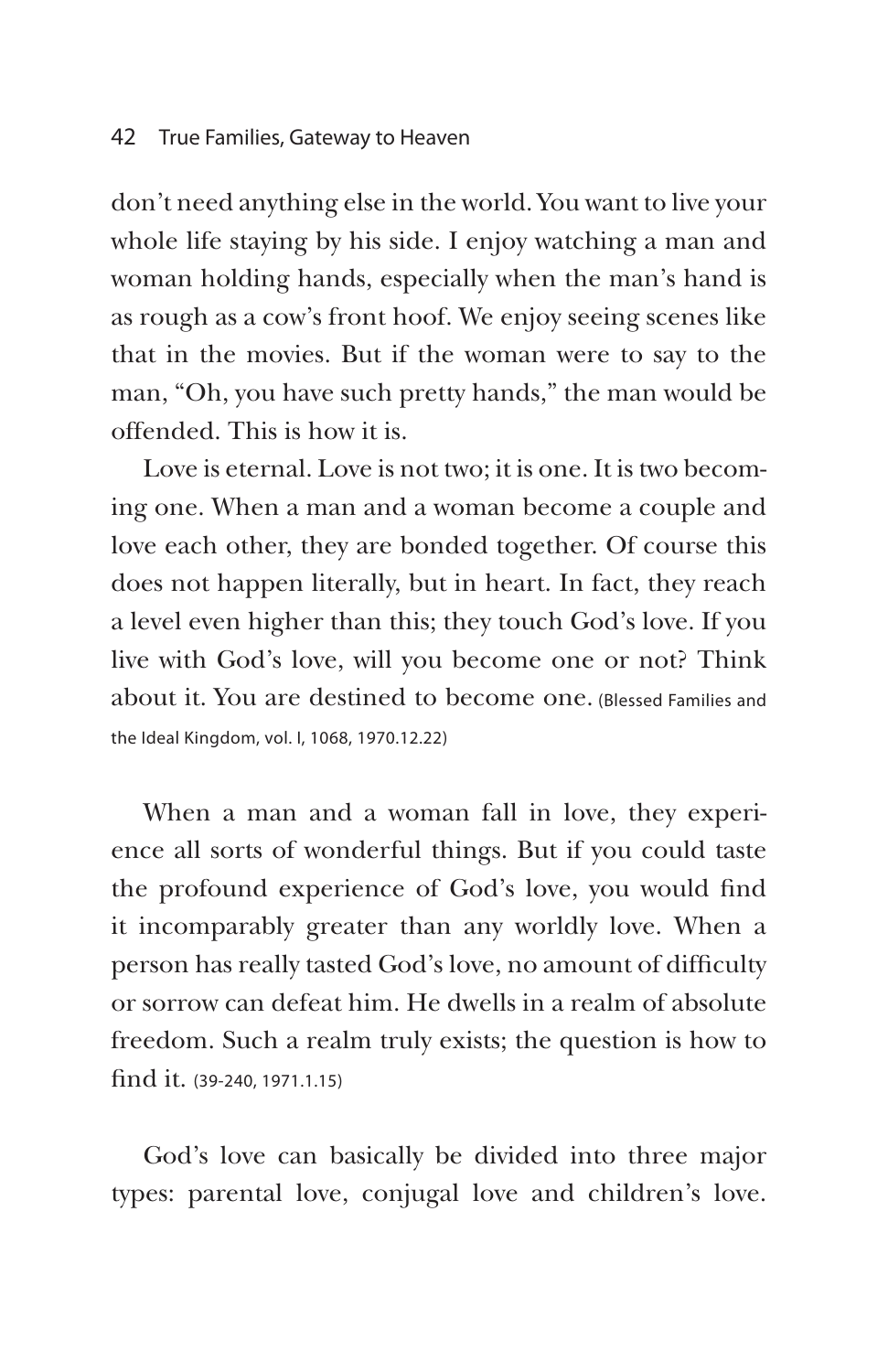God's love is the core that fills them and unites them all. (173-278, 1975.11.23)

### **5. Inheriting Love and Bequeathing Love**

A glorious new morning will dawn on the day when God assumes a physical body. Even more glorious will be the moment that He has a son and a daughter through whom He can experience the love of husband and wife. Still more glorious will be the moment when He can love His grandchildren. The day God can love His grandchildren will be more glorious than when He can love His son and daughter.

How do you think God explained to Adam about the joy He felt at the moment He created him? Was it enough to say to Adam, "This is how happy I was"? People can only understand the joy of parenthood when their first baby is born and they become new parents themselves. Likewise, we can only understand God's happiness at the creation when we give birth to our own sons and daughters. When children are young they can't comprehend parental love, but they come to understand it later in life when they have a family and begin raising their own children. Then they understand, "So this is how my parents loved me when they were raising me." Therefore, the day your child gets married is a day of glory, and the day your child has a child of his or her own is a day of glory. (Blessed Families and the Ideal Kingdom, vol. I, 936, 1978.1.22)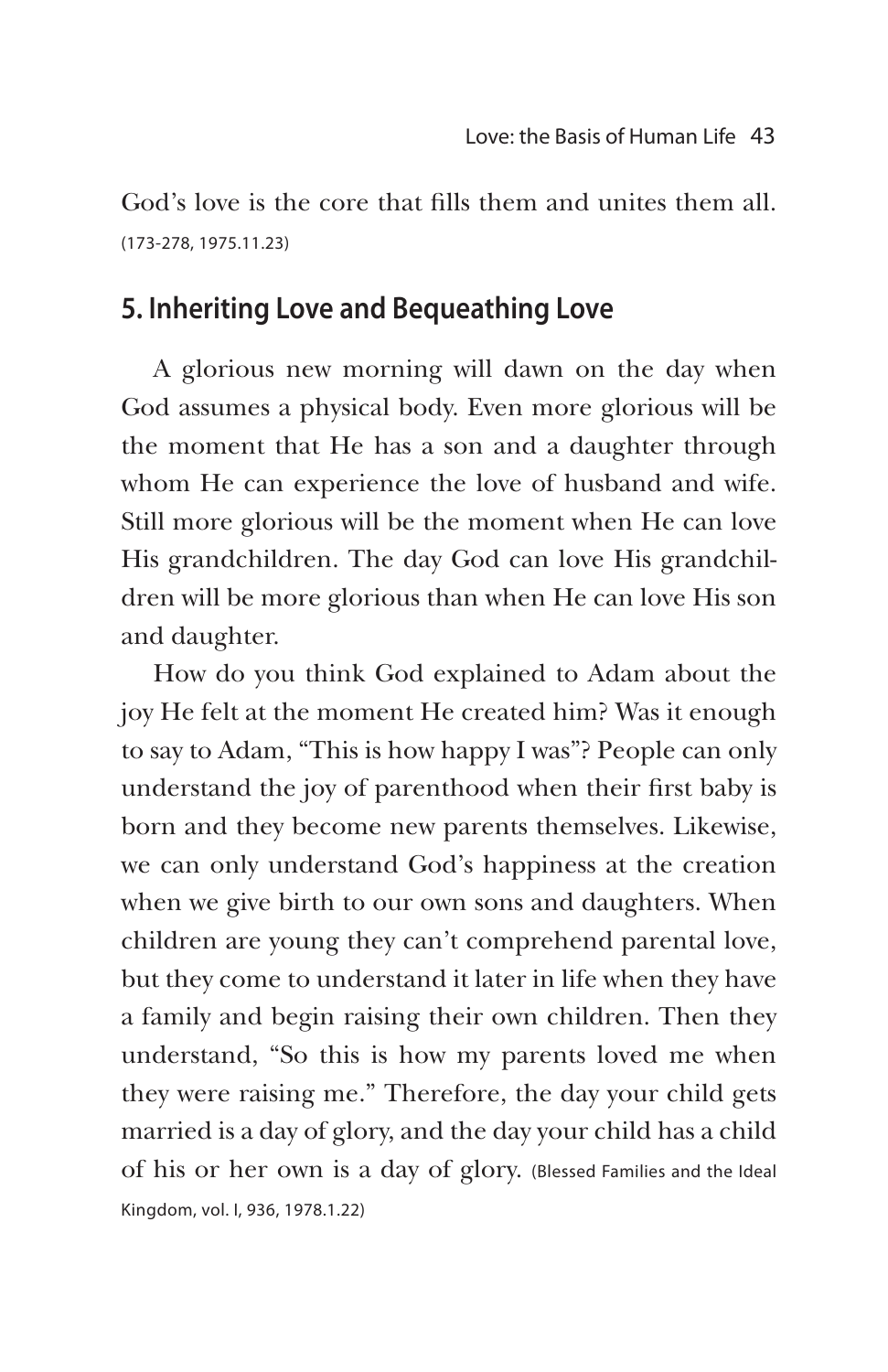You need to know God's love. How can you really know it? First you need to experience the love of your parents and learn to express your love for them in acts of service. Next, you need to experience conjugal love with your spouse and learn to express your love by serving him or her well. Next, you need to experience what it is like to love your children and know how they love you. You will learn that to be a parent you cannot just give orders to your children, but must learn to understand and serve them as well. This is the way you learn about God's love. Until you have cared for children like this, you are still incomplete and will not be able to truly understand God's love.

Without having the experience of raising your own children, you cannot begin to fathom how much God has loved human beings, His children. Similarly, until you have experienced life as a husband, you cannot know God's experience of loving a woman as His wife, and without the experience of being a wife, you cannot know God's experience of loving a man as Her husband. Although you may already know what it is like to be a child of God, you cannot truly understand God's parental love until you become a parent yourself. Therefore, to become a true parent who knows God's love, you need to have sons and daughters. (133-138, 1984.7.10)

Parents want their children to be married because they want to bequeath to them all their parental love. When the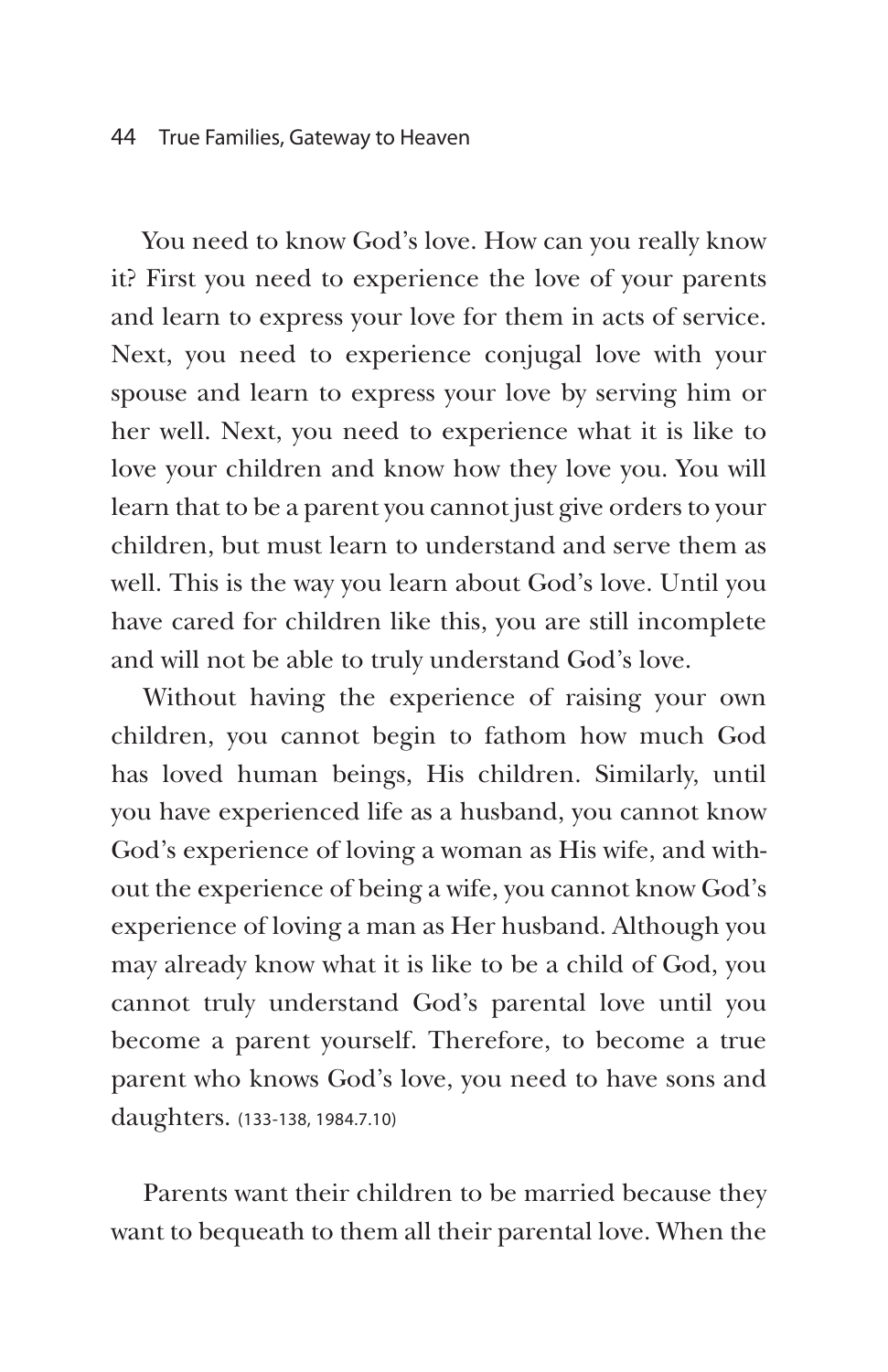parents die, they leave behind their substantial selves with their descendants. This is why we need descendants.

Love continues forever. Since love is the highest human desire, everyone has their arms outstretched wanting to inherit it. When parents have bequeathed their love to their descendants, they can stand proudly before God when they arrive in the spirit world.

It is in the family that love becomes complete. We say that the path to the Kingdom of Heaven runs through the family, because the family is where we can realize the realm of oneness of love. (Blessed Families and the Ideal Kingdom, vol. I, 937, 1978.9.21)

The principles that we should follow can be seen in nature. Seeds are sown in spring, in summer plants reach their full growth, and in autumn they bear fruit. Winter is a time for storing up seeds for next spring's planting. Likewise, when you go through winter-like harsh times, you should put things in order and carry the essence of the new seed of life deep within your heart. Only then will you have seeds to plant again when spring returns.

Having thus equipped yourselves, you will be prepared to become parents and bear sons and daughters in your likeness. You will know to raise your sons and daughters to follow the same principles as you do. (26-158, 1969.10.25)

Why do people feel sad when they do not have sons and daughters? It is because they cannot complete the circle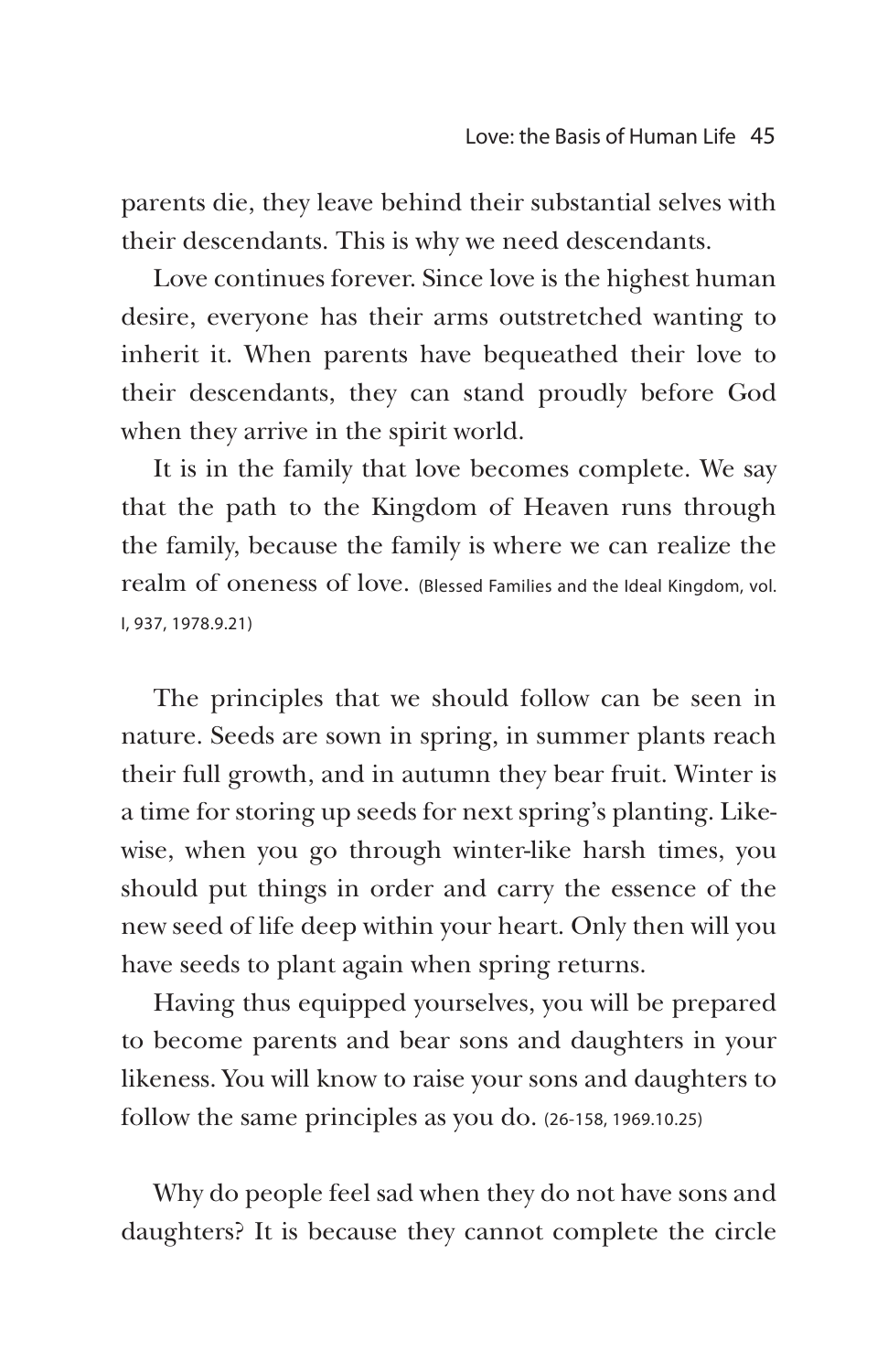of life. When you see birds feeding their young, you recognize the deep love of the mother bird. People generally like children more than adults. While they show polite respect to adults, they demonstrate warm affection to children. You can realize how much your parents loved you when you have your own sons and daughters and raise them.

Everyone should get married, have children and raise them. This is the only way they can know both children's love and parental love. It seems that many people these days avoid having children. They hesitate to have children because children may limit their freedom to marry and divorce. But when people fail to establish the four-position foundation, they cannot go to the Kingdom of Heaven. This is because they do not fully know God's heart of love for human beings. (Blessed Families and the Ideal Kingdom, vol. I, 937, 1982.4.26)

### **6. Seeking the Center of Love**

Human beings are born in love, raised in parental love, and grow up as they extend their love horizontally to relatives and friends. A stage in the development of horizontal love is completed when they meet a partner of the opposite sex and grow together as a couple. In their conjugal union, the couple represents the love of heaven and earth. The fruit of that love is the children they bear. Children are the result of love, born from the core of the heart.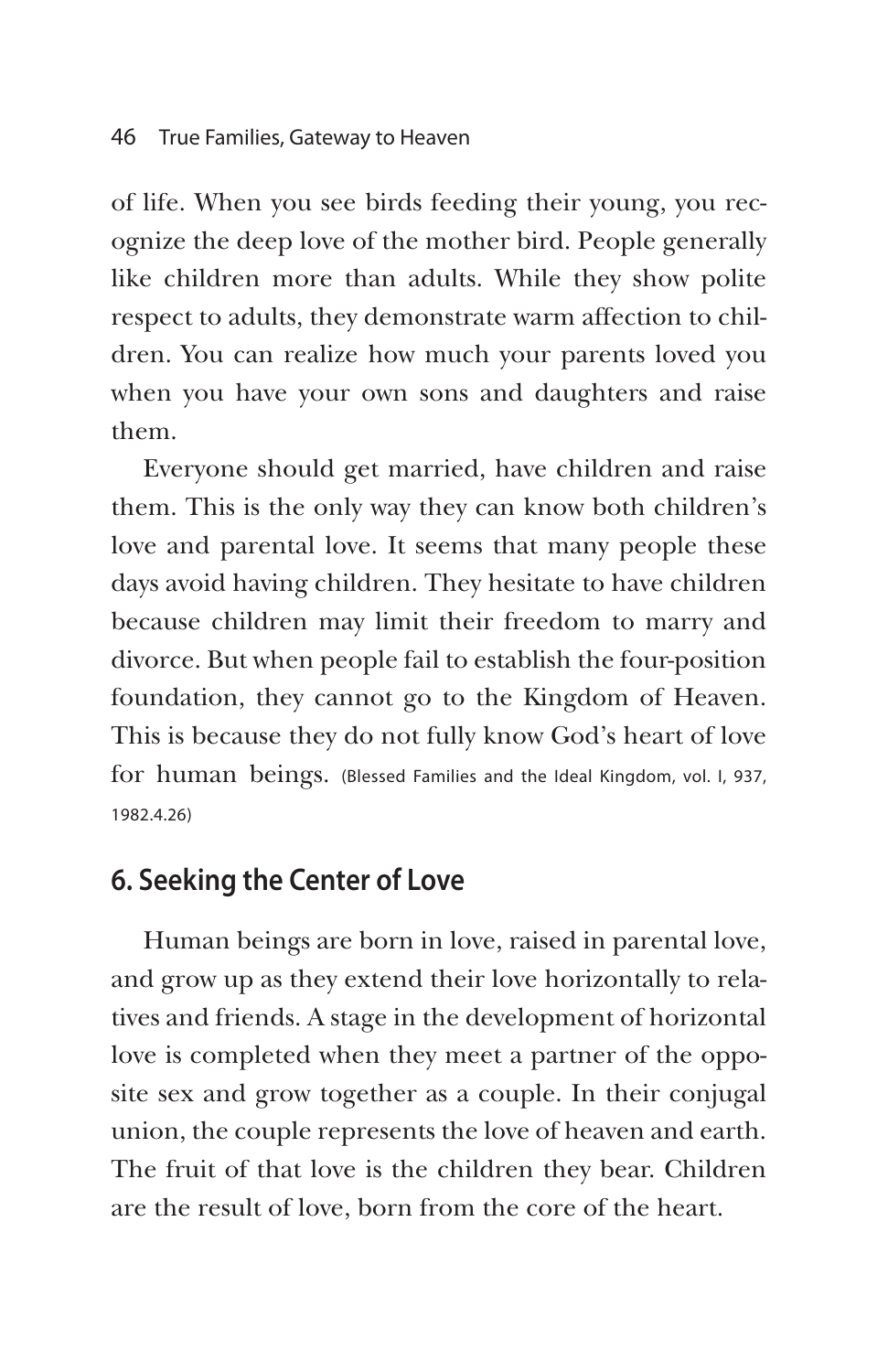Those children, born from a man and woman who share love based on deep heart, create a path for the parents that will take them to the central point of love. When they follow this path to the center, they will meet God. By having children as fruits of love, human beings come to deeply experience the love by which God created human beings and all things. By loving their children with the same love that they had received as they grew up, they can have a deep experience of the parental heart of God.

The love that parents pour out to their children is not materialistic love. It is an intrinsic love. Though everything in heaven and earth may change, the love that parents give their children will never change. In every time and place parental love is the same.

By becoming a parent and loving your children, you will understand and deeply experience how God has been loving human beings, His children. Through the experience of being a parent and loving your children, you will feel to your bone how much your parents have loved you.

This is why people revere their parents even more in their old age and fulfill the duties of filial piety to lovingly care for them. If you do not have the heart to do this, you are not qualified to be parents, and your love towards your children can only be considered hypocritical.

We need to feel and understand how much God has loved us. We can do this by becoming parents ourselves and loving our children. This will enable us to love God with greater sincerity.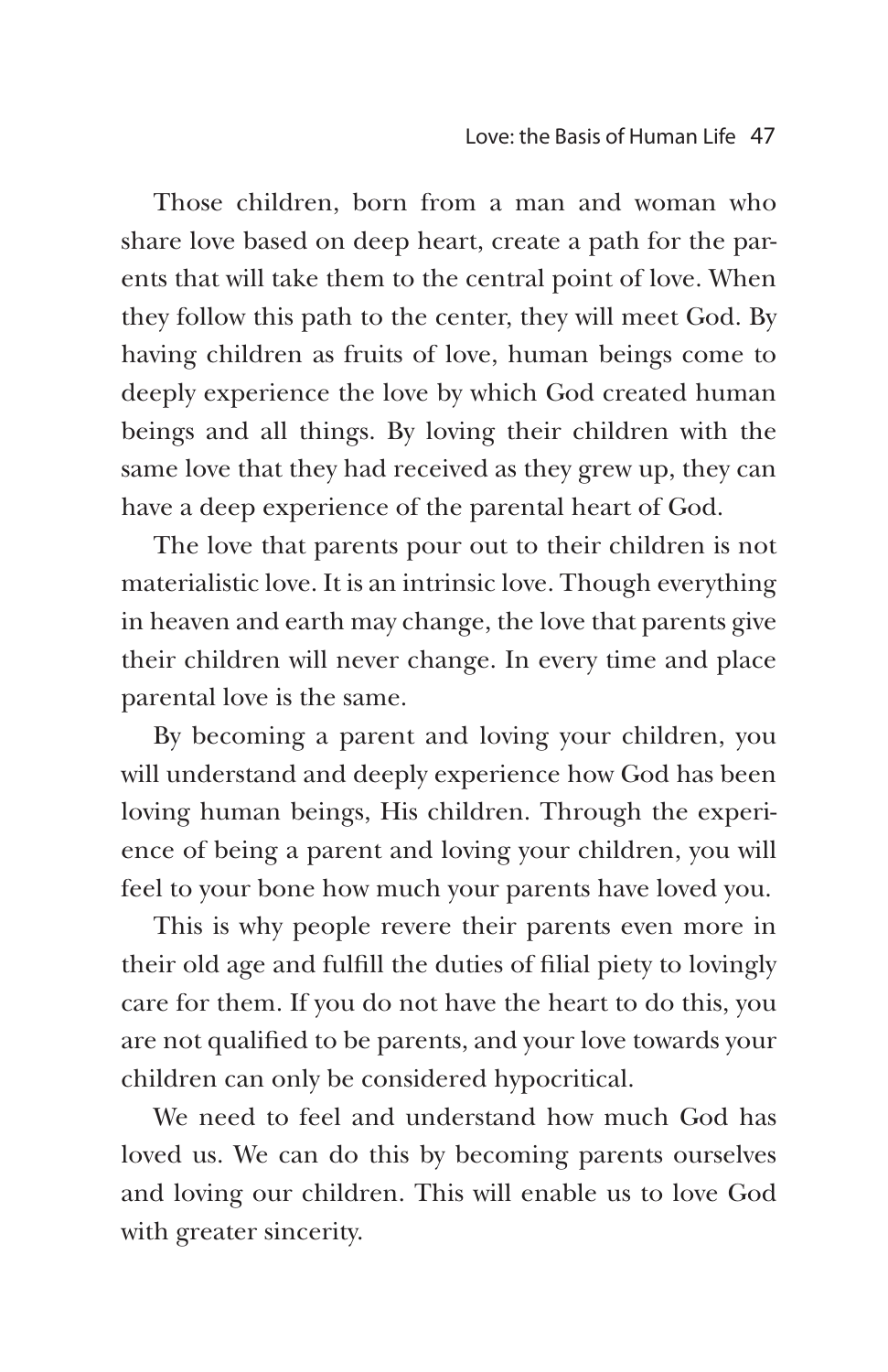In this way, it is natural that we should love our elderly parents more than we love our children, and love God more than we love our parents. This is the order and law of love.

As was stated, human beings are born in love and grow through their childhood years receiving parental love. But once we grow to a certain level, our parents' love alone is not enough for us, and we begin to expand our love horizontally to include love among siblings and relatives. This is because as we mature, we want to receive all the love that exists in heaven and earth.

In particular, as we enter the years of adolescence, we begin to crave the love of the opposite sex. By giving and receiving love with someone of the opposite sex, we are able to enter a new and comprehensive realm of love. It is here that for the first time we are able to set out in search of the center of love.

The cosmos has a spherical shape. By the give-and-take of horizontal love with our partner, we begin to revolve together. The relationship traces a circular shape, the first step in forming a sphere. Next, having chosen a partner of the opposite sex and shared love, we bear the fruit of children. By the give-and-take of love with our children, we begin to revolve on a vertical axis. This vertical love when combined with the horizontal love creates a three- dimensional spherical realm. At the same time it establishes a center – the center of love.

The center of love that emerges out of this spherical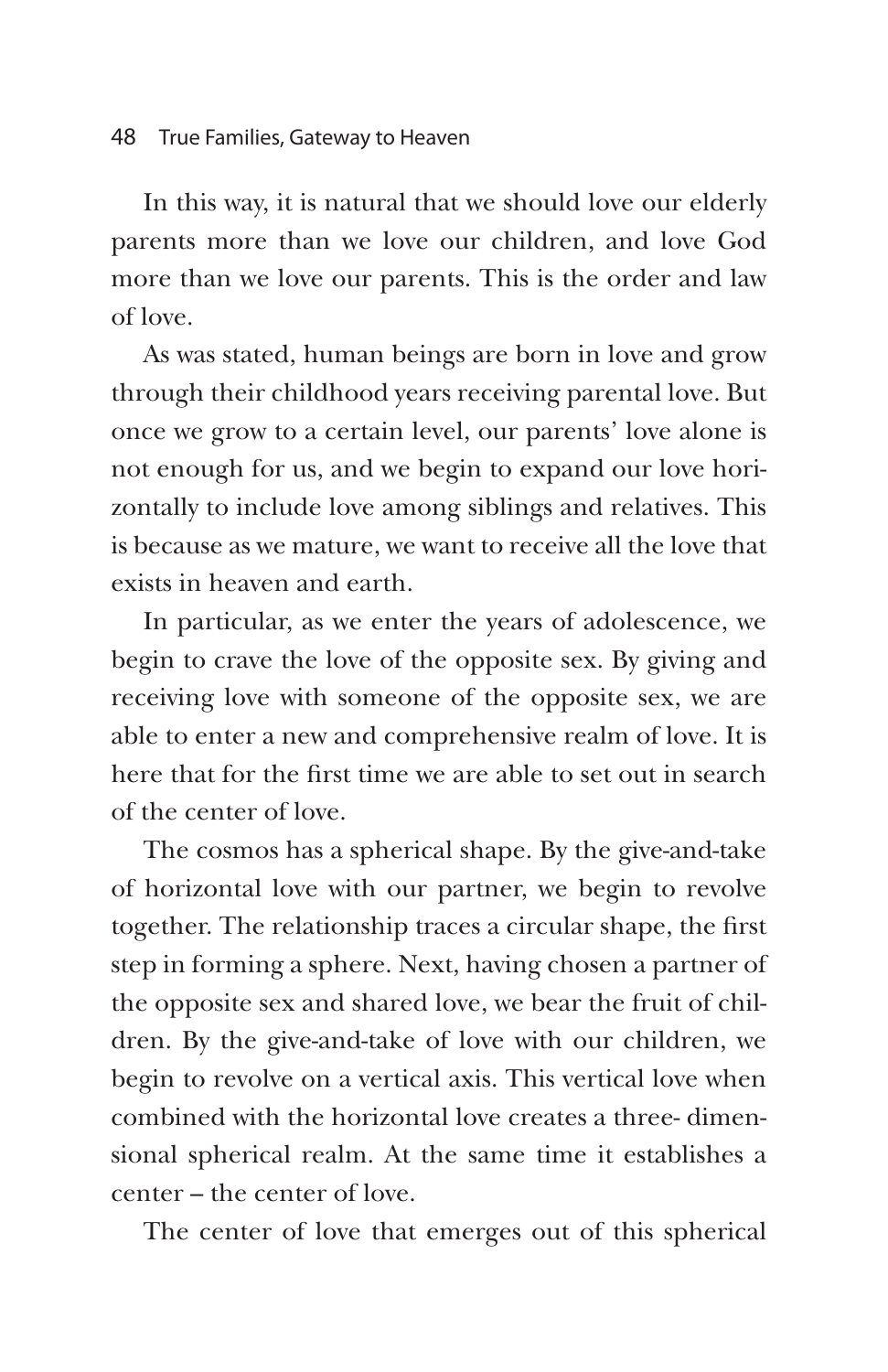motion created by these love relationships is the core of existence of the entire world of creation. It can be likened to the Sun, around which the Earth continually revolves and which provides for its existence. The center of love possesses infinite force, which enables the motion of love around it to continue forever. This center, which arises within a sphere of love, is the dwelling-place of God.

All created beings that exist in the world are given birth and exist by virtue of God's love. They all seek the center of God's love. God is the furnace of love. (126-245, 1983.4.24)

## **7. The Three Ages of Human Life**

Human beings spend time developing in their mother's womb before they are born. They live on earth for a certain period, and then die. Prior to birth, the fetus spends about ten months<sup>4</sup> in the mother's womb. While it is in the womb, it has limited freedom. It develops by receiving nutrients from the mother through the umbilical cord. About all it can do is straighten and bend its fingers, open and close its mouth, and wriggle its feet. Nevertheless, for the fetus, the mother's womb is a world of freedom and the entirety of its realm of life.

After ten months, the fetus is born into the world as an infant and begins to grow. Now its world is the wide earth and human society. (Blessed Families and the Ideal Kingdom, vol. I, 1071, 1983.4.24)

<sup>4.</sup> Ten months by the lunar calendar are equivalent to nine solar months.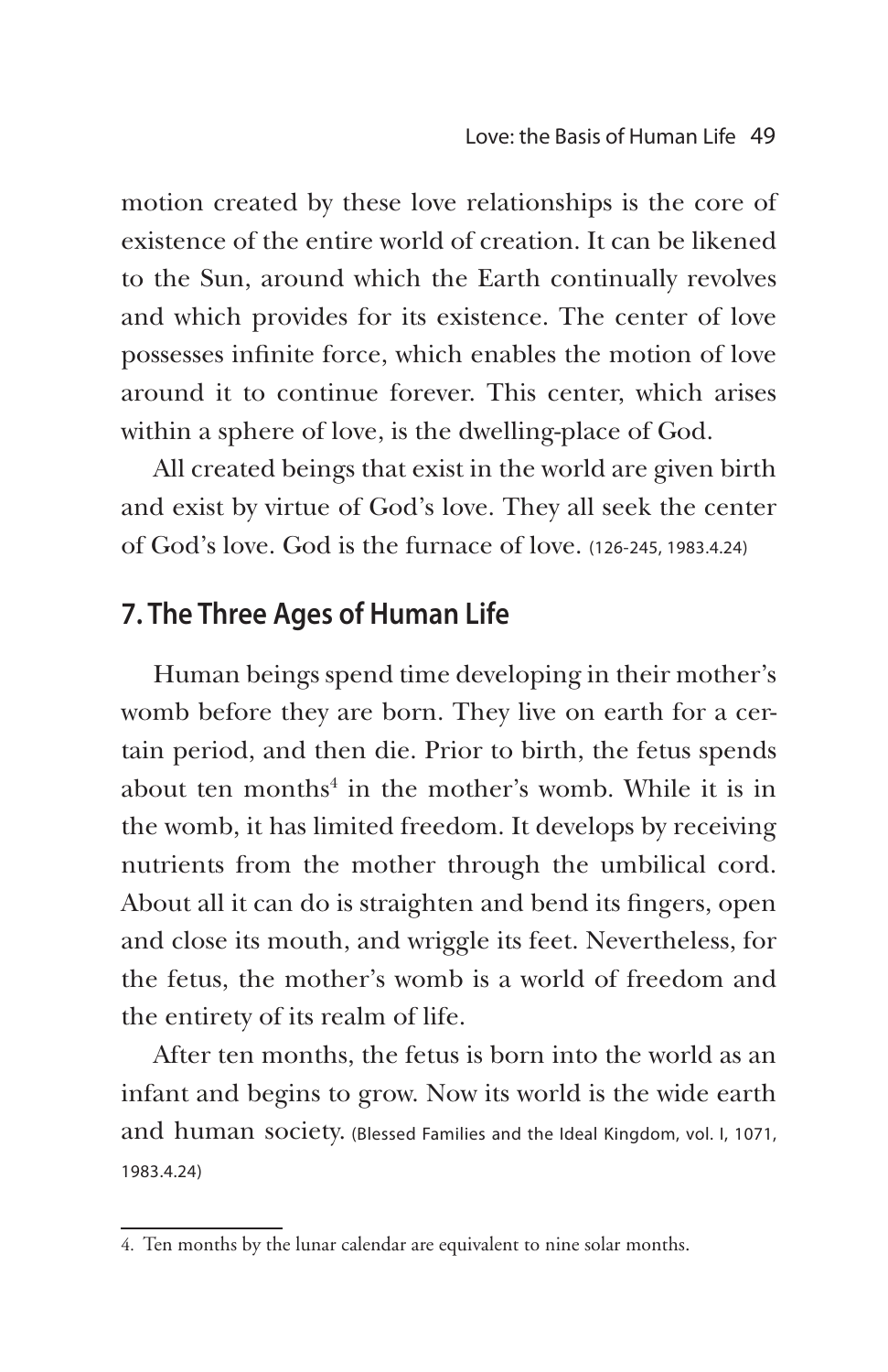#### 50 True Families, Gateway to Heaven

Love is the purpose of human existence at every stage. The fetus was conceived in its parents' love. It develops in the mother's womb, the bosom of its parents' protection and love. After birth, the child doesn't know any better and so may wet her bed, but the parents will not blame her for it. Parents' love is such that they do not recognize ugliness as being ugly. Their love enables them to digest everything joyfully and without complaint. When a child reaches maturity, at around twenty years of age, he or she should meet an eternal partner in love. That is when he or she is engrafted into a higher love, whose measure is to live for the sake of the other according to the principles of Heaven. Continuing their life course, the couple has their own children and gives love to them.

Thus throughout our life, we can experience the greatness of God's love. We do this by participating in completing the substantial realm of God's love that exists between God and us, His object partners. (143-285, 1986.3.20)

Human life in the world can be compared to the life of a fetus in its mother's womb. It is our hundred-year sojourn in the womb of our Mother Earth. Just as the fetus is ignorant of the world outside the womb, people living in the earthly world are ignorant of the reality of the incorporeal spirit world that awaits them after death. They only have a vague sense that a world after death probably exists.

Yet just as the human world exists in the fetus's future, even though it did not know about it while in the mother's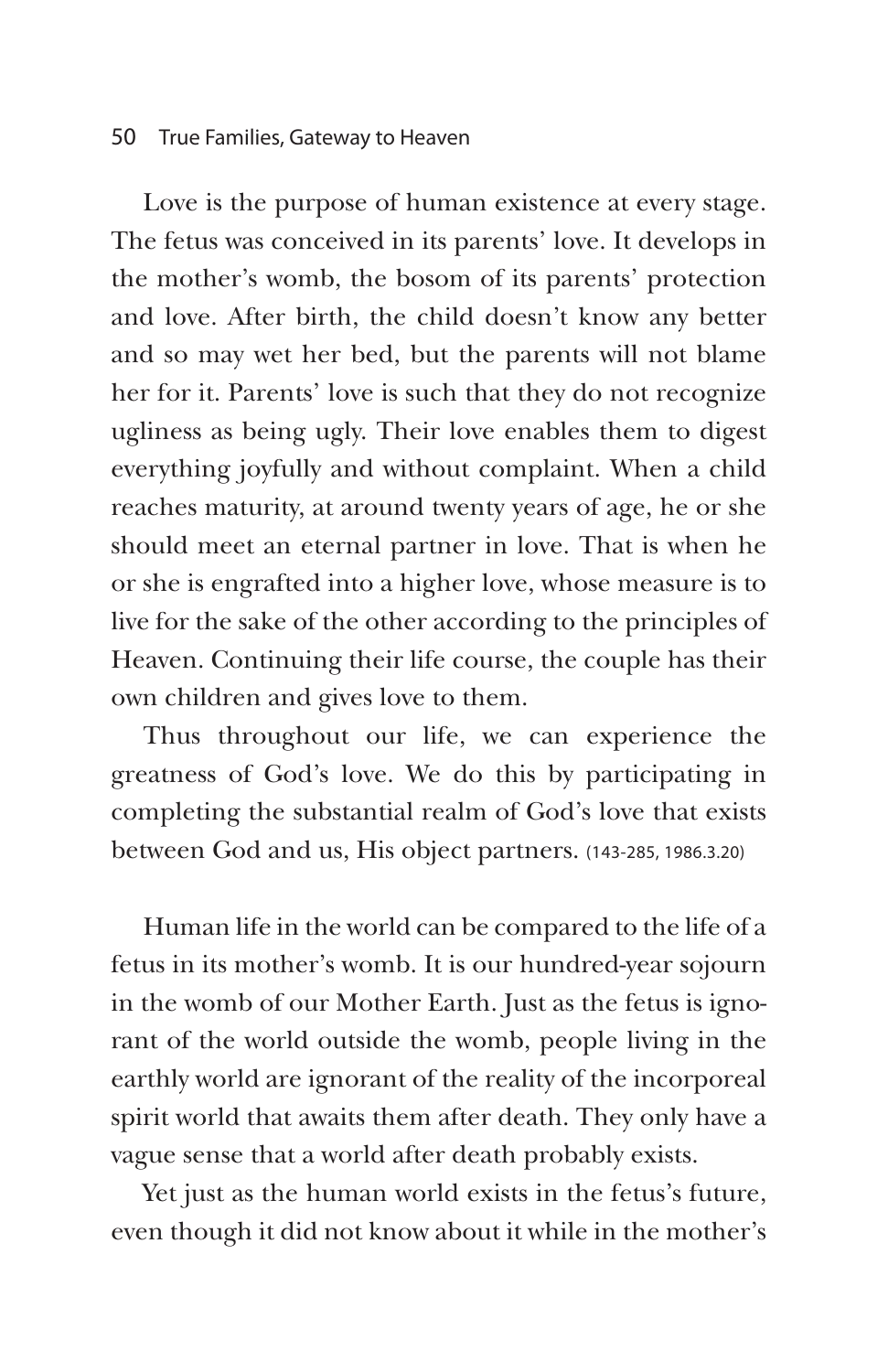womb, even so the spirit world exists in reality regardless of our beliefs or feelings about it. Yet since the world after death cannot be perceived by our five physical senses, we must overcome our disbelief through religious faith. (Blessed Families and the Ideal Kingdom, vol. I, 1071, 1983.4.24)

Human beings pass through three ages in the course of their life: the water age, the land age and the air age. Don't animals and all things live in the water, on land, and in the air? For human beings to stand as the lords of creation and be qualified to have dominion over all things, we must exist as a complete life form, more complete than any other creature.

To be the lords of all creatures at home in the water, we are given an age when we live in water. Next, during the land age, we exist as the highest being among all the land animals. It follows that we must also have an air age. But human beings do not have wings. Without wings, how can we fly? We should be able to fly higher and farther than any bird or insect. Then what should we do? This cannot happen as long as we are in a physical body. No matter how high we jump, we cannot get far off the ground.

Yet because human beings are the lords of creation, and because we stand in a reciprocal relationship to God, who is a spiritual being, we need to have the same stage of operation as God. It is well known that light travels 300,000 kilometers a second. Human beings can travel even faster.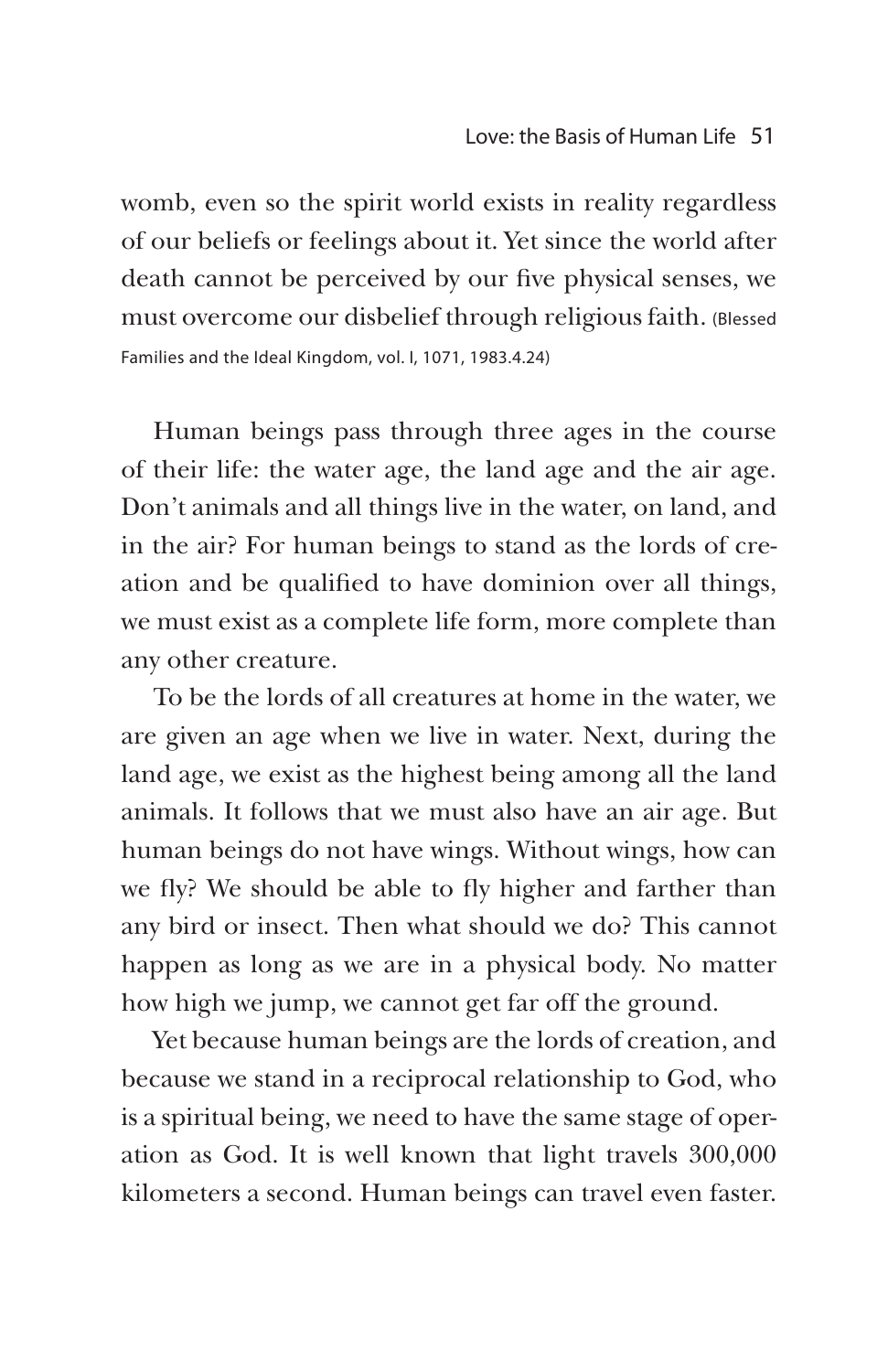We will have this capability in the air age, when we live as a spirit. (112-202, 1981.4.12)

This world in which we live is not all that exists. There is also the spirit world. What sort of place is this spirit world, where we dwell after we die? It is an eternal world, filled with the air of love. Your physical life is a time of preparation for life in the eternal world of spirit. (140-121, 1986.2.9)

#### **8. Training to Be in Rhythm with the Spirit World**

The spirit world is a place overflowing with the elements of love. On the earth we breathe air, but in the spirit world people live by inhaling love. The love you give and receive in the spirit world is not secular human love. It is true love. (145-267, 1986.5.15)

When you go to the spirit world, this is what you will find. Those who are well-endowed with love for their parents, brothers and sisters, spouse, and children – that is, those who experienced deep love in their family life – enjoy great freedom. They can go anywhere without restriction. On the other hand, those who did not experience love on earth are narrow-minded, and in the spirit world they find themselves isolated and alone, with no freedom whatsoever.

The love between parent and child is a vertical relationship, the love between husband and wife is a horizontal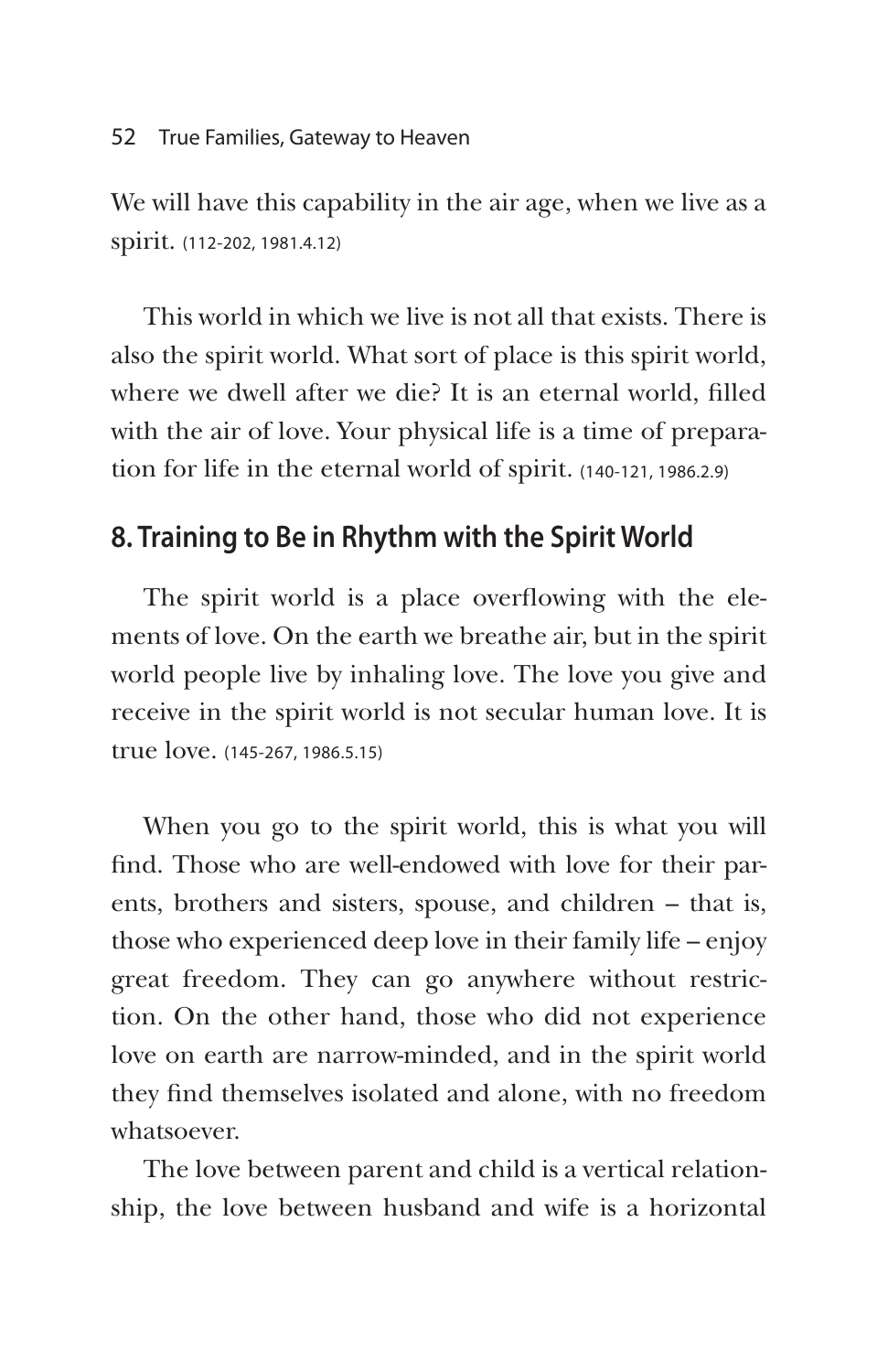relationship, and the love among siblings is a relationship that circles and surrounds. These three relationships differ from one another. Therefore, only when you experience deep love through each of these three mutually distinct interactions on earth can you circulate freely – vertically, horizontally, and in a circle.

For example, a person who did not taste parental love because his parents died early is in a rather tragic position because he is missing an important experience of love. Likewise, those who did not experience the conjugal love relationship of husband and wife, as well as love in the family, live a destitute existence in the spirit world because they lack those crucial life experiences where they were supposed to develop their love. Those who had no brothers and sisters on earth will also be in an impoverished state in the spirit world, because they lacked the opportunity to develop that dimension of love. (Blessed Families and the Ideal Kingdom, vol. I, 1067, 1977.1.1)

There is a reason why we need to get married. We marry to have the full experience of parental love, conjugal love, and children's love. Such experiences are necessary because the spirit world is filled with the air of these loves. The reason you need to have a family is to train yourself to be in rhythm with the spirit world. Those who go to the spirit world without these experiences of love cannot follow the rhythm there. It will be as if they are missing a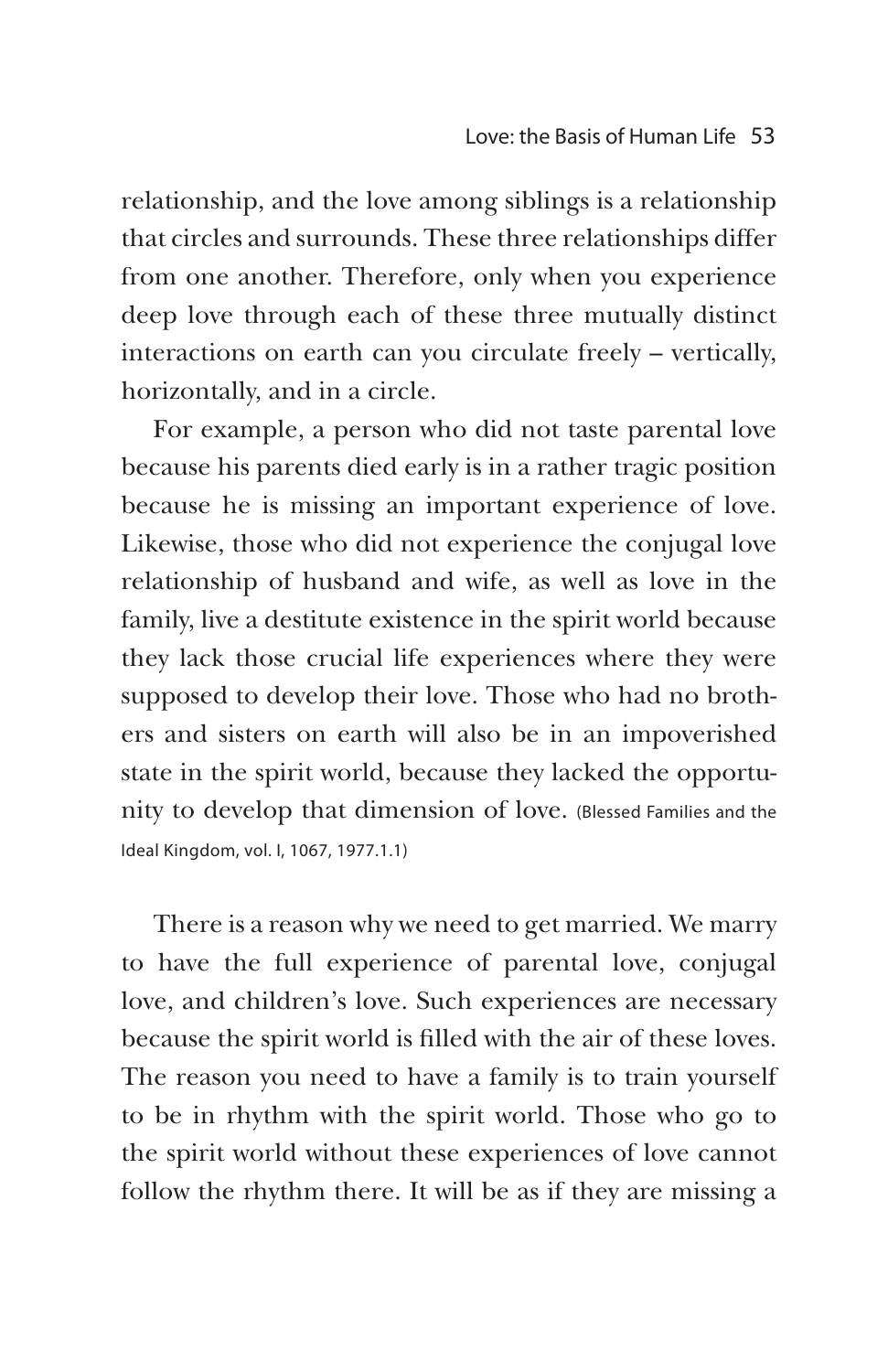nose to inhale the air. (Blessed Families and the Ideal Kingdom, vol. I, 1067, 1977.4.3)

You are born from your father and mother. On a more fundamental level you are born from God, who made you by employing your father's seed and your mother's womb. God is your True Parent. You will find Him by first knowing the love of your physical parents and then experiencing the universe as your parent.

Relating to your physical parents is just a temporary stage. In time you will greet the moment of your death; it is a jubilant time when you will go to meet your True Parent.

You will meet your True Parent in a place overflowing with His true love. This is the Kingdom of Heaven in heaven, where the atmosphere is composed of love – parental love. It is not a love for oneself; rather, it is an unconditional, giving love in keeping with the principles of service and sacrifice. To make the grade there, you must love humanity and love the universe. Life on earth is the training ground for you to develop such love. (105-108, 1979.9.30)

Do you know how important your life on earth is? You only live it once. It is a brief moment that only comes once. Compared to the expanse of eternal life, earthly life is but an instant. It seems too short. Therefore, during this moment we must look beyond our physical life and prepare ourselves for the spirit world. (207-99, 1990.11.1)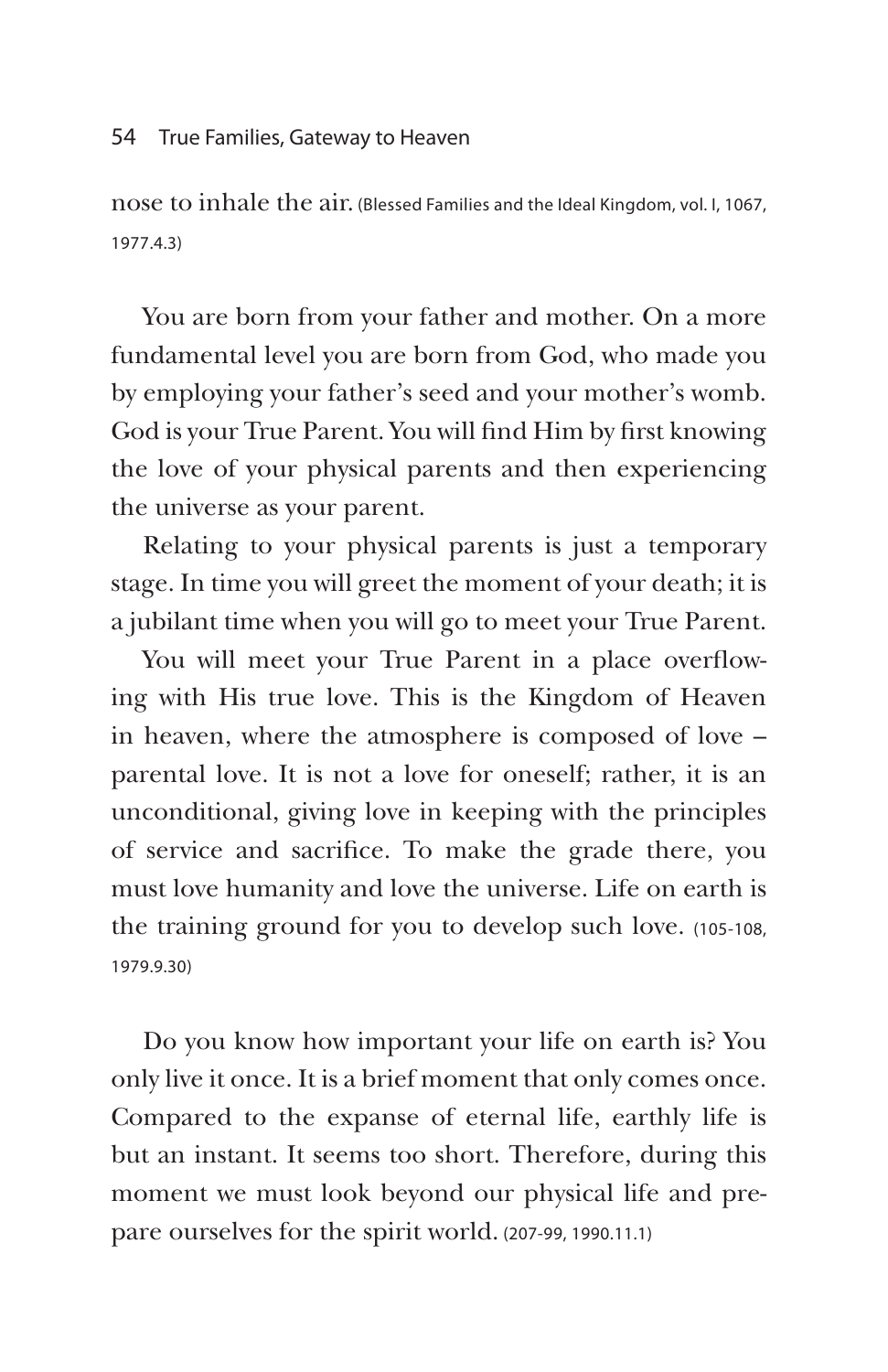# **The Original Vision for Love between Man and Woman**

#### **1. Bringing Joy to God and All Creation**

A man and woman may love each other, but is their love in accord with God's will and the criterion He requires? Is their love in accord with the model of love that exists in the mind of God?

If the first man and woman had become one in love based on the love of God, then they would have become that universal model of love. God surely desired that human beings display such love. The man and woman surely wanted such love from each other. It would have been true love, the very core of the universe. It would have become the standard by which all love is measured. (Blessed Families and the Ideal Kingdom, vol. I, 335, 1983.6.5)

God's love and human love are the same in their essence. Love is the power that strives for oneness. Why does a man long for a woman, and a woman long for a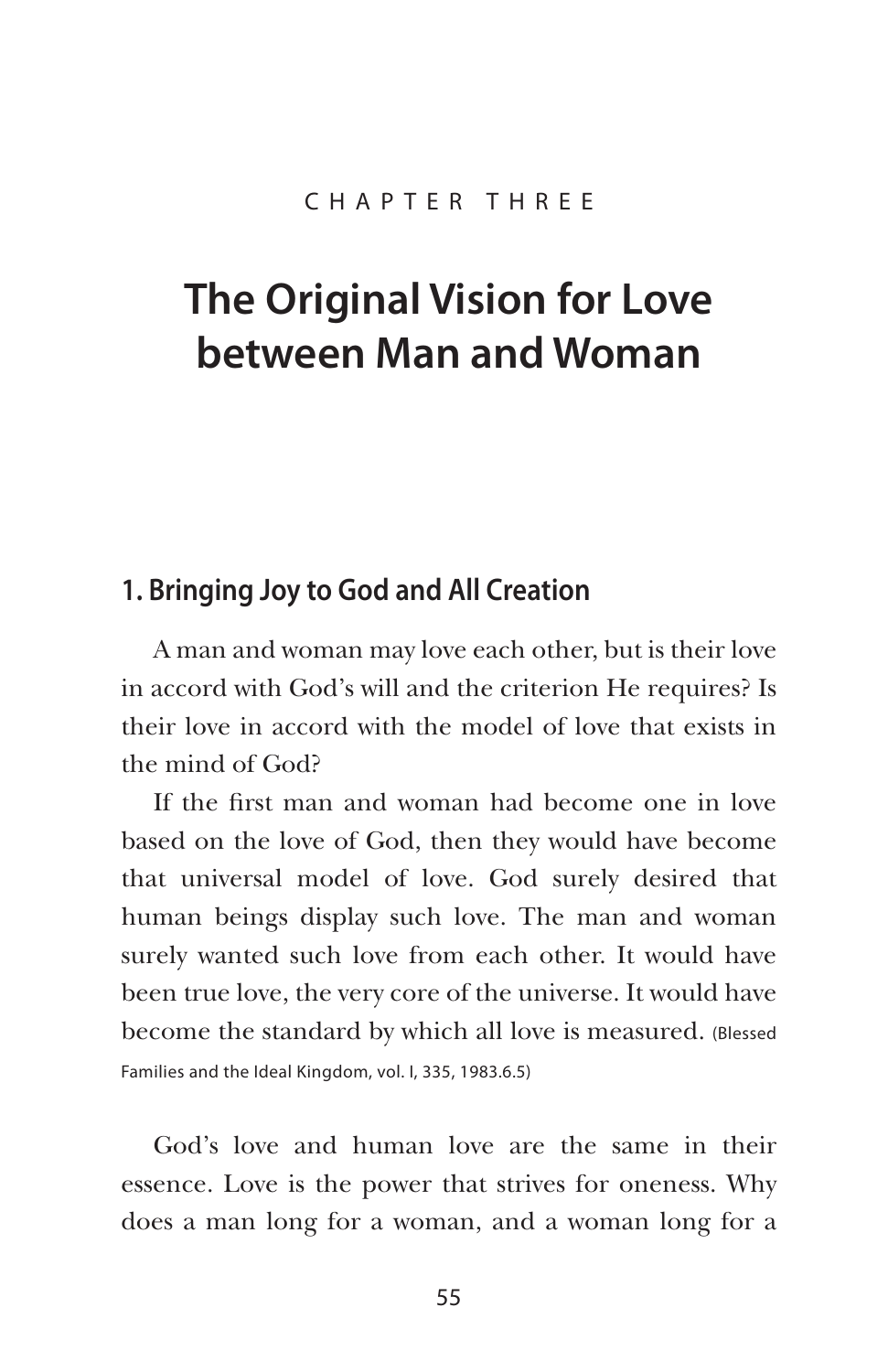man? It is because only through a woman can a man possess God, and only through a man can a woman possess God. In other words, when a man and a woman become one in love, God is in the midst of them. (Blessed Families and the Ideal Kingdom, vol. I, 336, 1982.4.26)

Remembering that God is the source of the duality of male and female, whenever men praise the beauty and worth of women, or women praise the merit and honor of men, they should give even greater praise to the magnificence of God. (25-277, 1969.10.5)

When a woman whom God loves is in a man's heart, and a man whom God loves is in a woman's heart, and the two love each other even as they praise God together, God is delighted with their love and all creation rejoices. Heaven and earth rejoice to see them embracing, for it is precious in their sight.

When that man and that woman embrace each other in mutual affection, the entire universe enfolds them and supports them. This is the original vision of God's creation. It will be realized in His ideal. (Blessed Families and the Ideal Kingdom, vol. I, 334, 1969.2.4)

God's original design was that each man should meet a woman with whom he can rejoice, and each woman should meet a man with whom she can rejoice. More than this, their budding relationship should bring joy to God and all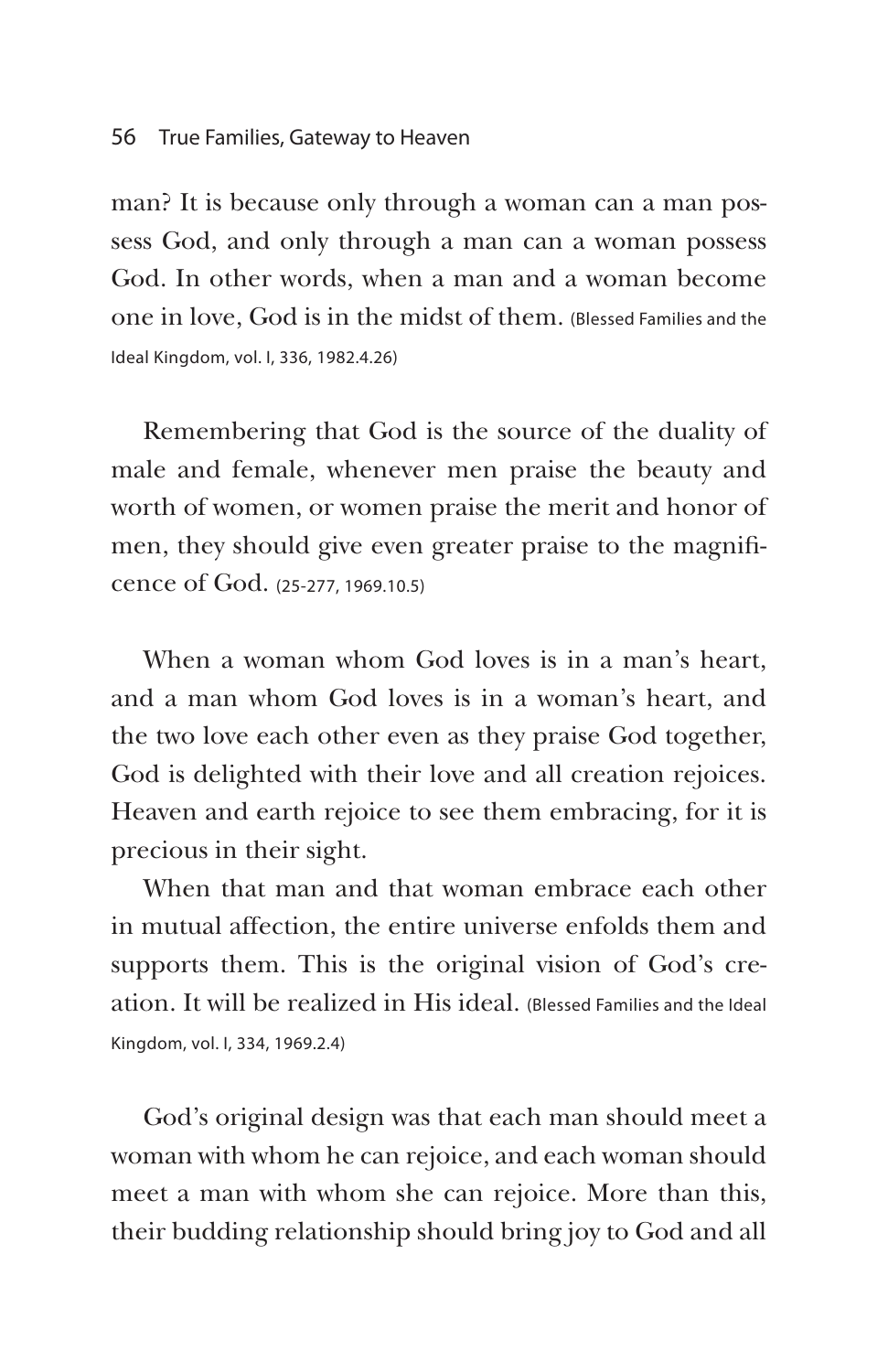things of creation. Then, all creation will be mobilized for this couple and want to receive their dominion. Birds will sing for them, and butterflies will flutter and dance with joy. God will rejoice, people will rejoice, and all of creation will rejoice.

Had the first human ancestors started off history by fulfilling this original plan of God, the world today would be the ideal world that God originally envisioned. (Blessed Families and the Ideal Kingdom, vol. I, 336, 1969.2.4)

## **2. Men and Women Are Born for Each Other**

For what purpose is a man born? He is born for the sake of a woman. This fact cannot be denied. Likewise, a woman is not born for her own sake, but for the sake of a man. A woman who does not come to a clear understanding within herself that she is born for the sake of a man will encounter problems in her life.

God, the Great Administrator of heaven and earth, established this principle within His Principle of Creation. We cannot enter the world of goodness, truth, happiness and peace, or the world of love and ideal, unless we follow this principle. (Blessed Families and the Ideal Kingdom, vol. I, 338, 1975.1.16)

Every woman is born to one day join with a man, and every man is born to join with a woman. This is the highest truth. By following this principle we can find the realm of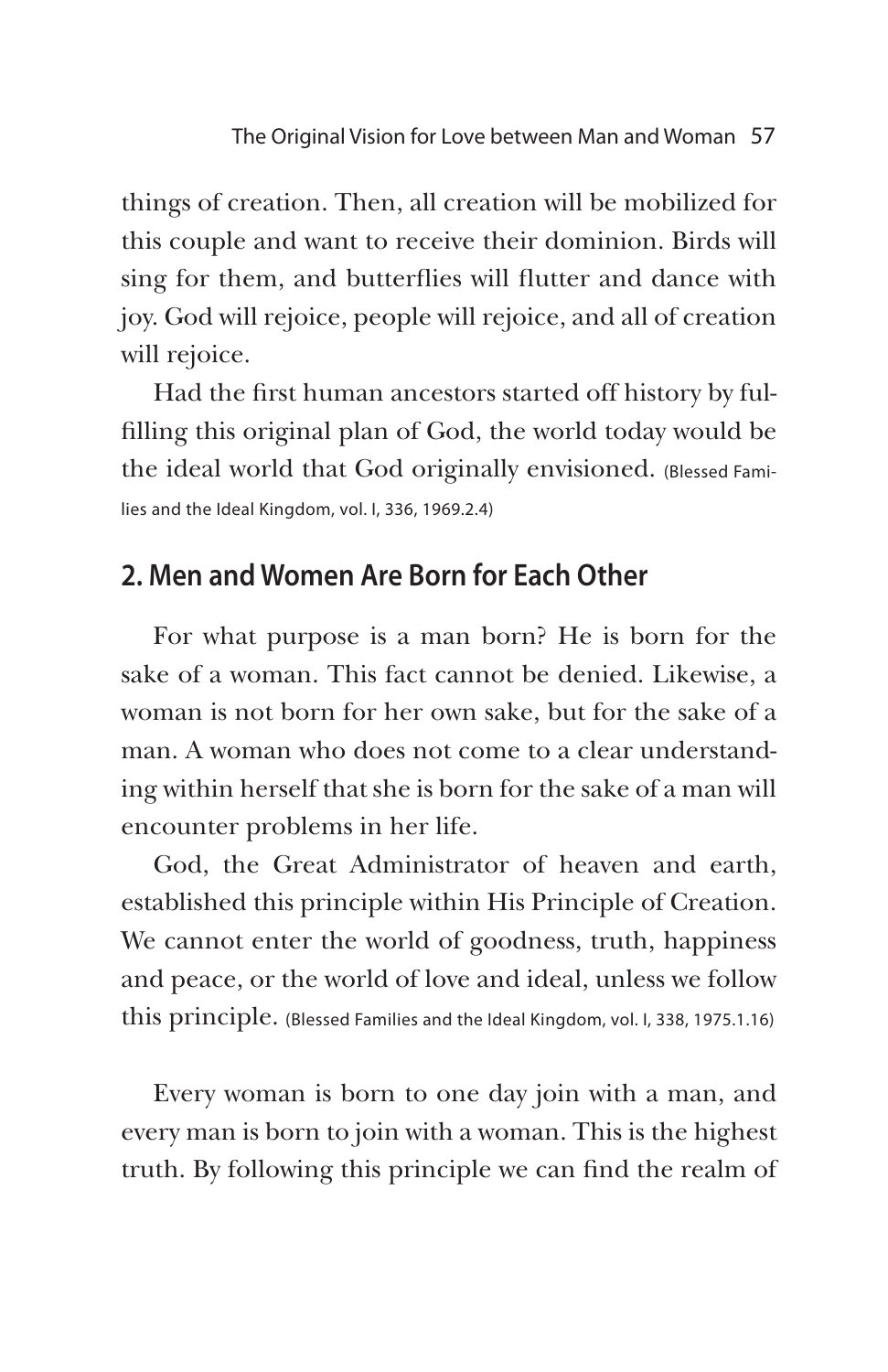blessing. Deviating from this highest truth constitutes the highest evil. (21-201, 1968.11.20)

Men and women are physically opposite. While women tend to focus on one area of life, men often work in three or four arenas at the same time. Women are more likely to enjoy staying at home, and men are more likely to enjoy traveling the world. Their characters are opposite as well, with men ordinarily more subjective and women more responsive. How can these opposites become one? They can become one through love. Love also brings human beings and God into oneness. (38-255, 1971.1.8)

Why is a man born? He is not born to earn money, gain political power, or pursue academic learning. He is born for the sake of a woman. Men have larger physiques for earning a living not for themselves, but to support the wife and children.

A man's sexual organ and a woman's sexual organ are different. For whom do they exist? A man's sexual organ does not exist for his own satisfaction. It exists for the sake of a woman. Likewise, a woman's sexual organ exists for the sake of a man. Have you ever thought this way? This is not something to laugh about and then forget. (143-275, 1986.3.20)

What is the symbol of the love between man and woman? Where is their love consummated? It is their sexual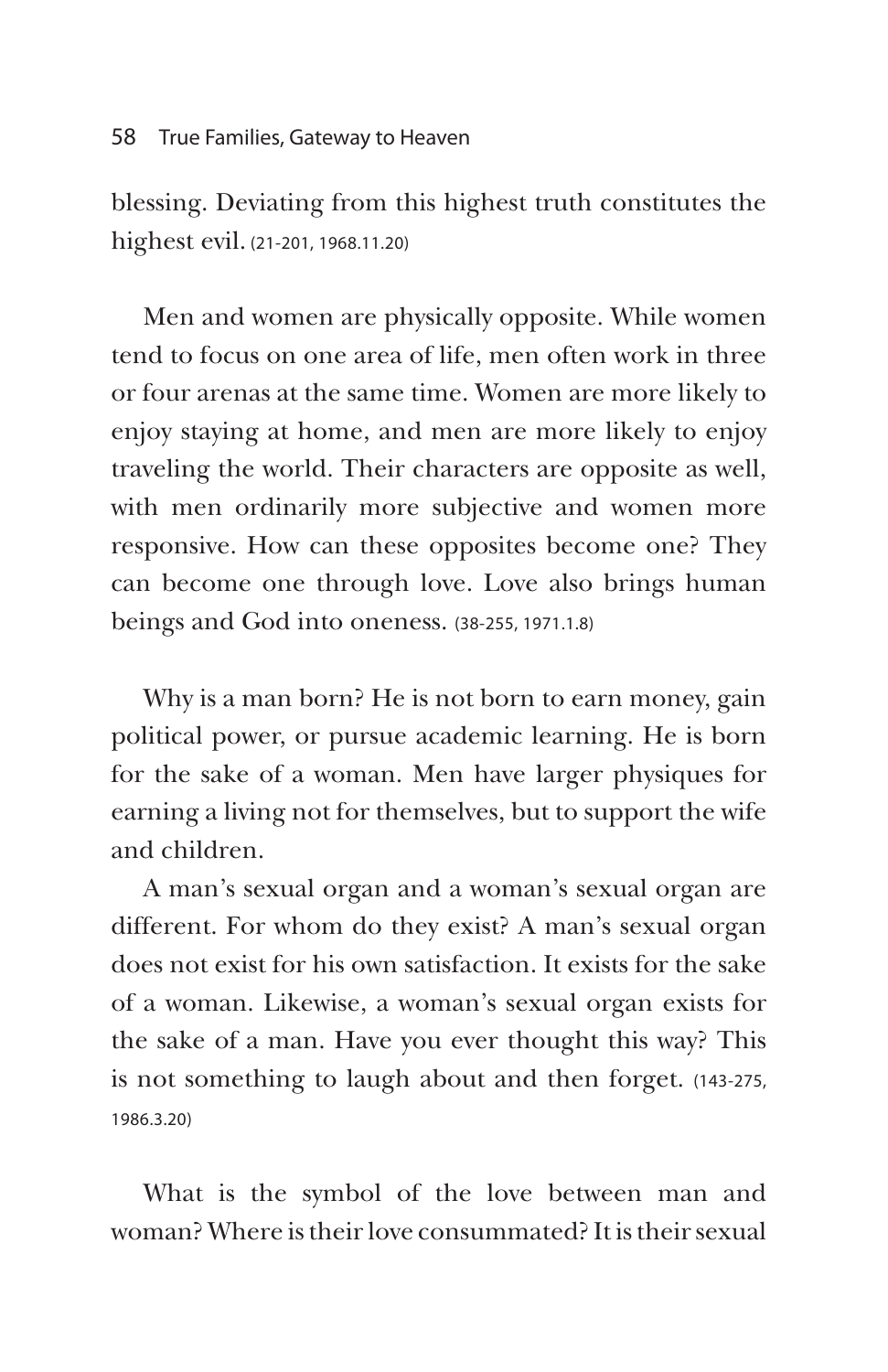organs, by which they become one flesh. When the man and woman love each other, their sexual organs become the channels through which their minds and bodies completely merge.

The man's sexual organ is not his, and woman's is not hers. The man has what belongs to the woman, and the woman has what belongs to the man. Men and women are not born for their own sake. They should know clearly that they are born for the sake of their partner. (132-146, 1984.5.31)

What are men and women born to do while living on earth? They are born to love each other. For this reason, God, the Great King of Wisdom, switched the ownership of their love organs. A man has a sexual organ, but that does not mean he is its owner. The same is true for woman. Those who act carelessly, employing their sexual organ with no regard for its ownership, will be judged for having violated love. If men knew that they will face a dreadful punishment according to this strictest of laws, how could they dare think about other women instead of their own wives? Conversely, how could wives think about other men besides their own husbands? (Blessed Families and the Ideal Kingdom, vol. I, 340, 1986.3.14)

### **3. Men and Women Need Each Other**

Every person without exception absolutely needs love. Isn't that right? To have love, an absolutely necessary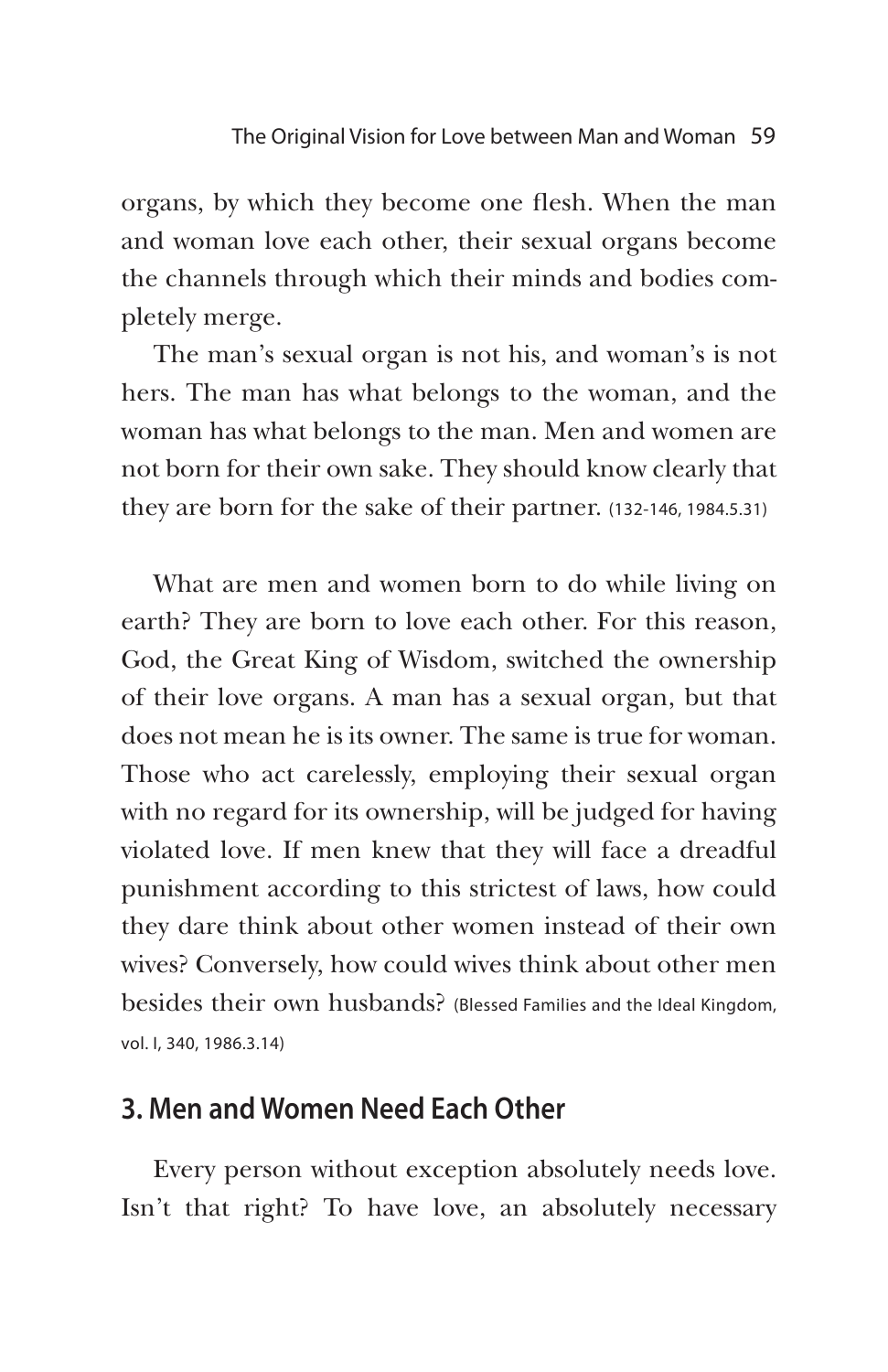element is another human being of the opposite sex. A man needs a woman and a woman needs a man. How much do they need each other? They need each other more than they need Korea, more than they need the world – even more than they need God.

If there were no women, the entire human race would perish in less than a hundred years. A man may boast that he has the power to rule the world, but if there were no women, all would be gone within one hundred years. So women are absolutely necessary. (25-180, 1969.10.4)

When we say "human beings" we mean men and women together. 5 No man should be without a woman, and no woman should be without a man. A man does not choose to be born as a man; neither does a woman choose to be born as a woman. Only after we are born do we discover that we are either a man or a woman. (67-267, 1973.7.22)

Men, when you were born, were you aware that there are women in the world? Suppose a man is born and later finds out that there are only men; would he not feel bad? And if a woman is born and later finds out that there are only women, she too would feel bad, wouldn't she? Yet at the time a woman is born, does she or does she not have any awareness that men exist? Although she was born without this knowledge, the One who gave her birth knew it.

<sup>5.</sup> The Chinese character for "human being" (人) is made with two brush strokes, one longer and one shorter, like a man and woman leaning on each other.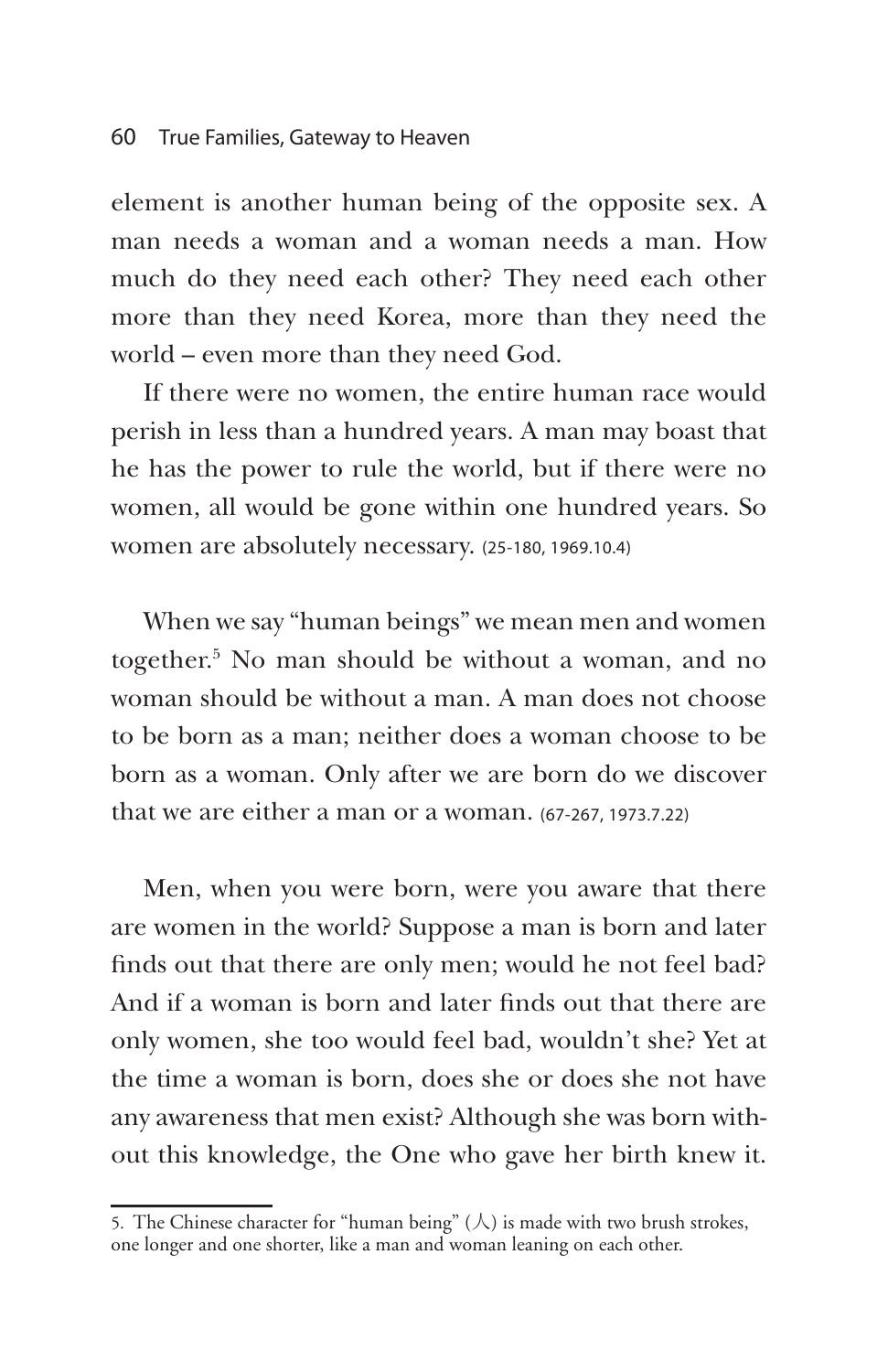The reason she is born as a woman is because somewhere there is a man who needs her.

Likewise, the reason I am born as a man is because somewhere there is a woman who needs me. We are each born for the sake of someone, and God has knowledge of it. (37-19, 1970.12.22)

A man cannot find fulfillment without a woman. Even his relationship to God is not complete until he is connected to his human counterpart, his wife. Human history has been miserable because men have failed to understand that they absolutely need a woman to love and care for. Conversely, women have not understood that they absolutely need a man to love and care for.

True love can only be experienced on the foundation of an ideal relationship between a man and woman. A man and woman who are absolutely committed to uniting in true love can attain such unity through single-minded devotion. When they have achieved absolute oneness, God dwells in their midst.

God would not like to see a husband and wife joined in true love separate, so He made the absolute love of man and woman eternal. (Blessed Families and the Ideal Kingdom, vol. I, 340, 1986.8.20)

God is all-knowing and all-powerful, but if He is alone, these absolute attributes have no meaning. Similarly, a man may be handsome and possess a fine physique, but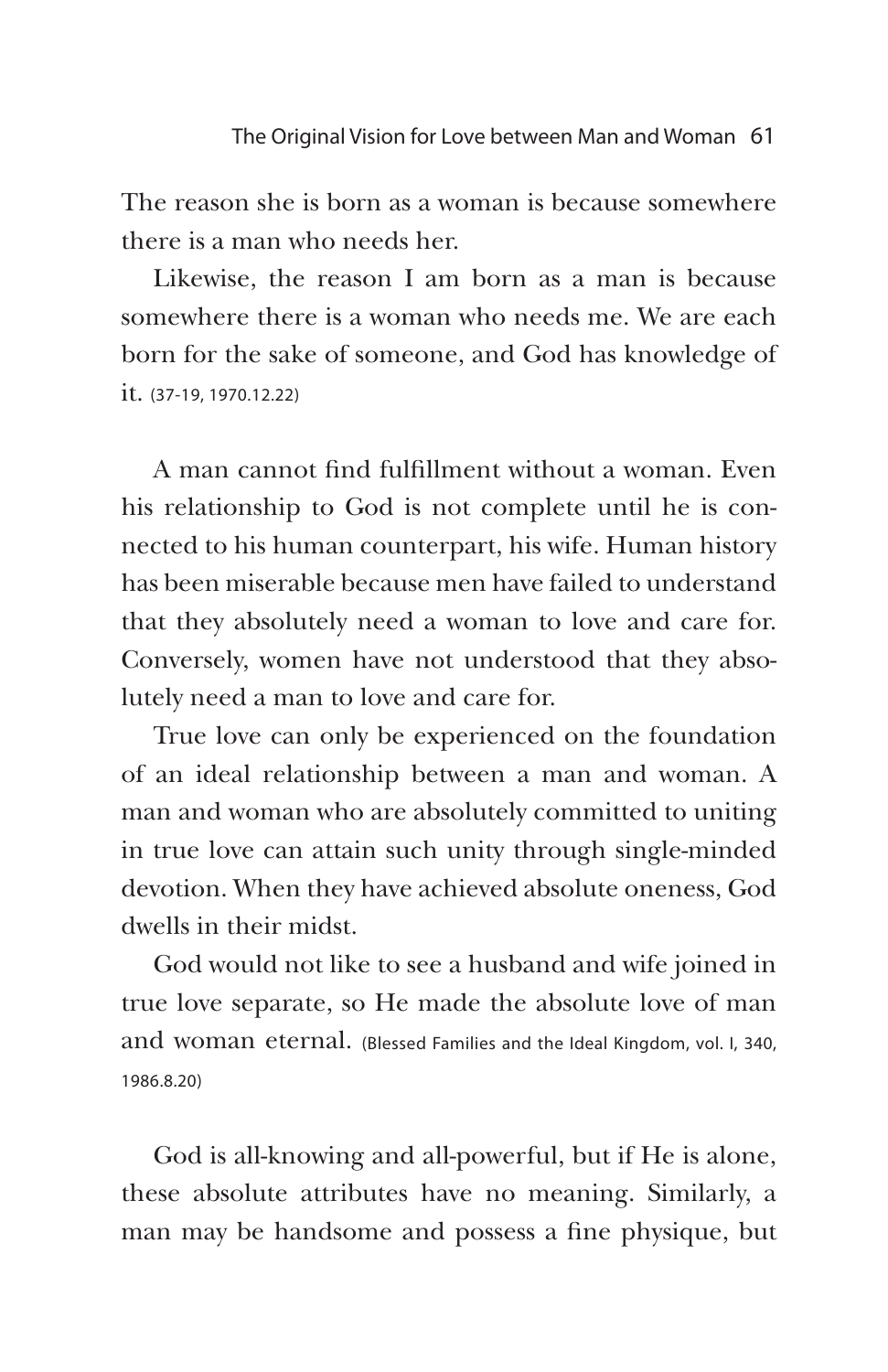these things have no meaning if he is without a woman. A man who lives fascinated by his own good looks and physique leads an ugly, worthless existence. It is a problem that so many men have sunk into such narcissism; it is one reason why history has been full of tragedy. God's providence works to change and improve the world immersed in such self-centeredness. (Blessed Families and the Ideal Kingdom, vol. I, 341, 1986.8.20)

### **4. Love Comes from Your Partner**

I cannot realize love by myself. Where does love come from? Love does not come from me, but from my spouse. Since love comes from my spouse, I must bow my head and serve her. This is the origin of the heavenly principle of living for the sake of others. We must live by this philosophy. It means, when someone worthy and precious comes to me, I must honor and serve her in order to receive her. (143-277, 1986.3.30)

I may have love in my heart, but when I am alone it cannot manifest itself. Love does not appear when a man is alone. It only emerges when he is with a woman who can be his partner in love. Only when you have a partner to love will you experience love springing up in your life. (Blessed Families and the Ideal Kingdom, vol. I, 342, 1982.10.29)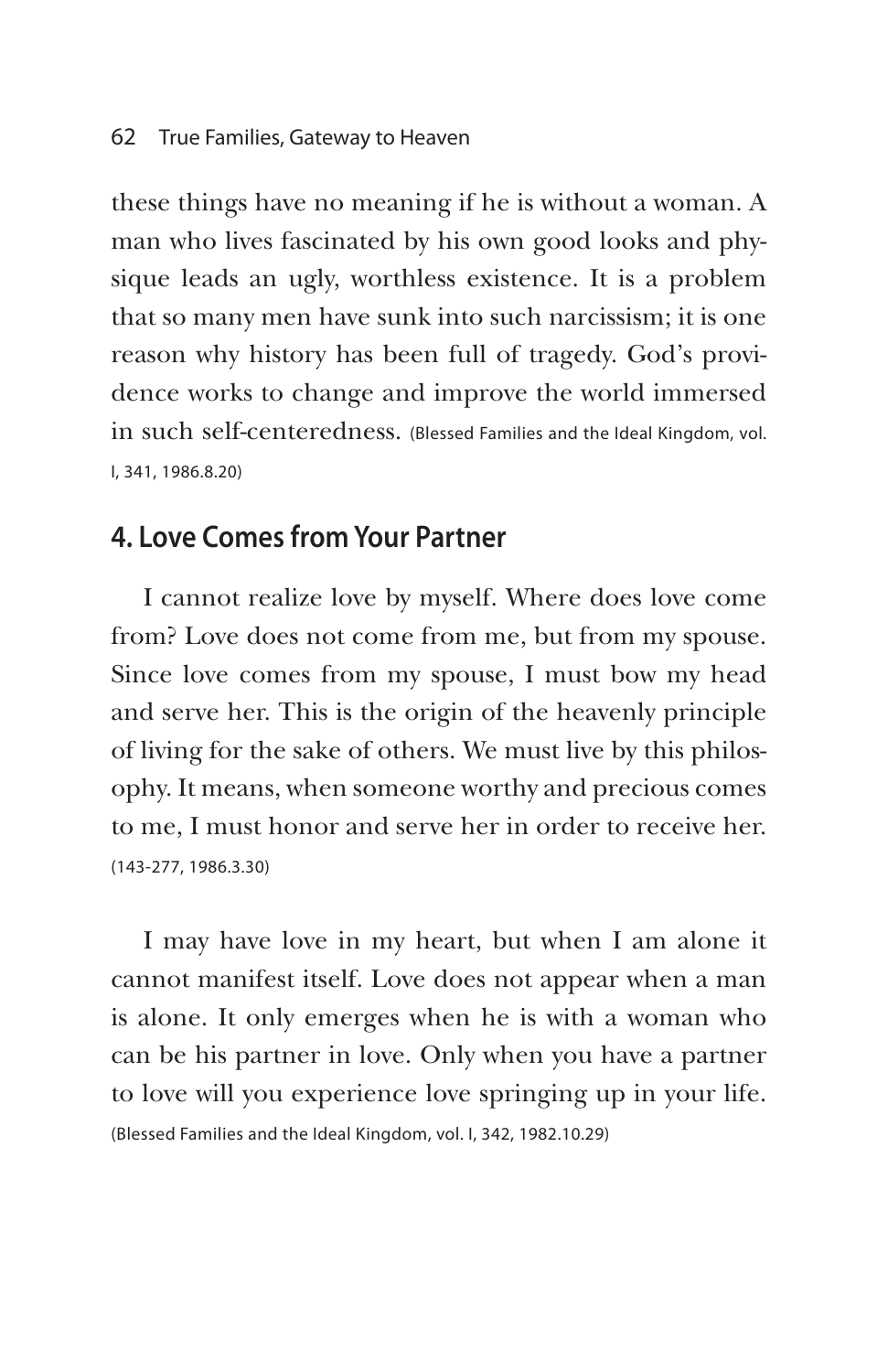We know that parental love is good and conjugal love is good, because these genuine loves are not self-centered. Love is not something I can make for myself; it is something my partner gives to me. Keep this in mind. Love comes from your husband and from your wife, from your sons and daughters, and from your brothers and sisters. Love is not self-made. Your spouse gives it to you. Therefore, who is the owner of love? Your spouse is the owner of love. (34-331, 1970.9.20)

Where did we say love comes from? It comes from your partner. Think about it: if your wife neglected her appearance and always had a mean expression on her face, your love for her would recede. On the other hand, if your wife takes care to make herself pretty and always approaches you with a lovely smile, your love for her will develop more quickly. The way your love functions is determined by your partner, according to the way she presents herself: her speech, her beauty, her scent, and so on. (Blessed Families and the Ideal Kingdom, vol. I, 343, 1982.10.29)

What is the starting-point of love? The starting-point of love is not "I." The word love implies a relationship. Even the most handsome man cannot know love if he is alone without a partner.

"I love you": these are words that Satan has been exploiting. The truth is, I cannot create love. You may think that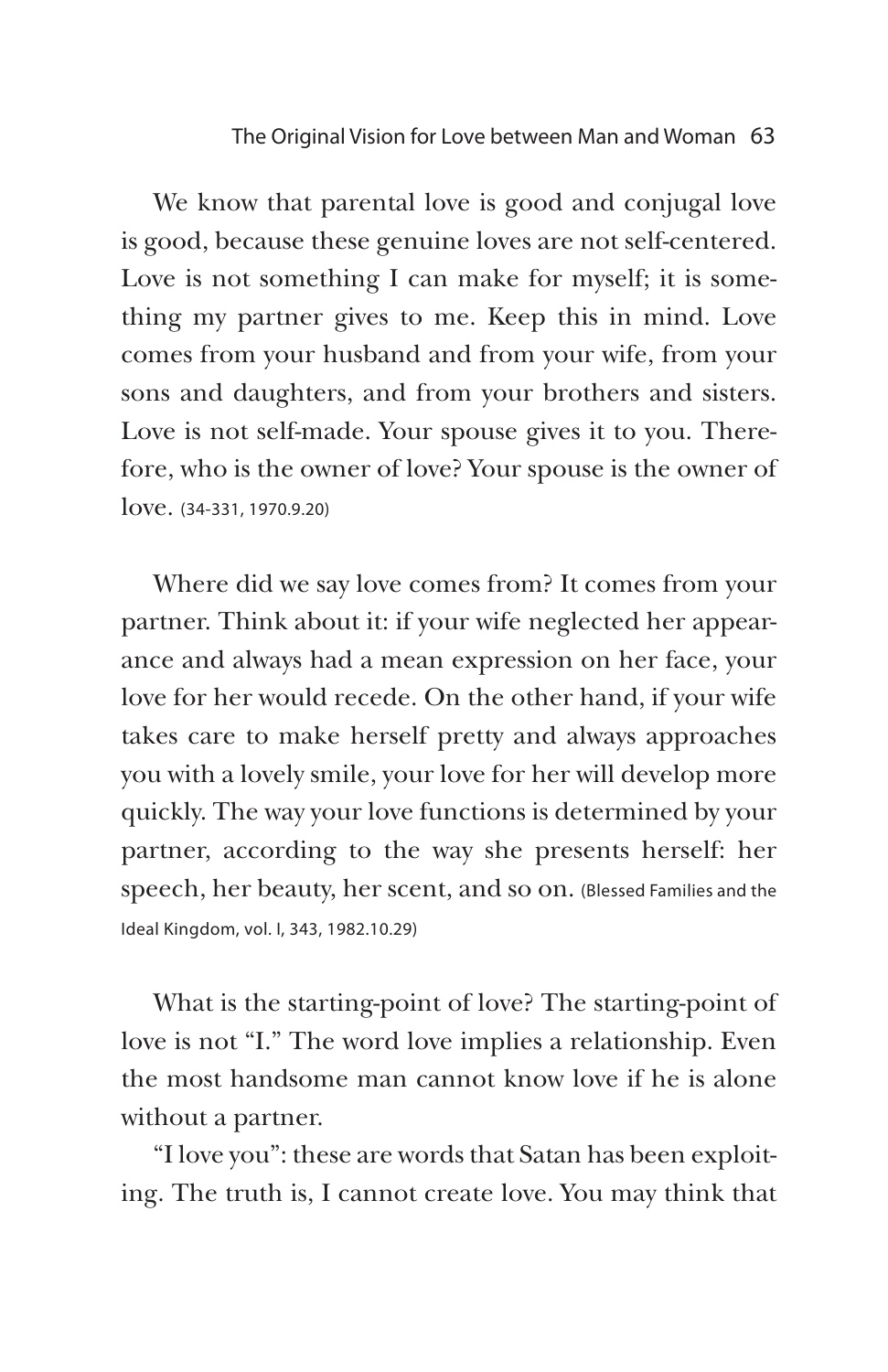you do, but there will be no progress in the future unless that mindset is totally dismantled and transformed.

Wives have been putting themselves at the center, and husbands have been putting themselves at the center, both wanting to be served. This mindset destroys relationships. Since love does not start from me but from my spouse, if I am to possess that love I must serve her and live for her sake. Love requires patience and self-sacrifice.

From this perspective, there is no path anywhere in heaven or on earth to overcome the satanic world except by following the principles of love centered on God. That is why God is holding tightly onto love.

Therefore, love is the basis for the Buddhist virtue of compassion. 6 Likewise, love is the basis for the Confucian virtue of benevolence. 7 Compassion and benevolence are realized only in the context of mutual relationships. (46-35, 1971.7.18)

#### **5. The Harmony of Love**

Man symbolizes heaven and woman symbolizes earth. When the two become one, they represent the natural harmony of heaven and earth.

Men and women are different. Men's muscles are rugged and women's are smooth. Men have beards while

<sup>6.</sup> *Jabi* (慈悲) is the Korean Buddhist term meaning loving-kindness and compassion. It describes a mind of sympathy rooted in understanding the equality and interdependence of all beings.

<sup>7.</sup> *In* (仁) in Korean or *ren* in Chinese may be translated as benevolence or humaneness.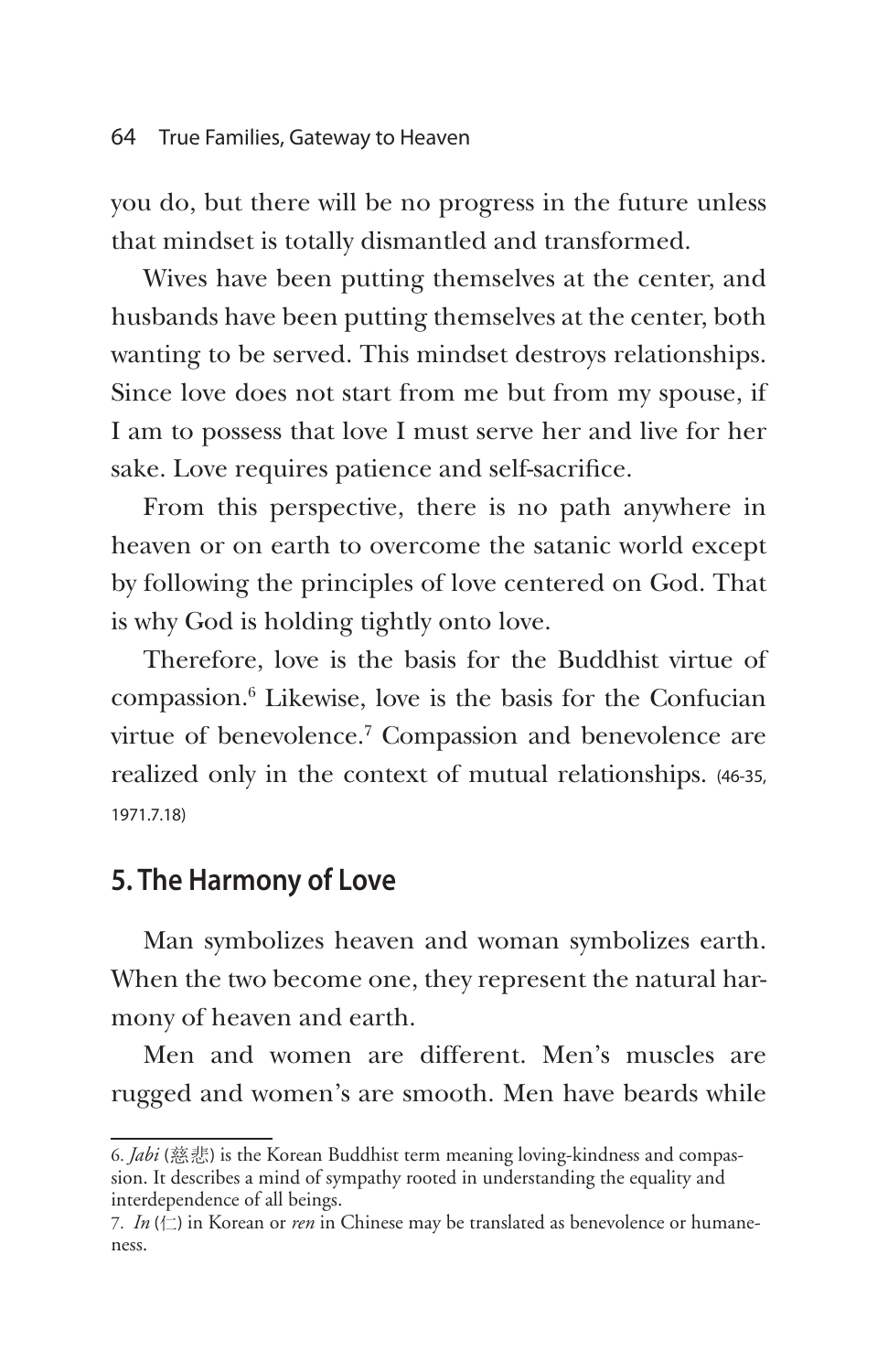women do not. Women's voices are high and men's are low. Yet we see their contrasting features fitting together well as harmony unfolds between them.

We may liken them to the human body: the right side and the left side complement each other to form a whole structure. The two halves are bound tightly together.

Ladies and gentlemen, do you like only things that are high or only things that are low? Or do you prefer a pleasing balance of high and low that creates harmony? Estimating from the line formed by the horizon, fish live below the line while mammals and birds live above it. Women menstruate once a month, like the ebb and flow of the tides pulled by the moon. In breathing we inhale and exhale. Likewise, a man and a woman need to establish a line of balance and create harmony.

People like to go to amusement parks with their rides that go up and down, because their motion duplicates the motion of the universe.

Which do you think is more pleasing, men socializing only with other men, or men and women socializing together? Men and women together is better, because it better reflects the harmony of the universe. We should live in step with the beat of the universe, the universe that promotes harmony through the harmony of yin and yang. (Blessed Families and the Ideal Kingdom, vol. I, 344, 1984.5.31)

When a man and a woman create loving harmony, they initiate circular movement. When a man and a woman love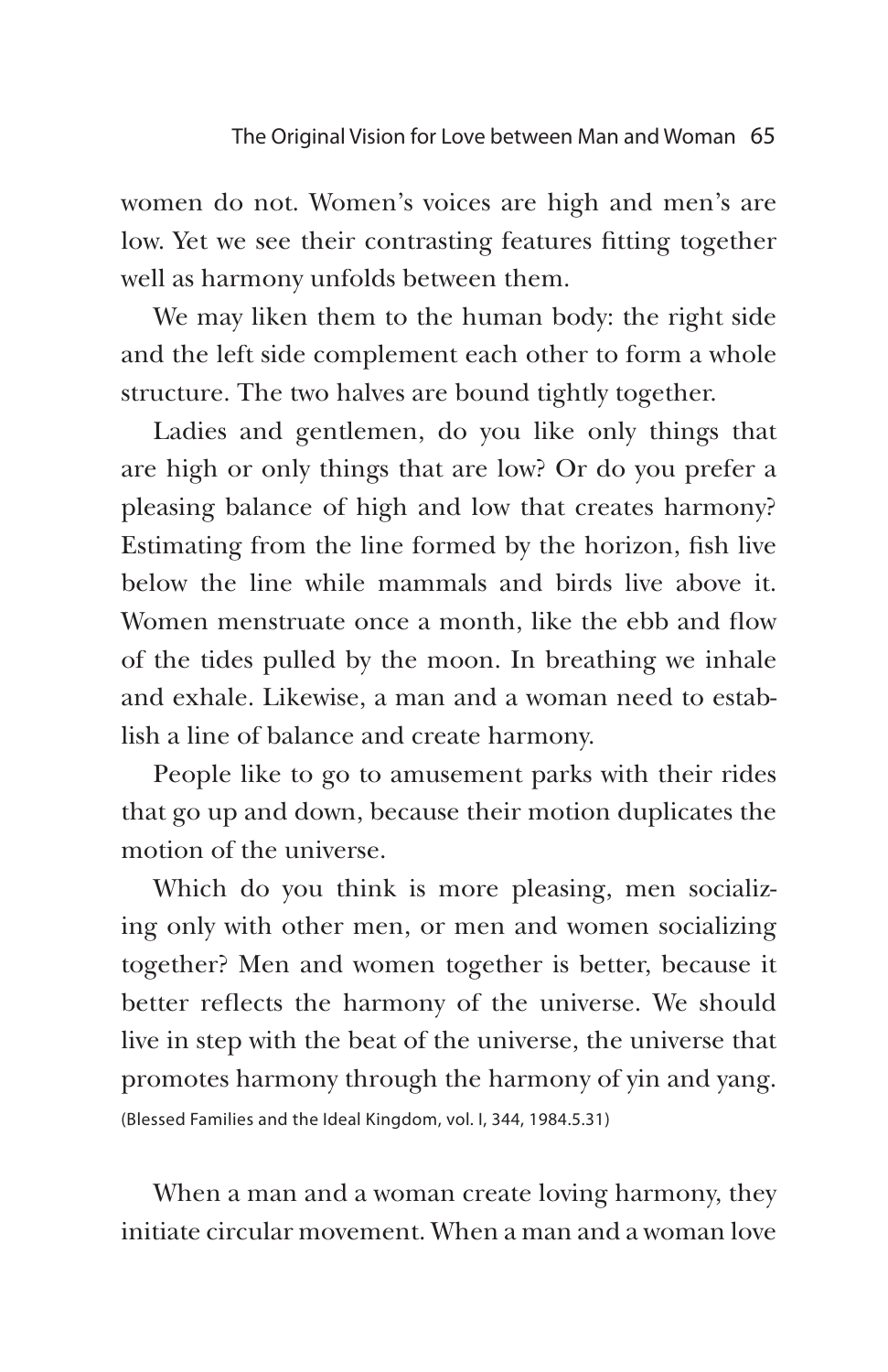each other and become one flesh, and then bear the fruits of love, God descends to them, they ascend towards Him, and they meet in the middle. They form a sphere with God at the center and begin spherical movement. Out of that divine center, family members can make relationships in all directions.

At the center of the sphere, love's harmony is realized, and life emerges and grows. The center of the sphere is the basis for equality between the sexes and for the philosophy that family members should hold all things in common. This is so because the power of love is there. Love is the force that embraces all the interactions in the universe. (Blessed Families and the Ideal Kingdom, vol. I, 345, 1982.4.26)

For human beings, love is eternal. It is one, and can never be divided. Once a man and a woman are joined in love, they are to live together for a lifetime and then eternally even after death. They are two persons, but by revolving in oneness with each other they become as one body.

When the two people become one, they revolve with God to form a four-position foundation of love. This is the ideal realm of love. Only true love dwells there; false love cannot invade. When a man and woman are blessed by God and achieve this perfect unity, God comes to them freely.

In the four-position foundation of love, the husband and wife will grow to love each other with their hearts by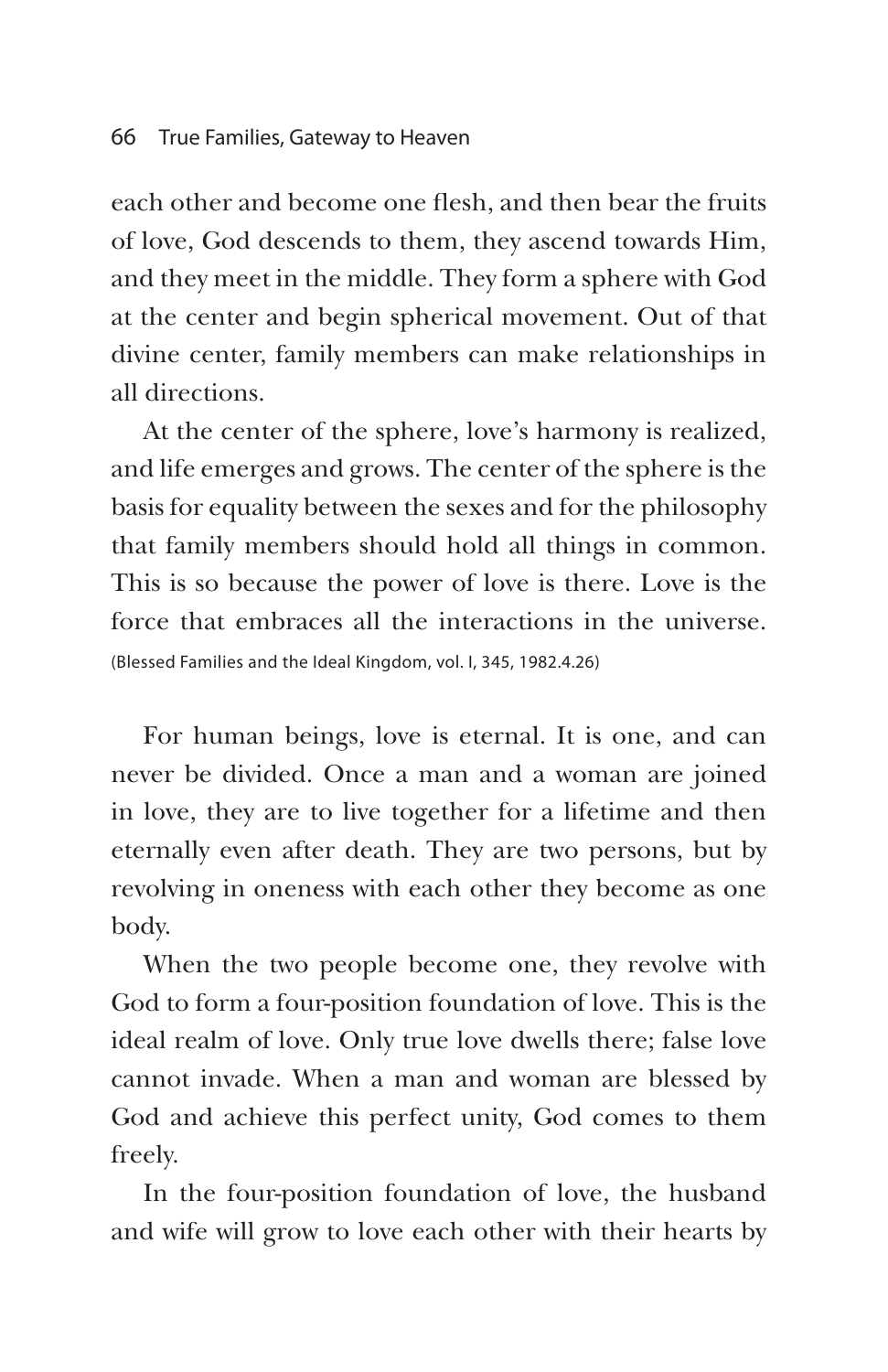loving each other with their bodies, and when they love each other with their hearts, their bodies will follow. (Blessed Families and the Ideal Kingdom, vol. I, 346, 1984.1.1)

#### **6. Enraptured by True Love**

What is the most sacred thing in the world? It is true love. True love begins with God. Since God exists, there can be no other way to happiness than the path of true love. God truly desires that we travel the path of true love, for without doing so we cannot come into the presence of God. We have to understand this point.

God wants to see, hear, eat and touch through love. As for human beings, if we were to receive God's kiss of love, our joy would be so great that we would feel as though we might explode from the inside. To rejoice like this is God's only desire. He is not the sort who rejoices to have diamonds or jewelry. (Blessed Families and the Ideal Kingdom, vol. I, 381, 1986.8.20)

The human body has five senses. We feel and become aware of true love through the impressions of our five senses. If our eyes are directed toward true love, they take on the color of true love and are intoxicated by true love. How beautifully those colorful, intoxicated eyes shine! Think about how enchanting our smiling lips would be. Try to imagine the intense beauty we would experience as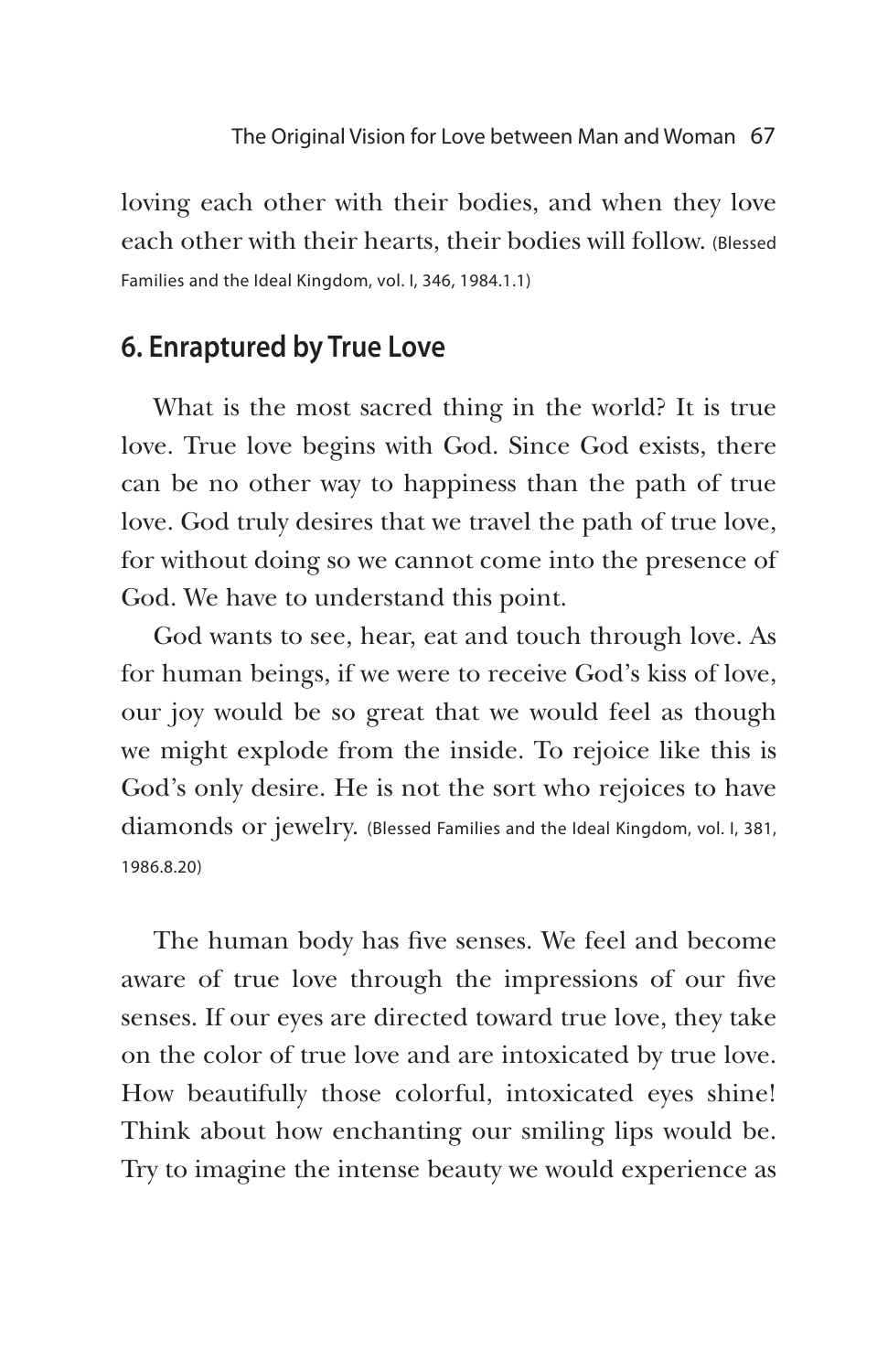our five senses, intoxicated in true love, moved in harmony toward God.

Yet when God is all alone, He cannot experience the joy of such beauty. God can experience joy only by perceiving beauty in a partner. It was for this purpose that God created human beings.

How would God feel as He observed a handsome man and a beautiful woman absorbed in each other's eyes intoxicated in true love, kissing with lips intoxicated in true love, their hearts singing the melody of true love?

If Eve had possessed such true love, God would have wanted to journey through every corner of her world of heart. He would have desired to find out for Himself just how wide and how deep was the world of heart of this beautiful Eve. God would have wanted to dwell throughout both Adam's and Eve's world of heart, a world more beautiful than the heaven and earth that God Himself created. You can be sure that God much prefers to travel within the world of heart of a person of true love than to travel the length and breadth of the universe. Adam's and Eve's world of heart and true love was to be such that God would never want to leave.

What would have happened if, after God created human beings, He had plunged into their true love and lost Himself in that love? What kind of world would we have today? God would dwell in our midst. We would live in oneness with God, and create a world filled with joy and beauty. (Blessed Families and the Ideal Kingdom, vol. I, 382, 1986.8.20)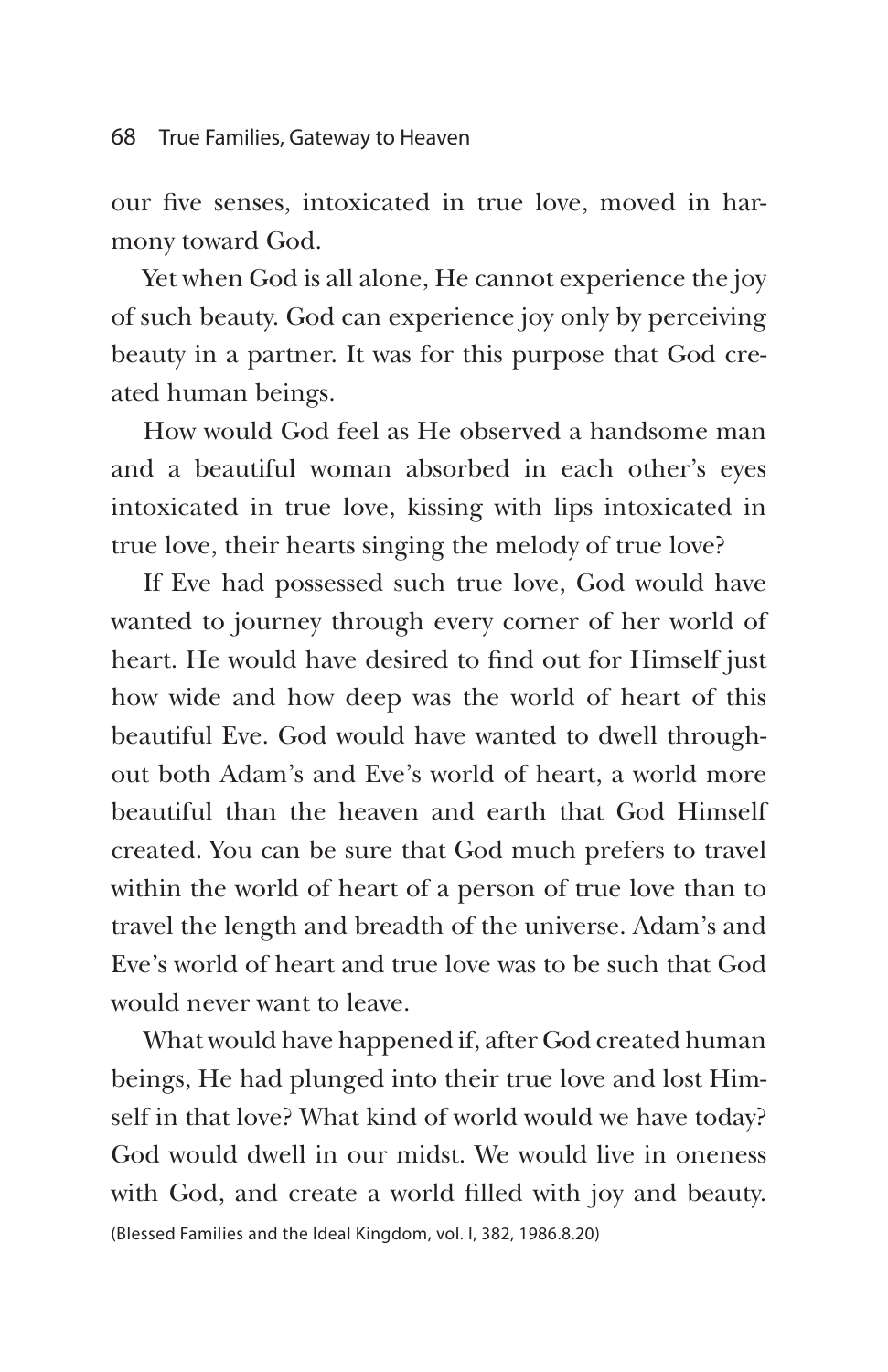God is completely responsive to human beings. If true love had been perfected in the human world, God would be living in our midst, totally enveloped by true love. He would have no second thoughts about it. God's nature is such that He is completely happy with anything that happens within the realm of true love. Likewise, if human beings were living in this world of true love, their entire lives would be happy and free from regret. In such a world there would be no history of warfare, no grief, and no misfortune. (Blessed Families and the Ideal Kingdom, vol. I, 383, 1986.8.20)

#### **7. The Natural Way of Love**

Here is a story from my childhood. One day I caught a pair of birds and tried to make them kiss each other's beaks. To see them kiss, I put them in a cage, fed them, and watched them. I did it out of a child's desire to see them love each other and sing happily together.

This was an experiment done out of curiosity to understand the principles of nature. I continued this experiment, which I now understand to have been quite naughty.

It was only much later that I came to understand that love happens in natural settings. Sincere love occurs naturally, in a most natural setting. Only after a long observation did I come to this correct understanding about love. (Blessed Families and the Ideal Kingdom, vol. I, 353, 1986.1.3)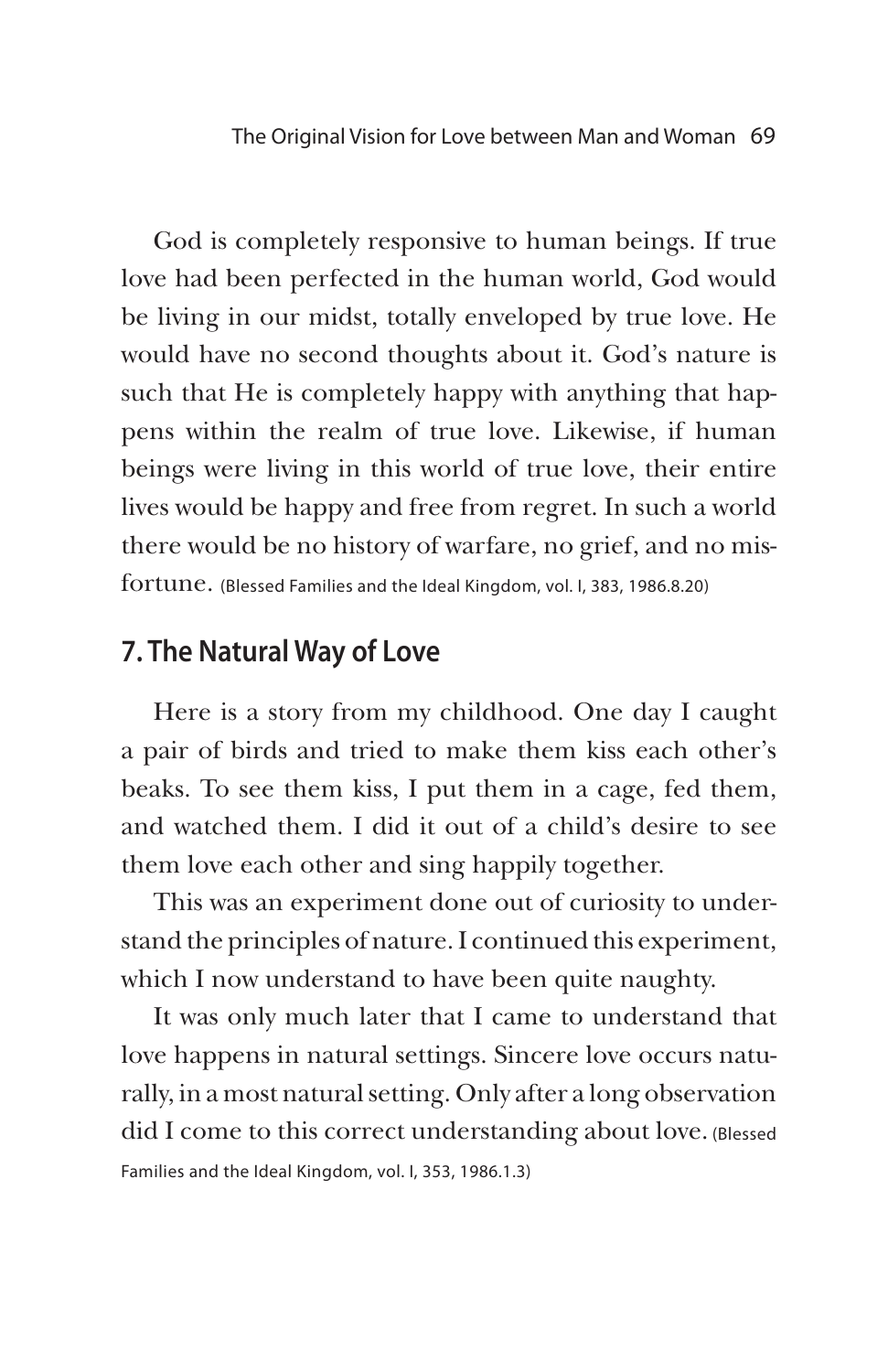#### 70 True Families, Gateway to Heaven

If we want to regain the lost value of love, does it help to pursue a university education? Most likely we would only accumulate knowledge, become individualistic and come to worship at the altar of materialism. Just as Korean bean soup tastes right only when it is served in an earthenware bowl, so we can find genuine love only by the discipline of training our character.

The flower of world civilization blossoms on the basis of artistic harmony. For example, roasted ribs should be served on a platter and Korean bean paste soup should be served in an earthenware bowl to bring out the proper taste of each dish. Once you grow accustomed to the rough, deep and refreshing taste of Korean bean paste soup, you will never forget it no matter where you may go.

Likewise, once people become used to the earthy, deep, relaxing taste of love, they will always keep their taste for it. However, just as we easily tire of instant foods that are usually heavily sweetened, if we could obtain love easily and anywhere, like instant food, we could not call it true love. (Blessed Families and the Ideal Kingdom, vol. I, 354, 1986.1.3)

Love does not deepen because you bathe in a fragrant bath. I would say that the love of a couple living in the remotest countryside, who wash themselves in cold water before going to bed, is purer, longer lasting, and ever deepening.

A couple that brushes their teeth before kissing is not experiencing natural love. The toothpaste smell prevents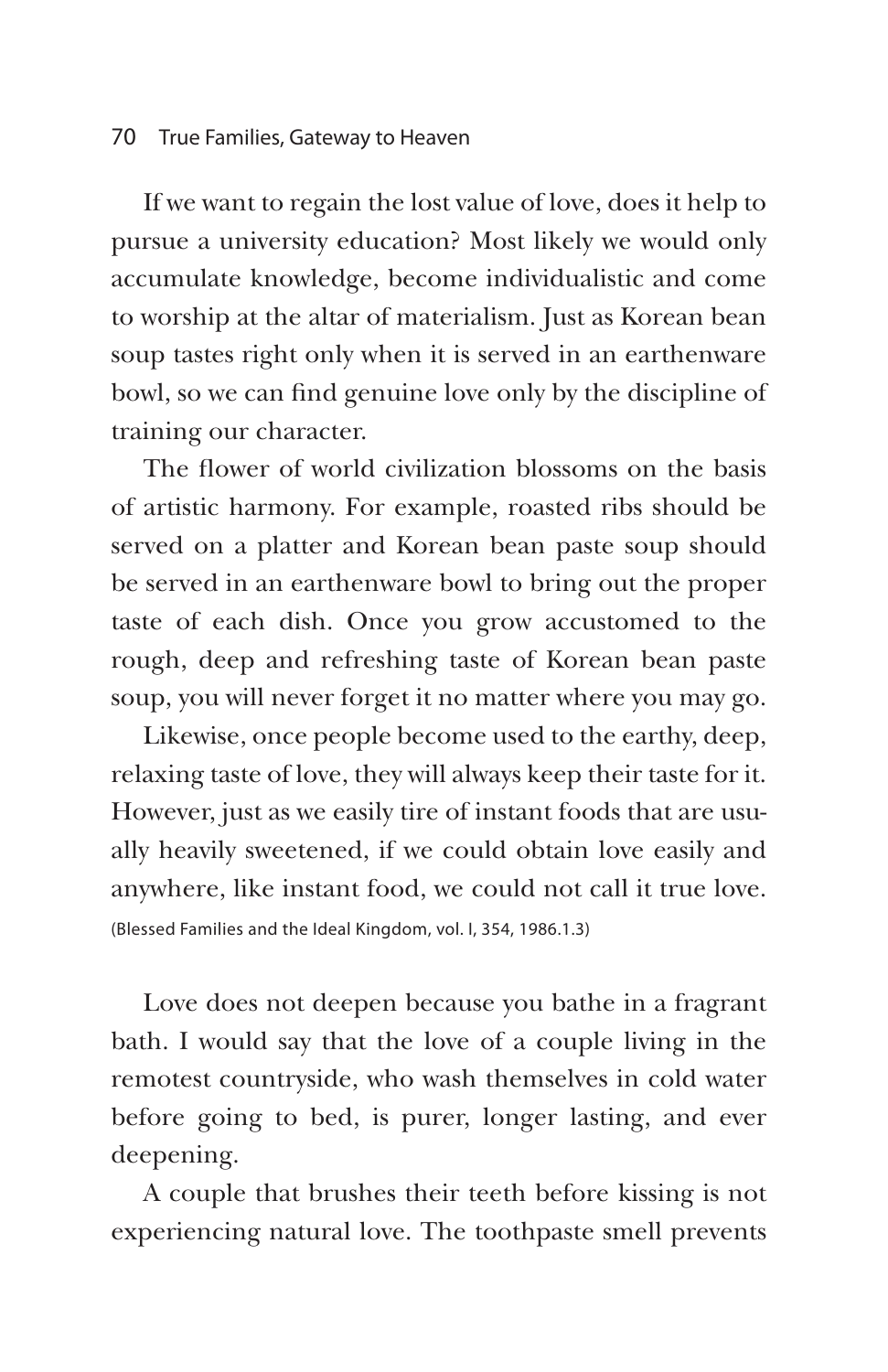them from tasting the unique smell of their partner. When I look at people who brush their teeth before kissing, I don't know whether they are trying to taste love or taste toothpaste. (Blessed Families and the Ideal Kingdom, vol. I, 354, 1986.1.3)

When you meet someone you like and you fall in love with her, you want to embrace her and kiss her. This is a natural instinct between the sexes. Previously you may have explored your surroundings and made relationships with its places and creatures in order to develop feelings of affection for the universe. It was natural for you to do so, as a stage on the road to finding your one partner of love.

When we relate to each other in accordance with the ideal of partnership – with each man relating to one woman and each woman relating to one man – there will be no acts or incidents that violate the order of love. A society that upholds the order of true love will emerge only when men and women join together on the basis of the ideal of partnership. (Blessed Families and the Ideal Kingdom, vol. I, 355, 1981.1.13)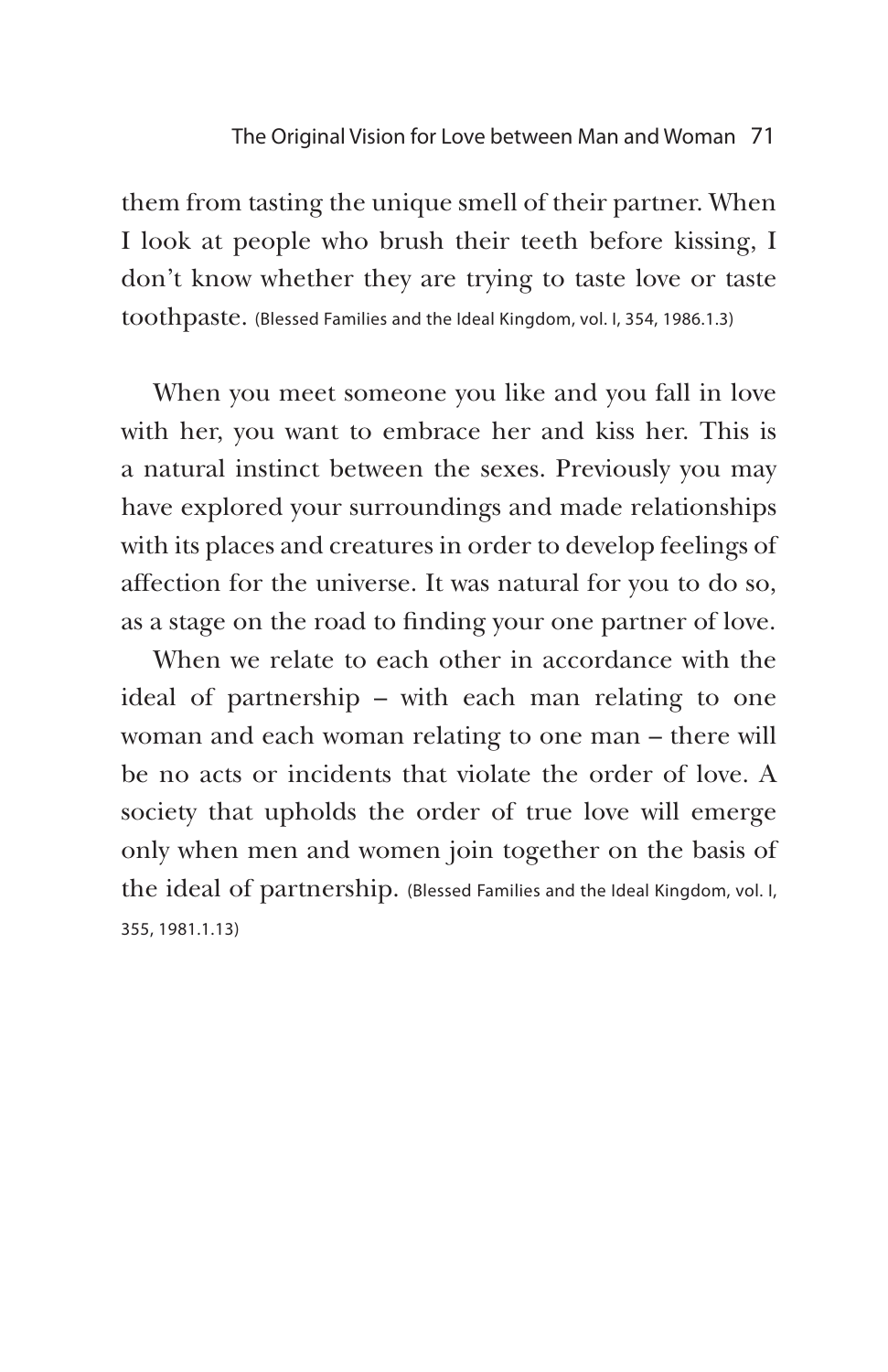#### C h a p t e r F o u r

## **Our Course of Life**

#### **1. The Purpose of Creation**

God does not have a body. God created with the intention that all things would represent His body and that Adam would represent His face.

Originally, God was to be the spiritual focal point and Adam was to be the physical focal point. These two focal points were supposed to generate two axes that would meet at a 90-degree angle: the first is God's purpose of creation, and the second is the purposes that people desire.

Had Adam and Eve not fallen, then representing the face of God they would have occupied the positions of father and mother eternally in the spirit world; yet due to the Fall, this was not possible. Had there been no Fall, everyone could have gone to heaven simply by attending their parents as though they were attending God. (119-109, 1982.7.4)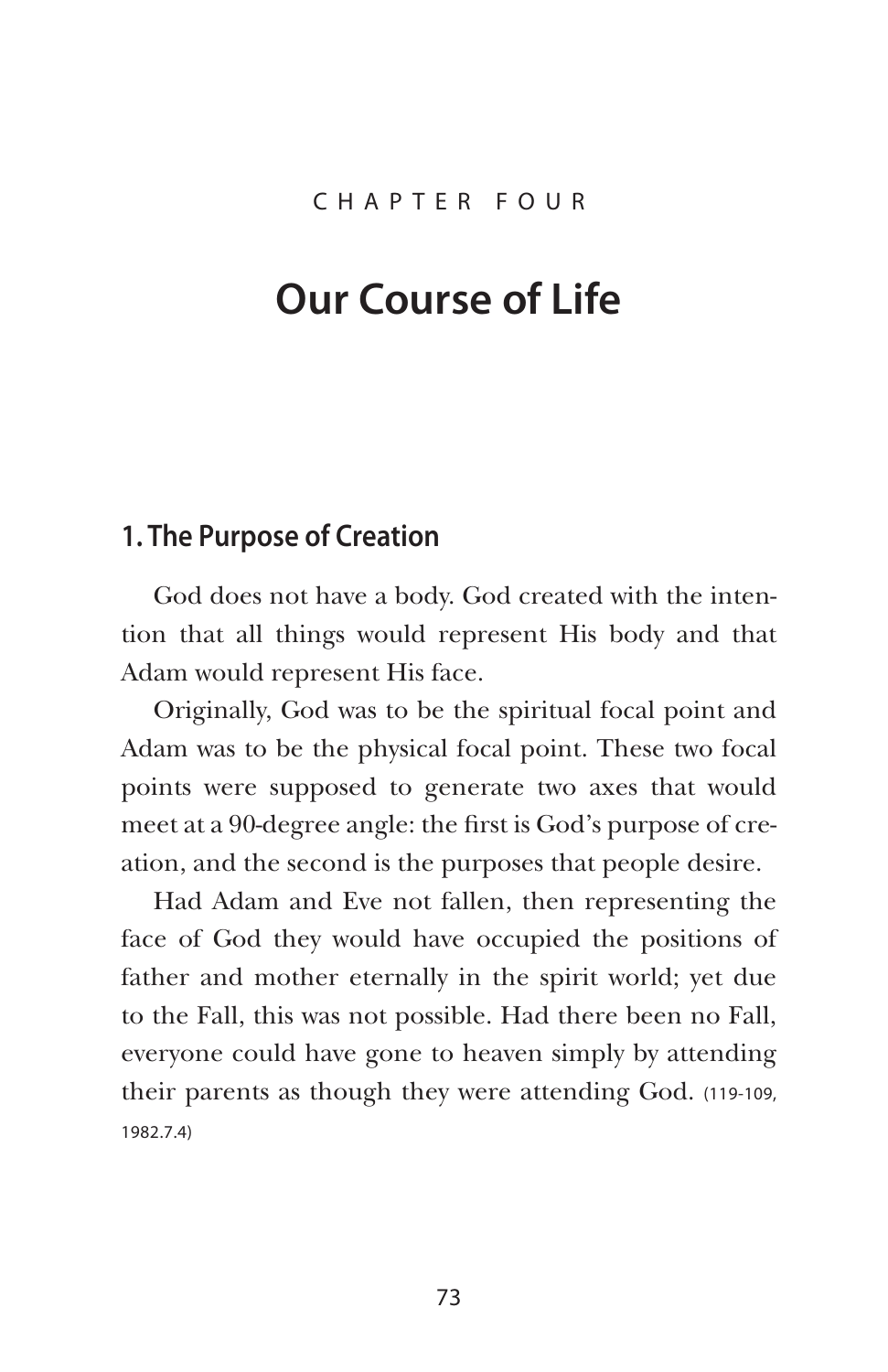#### **2. Why We Are Born**

The world we live in is round: the sun is round, the earth is round and the stars are round; even our mouths are round. Everything has an inherent round aspect. In fact, every interactive pair in the universe relates by means of one entity revolving around the other. Such interactive pairs form a spherical shape through maintaining a relationship with the greater whole.

Why, then, are we born? We are born to beat in rhythm with this vast universe. Ocean waves lapping against the shore lap against our hearts as well. Gentle breezes sighing serenely lull our hearts into serenity. Flowers in bloom release rich fragrances and stir the fragrances in our hearts. (104-122, 1979.4.22)

To be born in love, raised with love, to live with love and to die with love makes us grateful for our birth, our life and our death.

You came to be born because you participated in a moment when your father and mother expressed the utmost love for each other. You were participants in that love. Since you were born out of your parents' love, you can consider yourself to be the flag of your parents' love, which they planted at your birth.

Your flag flutters to express love. We are all meant to live for the sake of love throughout our lives. You should wave the flag of love for your mother, wave the flag of love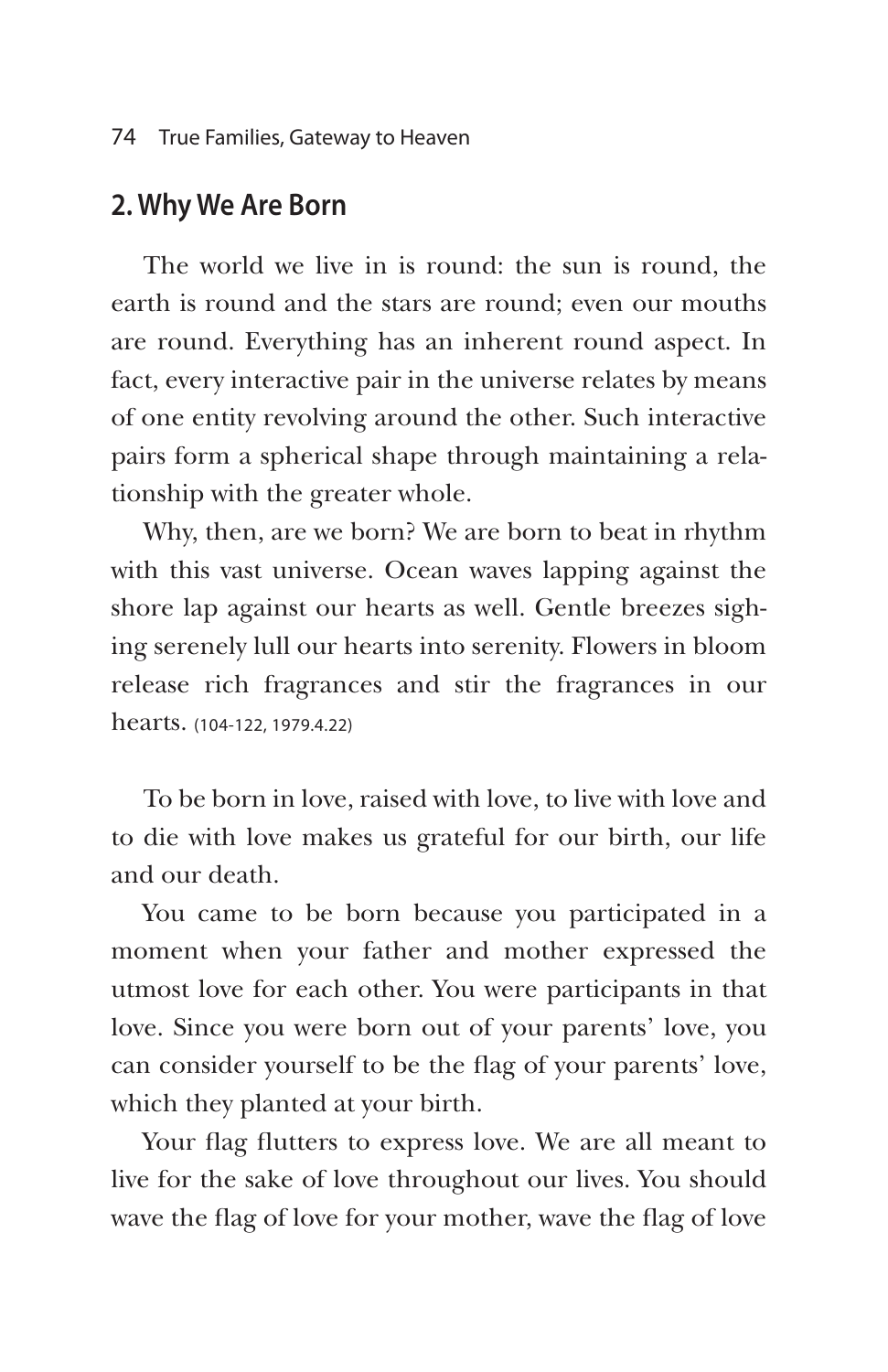when you see your father, and wave the flag of love for your siblings. (103-258, 1979.2.25)

## **3. The Importance of the Moment**

Your body cannot be sound and whole unless you have a continual foothold on life, able to absorb whatever nutrients may come your way at any time. This is the way of all living things in the natural world. The turning points of life depend not what happens over a long period of time, but on how you deal with a single moment.

People who ignore the moment can fail to obtain something precious. They cannot become great people. They cannot inherit God's throne and crown. To make each moment shine, you should exercise care with each word you utter, each action you take, and even each thought you think. Deal with life and solve its problems, believing that how you deal with the day-to-day challenges of life will remain to determine your connection to the world. The only way to gain ultimate victory is to do well in each moment.

Meeting the challenge of each moment will make you a victor. The same applies if you are fighting for an historical victory or even a cosmic victory. Those who know the infinite value of one bright shining moment and live accordingly can become great people, even saints, even God's sons and daughters. A single moment can deter-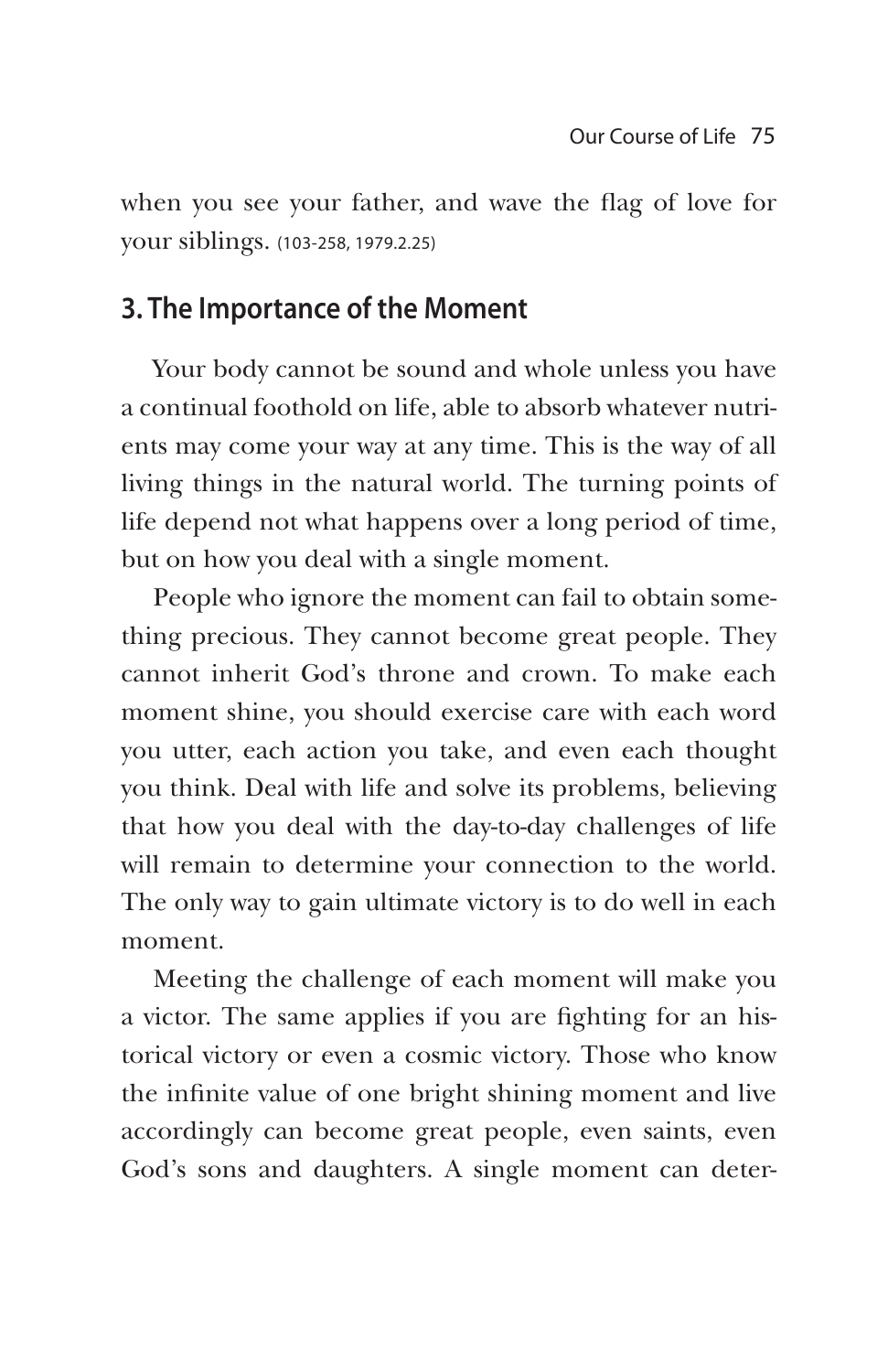#### 76 True Families, Gateway to Heaven

mine whether you are on the path of life or death. (31-218, 1970.5.31)

Scripture tells us that we should first seek the coming of the Kingdom of God and pray that God's will be done. Yet the more important issue for each one of us is how I as an individual can move forward in unity with God's will.

Consider this current hour; how can we spend it in such a way that it becomes entirely one with God's will? That is far more valuable than just sitting there hoping for the Kingdom of God to appear. Therefore, we should use this hour to create the conditions that will enable us as individuals, as well as our families, tribes and nations, to inherit and accomplish God's will. This is the way we can make a place for ourselves in God's coming Kingdom. Thus the question is this: How do you spend this one hour – if you are given an hour – to make God's will your first priority within the context of your daily life?

The way we spend each moment of our life is a very important issue. Looking at the history of the providence of restoration, four thousand years elapsed from Adam's family through Noah's family, Abraham's family, and Moses' family down to Jesus' family. Yet each of the failures that prolonged the providence did not happen over the span of, say, a year. In the case of Adam and Eve, their fall was not something planned out and put into action over the span of a year or a decade or several decades. Their mistakes happened in a flash. Yet the failure of that one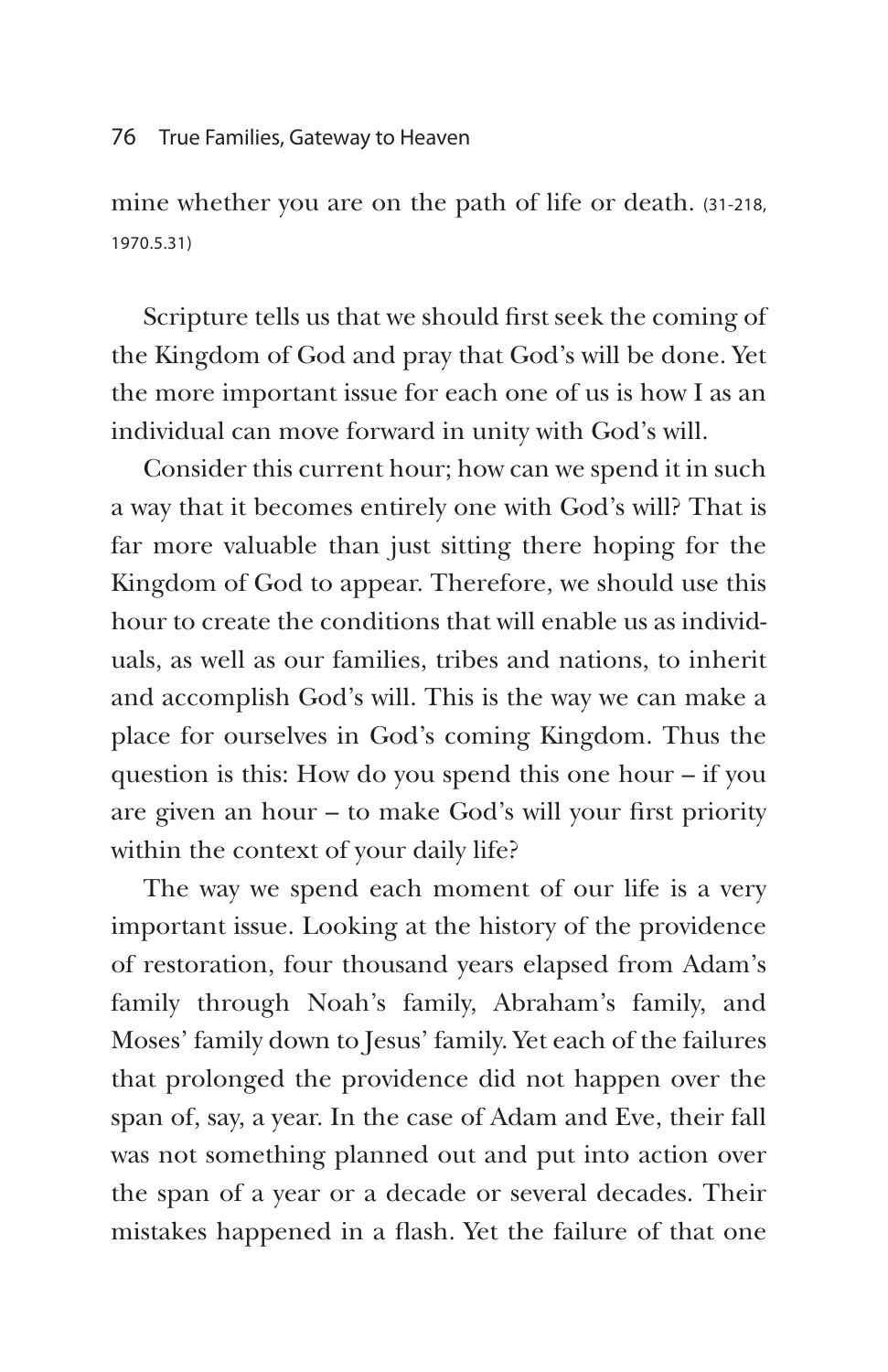moment had consequences that have persisted through eons of time. Considering this, we can understand that a single moment can have a great and terrible impact.

Due to the failure of that one moment, countless people who walked the path of righteousness in the course of history had to undergo untold suffering. Due to the failure of that one moment, many nations could not follow God's will and fell into the abyss of destruction. They became part of a gigantic offering of indemnity that was required because of that one moment. When we understand this, we see that each hour we just let tick by can be fraught with terrible consequences. Even though the Kingdom of Heaven is eternal, it does not exist apart from what we do in each single moment.

Eternity does not begin when we die. It begins from the moment we understand God's will. From that moment on, if we interrupt our relationship with God's will for even an instant in time, it can create an abyss that interrupts our walk with eternity.

Therefore, as you walk the path of faith through the course of your life, do not procrastinate by deferring your providential responsibilities from this year to the next, and then to the year after that, or from your 20s to your 30s, or from your 30s to your 40s, or from your 40s to your 50s. You should not live like that. If you persist in your secular lifestyle, you just might end up dying without having lived for the sake of God's will for even a single day. In that case, how can you possibly go to the Kingdom of Heaven?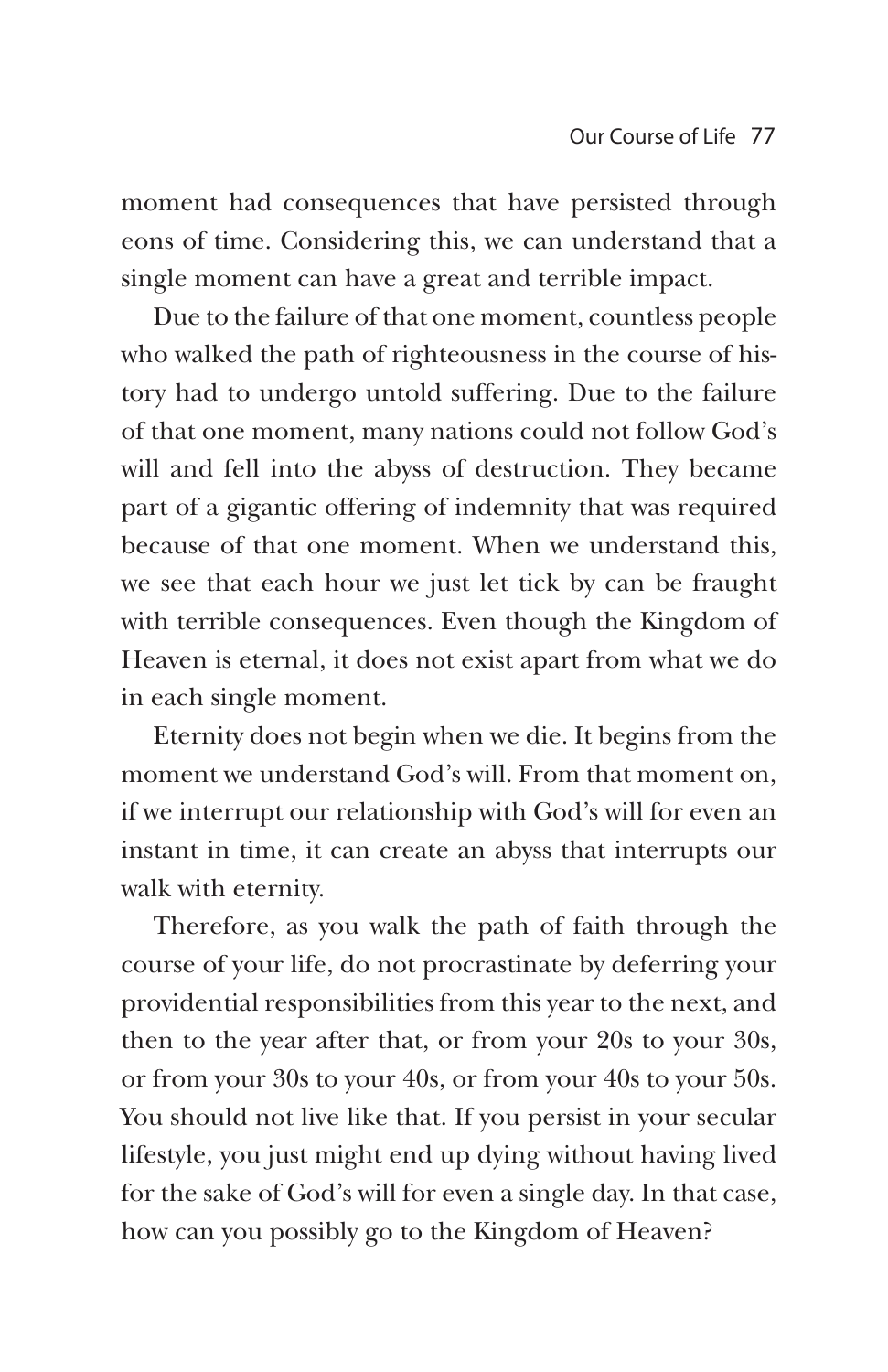#### 78 True Families, Gateway to Heaven

It doesn't matter that the country you live in is blessed; you will have no place in the Kingdom of Heaven if you were unable to live even one day by a victorious standard. You may face one crucial day or one crucial year in your life when, if you fail the test, the consequence will be that you cannot enter eternal life. Thus, while it is not wrong for believers to spend their days dreaming of eternity, it is far more important that they actually join in God's work to eradicate evil and become the standard-bearers of goodness in the real world.

Consider that Adam's momentary lapse resulted in eons of anguish. Consider Cain and Abel, who were supposed to dissolve the anguish of their parents, demolish the wall between the brothers and create the starting point for family unity. It only took a moment for Cain to murder Abel, yet that brief incident destroyed the providence of restoration that Abel had been elected to lead.

Noah had toiled 120 years to build the ark. But when the time came, God issued the command, "Call the people to come into the ark, for the day of My judgment has come." The people had only one brief moment to follow this order and receive the blessings of the eternal God. Those who did not were drowned in the deluge.

In Abraham's case too, God's promise that his descendants would be "as numerous as the stars in the sky and as the sands on the seashore" was bestowed in just a single moment. Abraham's sacrificial offering did not require decades but merely a day's work. The time it took him to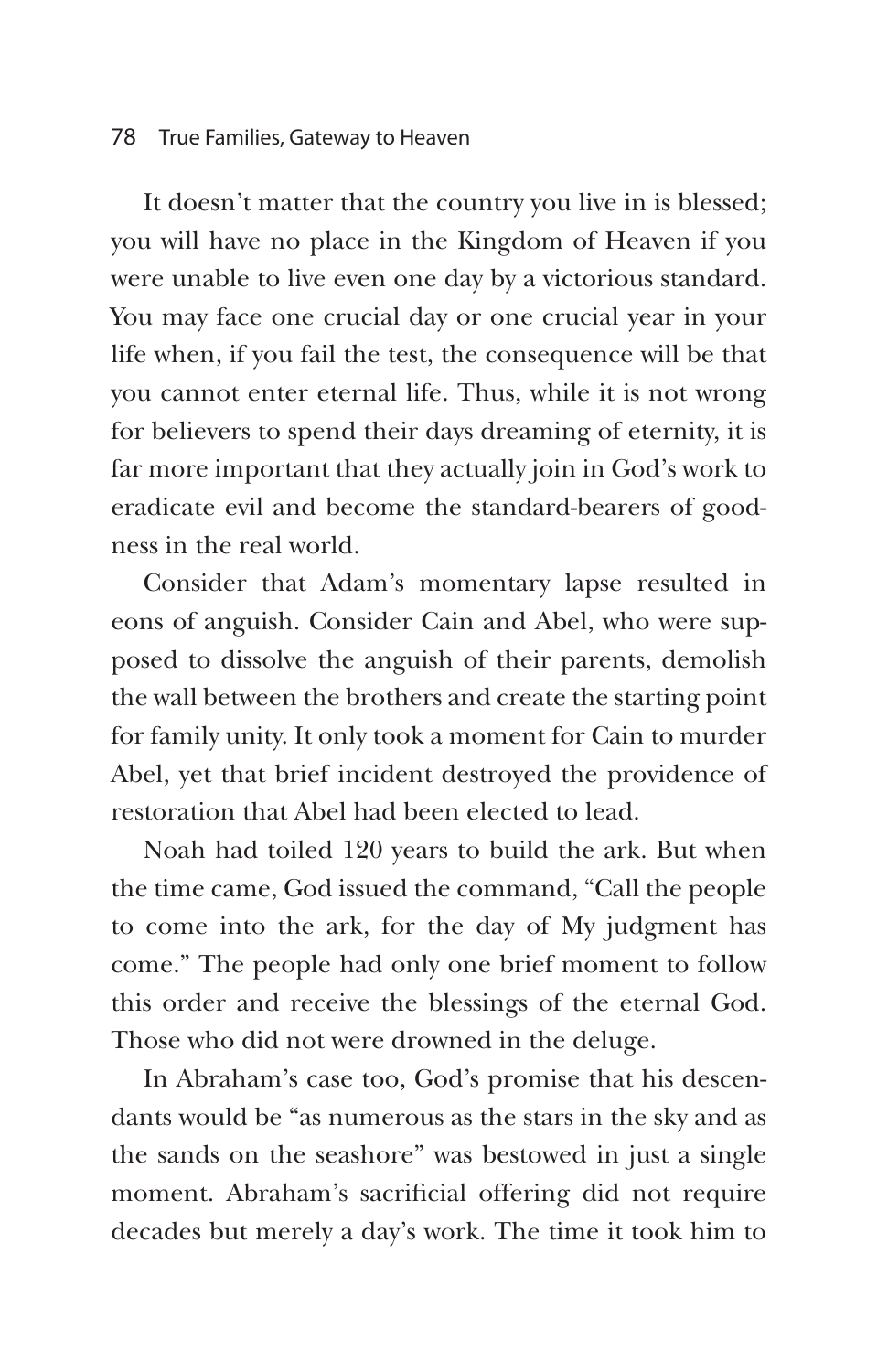cut the animals for the offering and place them on the altar was not more than an hour. Yet the way he spent that single hour bore the seeds of life and death, blessing and curse, for subsequent history.

Today's believers should not be anxious over the coming judgment in the Last Days. Rather, they should be anxious about how they can take each day that God has given them and devote it to the will of God. They should be anxious about how they can link their lives to God's will. (37-217, 1970.12.27)

## **4. Adam and Eve Grew from Infancy**

How did God create Adam and Eve? The Bible says He created them from the soil, but what kind of soil was it? Where did He begin? Which part of the body did He create first? We should not think that God created Adam and Eve as adults. He created them as babies. We know that every existence attains maturity after passing through three ordered stages of growth. Adam and Eve were no exception to this logic. This leads us to the notion that God must have gone through the experience of a mother who conceives a child in her womb, gives birth to it, and then nourishes it. Logically, Adam and Eve must have begun as infants and then entered the growth stage. Had they not fallen, they would have continued to the completion stage. This is natural law.

What was Adam and Eve's infancy like? We must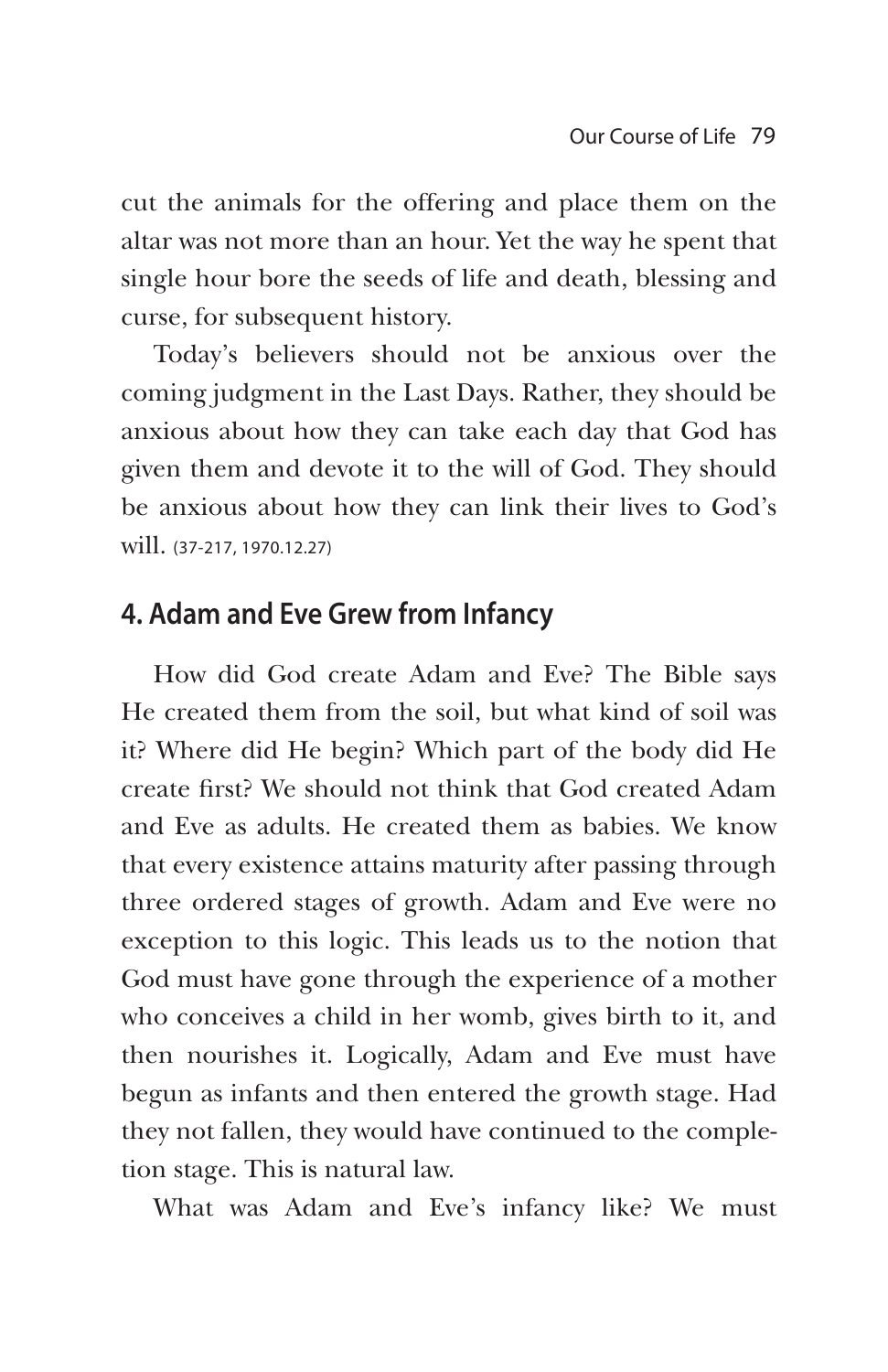proceed from the concept that the invisible God nurtured them as babies. Their origin was in the realm of the formless, and by passing through a certain process they entered the world of form. (225-198, 1992.1.20)

## **5. The Path of a Victorious Life**

Since the society, nation and world in which we live are far from ideal, all manner of suffering happens. Good and evil are at cross-purposes. If we take a random sample of a hundred people, we would find that each of them is jostling for advantage in an "every man for himself" struggle within their circumstances as they cope with the demands of their daily lives.

Consider that in ordinary life, most people lack the confidence that the tasks they planned in the morning can be completed by the end of the day. People who have a wider range of responsibilities need proportionately greater drive and determination to bring their daily work to a successful conclusion. If their determination and drive are below par, their day will not be success. A series of such bad days can turn into months, and months into years.

Our situation also makes it difficult to meet monthly goals. To be successful, we need enough drive and determination to overcome all the complicated situations and circumstances we may encounter during the month. If that drive and determination are missing, our efforts that month will not be successful.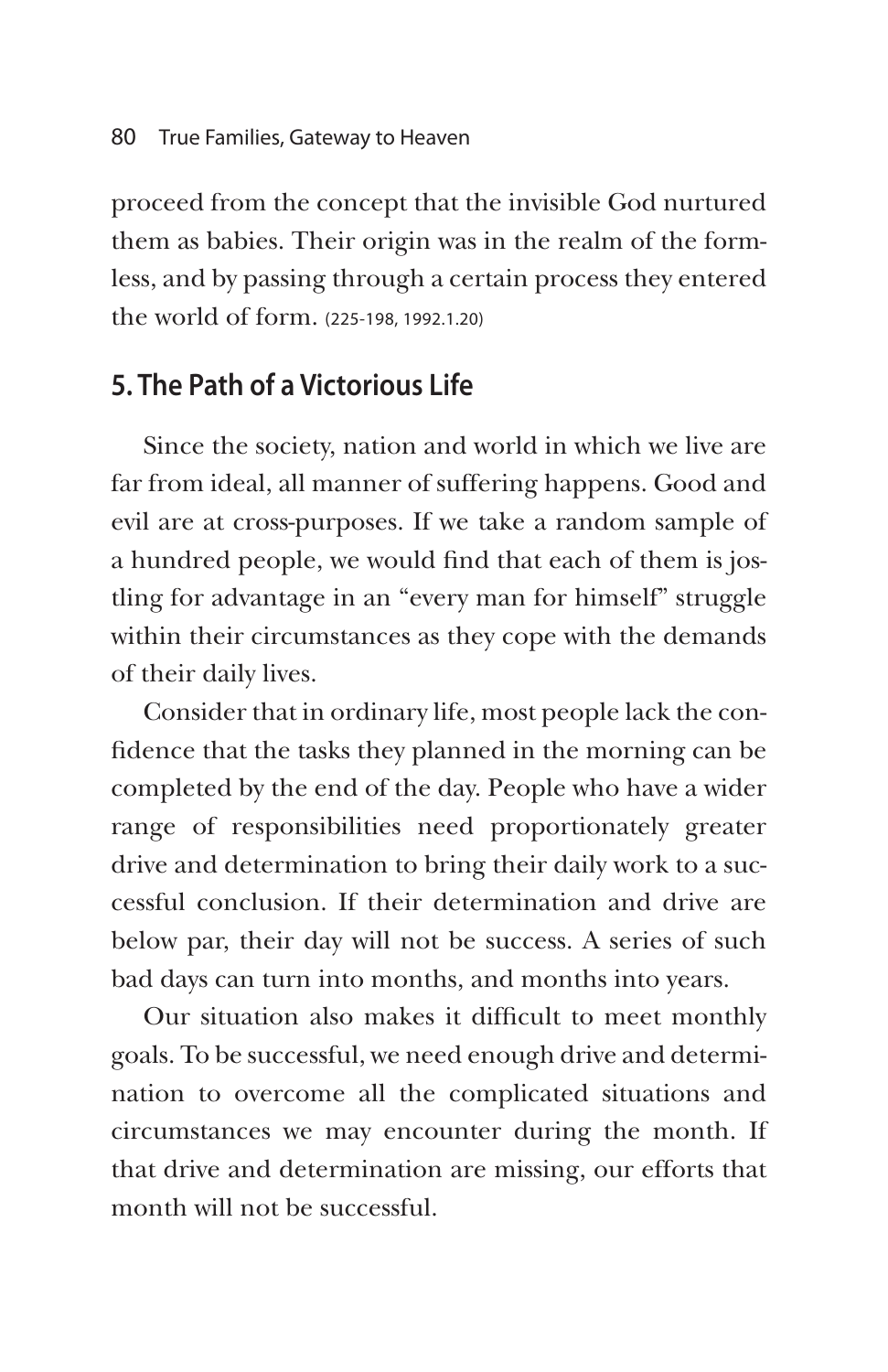Having a successful year requires that we equip ourselves with a fighting spirit, with an inner drive strong enough to thrust aside all the challenges of each and every one of its 365 days. We can then celebrate a victorious year. If we live one year like this, and then the next, and continue in this way, it will eventually add up to ten, twenty and thirty years. Over time it becomes the path of a victorious life. (31-30, 1970.4.12)

No person living on earth can escape the constraints of time. It is true today, and it has been true throughout history. Individuals, families, tribes, peoples, nations and the world all move within the limitation of time.

People everywhere have goals they strive to attain. They focus on their goal for ten years, twenty years, thirty years, seventy years, indeed, their entire lives. The greater our goal, the stronger our inner commitment needs to be if we are to accomplish it. We need to have an inner determination that surpasses the difficulty of the goal, and maintain it without faltering through the allotted span of time. Otherwise, the goal will elude us. (31-149, 1970.5.24)

# **6. The Central Teaching of Religion**

You may not know of the reality of the spirit world, but God has given me special grace to have clear insight into that unseen world. Digging into the root of that world, I found its principles to be quite simple. In the spirit world,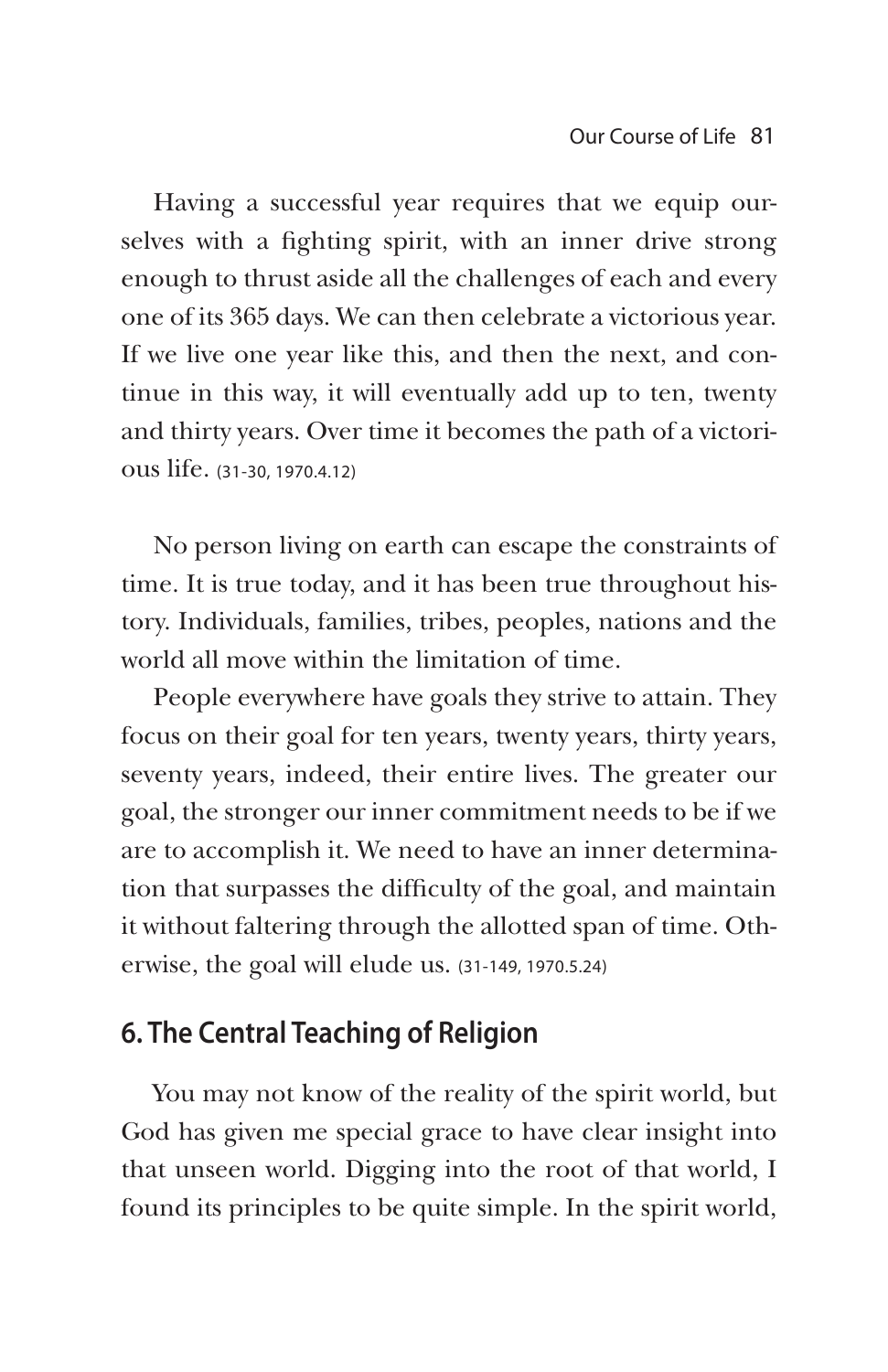only those who lived altruistically, in line with God's universal principles, can enter the higher realms. The realm that is entirely structured along these lines is the ideal Kingdom of Heaven.

Heaven is humanity's original homeland. Today we are exiles from our original homeland and dwell in the fallen world. Yet we still seek our original homeland, and we are destined to return someday. But as we could not find the way back by our own efforts, God in the course of history has laid out paths for our journey.

That is why God has raised up various religions. God set up each religion as a training ground to equip people for one of these paths appropriate to their race, culture, customs and traditions. Taking into account the diverse cultures that exist throughout the four corners of the earth, God set up various religions as the training grounds for equipping all humankind to become eligible to return to the original homeland. As people progress upward along these paths toward higher ground, God is leading humanity to converge toward a unified religious world.

In all religions, what is the central teaching that guides people to the original homeland? It is to live for the sake of others. The more highly developed religions emphasize this principle. Thus they teach their adherents to be gentle and meek, to place others above themselves and live for their sake, and to serve others sacrificially. These teachings serve to instill discipline in us, so that we can abide by the laws of the Kingdom of Heaven. (78-117, 1975.5.6)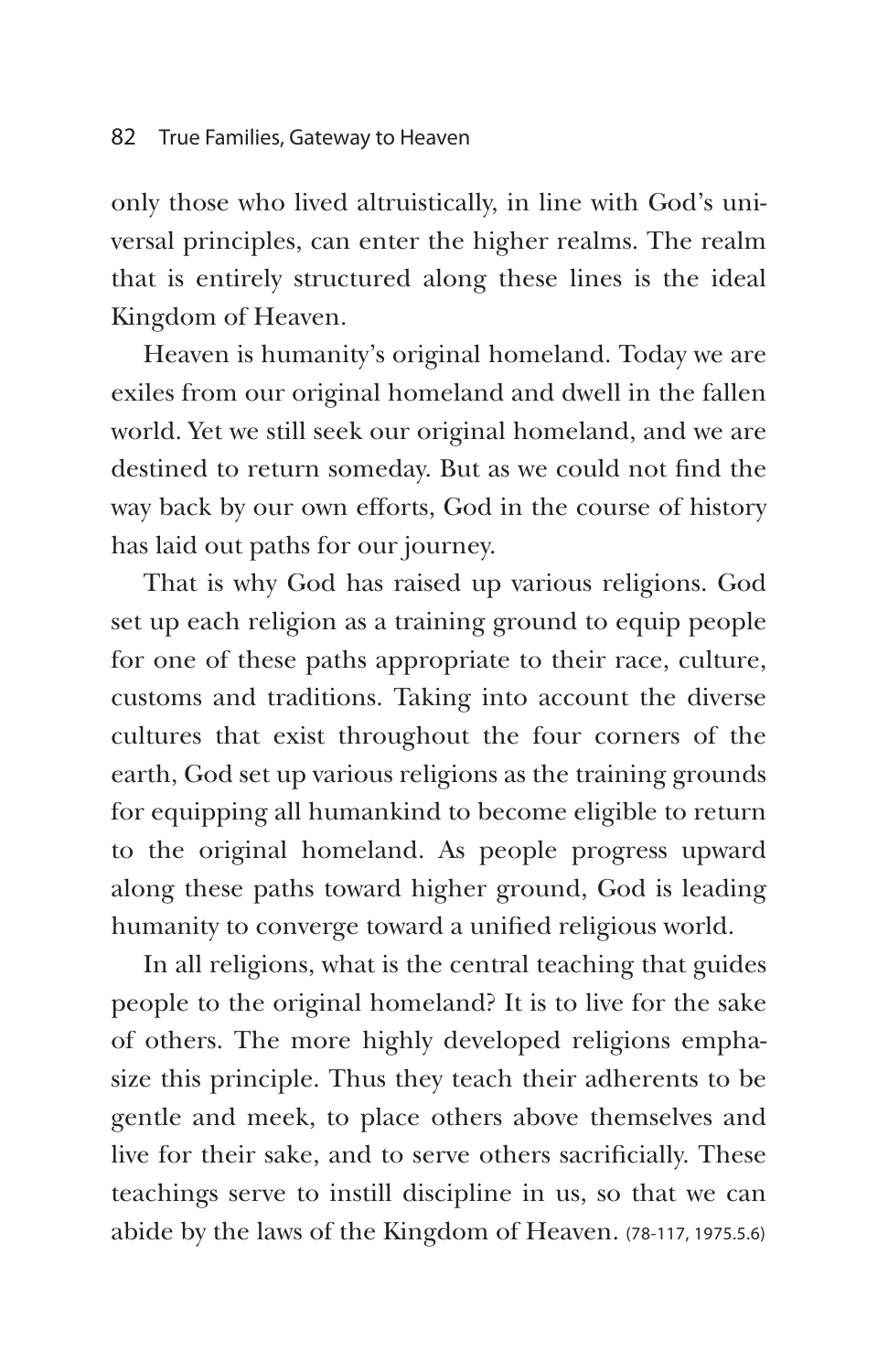## **7. The Highest Goal of Life**

As we walk along our life's path, where should we be heading? Our destination is to possess God's love – to be owners of God's love. To possess the love of God is life's highest and final goal. Everyone, men and women alike, should take the path to this destination.

Our life path should be a journey to the God of infinite love. Of all the ways that human beings live, this is the loftiest path. On that path we may face life-and-death situations even ten times or a hundred times, and we may have to continue the search even after we die, yet we never stop searching for the love of God.

What is our greatest desire? It is to possess God's love. You may have met God, but if you did not discover a love that is even more precious, then you have not made God your own. Therefore, you must strive to possess God's love. Once you have love, there would be no problem even if God were not with you.

When we possess God's love, God's love becomes my love and my love becomes God's love. The internal and the external become one for the first time. A nation based on such love would be an ideal community. There would not be upper and lower classes.

When we dwell in that place of love, we feel that everything under the sun is good and exists for our sake. God's love has that quality. Therefore the heavenly world, the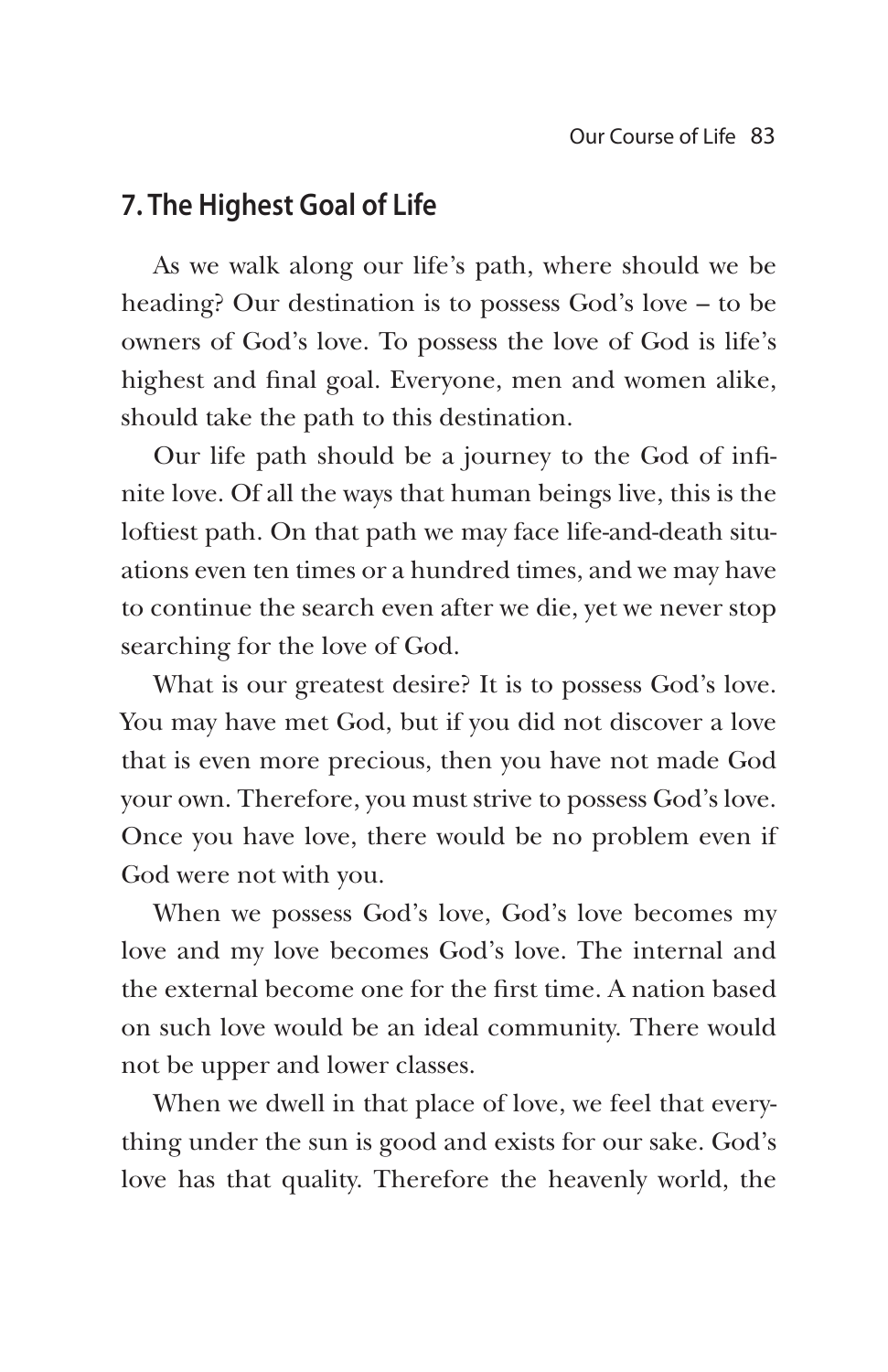Kingdom of Heaven, is a world filled with love. This is our final destination. (39-210, 1971.1.10)

## **8. Our Wrong Birth**

People in today's world boast of their social status or family background, all the while unaware that they were misbegotten at birth. They do not know that they were born from the love, life and lineage of Satan, the enemy of God. This is a serious problem.

Due to the human Fall, all people have been born from Satan's love. Satan's love has been passed down through the generations to their parents and then to them. Satan's blood is flowing in the life of every mother and in the life of every father, and that blood now flows in each of us. Each of us is a fruit of these three.

For this reason, each of you belongs to the linage of Satan. To put it another way, Satan's blood is running through your veins. Therefore, Satan propagates his "ideal" fruit in the natural course of things. Meanwhile, God strives to redeem those same men and women and transform them into the pure and wholesome men and women of His original vision.

Your beginning was in Satan's love. You were born from his lineage. Your starting-point was wrong. Since you came from the wrong starting-point, you must return to the correct starting-point.

Where is that correct starting-point? How far back do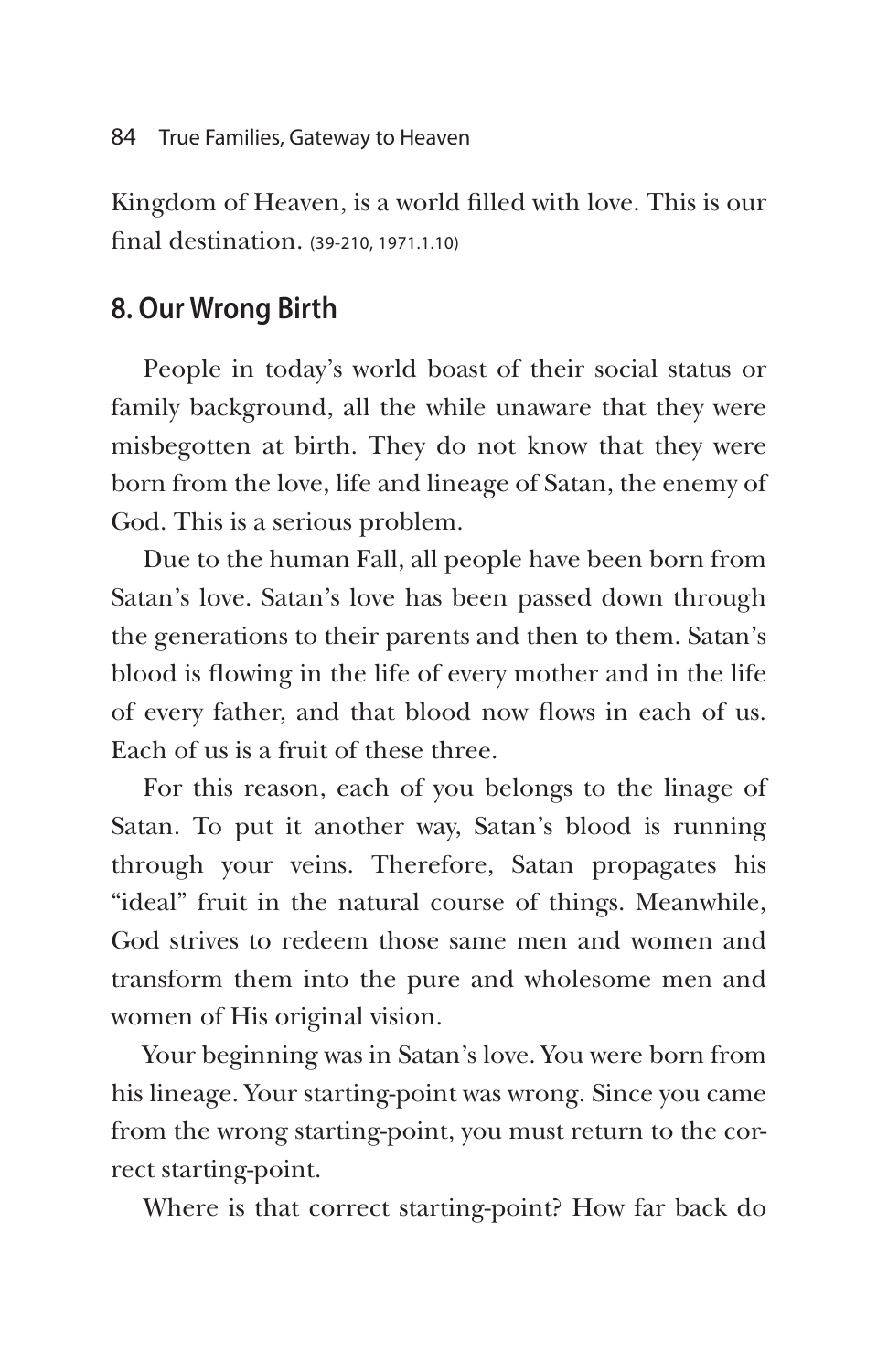we need to go? We need to go back to the origin. As we originated from false parents, we need to return and start anew from true parents. How serious is this? It is imperative to inherit God's love, life and lineage afresh.

That is why, when you receive the Blessing, you undergo a ceremony for changing your lineage. Just because it is a Unification Church ceremony, you should not think of it as some ordinary ritual. It is like a wonder drug, an antidote to restore the dead back to life. You must believe in it more than your own life.

The mistake our first ancestors made was so serious that it caused the suffering of countless people throughout the course of human history. People have paid a ghastly price for having perpetuated illicit love in the fallen spiritual and physical worlds, with far-reaching consequences for individuals, families, societies, nations and the world. Knowing this, we cannot commit that same mistake again. Never again! (216-109, 1991.3.9)

## **9. Eternal Life**

Eternal life does not refer only to an eternal existence in the spirit world. It means living for eternity in the bosom of God's love. God created each individual to live with Him in a relationship of Lover and beloved, Subject partner and object partner. You are the beloved of God.

God cherishes the ideal of true love more than He values Himself. Although God is the absolute and eternal center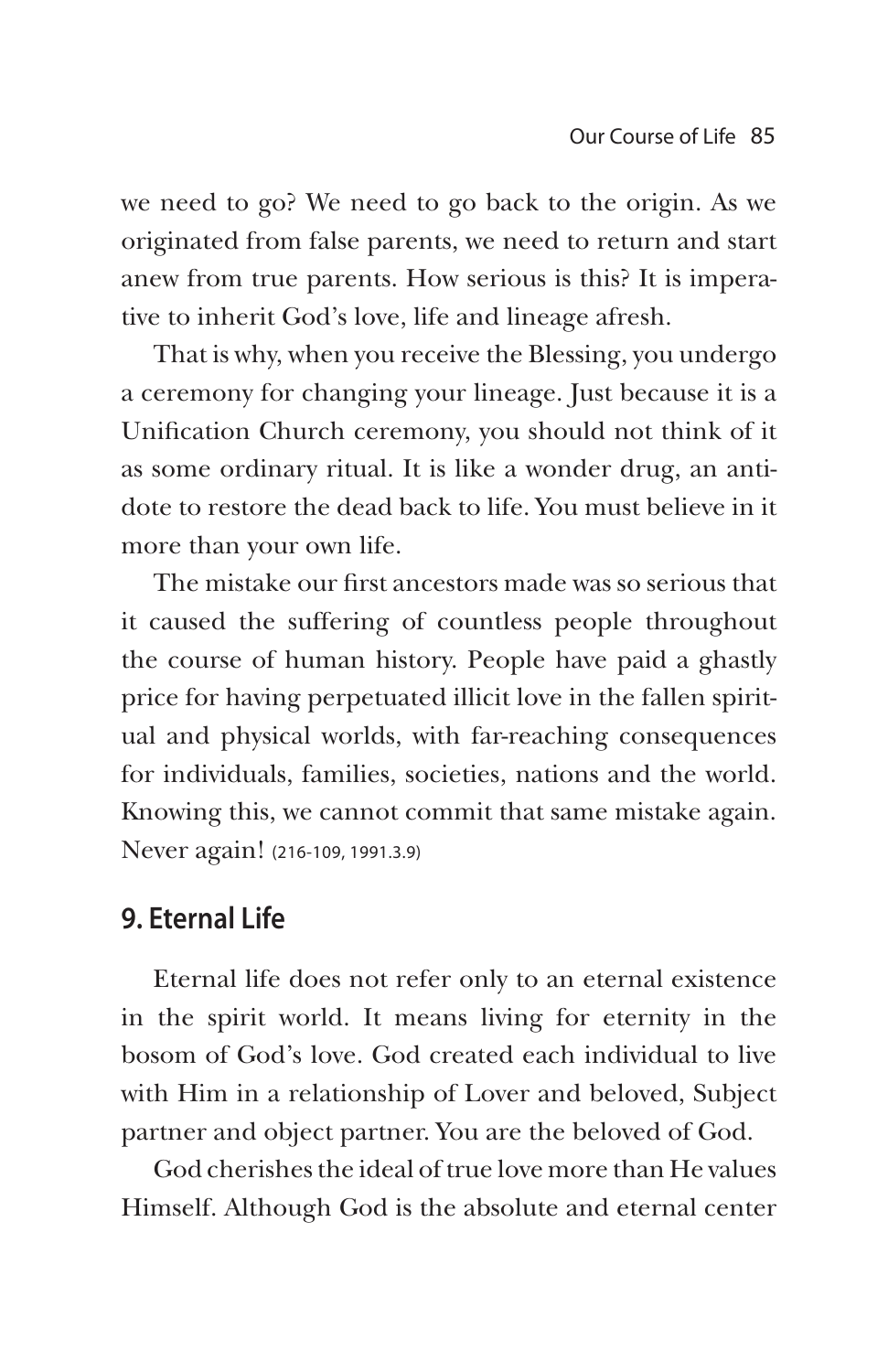of life, His ideal is even more eternal, and the center of that ideal is true love. Love is realized with a partner, and the partner of God's love is you.

Love has the power to bring two individuals into oneness. Love can unify a nation. When two people are in a relationship of true love, they will accompany each other through any situation. The same applies to your relationship with God. When you live this way, you can inherit God's entire fortune and even His entire heart.

I went through a miserable course to discover this reality, and now I stand on its foundation. It is sublime and lofty. I would not exchange it for anything in the world. It is an amazing grace. Because God and I love each other in this way, He lets me stand in the same position with Him, where we can share true love for eternity.

The spirit world is in a different dimension from this limited earthly world. We cannot move freely within these mundane confines, but as the spirit world is a realm of higher dimension, you can do anything there; you can even leap across time. You can have whatever you desire anytime and anywhere, so long as your desire is motivated by love. We were originally created as eternal beings. If on earth we become people of true love who enjoy an eternal relationship with God, then when we go to the spirit world, we will enjoy such freedom.

The first standard of life is the criteria of good and evil, the second is the original starting point, and the third is eternal life. (216-115, 1991.3.9)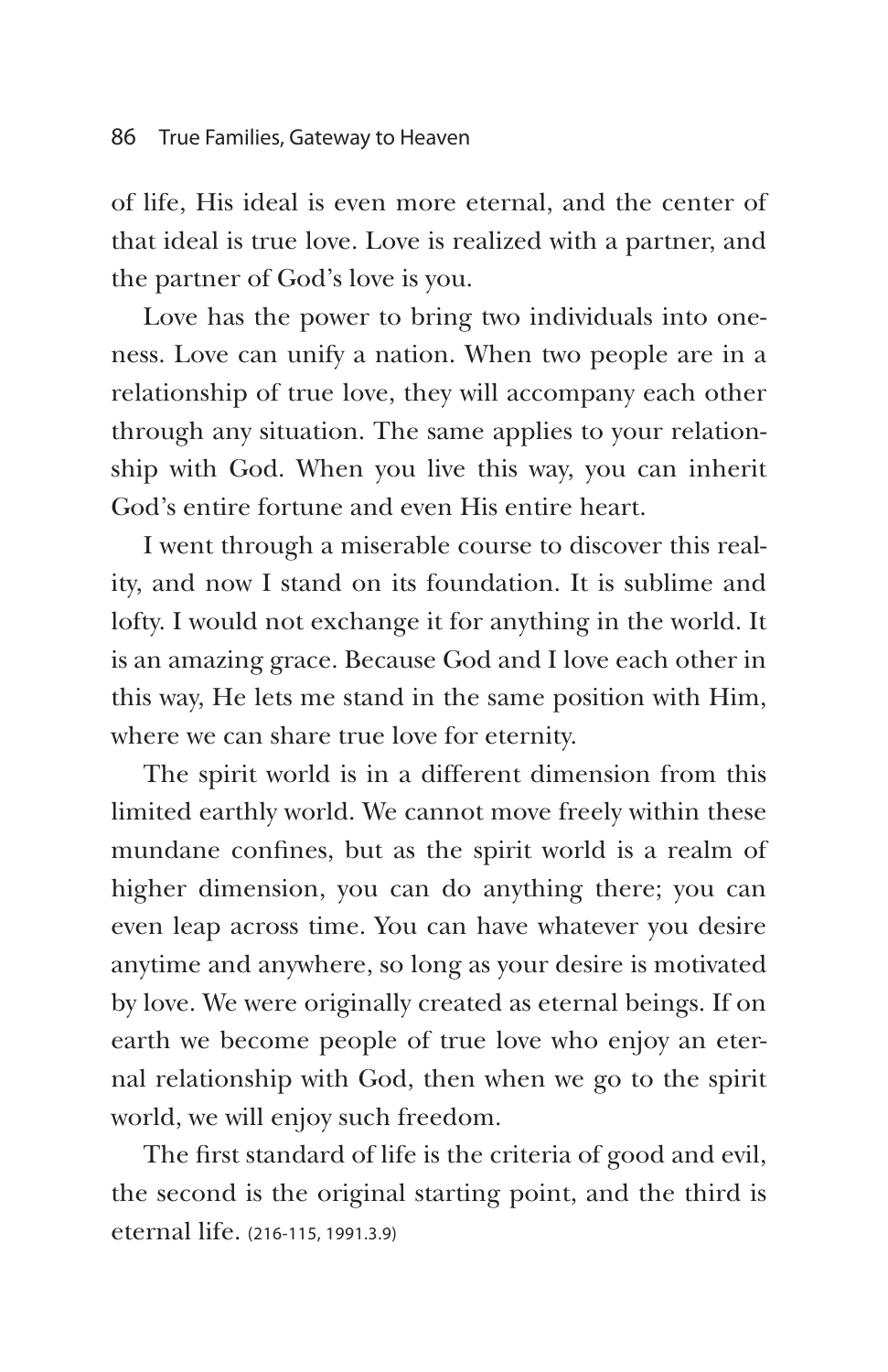### C H A P T E R 5 :

# **The Spirit World and the Earthly World**

### **1. Prayers**

"Beloved Heavenly Father, I thank You for Your grace. You have protected me through all my struggles from my youth up to this day, as I fought to prevent Heaven from suffering any shame or humiliation on my account.

"I have learned that among all the good things on this earth, there is nothing more precious than to connect to Your original heart. Enable us to yearn infinitely for that relationship, knowing that when we truly experience Your love, we will have no regrets even if we are deprived of everything in this world.

"Let us prepare today on earth for the day of our birth into our third life in the heavenly world as liberated children, endowed with the right of freedom." (49-308, 1971.10.17)

"Loving Father, we know that in order to greet the new spring, the relationships in our lives must be harmonious,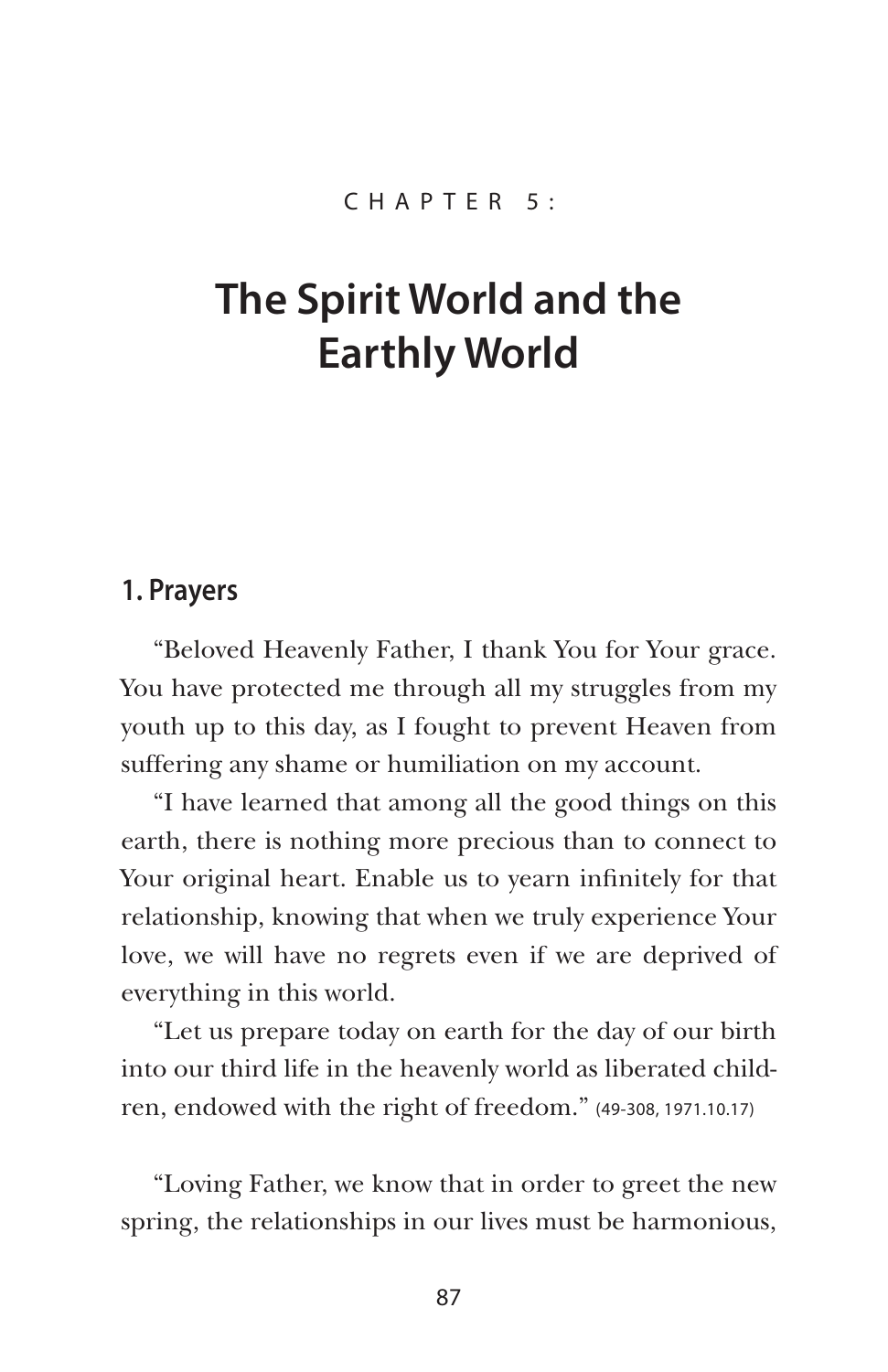that we might be completely absorbed in You. Only then can we greet the spring season and bloom as beautiful blossoms. Let us not be pitiful souls who, when asked whether we have ever greeted a spring season in our lives, are unable to reply in the affirmative." (32-37, 1970.6.14)

"Father, we recognize that if we lack the heart to attend You and bow down humbly to You, we will have no relationship to You in the eternal world. Open the doors of our hearts to feel Your heart; let us today hear Your voice welling up from the depths of our hearts so that we may regain our lost selves. Help us to appreciate Your historical course of toil and trouble to find each one of us, that we may humbly bow our heads before You." (4-280, 1958.9.14)

## **2. Understanding Death**

On the earth we have parents, teachers and relatives, and in the course of our lives we make relationships with them. In the spirit world the situation is different. In the spirit world, people are in different realms according to how much they live for the public good, with the most public-minded people closest to God who resides at the center. Those in a higher realm cannot descend to a lower realm, and it is difficult for those in the lower realms to ascend to the higher realms.

Human beings were created to become complete while on earth and then pass over into the spirit world. Hence,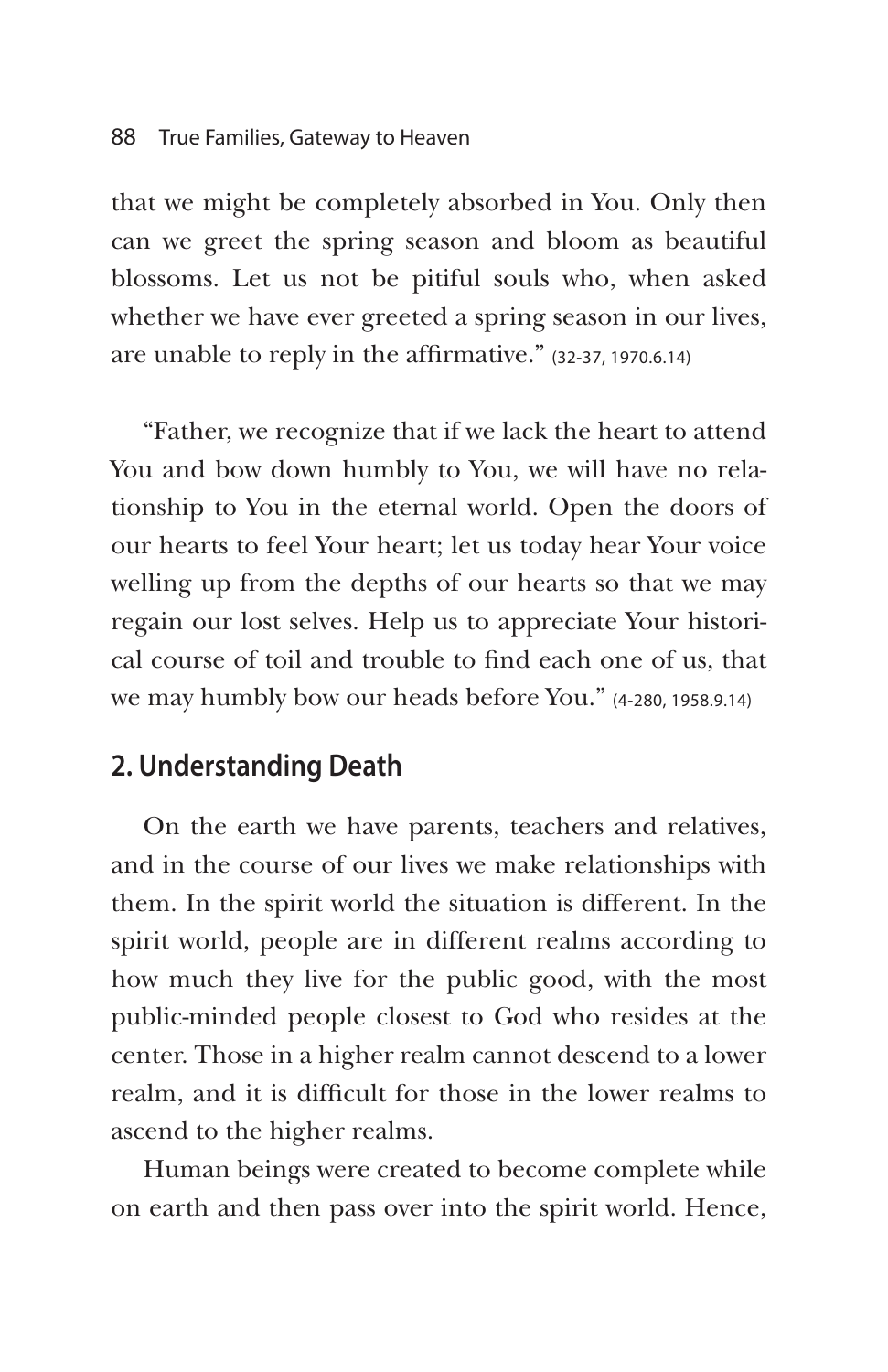there is no provision for returning to the physical world once we enter the spirit world. We live just one life, and then we must die.

Our lifetime on earth is too short. Life is too short. Even a lifespan of eighty years is too short. It is not even eight hours in spirit world time. That is why the power of true love is great. True love transcends time and space, and moves at a speed that is beyond our comprehension. (205-65, 1990.7.7)

Without a doubt, the spirit world exists. It surely exists. We were born from the spirit world, and when we die we must return there. There is an interesting word in Korean, toraganda, which literally means "to return" but also means "to die." Where do we return to? Not to the soil in the cemetery. To return means to go back to one's place of origin, and we didn't start out in a cemetery. To return means to go back through the vast expanses of history, back to its most distant origin.

For a person to return does not mean that if he was born as a Korean he returns as a Korean. Although you may be a Korean when you die, your path of returning is not a Korean path. We all return to the original world that brought forth the first ancestors of humankind. What does this mean? It means that since we were made by our Creator, we will return to the place where our Creator resides. That is where we originated, so that is where we return.

The universe is replete with things in circular motion.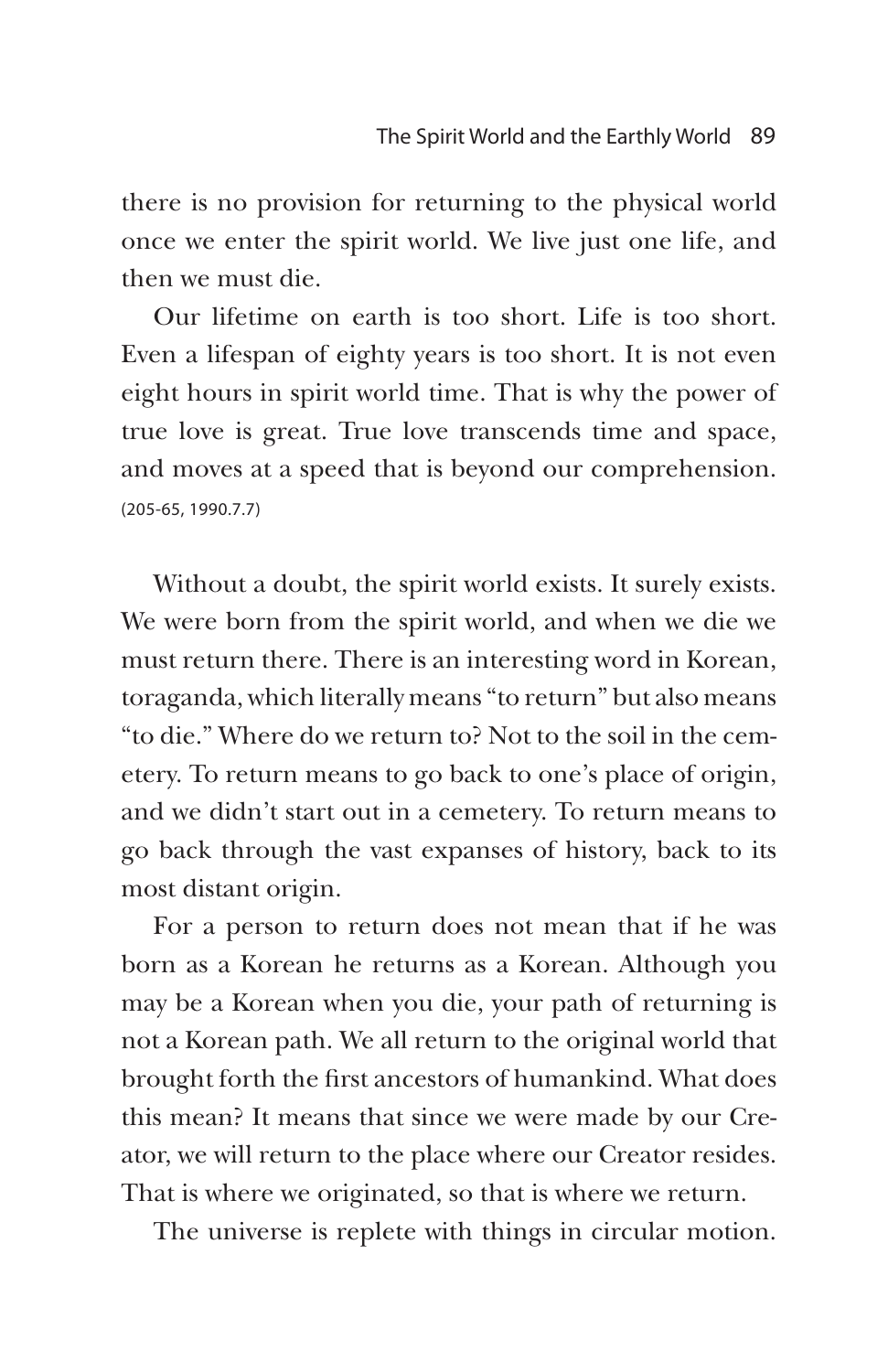When the snow on the mountains melts, it flows through many streams down narrow valleys, into larger rivers, and then enters the ocean. Once in the ocean, it evaporates and returns to the mountains as snow, thus completing its cycle. Everything circulates. In a similar way, we return.

When we return, where do we wish to return to? We wish to go back to a place where we can be higher, a place where we can be happier. No one wants to become smaller. Therefore, it would not do to return to the physical world, where the laws of motion dictate that all things diminish through activity, and where all motion slows and eventually comes to a stop. (141-269, 1986.3.2)

We live in this world, but it is not the only world that exists. There is also the spirit world. This earthly world and the spirit world are not two completely separate worlds. They are connected as one world.

Then, where is the place where we are to go, the place where we are to live? We are on earth now, living in our physical bodies, but we are moving toward the eternal world.

Ordinary people are born into this world, pass through their youth, reach their prime, and begin the downhill slide into old age. They end their lives like the setting sun. People who know the existence of the spirit world, however, realize that their lifetime on earth is but a fleeting moment compared to the eternal world that awaits them after death. Knowing this, they spend their lives on earth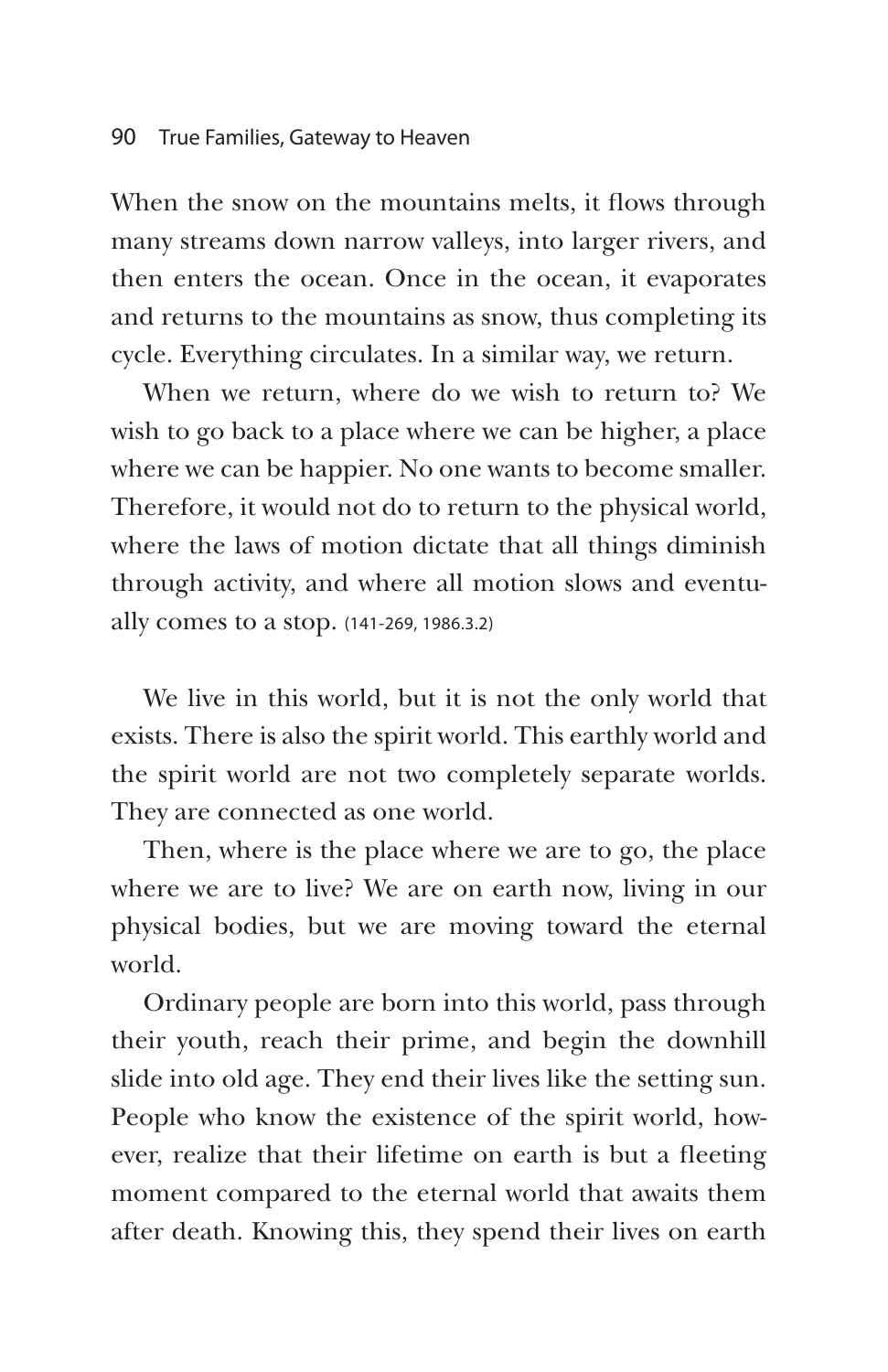wisely, preparing themselves for the world of eternity. (140- 121, 1986.2.9)

Death illuminates the meaning of life. Who knows the value of life? Not those who have lived comfortably. But those who have risked their lives know it well. When people are hanging at the intersection of life and death, they cling to God and implore Him, and many times they are shown the value of life. (74-242, 1974.12.31)

Should we or should we not welcome death? We should welcome it. If you are about to die, and someone asks you what you are dying for, you should be able to answer: "I die for the sake of God's true love." You discard your physical body to participate in the realm where God's infinite love is always active. You leave the earthly world for God's world of love.

To die is to be born in God's love. Yet people clamor in their death throes, "Oh, I'm dying!" Death should be a moment of joy. It is the joyful moment when you pass from a realm of limited love to the realm of infinite love. Therefore, the moment of death is the moment of your second birth.

Which do you think God rejoices over more: the day of your birth in a physical body, or the hour of your second birth into the infinite world as a son or daughter of God whose every action is for the sake of love? You might wonder why I talk about such things. The truth is, you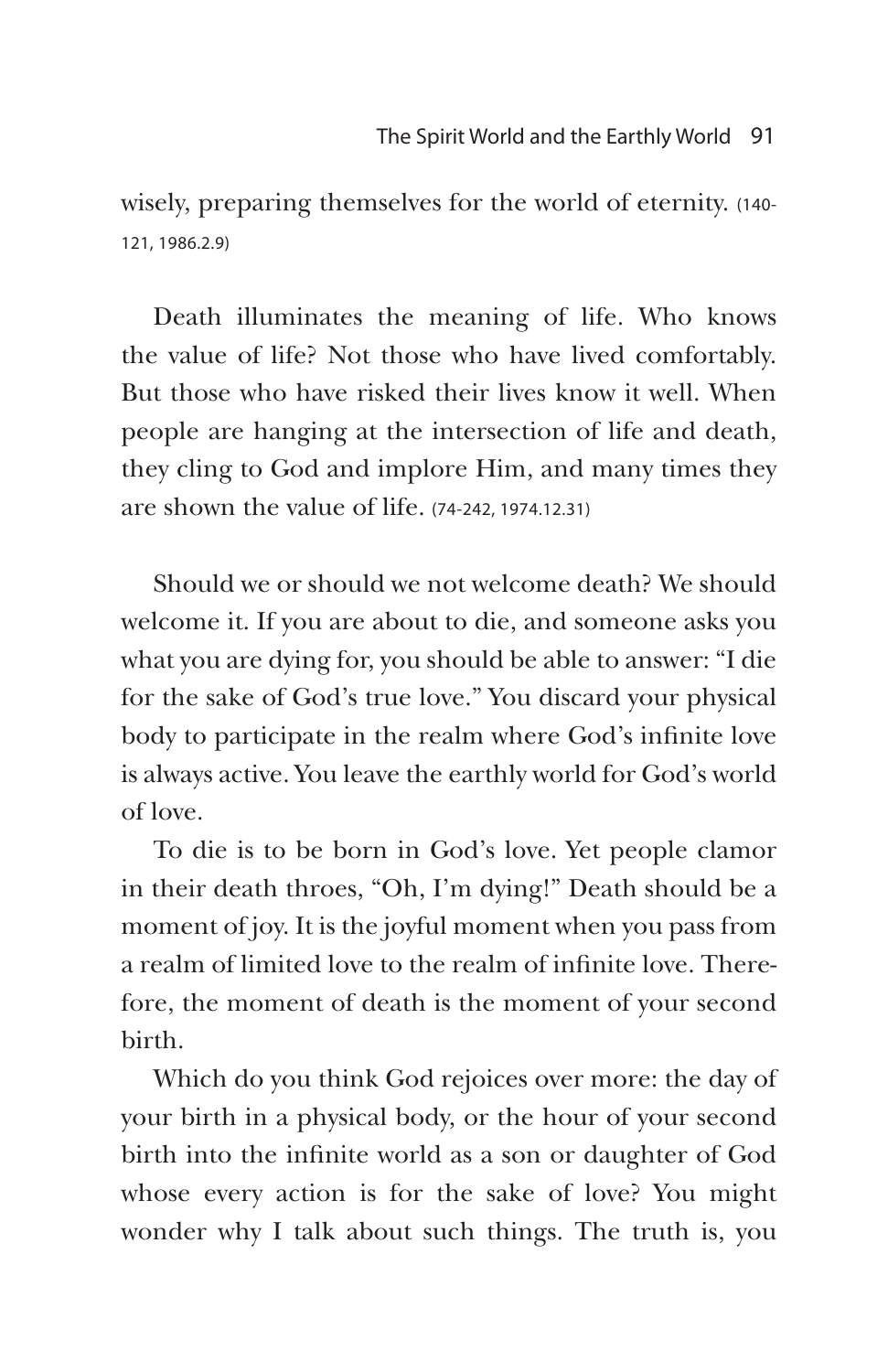cannot establish a relationship with God unless you liberate yourself from the fear of death. (116-172, 1982.1.1)

## **3. The Three Stages of Life**

During the course of our lives we pass through three stages: formation, growth and completion. We pass from the realm of water in our mother's womb to the realm of living on planet Earth, and then we pass on to the aerial realm in heaven. In other words, human beings go through three periods: the period in the womb when we live in water, the period that begins at birth and continues for up to a hundred years when we live on the earth, and the period when we fly in the heavens. (116-174, 1982.1.1)

Human beings are born from waters deep within the womb. During their period of gestation they live in water. Inside the mother's womb, the fetus is floating in fluid. It lives by way of the umbilical cord connected to its mother's body, through which it draws in and expels fluid.

How does a fetus take in nourishment? It is supplied through the navel. The navel functions as its mouth. So, do not be disdainful of your navel. Pat your navel and say, "Belly button, thanks for your hard work a long time ago." Pat your navel often; it will be good for your health. Do it as an exercise. If you exercise this way often, it will make you healthier. Even when you sleep in a cold room, if you cover your navel, you won't get diarrhea.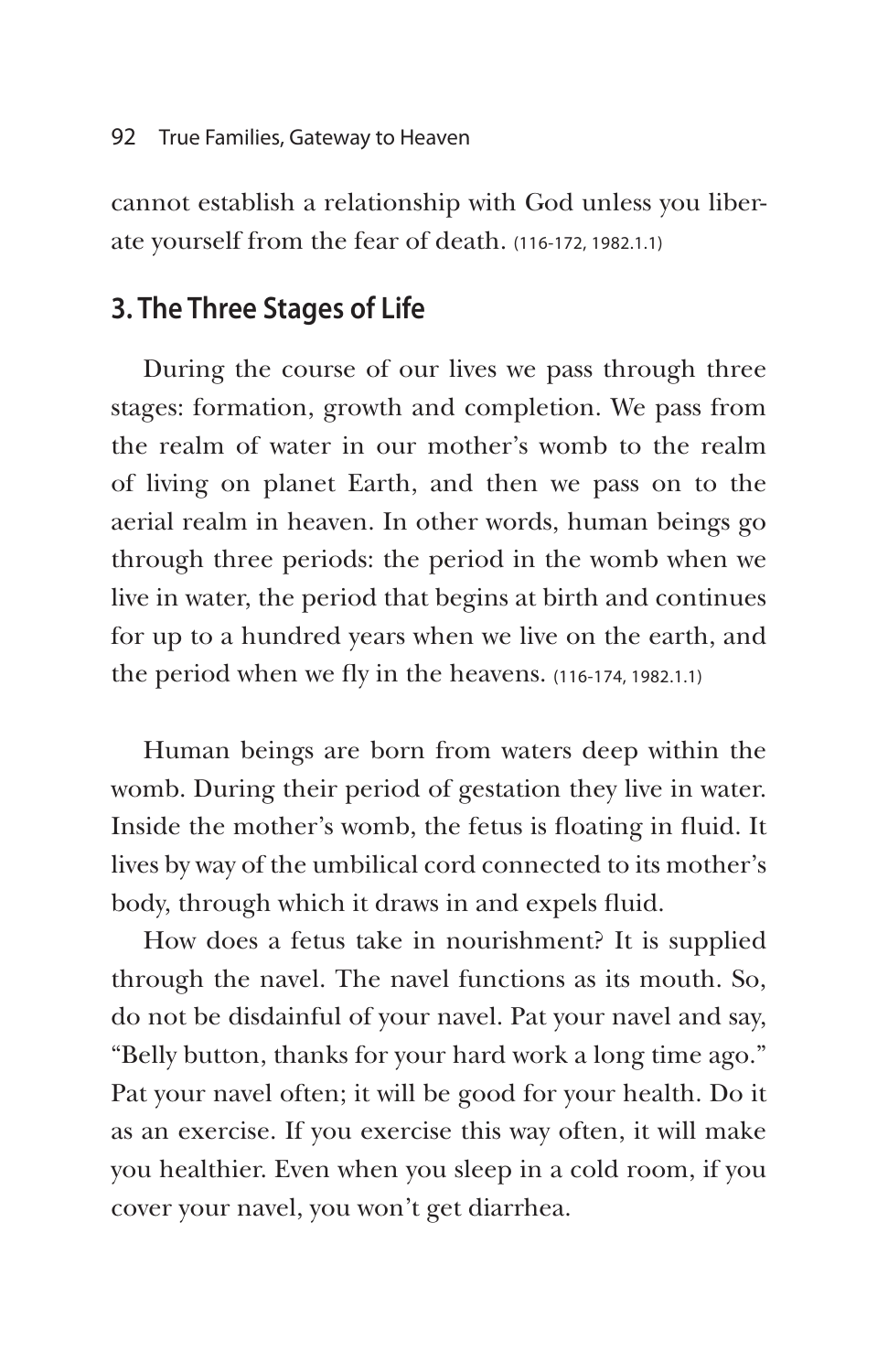During your time in the womb, your navel was your mouth. At birth, a new orifice for breathing opens at a place above the navel. What is this second mouth? It is the mouth you use for eating. At this point, what is done with the umbilical cord attached to the navel? It is cut off.

While we live in the world of air, our spirit self is attached to the physical self and feeds off the physical body, similar to the fetus in the womb feeding off nutrients supplied by its mother. When the physical body grows old, the spirit self discards the physical body and goes out on its own. This is its second birth, now as a person who can relate to the eternal God, the Father who is spirit. Physical birth and this second birth occur in accordance with the same fundamental principles.

Once the child is born in the earthly world, it gets acquainted with its mother and father. The earthly world is where we can share love with our mothers and fathers. In a similar way, we must eventually be born a second time into the spirit world, where we can share love with God, our Parent. He will connect us to the boundless world of spirit. (299-69, 1999.2.4)

After coming out of the womb, it is not enough just to breathe air. You have to develop your love by receiving elements of love. It is not enough just to eat food. If you live only to eat, you will begin to die. There is something more essential that you need to fill yourself with during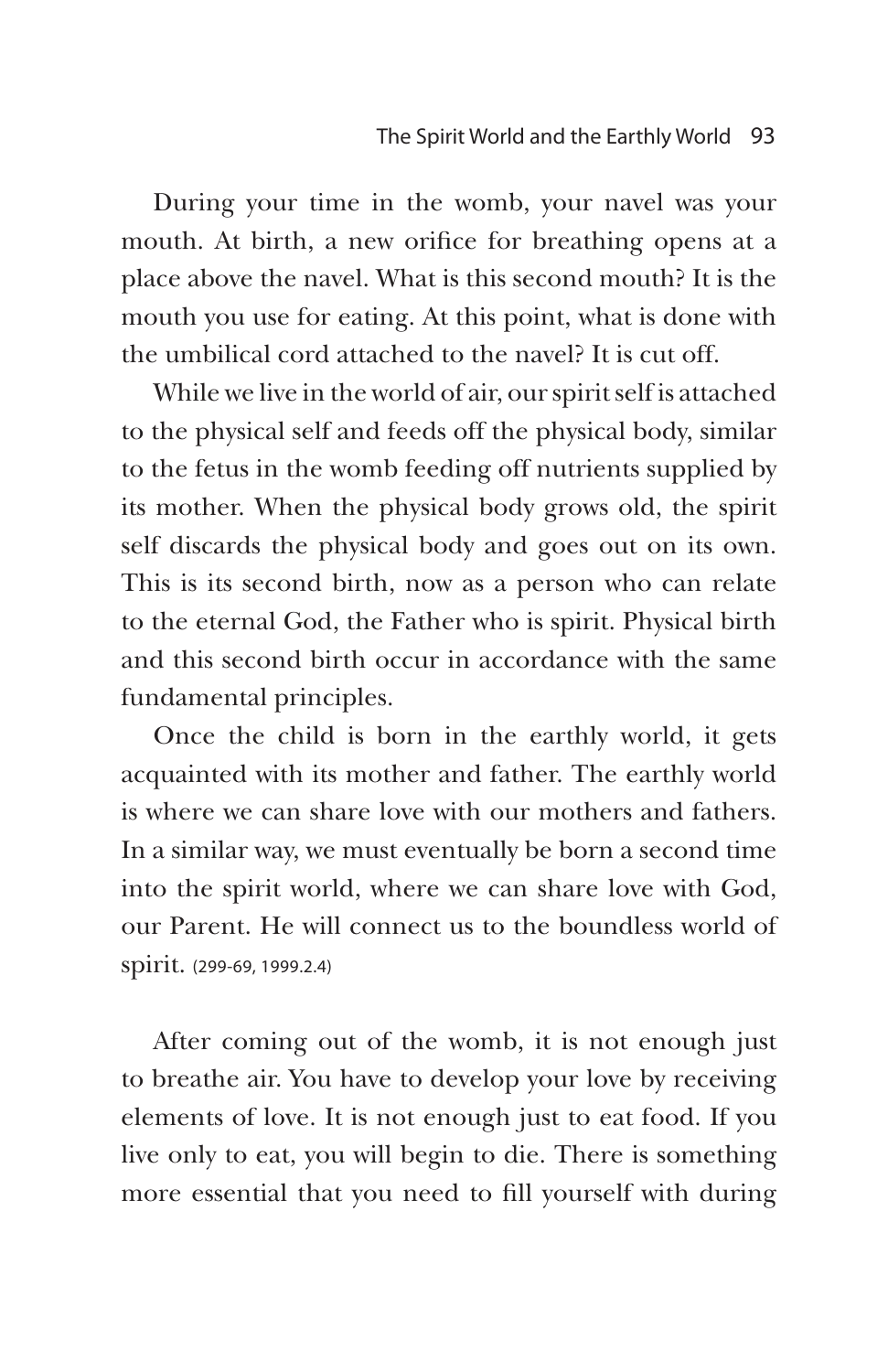your life on earth – the second stage of your life. What is it? It is love. You must renew your character with love. (139- 214, 1986.1.31)

Love is what you need during your earthly life. Why do you call a child who lives without the love of mother and father an "orphan"?8 It is because that child is deprived of the love that can connect him eternally to the spirit world. For the same reason, we feel pity for people who live alone without marrying. (139-214, 1986.1.31)

Dying occurs when the spirit breaks free of the organs of the physical body, including those that had functioned in the second kind of breathing. From that time forth, the spirit subsists by breathing only love elements. The internal self had been developing the ability to engage with these invisible love elements on earth through experiencing parental love and conjugal love. That is why, just as an embryo should develop in the womb in accordance with God's laws and principles in order to be born as a normal baby, we must grow in the earthly world in accordance with God's laws and principles so that we can be born as a fully functioning spirit self. (299-69, 1999.2.4)

Dragonflies during their larval stage swim in the water at first, then crawl about on land for a while. Then they fly around, preying on bugs that they never would have

<sup>8.</sup> The Korean word for orphan, *go-a,* literally means "isolated child."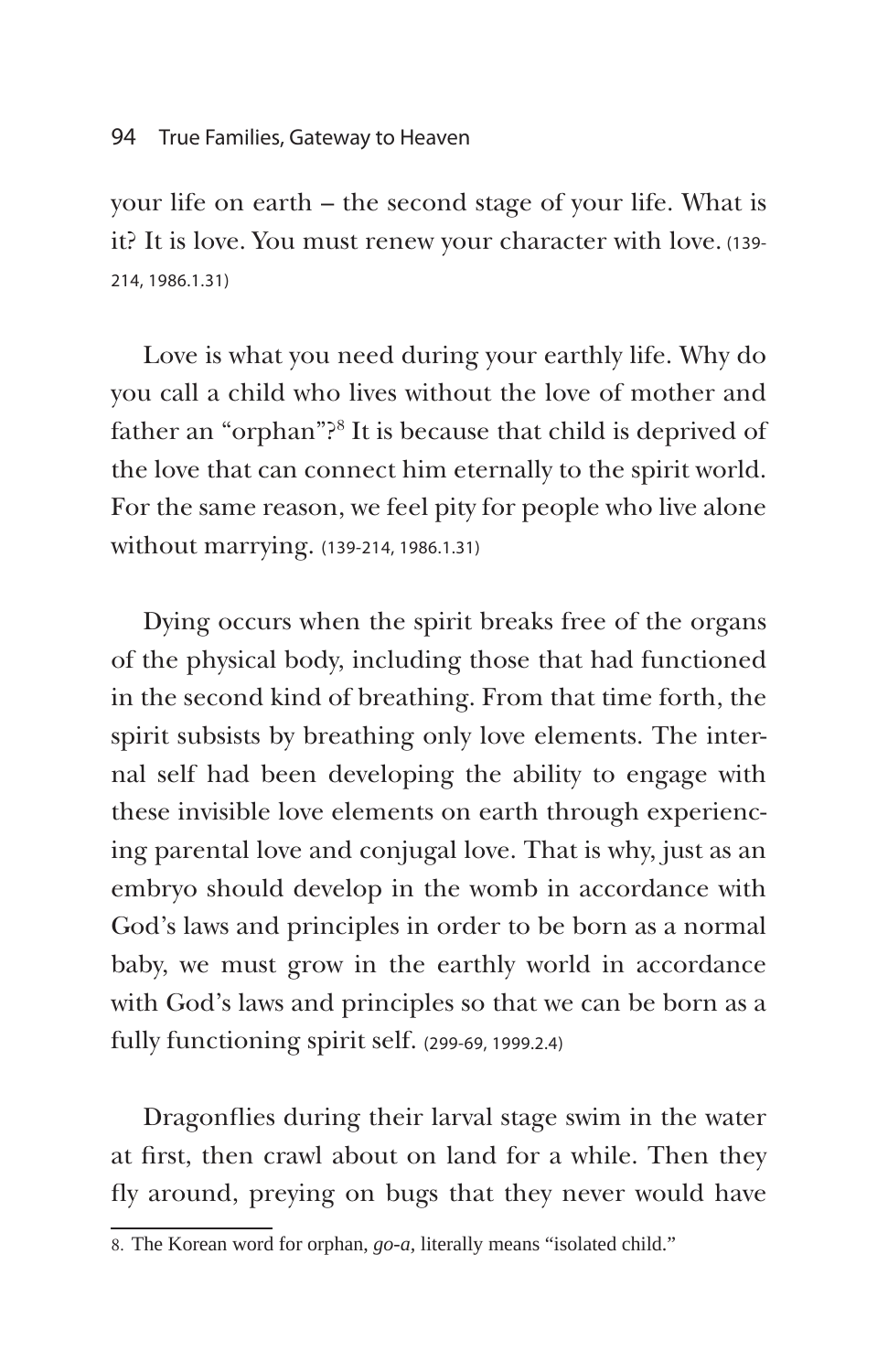imagined eating when they were crawling about on land. They fly about freely; the whole world is their stage.

There are many insects that go through three stages of life. Insects in general have wings. During their life-cycle they pass through the stages of living in the water, on land and in the air. What about human beings, who are called the lords of creation; do we have wings? We have a set of wings of a higher dimension.

Death is the blessed gateway to our second birth. What is the meaning of death? Earthly life, the time of living in air, parallels the time when we were swimming in the womb. The air is like our swaddling-cloth; we are eager to take it off. Death is nothing special; it is merely birth into the third stage of life. That moment of transition is what we call death. (299-71, 1999.2.4)

## **4. The Central Point between the Two Worlds**

I imagine you must be very curious about the spirit world. The many religions of the world provide paths for us to seek eternal life, the world where we can live together with God eternally in the good regions of the spirit world. For religious people, attaining that world is their life's goal.

However, what has become of religion today? It is on the decline. In this modern age people think that religion is only for the weak; it is unnecessary for everyone else. They think that religions were created by people to push morality. Even Christianity, the central religion,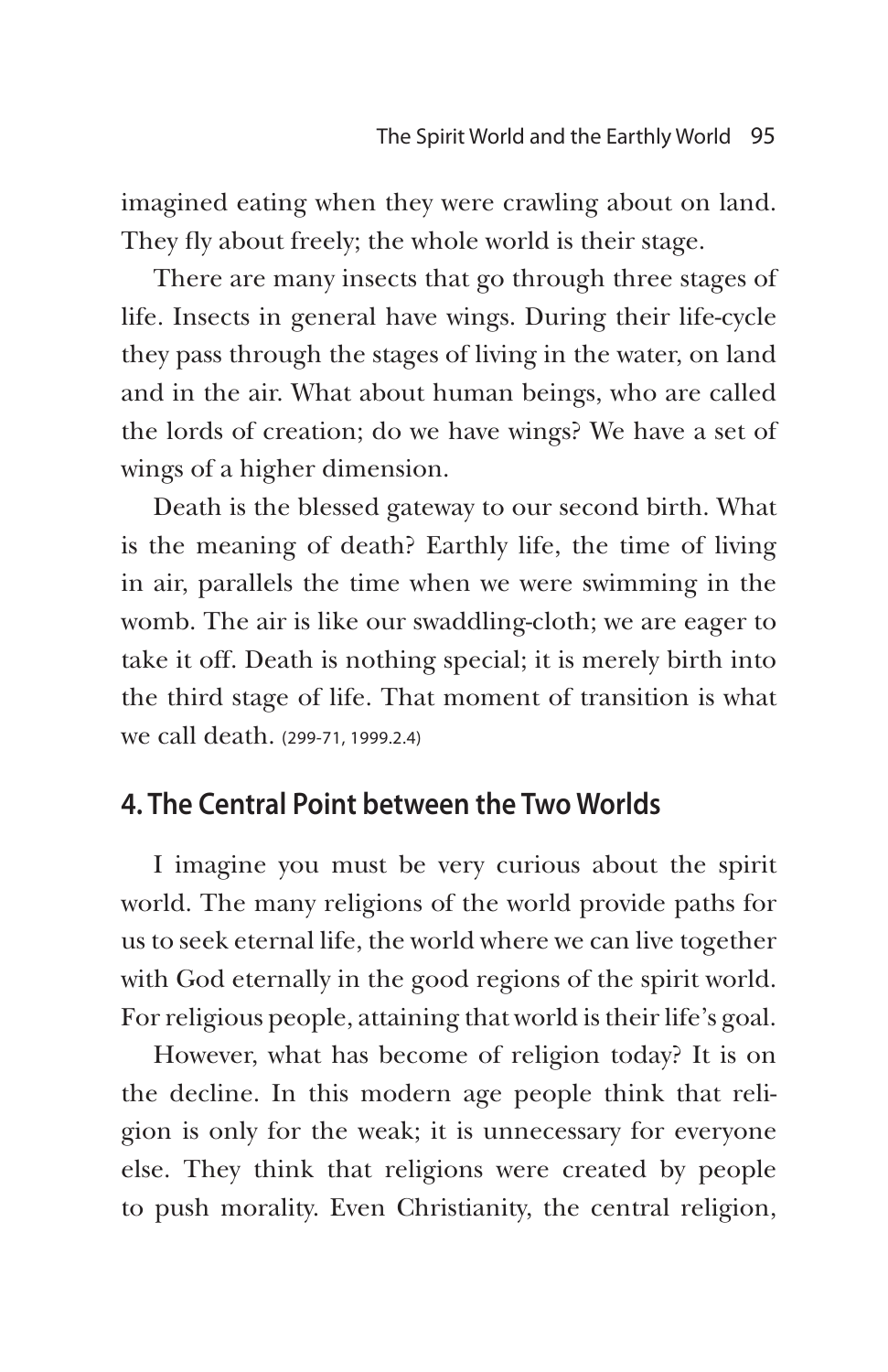has declined. America is the representative of the world's Christian nations, yet people who grew up in American Christian homes have lost their faith and are living each according to their own way.

Christianity upholds heaven, the dwelling place of God, who is the Lord of the universe and Source of all good. Why are so many Christians abandoning their religion? There are three reasons.

First, people do not have a clear understanding of the reality of the spirit world. Human beings have the innate capacity to compare and would abandon a bad situation in favor of a better one. If they knew that the spirit world contained higher-dimensional realms of greater value, they would certainly seek them out. That is original human nature.

Second, people do not truly know God. Our connection with God was severed as a result of the human Fall, and we have lived ever since as orphans.

Third, people do not understand the centrality of love. Love is what connects us to God and also to the spirit world. Even though many people believe in God and the spirit world, if they do not understand that the eternal world is ruled by love, they may well abandon their religion.

Where love abounds, you are happy. It doesn't matter whether you are promoted to a high position or demoted to a low position or you just stay at your current level; in whatever state you are, you are content. Does a wife dislike her beloved husband if he has a higher position in society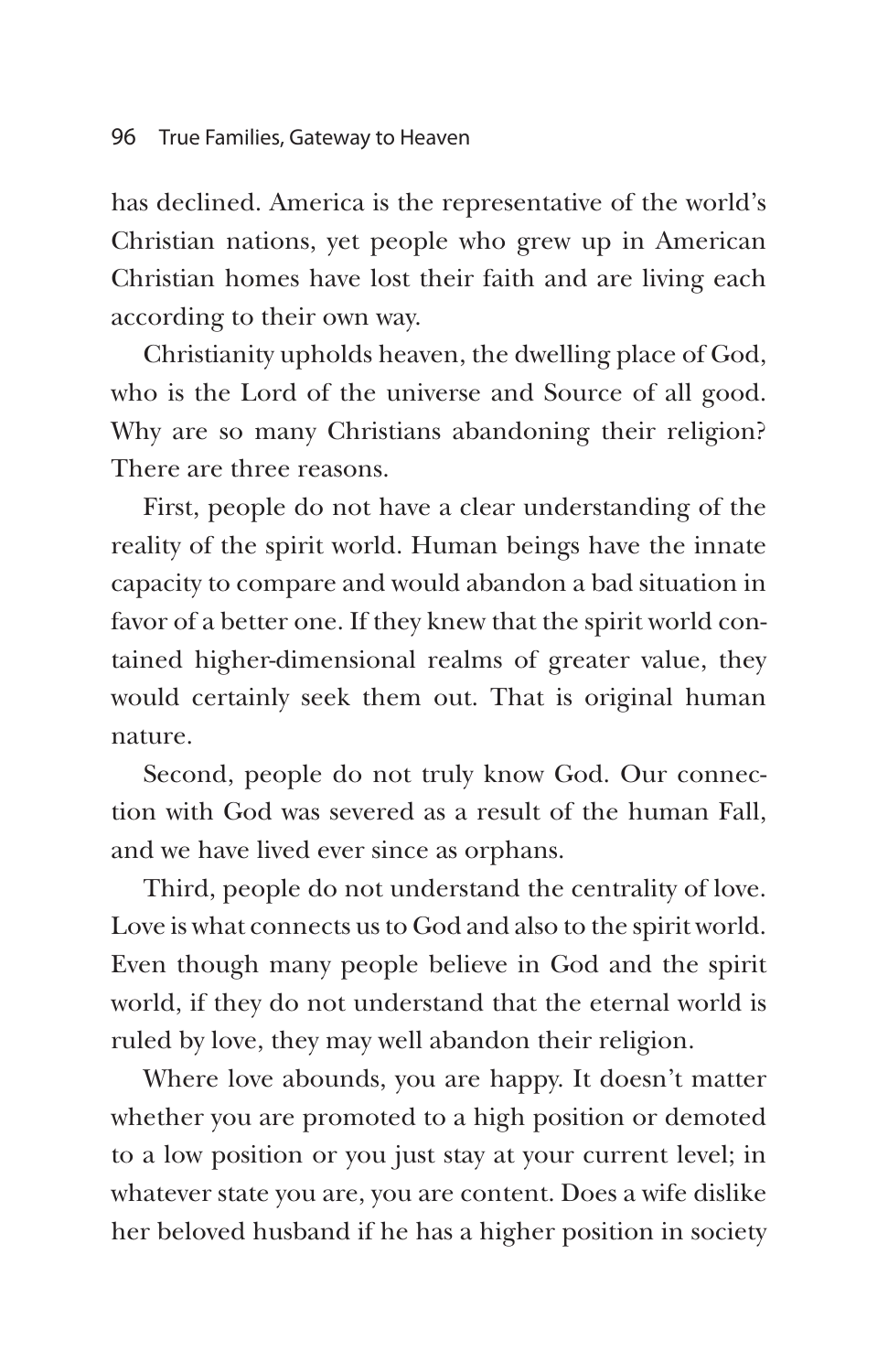than her? Does a husband dislike his beloved wife because she comes from a lower class than him? When you are one with each other you can go anywhere, from the bottom to the top or from the top to the bottom, or you can just stay where you are. There are no limitations. It is based on this concept that many people in the world say, "This world can become one. There can be unity among all peoples. We can build a world of peace." (91-140, 1977.2.6)

God and His love should be at the center; it is the same for the spirit world and the physical world, for spirit beings and physical beings. But people in their fallen state as we usually know them do not have God as their center.

The relationship between the physical self and the spirit self is different from that between mind and body. The mind is not the spirit; spirit world exists in a different dimension. In speaking of the spiritual and physical worlds, we understand that they relate based on God's love. For these two worlds to unite as one, God must be involved. Were it not for God's love, the spirit world would not exist. It is by God's provision that we can have a home there.

People may think that mind and spirit are the same, but this is a confused notion. Due to the human fall, the mind does not have a relationship with the spirit world. To better understand this, think of the mind of fallen human beings as analogous to a person whose body has no bones. Its form is like a boneless body.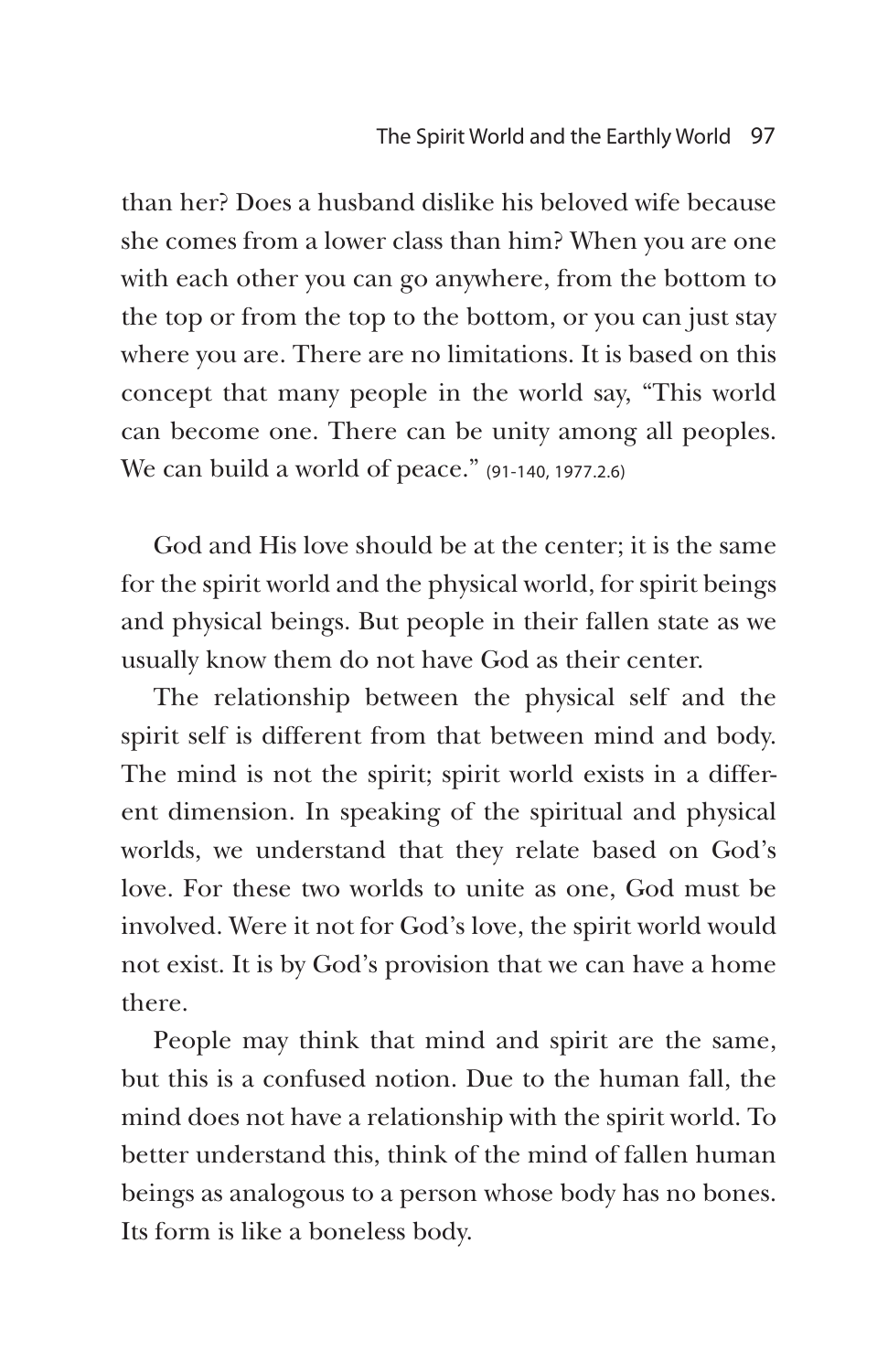The spirit self is composed of a body-like element and a mind-like element. The mind-like element of the spirit self is immersed in the spirit world. It always maintains a relationship with God. Therefore, if you do not make a relationship with God, this mind-like element will not form in your spirit self.

Understand that spirit and mind are two different things. The mind of fallen man has no relationship with God. God has left it. God can neither relate to the fallen mind nor exercise His direct dominion over it.

Your mind changes, going one way and then another, but the spirit world and spiritual beings are not like this. They set one eternal goal and move steadily in its direction. Why is this so? It is because they stand on God's side. But the mind that resides within us fallen human beings is constantly vacillating.

I'm sure you know this from studying the Principle, but what is the spirit mind? It is what unites our mind and spirit and moves them toward a higher goal. When our spirit mind becomes one with our conscience, centering on God, it motivates us to become our ideal selves. Therefore, without the spirit mind, we would be unable to find the inner root that enables us to live in proper relationship with the spirit world and experience true love.

When the spirit mind sprouts within us, our body rejoices. Everything we think, say and do follows the promptings of our spirit mind. Then everything begins to unite spontaneously. The biggest problem for human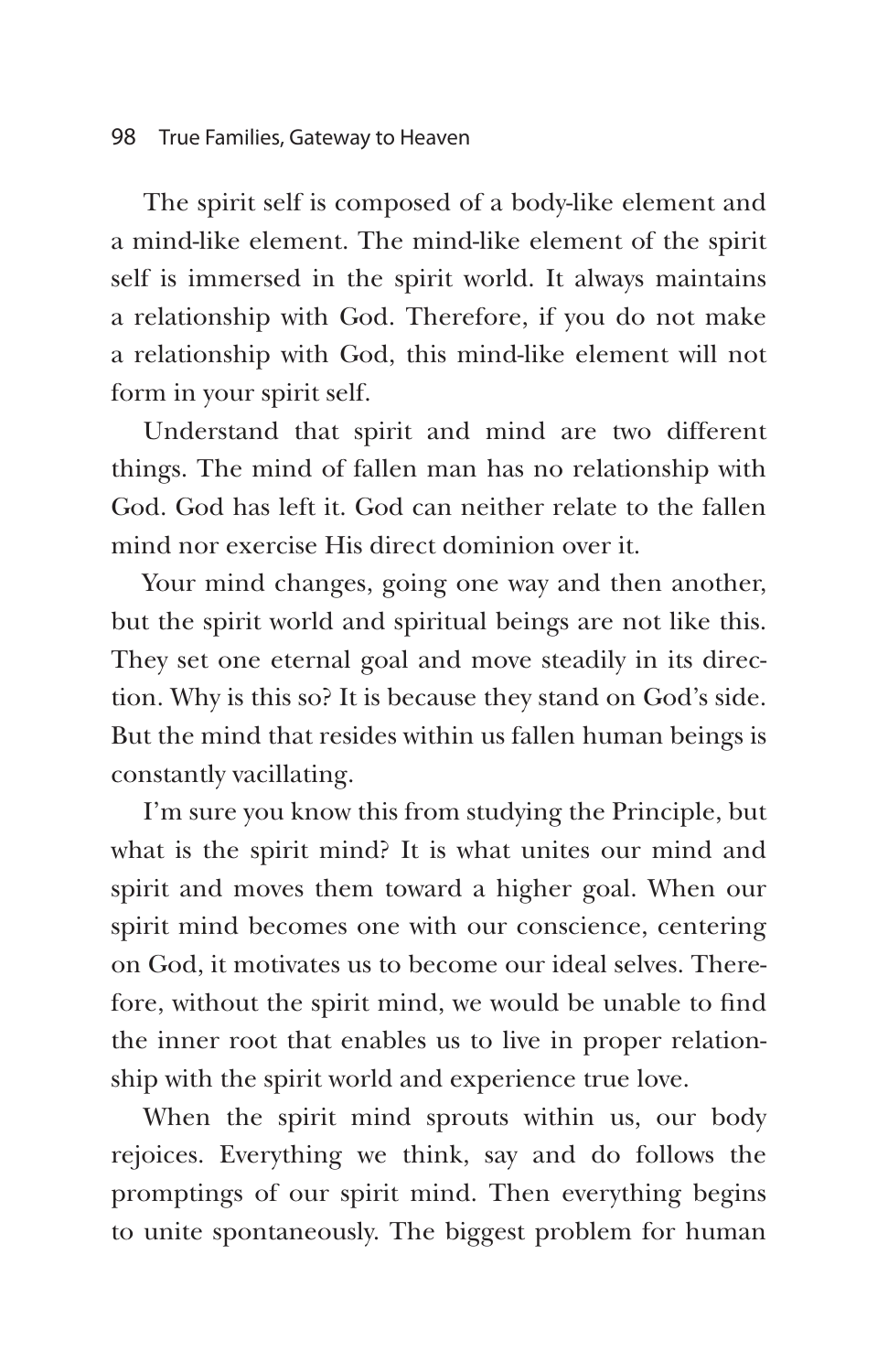beings has been the conflict between our mind and body. However, when spiritual energy resides within us and causes our spirit mind to germinate, our mind and body spontaneously become one.

Unless we experience such a revolution occurring at the root of our selves, and unless we discover the origin that can rectify everything from that root, we will have no way to attain the ideal. Without a motivating cause, there can be no result. The purpose of religion is to implant a spirit mind within us. The many religions with all their different forms and doctrines all exist to cultivate the spirit mind. (91-142, 1977.2.6)

God in His majesty decreed that the spirit world and the physical world must be united. However, because true love was not established, the spirit world and physical world could not become one. This resulted in the separation between mind and body. Also, because true love was not established, there has been separation between religion and politics.

Where true love is present, everything comes together as one. Everybody is linked together, from the individual to the family, society, nation, world and cosmos. We have to make this a reality with our own hands. Otherwise, we cannot inherit God's original Kingdom in heaven and on earth. How do we establish resonance between the spiritual and physical worlds and make them one? It is with true love. (216-106, 1991.3.9)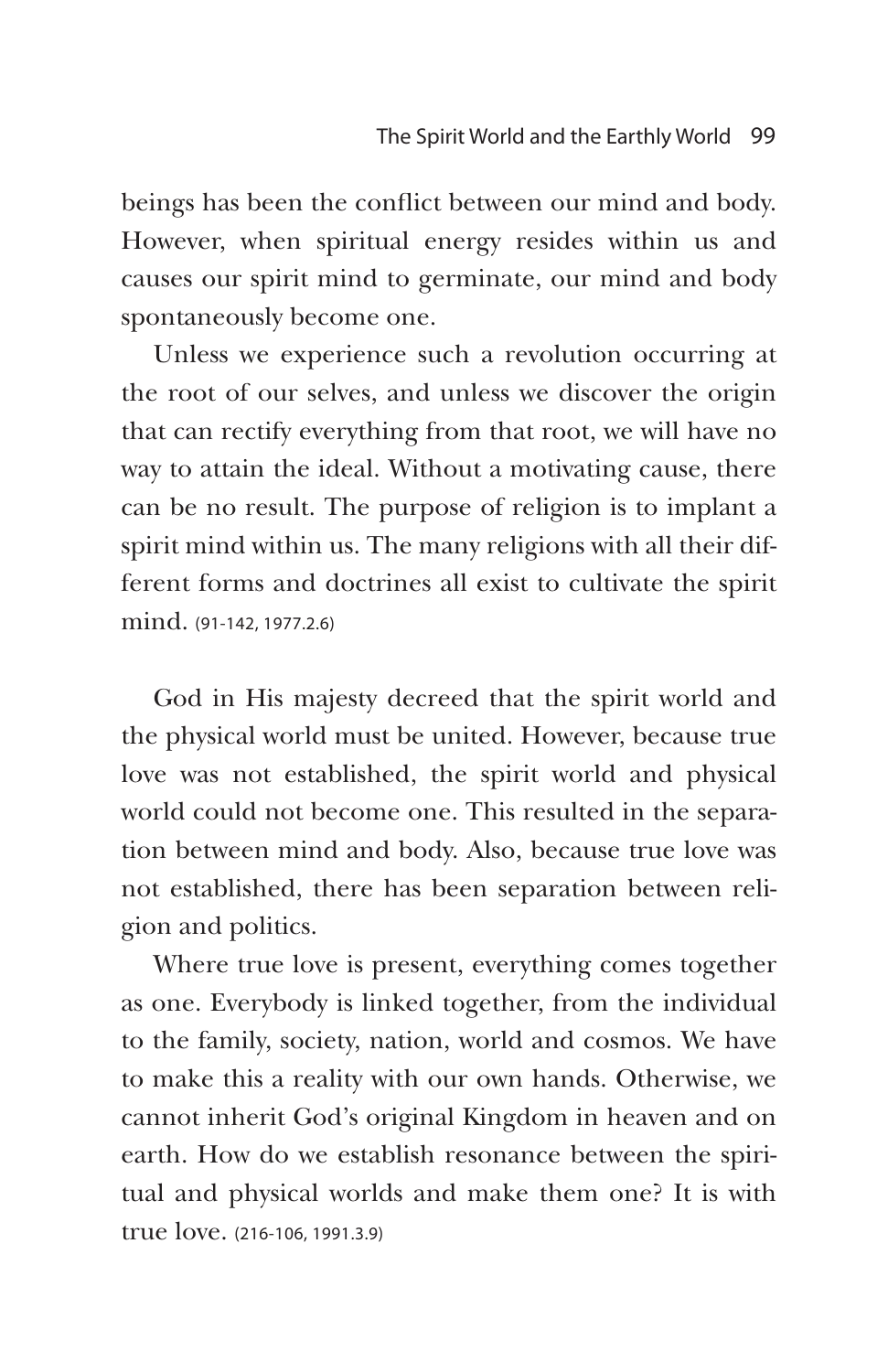### **5. Know the Spirit World**

Eighty percent of the world's population does not know about the spirit world. Even many believers aren't sure whether the spirit world exists, or even if God really exists. But the spirit world does exist.

Imagine a wealthy person who willingly invests his entire fortune to build a garden of happiness for himself. With that in mind, we can surmise that God, the Creator of heaven and earth, made enormous effort to create His dwelling place – the spirit world – to be a world of beauty beyond imagining. You could gaze at even just one tiny part of it for a thousand years and never grow tired of it.

The world's most prized possessions are nothing compared to the things in the spirit world. Therefore, I have no desire to accumulate possessions on this earth. If you were to force me to say which I prefer, I would say that this earthly world does not conform to my purpose, and I would rather live in the spirit world. (15-154, 1965.10.7)

People generally do not think about the spirit world. They think only, "I am alive because I was born. I serve my parents because I live in their family. I will live just the way my parents lived." What are such people's central concerns? It is how they can eat and earn a living. They consider food, shelter and clothing to be the most important things in life. Most people's main concerns are how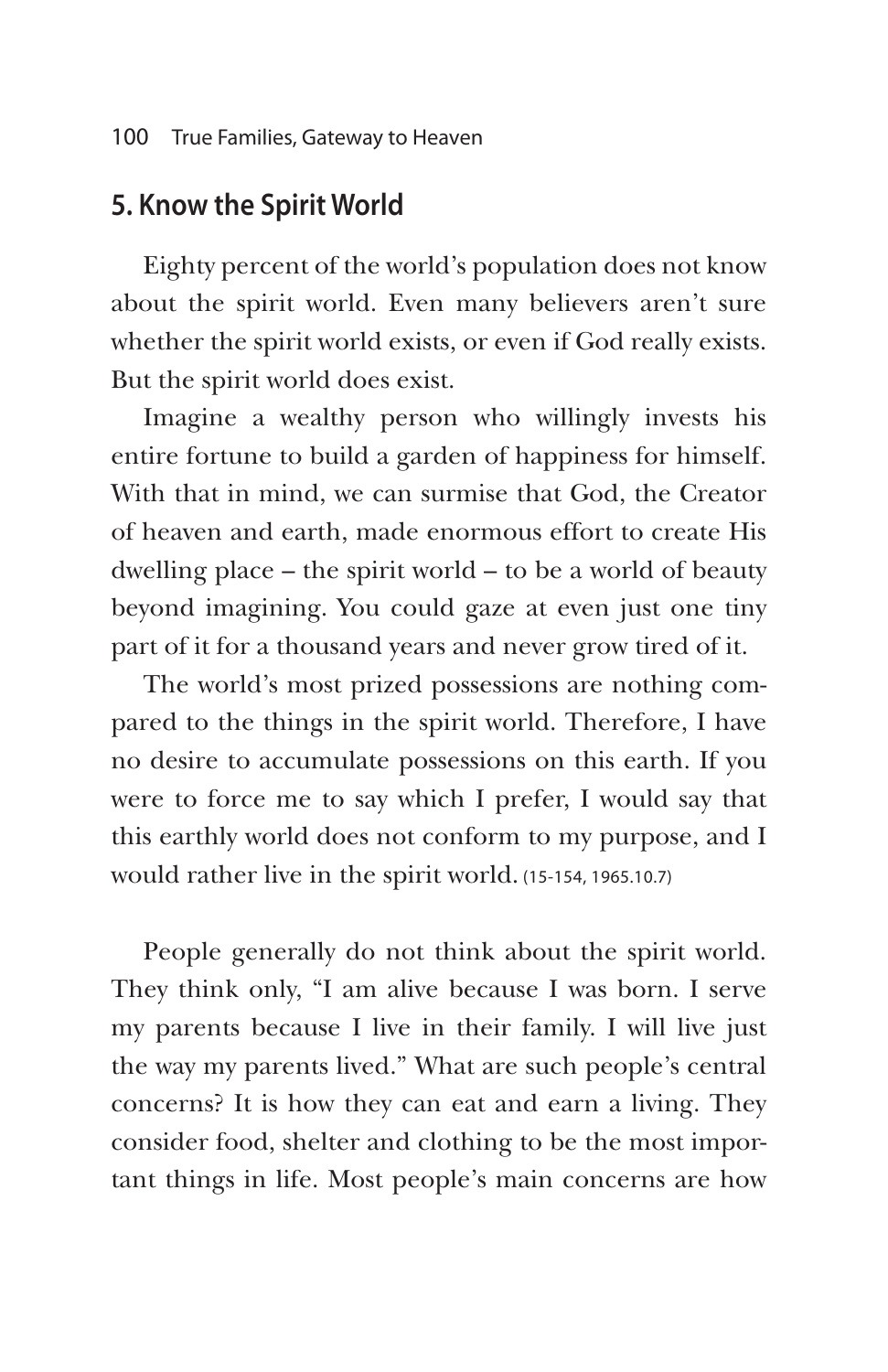to support themselves, how to feed themselves, and how to clothe themselves.

Of course, people also uphold the principles of morality and the obligations within human relationships that enable them to develop their character as individuals and find satisfaction together. However, the norms of morality differ from one nation to another. Moral standards and social systems vary among world's diverse cultures. In this light, we recognize that there is a huge difference between the original standard that God originally envisioned for humanity to attain and the norms of ethics and morality that people adhere to today. Yet, these must be made the same.

Where is it that we are supposed to go, having been born and lived out our lives on earth in keeping with the original standard? People are not clear about this. For this reason, people are doubtful about the spirit world and are not certain whether God exists.

However, people who have studied the Principle clearly know that the spirit world exists. They do not just believe it; they know it. Why is this? They know it through countless spiritual experiences. The members who labored to construct the global foundation of the Unification Church went through a course that included many spiritual experiences. If you learn the Principle, I am certain that you, too, will have experiences such that you will no longer be able to deny the existence of the spirit world. (140-122, 1986.2.9)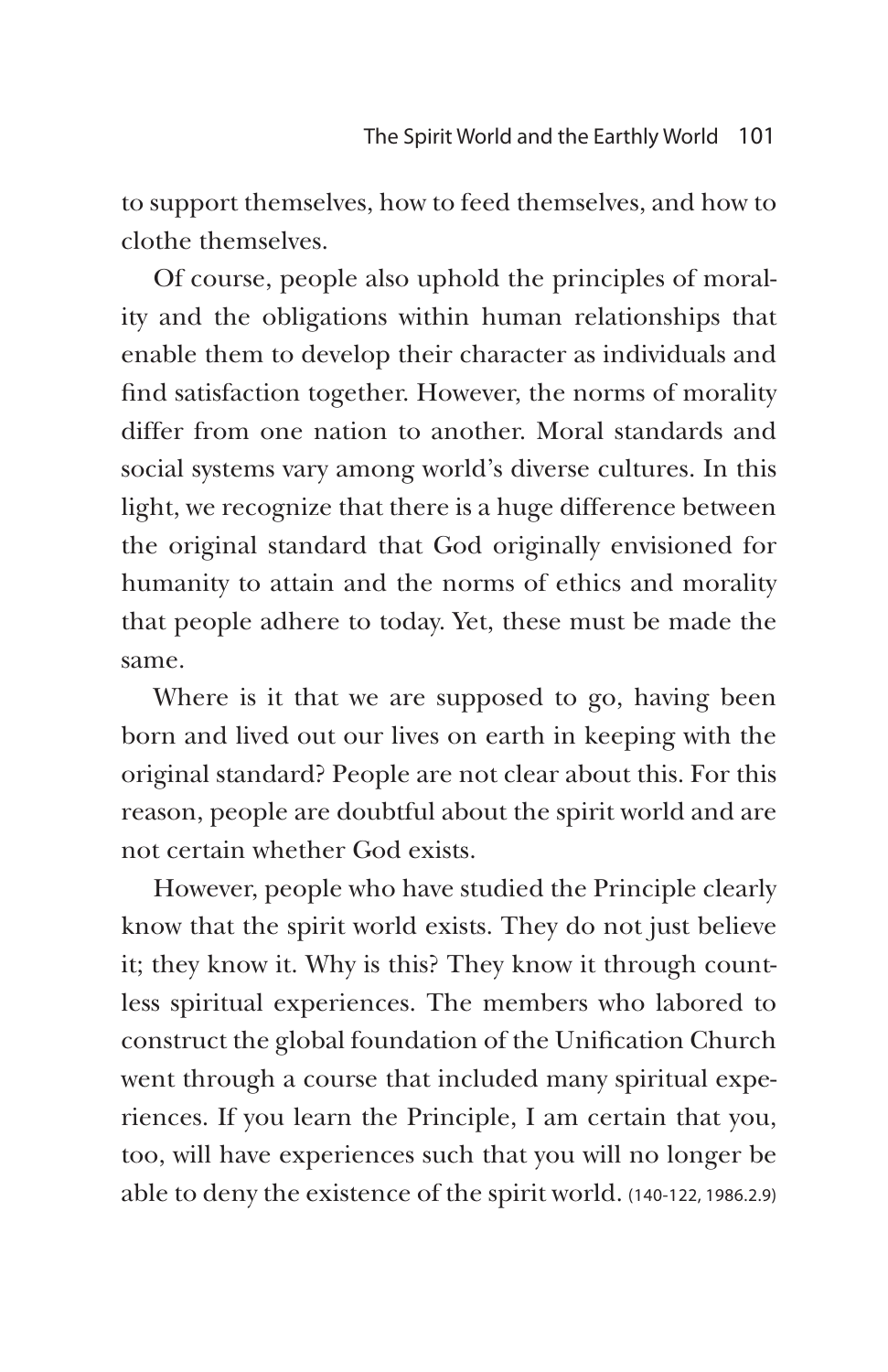Once we know the Principle, what should be our path? We must follow the path that God desires for us. We must follow the path to fulfill God's will. What is God's will? First we must follow the path to fulfill God's will for us as individuals. Next we must follow the path to fulfill God's will for our families. God has also set up paths for the society, the nation, the world and the spirit world. I am the expert on this. As you follow these paths, you will see for yourself that the spirit world definitely exists. (121-146, 1982.10.24)

Why is it important to acknowledge that God exists and that the spirit world exists? Some people may think, "Even if God exists, He has nothing to do with me," but they are wrong. To say, "Even if the spirit world exists, it has nothing to do with me," would be like a person who, satisfied with his family, claims that he doesn't need his country and doesn't need the world.

But since there is a God who is greater than us, and since there is a spirit world that is greater than us, we want to have a relationship with these greater entities. Just having a relationship is not enough. What do we do in this relationship? We should strive to become one. We should move in step toward the same goal. (104-119, 1979.4.22)

The Apostle Paul's experience of seeing the third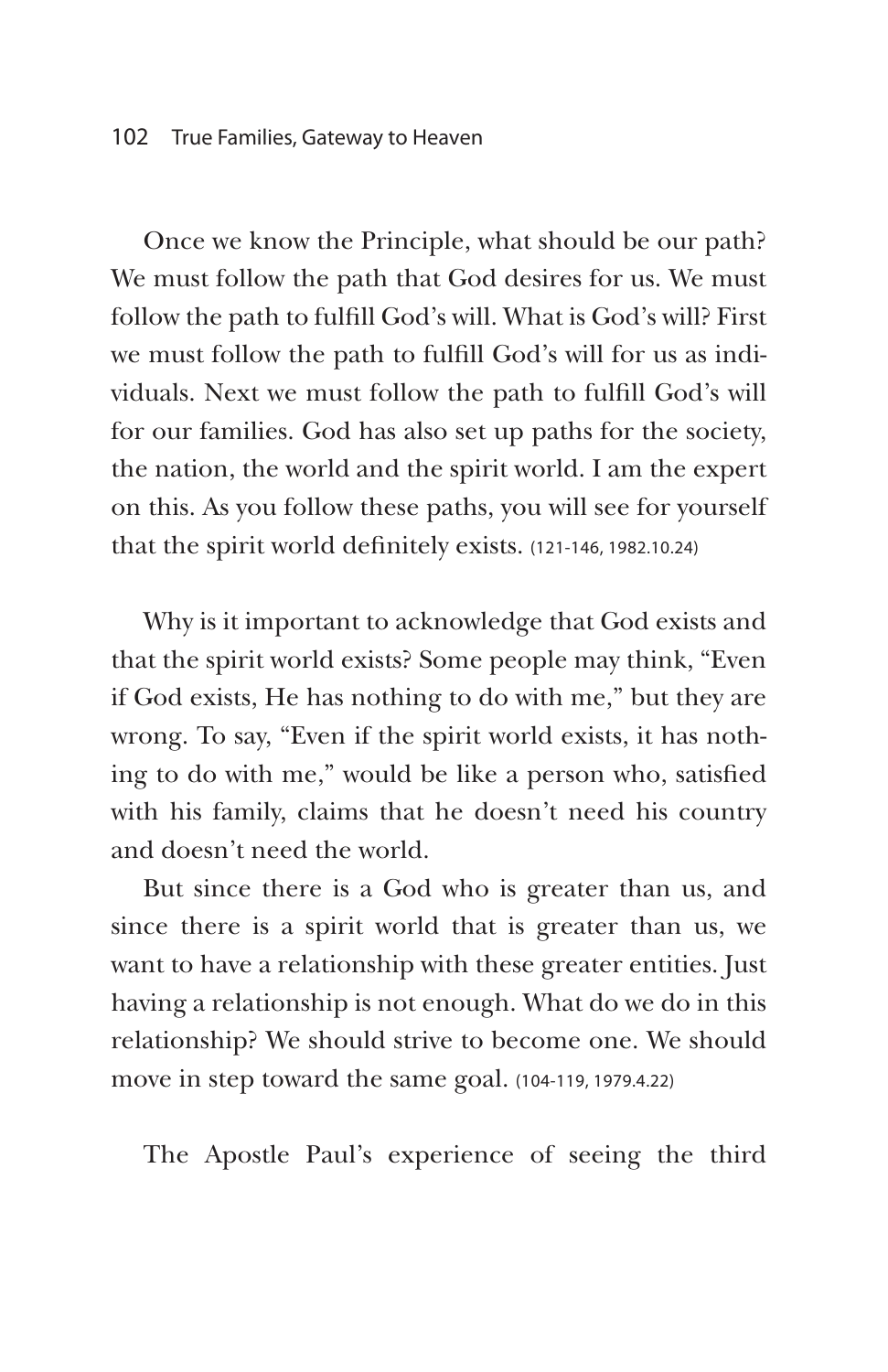heaven became the driving force that empowered him in his missionary activities for fourteen years. 9 You, too, need to have such experiences. This also holds true for me. (27- 128, 1969.11.30)

I don't fear death. What made me this way? Love did. It doesn't matter how many times I am put in jail; I can digest that. My experiences of God's love have enabled me to digest and overcome the opposition that surrounded me. To this day, I am overcoming every adversity with my own hands. (202-27, 1990.5.1)

### **6. How We Should Relate to the Spirit World**

The spirit world is equivalent to the angelic world. Today's world is in the same position as the world at the time of Adam and Eve. God created the spirit world before creating Adam and Eve.

The satanic world came into being because the spirit world went against God's will. Therefore, today's fallen world can be restored only after the spirit world welcomes God's will. Similarly, the Lord cannot come to the earthly world unless he first subjugates<sup>10</sup> the spirit world. That is why the Unification Church has worked until today to bring the spirit world to natural surrender. Hence, the

<sup>9. 1</sup> Corinthians 12:2

<sup>10.</sup> By "subjugate" Rev. Moon means to bring the opponent to voluntary submission, winning him over by love, service and sacrifice.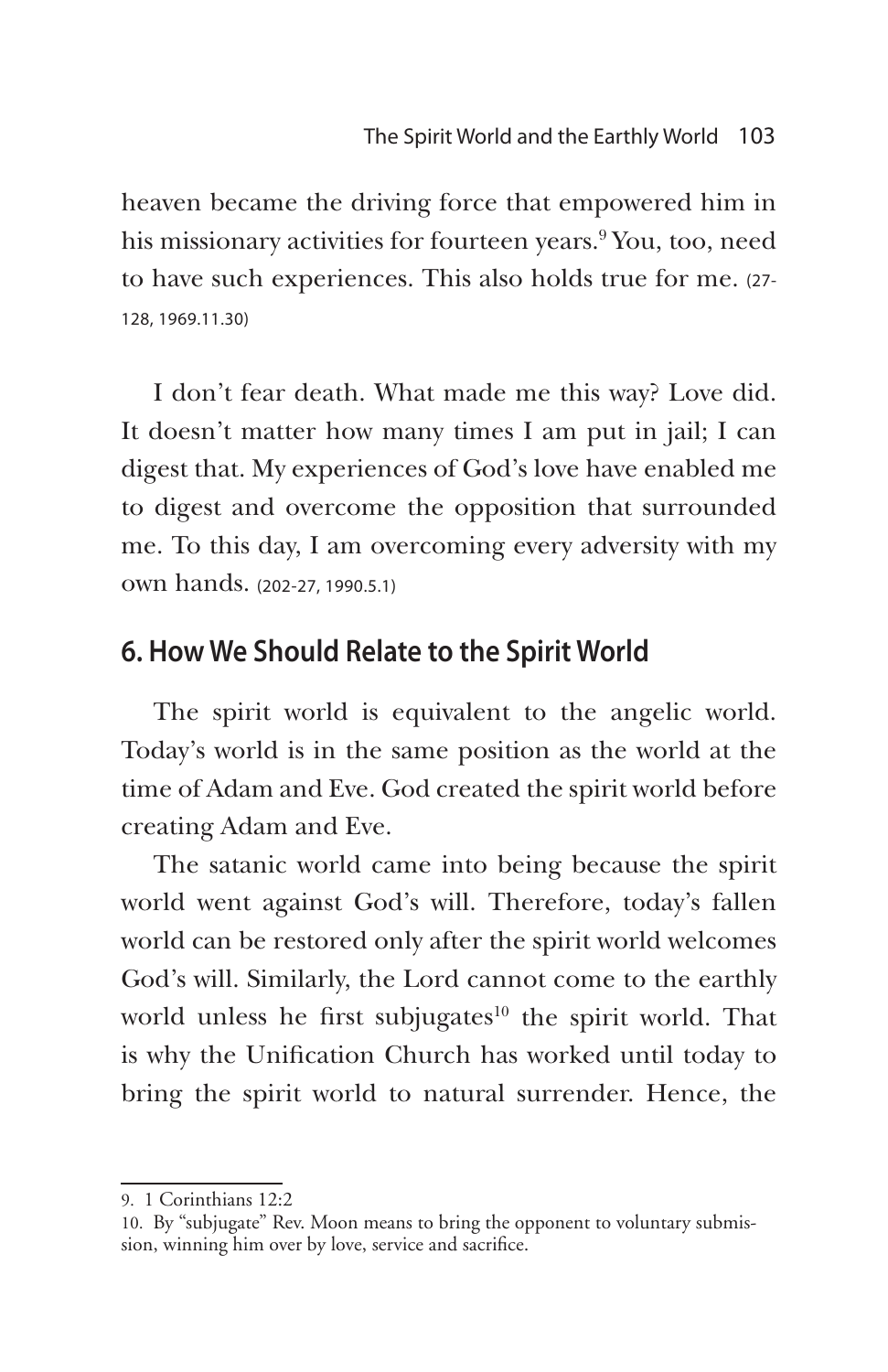104 True Families, Gateway to Heaven

spirit world must help the Unification Church. (25-233, 1969.10.4)

Where is the spirit world? It is within your bodies. You walk around carrying the spirit world on your shoulders, attending it. So there is no escaping it. (162-116, 1987.3.30)

The spirit world exists. It exists for the sake of this world, and this world exists for the sake of the eternal world.

People question, "Where in the world is God? Can God be in this world? Where on earth is the spirit world?" I say, God's dwelling place is the spirit world. (117-307, 1982.4.11)

If our life simply ceased after seventy to eighty years on earth, then we would not really have any problems to worry about; but as we continue living eternally it is a different story. Since the spirit world exists, and you will go there after death, what will you take with you when you go there? The way to be assured that you will have good rapport with the spirit world is to practice true love during your earthly life. The spirit world is vast. You have no idea how vast it is – a world without boundaries. (187-285, 1989.2.12)

The contemporary interest in electricity and space exploration helps accustom humanity to the ways of the ideal world of love. We can say by analogy that the spirit world is a world filled with the electricity of love. The electricity of love makes everything possible. For this reason,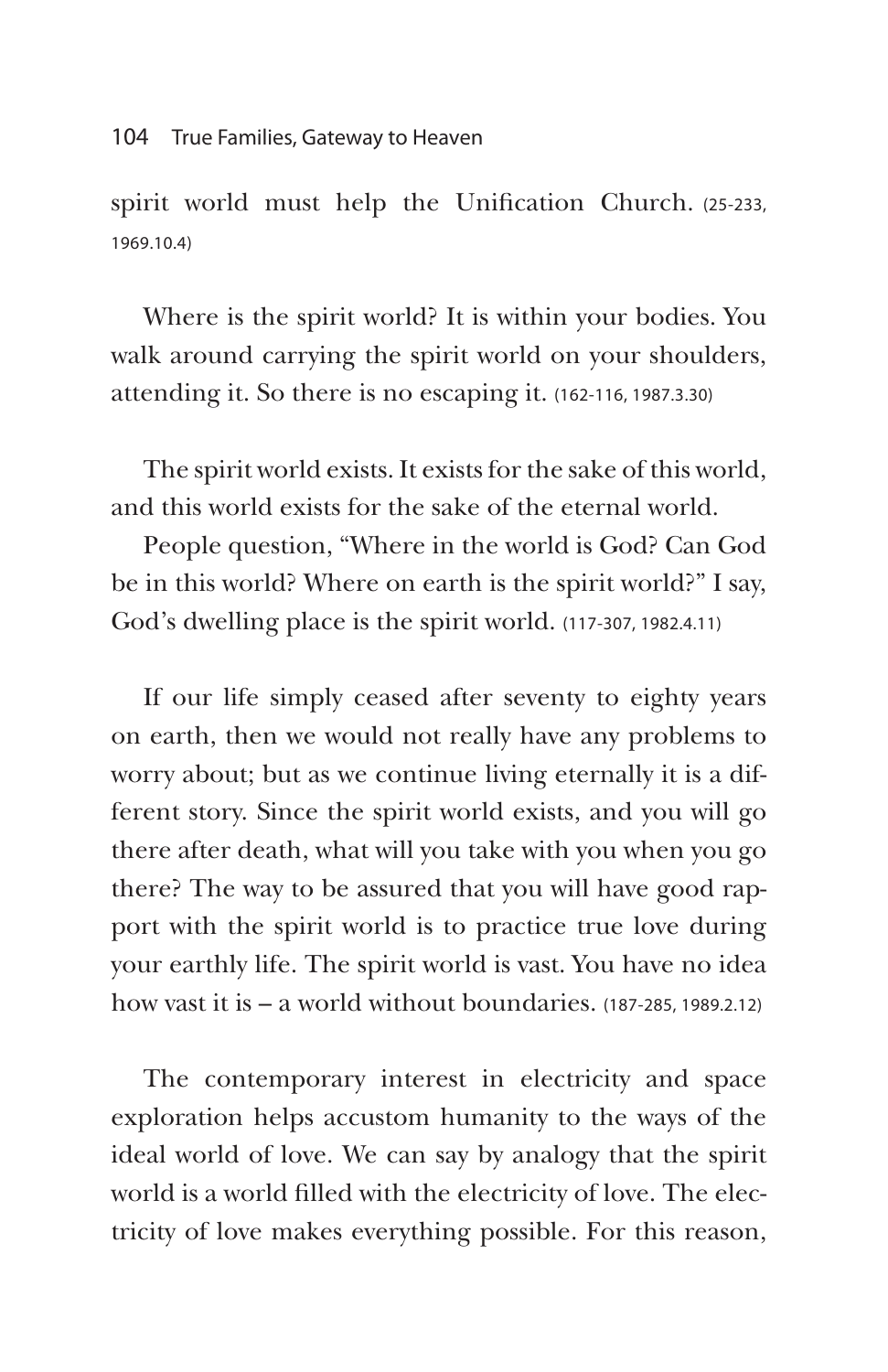in the spirit world we can govern the form of existence through the structure of our thoughts.

The spirit world is a place that values eternal elements. It is a world of harmony, where everything is filled with love. Thus, the universe goes into operational mode with just a push of the love button.

What is God's Kingdom on earth? It is the place where we can open all the valves of love. Then what about the Kingdom of God in heaven? It is the place where we can open all the valves of true love.

As long as you maintain a loving heart, when you tug on the rope of love, everything will come to you. When you release the rope, everything will go back to where it came from. When you pull the rope sideways, everything moves sideways. You can steer the universe any way you like. It does not resist, but moves automatically.

Thus we can understand the meaning of the concept that the spirit world is filled with the air of love. If the God of love, who with the loving heart to feed all humanity at once and make them happy, says, "Let there be food!" then food will appear.

In the spirit world you eat the food of love. People look at each other with eyes of love. There are no words to express the mystery of the spirit world. The more you hear about it, the more you want to hear. There is no concept there of being sleepy or tired.

The spirit world is the place filled with the electricity of love. These days, people try to link everything to love. Why